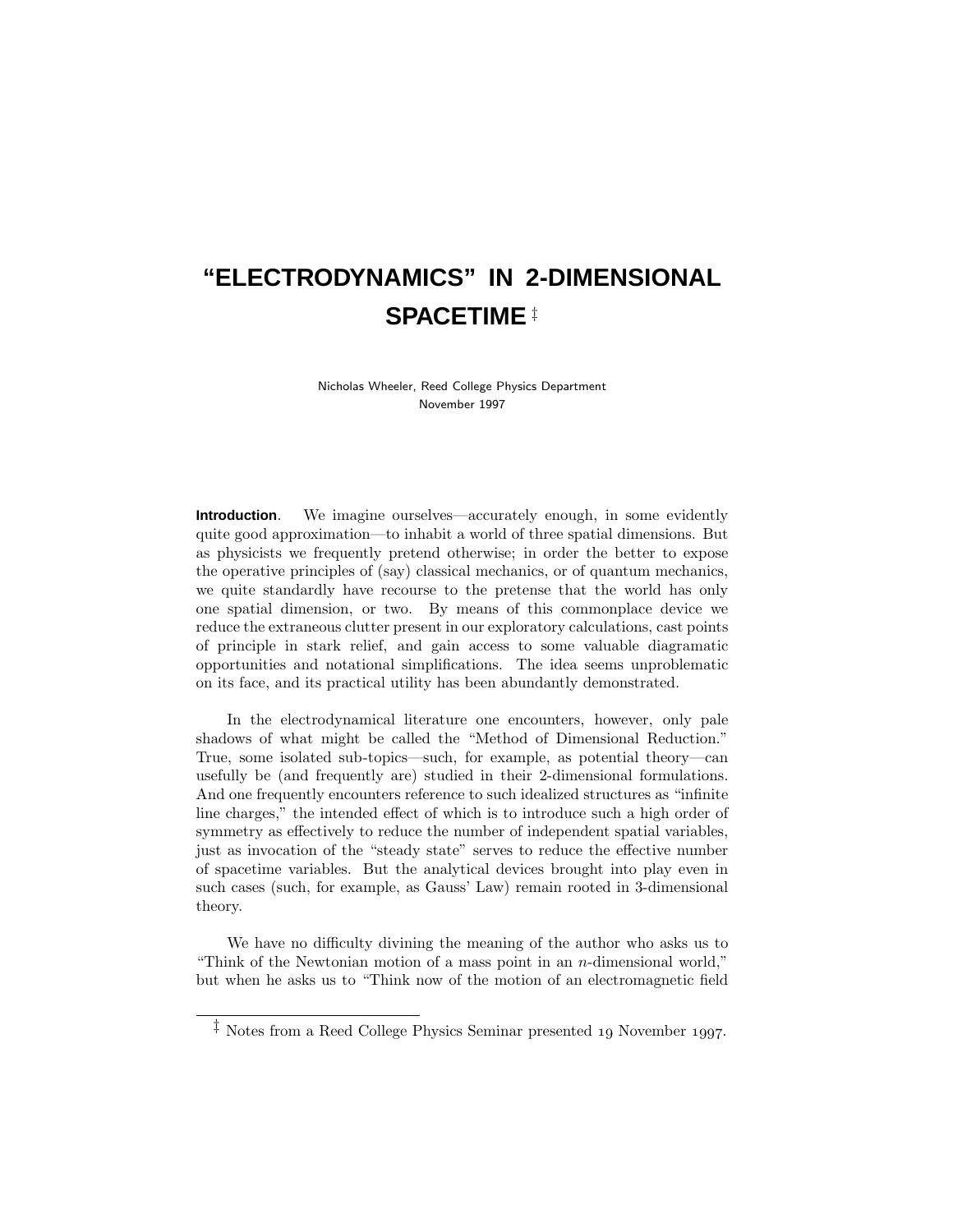in such a world" we are at a loss; Maxwell's equations

$$
\nabla \cdot \mathbf{E} = \rho \qquad \text{GAUSS} \tag{1.1}
$$

$$
\nabla \times \mathbf{B} - \frac{1}{c} \frac{\partial}{\partial t} \mathbf{E} = \frac{1}{c} \mathbf{j} \qquad \text{AMPERE/MAXWELL} \tag{1.2}
$$

$$
\nabla \cdot \mathbf{B} = 0
$$
 NO MAGNETIC MONOPOLES (1.3)

$$
\nabla \times \mathbf{E} + \frac{1}{c} \frac{\partial}{\partial t} \mathbf{B} = \mathbf{0} \qquad \text{FARADAY} \tag{1.4}
$$

seem so critically dependent upon cross products and curls for their very meaning as to wilt when transported to any environment other than the 3-space in which we found them. Which becomes the more surprising when one takes note of the fact that special relativity—a child (or is she the mother?) of electrodynamics—thrives in 2-dimensional spacetime; indeed, so habituated did physicists become to thinking 2-dimensionally of relativity that several aspects of the theory (such, for example, as Thomas precession) which are absent in the 2-dimensional case went for a long time unnoticed.

There are, of course, notational alternatives to (1). For example, one can to make manifest the Lorentz covariance of  $(1)$  or to facilitate discussion of other formal matters—write

$$
\partial_{\mu}F^{\mu\nu} = J^{\nu} \tag{2.1}
$$

$$
\partial_{\mu}G^{\mu\nu} = 0 \tag{2.2}
$$

where I have honored all the standard conventions  $(x^0 \equiv ct, \partial_\mu \equiv \frac{\partial}{\partial x^\mu}, \mu$  ranges on  $\{0, 1, 2, 3\}$ , summation on repeated indices is understood), where  $F^{\mu\nu}$  and  $G^{\mu\nu}$  are the elements of

$$
\mathbb{F} \equiv \begin{pmatrix} 0 & -E_1 & -E_2 & -E_3 \\ +E_1 & 0 & -B_3 & +B_2 \\ +E_2 & +B_3 & 0 & -B_1 \\ +E_3 & -B_2 & +B_1 & 0 \end{pmatrix}
$$
 (3.1)

and

$$
\mathbb{G} \equiv \begin{pmatrix} 0 & +B_1 & +B_2 & +B_3 \\ -B_1 & 0 & -E_3 & +E_2 \\ -B_2 & +E_3 & 0 & -E_1 \\ -B_3 & -E_2 & +E_1 & 0 \end{pmatrix}
$$
 (3.2)

and where  $J^0 \equiv \rho$ ,  $\mathbf{J} \equiv \frac{1}{c}\mathbf{j}$ . One can, within such a framework, easily imagine a theory which retains  $(2.1)$  but in place of  $(3.1)$  writes

$$
\mathbb{F} \equiv \begin{pmatrix} 0 & -E_1 \\ +E_1 & 0 \end{pmatrix} \quad \text{or} \quad \mathbb{F} \equiv \begin{pmatrix} 0 & -E_1 & -E_2 \\ +E_1 & 0 & -B_3 \\ +E_2 & +B_3 & 0 \end{pmatrix}
$$

But what, were one to elect to proceed in such a manner, is one to make of (3.2), which involves quite a different population of field variables? How are the  $n-1$  variables  $E_1, E_2, \ldots, E_{n-1}$  which enter into the evident *n*-dimensional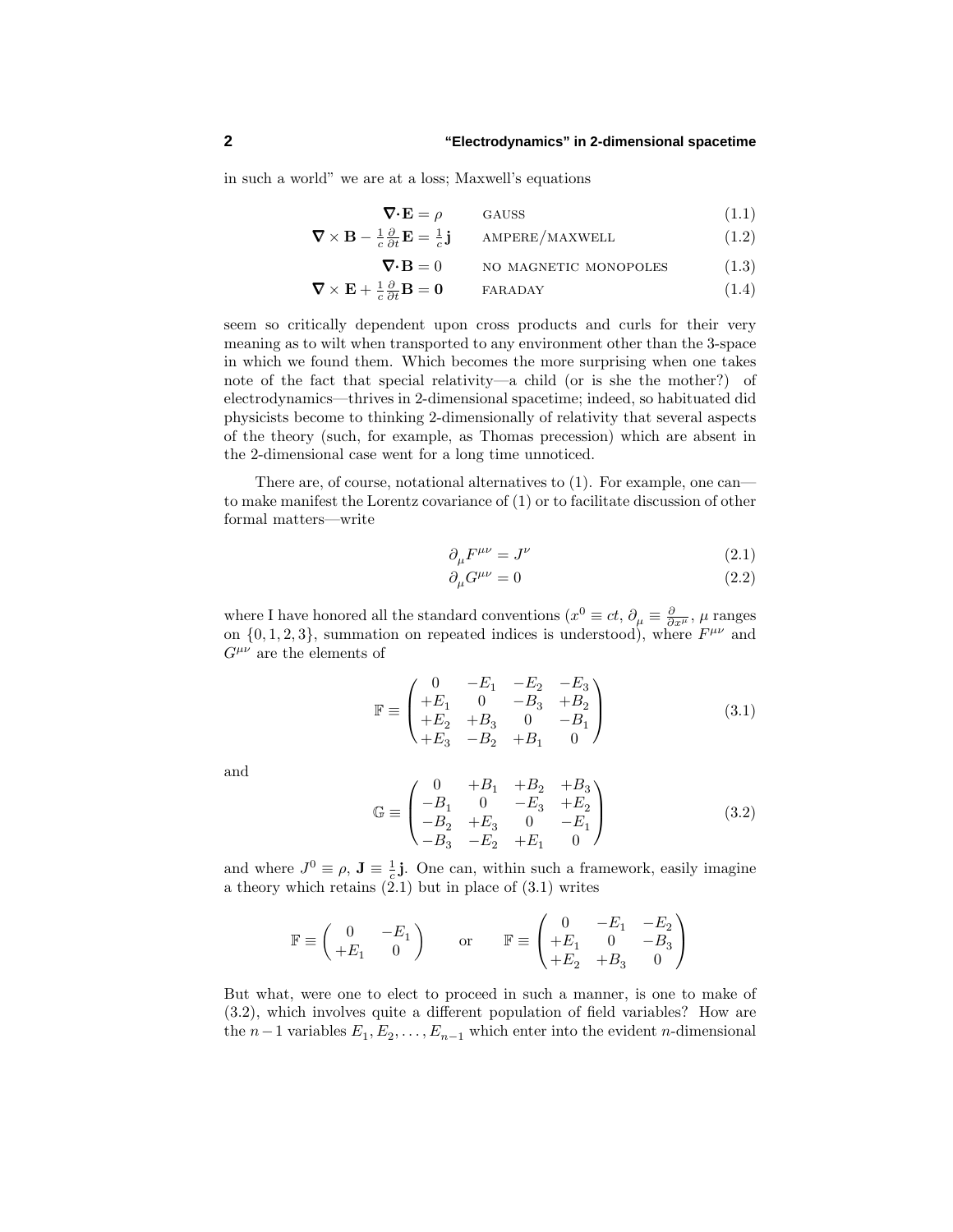## **Introduction 3**

generalization of  $(3.1)$  to be distributed among (or, for  $n < 4$ , squeezed into) the  $\frac{1}{2}(n-1)(n-2)$  *E*-locations available in the associated generalization of (3.2)?

So subtle is the structure of Maxwellian electrodynamics that it seems on its face to provide only equivocal guidance to the resolution of such questions. It is our habit to suppose that the source field  $J^{\mu}(x)$ —subject, as Maxwell's equations mandate, to the charge conservation condition

$$
\partial_{\mu}J^{\mu} = 0 \tag{4}
$$

—is extrinsically "given," and that our canonical assignment is to describe (subject to prescribed initial data) the spacetime-dependence of six fields: the three components of  $\mathbf{E}(x)$  together with the three components of  $\mathbf{B}(x)$ . But the field equations  $(1) \sim (2)$  are eight in number, and conceal therefore some redundancy. The nature of that redundancy is somewhat illuminated by the observation that the field equations (2) can be recast<sup>1</sup>

$$
\partial_{\mu}F^{\mu\nu} = J^{\nu} \tag{5.1}
$$

$$
\partial_{\lambda} F_{\mu\nu} + \partial_{\mu} F_{\nu\lambda} + \partial_{\nu} F_{\lambda\mu} = 0 \tag{5.2}
$$

and that the latter equations become automatic upon introduction by

$$
F_{\mu\nu} = \partial_{\mu}A_{\nu} - \partial_{\nu}A_{\mu} \tag{6}
$$

of the 4-potential  $A_\mu(x)$ ; the surviving field equation then reads

$$
\Box A^{\nu} - \partial^{\nu}(\partial_{\mu}A^{\mu}) = J^{\nu}
$$

Maxwellian electrodynamics appears in this light to be a 4-field theory. But the construction  $(6)$  is invariant under

$$
A_{\mu} \xrightarrow[\text{gauge}]{}
$$
  $A_{\mu} + \partial_{\mu} \varphi$  :  $\varphi(x)$  arbitrary

so the  $A_\mu$ -fields themselves cannot be counted among the "observables" of the theory. Within the population of gauge-equivalent potentials  $A_\mu$  there always exists a member that conforms to the "Lorentz gauge condition"

$$
\partial_{\mu}A^{\mu} = 0 \tag{7}
$$

<sup>1</sup> We write  $F_{\mu\nu} \equiv g_{\mu\alpha}g_{\nu\beta}F^{\alpha\beta}$  and take  $g_{\mu\nu}$  to refer to the discovered metric structure of spacetime:

$$
||g_{\mu\nu}|| \equiv \begin{pmatrix} 1 & 0 & 0 & 0 \\ 0 & -1 & 0 & 0 \\ 0 & 0 & -1 & 0 \\ 0 & 0 & 0 & -1 \end{pmatrix} \quad : \quad \text{Lorentz metric}
$$

I will have things to say later about *how* one gets from  $(2)$  to  $(5)$ .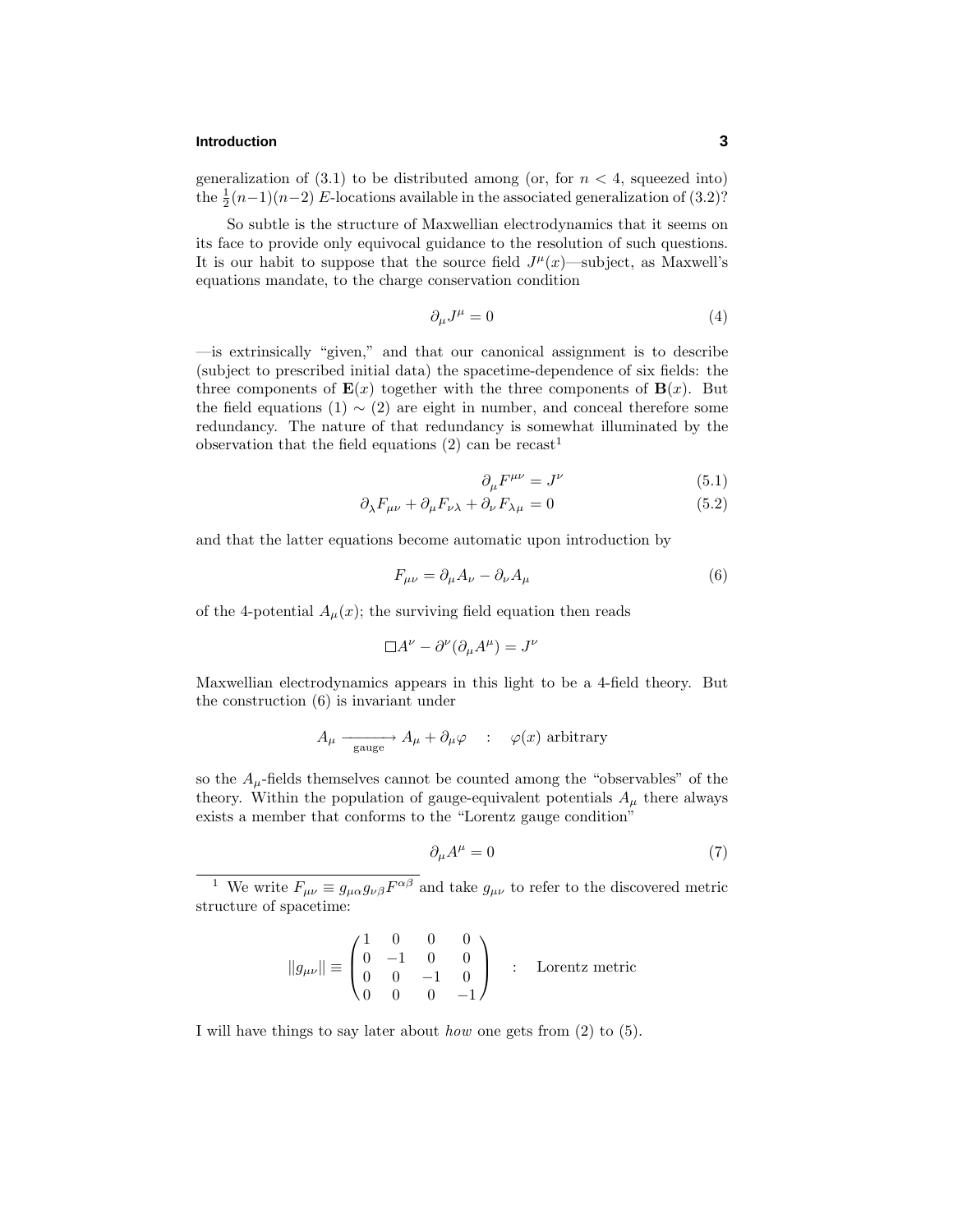Imposition of such a condition yields this simplified quartet of field equations

$$
\Box A^{\nu} = J^{\nu} \tag{8}
$$

but subjects the potentials  $A_\mu$  to what is, in effect, a *constraint*. And within the limits set by that constraint some slop remains, for not only  $(6)$  but also (7)are invariant under

$$
A_\mu \xrightarrow[\text{gauge}]{\text{gauge}} A_\mu + \partial_\mu \chi \quad \text{provided} \quad \Box \chi = 0
$$

My intent in these remarks has been to establish that questions of the form

- how many degrees of freedom has the electromagnetic field?
- what are the observables of the theory?<sup>2</sup>
- how (consistently with relativity) does one write non-redundant field equations?

lack obvious answers even within standard Maxwellian electrodynamics. That circumstance might by itself serve to inspire interest in simplified "models" of the Maxwellian theory, but it serves at the same time to render obscure the principles that should inform the construction of such models.

**1. Formal origin of the 2-dimensional theory**. Recently I had occasion to remark<sup>3</sup> that Maxwell's equations can, in notations standard to the exterior calculus, be formulated

$$
\ast \mathbf{d} \ast \mathbf{F} = \mathbf{J} \qquad \text{and} \qquad \ast \mathbf{d} \ \mathbf{F} = \mathbf{0} \tag{9}
$$

and in this connection to observe (in response to a question posed by David Griffiths) that  $(9)$  lends natural meaning to the notion of a "2*p*-dimensional electrodynamics." The elements of that notion are elaborated in the essay just cited where, however, they figure only incidentally to a densely detailed discussion of a variety of other topics. My objective today will be to provide an account—stripped of all the encrustations of inessential formalism—of the simplest instance of such a theory (case  $p = 1$ ). Of the exterior calculus itself we will today have no need; it is only to remove the element of notational mystery that might otherwise attach to (9), and to render intelligible certain remarks of a "numerological" nature, that I now digress to provide review the bare essentials of this physicist's version of that elegant subject.

To speak of an "*n*-dimensional *p*-form" is in more familiar terminology to speak of a totally antisymmetric *n*-dimensional tensor of covariant rank *p*; we agree to write

$$
\mathbf{A} \prec A_{i_1 \cdots i_p}
$$

<sup>2</sup> I remark in this connection that in point of fact one observes **E** and **B** never directly, but only via their effects*...* which is to say: via their entry into the construction of the stress-energy tensor  $S^{\mu\nu}$ . So the question becomes: how many degrees of freedom has  $S^{\mu\nu}$ ? For related discussion see p. 326 of my  $ELECTRODYNAMICS (1972)$  or E. Katz, "Concerning the number of independent variables of the classical electromagnetic field," AJP **33**, 306 (1965).

<sup>3</sup> See especially §4 of " Electrodynamical Applications of the Exterior Calculus"  $(1996)$ .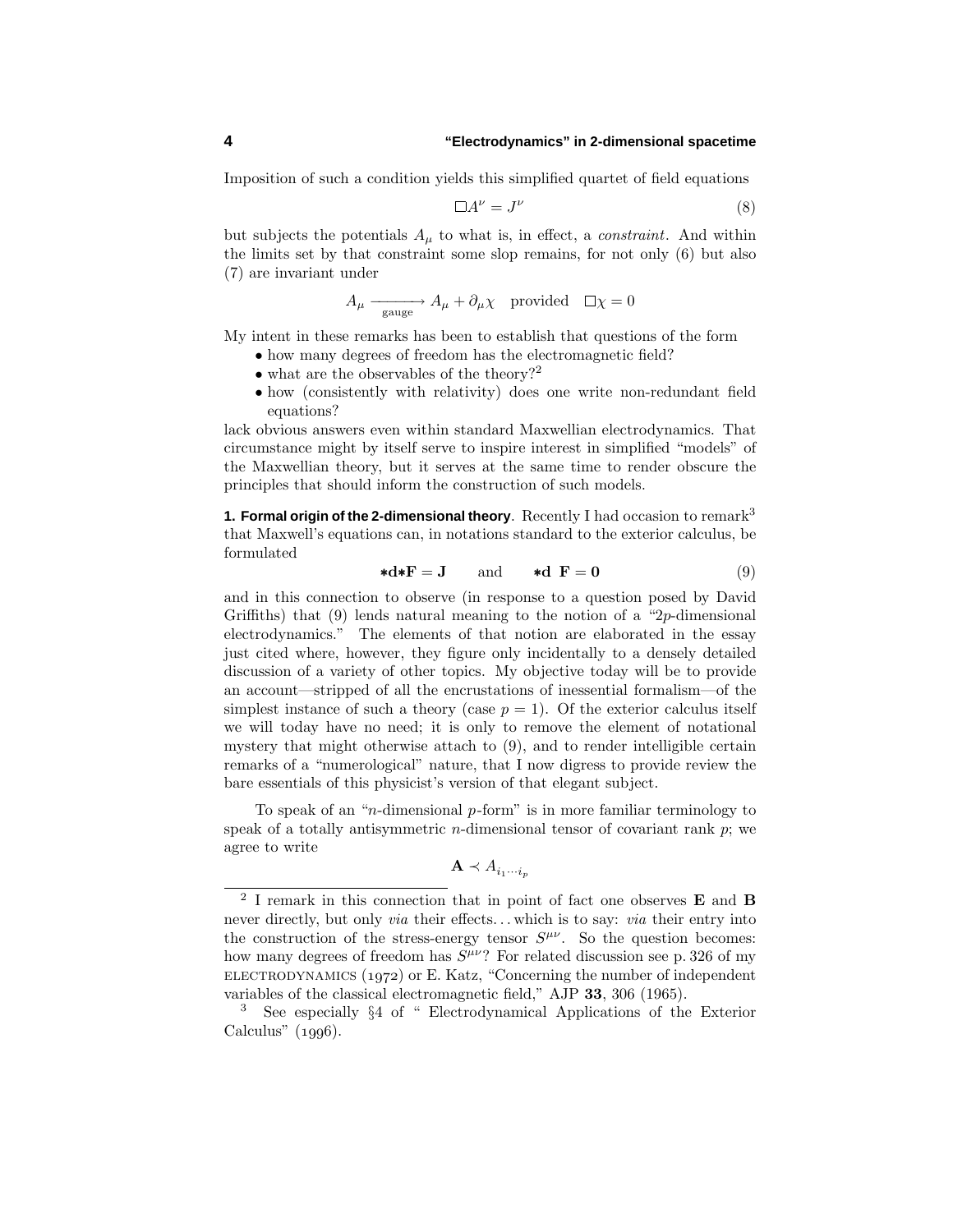## **Formal origin of the 2-dimensional theory 5**

to symbolize the statement that "**A** is the *p*-form with components  $A_{i_1\cdots i_p}$ ." 0-forms are scalars, 1-forms are covariant vectors, antisymmetry comes first into play at  $p = 2$  and entails that *p*-forms with  $p > n$  are an impossibility. Writing dim**A** to signify the number of independently specifiable components of **A**, we have

$$
\dim \mathbf{A} = \binom{n}{p}
$$

and observe—the point is elementary, but will acquire major importance—that *p*-forms and  $(n - p)$ -forms have identical dimension:  $\binom{n}{p} = \binom{n}{n-p}$ .

Indices are manipulated (i.e., raised and lowered) with the aid of the second rank metric tensor  $g_{ij}$  and its contravariant companion  $g^{ij}$ ; one has  $g^{i\alpha}g_{\alpha j} = \delta^i{}_j$ and  $g \equiv det ||g_{ij}|| \neq 0$ , and in the electrodynamic application assumes the metric tensor to possess the familiar Lorentzian structure

$$
||g_{ij}|| = \begin{pmatrix} +1 & 0 & 0 & \cdots & 0 \\ 0 & -1 & 0 & \cdots & 0 \\ 0 & 0 & -1 & \cdots & 0 \\ \vdots & \vdots & \vdots & \ddots & \vdots \\ 0 & 0 & 0 & \cdots & -1 \end{pmatrix}
$$

The "Hodge star operator" ∗ sets up a correspondence between *p*-forms and  $(n - p)$ -forms as follows:

if 
$$
\mathbf{A} \prec A_{i_1 \cdots i_p}
$$
 then  $\mathbf{A} \prec \frac{1}{p!} \sqrt{g} \epsilon_{i_1 \cdots i_{n-p} \alpha_1 \cdots \alpha_p} A^{\alpha_1 \cdots \alpha_p}$ 

and can be shown to possess this important property:

$$
**\mathbf{A}=(-)^{p(n-p)}\mathbf{A}\sim \mathbf{A}
$$

Here  $\epsilon_{i_1\cdots i_n}$  is the familiar *n*-dimensional Levi-Civita tensor; it is a totally antisymmetric tensor density of weight  $W = -1$ , and possesses therefore the wonderful property that it transforms by numerical invariance: it is given in all coordinate systems by

$$
\epsilon_{i_1\cdots i_n} = \begin{cases}\n+1 & \text{if } i_1 i_2 \cdots i_n \text{ is an even permutation of } 12 \cdots n \\
-1 & \text{if } i_1 i_2 \cdots i_n \text{ is an odd permutation of } 12 \cdots n \\
0 & \text{otherwise; i.e., if any index is repeated}\n\end{cases}
$$

The  $\sqrt{g}$  (which transforms as a scalar density of weight  $W = +1$ ) is introduced into the definition of  $*{\bf A}$  in order to compensate for the weight of  $\epsilon_{i_1\cdots i_n}$ , which it does at this cost: it introduces *i*-factors whenever the metric is negativedefinite  $(g < 0)$ . I will write  $\star$  in place of  $\star$  when it is my intention that the  $\sqrt{g}$ should be omitted; in relativistic applications this will, in fact, be my standard practice.

The multiply-indexed objects  $\partial_j A_{i_1 \cdots i_p}$  do, in general, *not* transform as the components of a tensor. It is this fact which, in tensor analysis, serves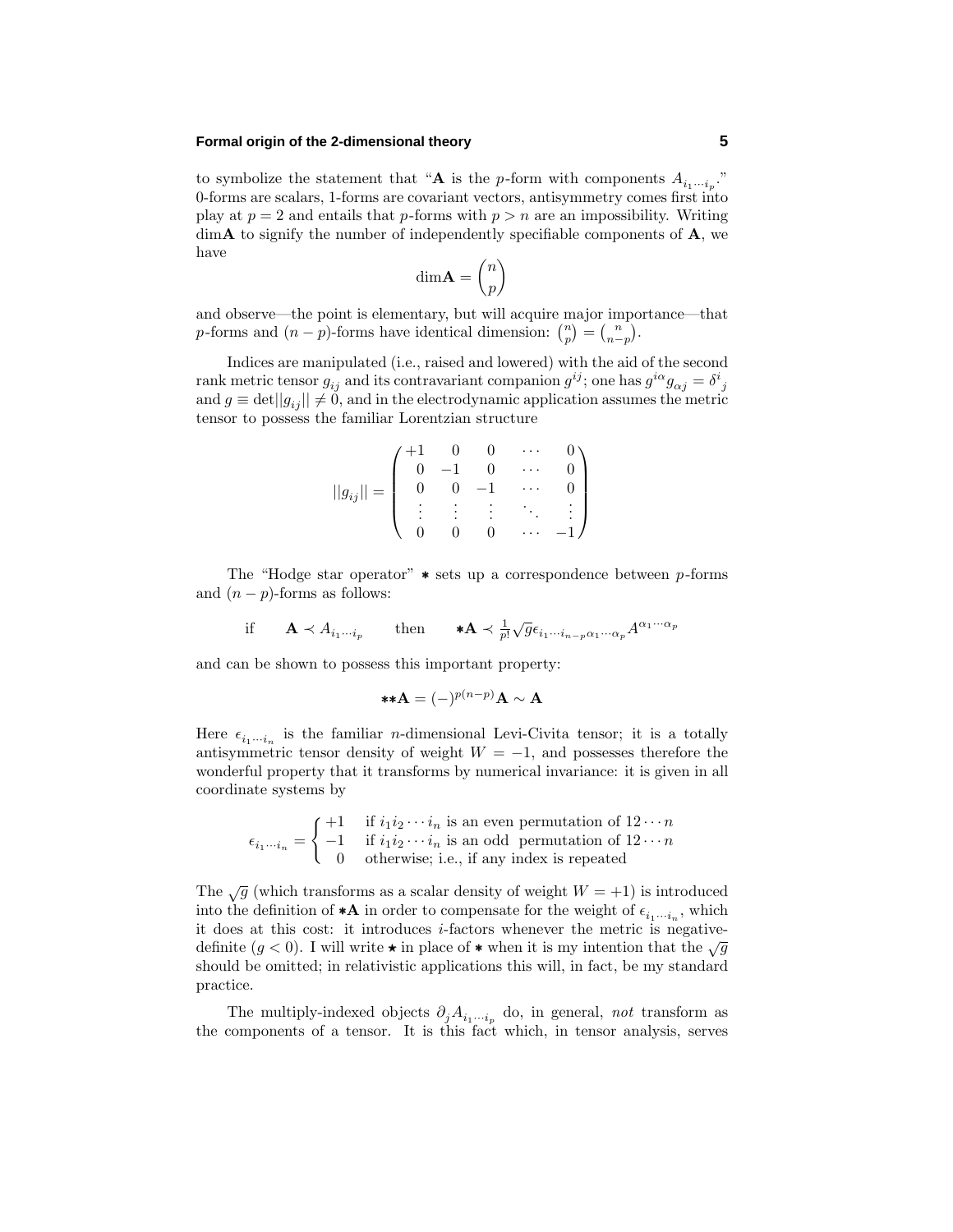principally to motivate the introduction of the "covariant derivative." The exterior calculus proceeds alternatively from the observation that the act of summing over the signed permutations of  $\{j; i_1 \cdots i_p\}$  serves to cancel out all the tensoriality-destroying terms present in  $\partial_j A_{i_1\cdots i_p}$ ; it proceeds, in other words, from the observation that the *antisymmetric part* of  $\partial_j A_{i_1 \cdots i_p}$  *is* tensorial. If **A** is a *p*-form, then the "exterior derivative" of **A**—denoted  $d\mathbf{A}$ —is a  $(p+1)$ -form, defined as follows:

$$
\mathbf{d}\mathbf{A} \prec \frac{1}{p!} \delta_{i_1 i_2 \cdots i_{p+1}}{}^{\beta \alpha_1 \cdots \alpha_p} \partial_{\beta} A_{\alpha_1 \cdots \alpha_p}
$$

Here  $\delta^{i_1 i_2 \cdots i_p}_{j_1 j_2 \cdots j_p}$  is the "generalized Kronecker tensor" of rank 2*p*; it is totally antisymmetric in all superscripts, totally antisymmetric in all subscripts, and (since assumed to be weightless) transforms by numerical invariance; it can in all coordinate systems be described

$$
\delta^{i_1 i_2 \cdots i_p}_{j_1 j_2 \cdots j_p} = \begin{vmatrix}\n\delta^{i_1}{}_{j_1} & \delta^{i_1}{}_{j_2} & \cdots & \delta^{i_1}{}_{j_p} \\
\delta^{i_2}{}_{j_1} & \delta^{i_2}{}_{j_2} & \cdots & \delta^{i_2}{}_{j_p} \\
\vdots & \vdots & \ddots & \vdots \\
\delta^{i_p}{}_{j_1} & \delta^{i_p}{}_{j_2} & \cdots & \delta^{i_p}{}_{j_p}\n\end{vmatrix}
$$

Evidently **d** annihilates *n*-forms, while from  $\partial_i \partial_j = \partial_j \partial_i$  it follows that  $d dA = 0$ in all cases. The very powerful CONVERSE OF THE POINCARÉ LEMMA asserts that if **A** is a *p*-form ( $p \ge 1$ ) such that **dA** = **0** then there exists a ( $p-1$ )-form **B** such that  $A = dB$ . **B** is determined only up to a "gauge transformation"

$$
\mathbf{B} \longrightarrow \mathbf{B}' = \mathbf{B} + \mathbf{d}\mathbf{G} \qquad \text{where } \mathbf{G} \text{ is an arbitrary } (p-2)\text{-form}
$$

and—this is the amazing part!—can (under weak hypotheses, and up to gauge) be described explicitly:

$$
B_{i_1 \cdots i_{p-1}}(x) = \int_0^1 A_{\alpha i_1 \cdots i_{p-1}}(\tau x) x^{\alpha} \tau^{p-1} d\tau
$$

where  $x \equiv (x^1, x^2, \ldots, x^n)$ .

The operators ∗ and **d** collectively exhaust the "operational alphabet" of the exterior calculus, and since

$$
** \sim 1 \qquad \text{and} \qquad \mathbf{d}\mathbf{d} = \mathbf{0}
$$

the only "words" constructable from them are snippets from the string

#### ···∗**d**∗**d**∗**d**∗**d**∗**d**∗**d**∗**d**∗ ···

The 1<sup>st</sup>-order differential operators available to the theory are four in number:

d: sends *p*-forms 
$$
\longrightarrow
$$
  $(p+1)$ -forms  
\n**\*d**: sends *p*-forms  $\longrightarrow$   $(n-p-1)$ -forms  
\n**d\***: sends *p*-forms  $\longrightarrow$   $(n-p+1)$ -forms  
\n**\*d\***: sends *p*-forms  $\longrightarrow$   $(p-1)$ -forms

 $\mathcal{L}$  $\overline{\mathcal{L}}$ 

 $\int$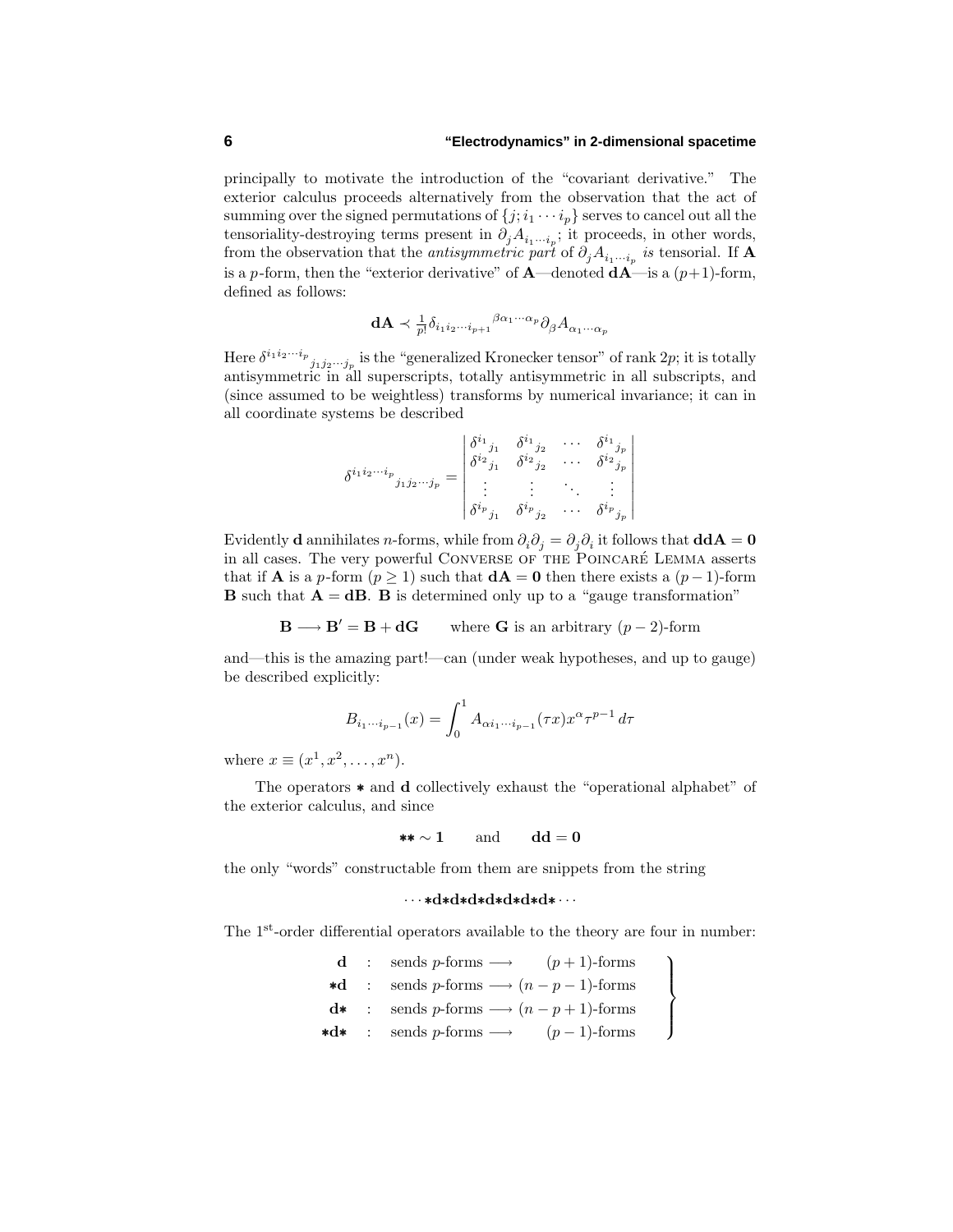## **Formal origin of the 2-dimensional theory 7**

The available  $2<sup>nd</sup>$ -order differential operators are also four in number:

|  | $d*d$ : sends p-forms $\longrightarrow$                                          | $(n-p)$ -forms   |
|--|----------------------------------------------------------------------------------|------------------|
|  | $\ast \mathbf{d} \ast \mathbf{d}$ : sends p-forms $\longrightarrow$              | $p\text{-forms}$ |
|  | $\mathbf{d} * \mathbf{d} *$ : sends p-forms $\longrightarrow$                    | $p\text{-forms}$ |
|  | $\ast$ <b>d</b> $\ast$ <b>d</b> $\ast$ : sends <i>p</i> -forms $\longrightarrow$ | $(n-p)$ -forms   |

Associations of the form

| $_{\rm grad}$ | d   |
|---------------|-----|
| curl          | *d  |
| div           | *d* |

are recommended thus to our attention. They entail

| $\ast d \cdot d = 0$           |               | $\text{curl} \cdot \text{grad}$ |
|--------------------------------|---------------|---------------------------------|
| $\ast d \ast \cdot \ast d = 0$ | $\longmapsto$ | $div \cdot curl$                |

and thus give much-generalized meaning to a pair of familiar identites—identites which are, in fact, the source of all the "potentials" encountered in physical applications.

Returning now to the physics that motivated the preceding digression*...*

The  $\bf{F}$  that appears in the exterior formulation (9) of Maxwell's equations is understood to be a 4-dimensional 2-form (and **J** therefore a 4-dimensional 1-form); specifically

$$
\mathbf{F} \prec F_{\mu\nu} \quad \text{with} \quad ||F_{\mu\nu}|| = \begin{pmatrix} 0 & +E_1 & +E_2 & +E_3 \\ -E_1 & 0 & -B_3 & +B_2 \\ -E_2 & +B_3 & 0 & -B_1 \\ -E_3 & -B_2 & +B_1 & 0 \end{pmatrix}
$$

and therefore

$$
\star \mathbf{F} \prec \frac{1}{2} \epsilon_{\mu\nu\alpha\beta} F^{\alpha\beta} \equiv G_{\mu\nu} \quad \text{with} \quad ||G_{\mu\nu}|| = \begin{pmatrix} 0 & -B_1 & -B_2 & -B_3 \\ +B_1 & 0 & -E_3 & +E_2 \\ +B_2 & +E_3 & 0 & -E_1 \\ +B_3 & -E_2 & +E_1 & 0 \end{pmatrix}
$$

Evidently  $||F^{\mu\nu}|| = \mathbb{F}$  and  $||G^{\mu\nu}|| = \mathbb{G}$  where  $\mathbb{F}$  and  $\mathbb{G}$  are the matrices defined at (3). Observe that  $F_{\mu\nu}$  is "elecrical" if it contains an <sub>0</sub> among its subscripts, and "magnetic" otherwise.

"*n*-dimensional electrodynamics" proceeds from the assumptions that the field equations  $(9)$  are to be retained as they stand, but the stipulation that **F** be a 2-form is to be abandoned; in place of the latter, one stipulates

 $\mathcal{L}$  $\downarrow$ 

 $\int$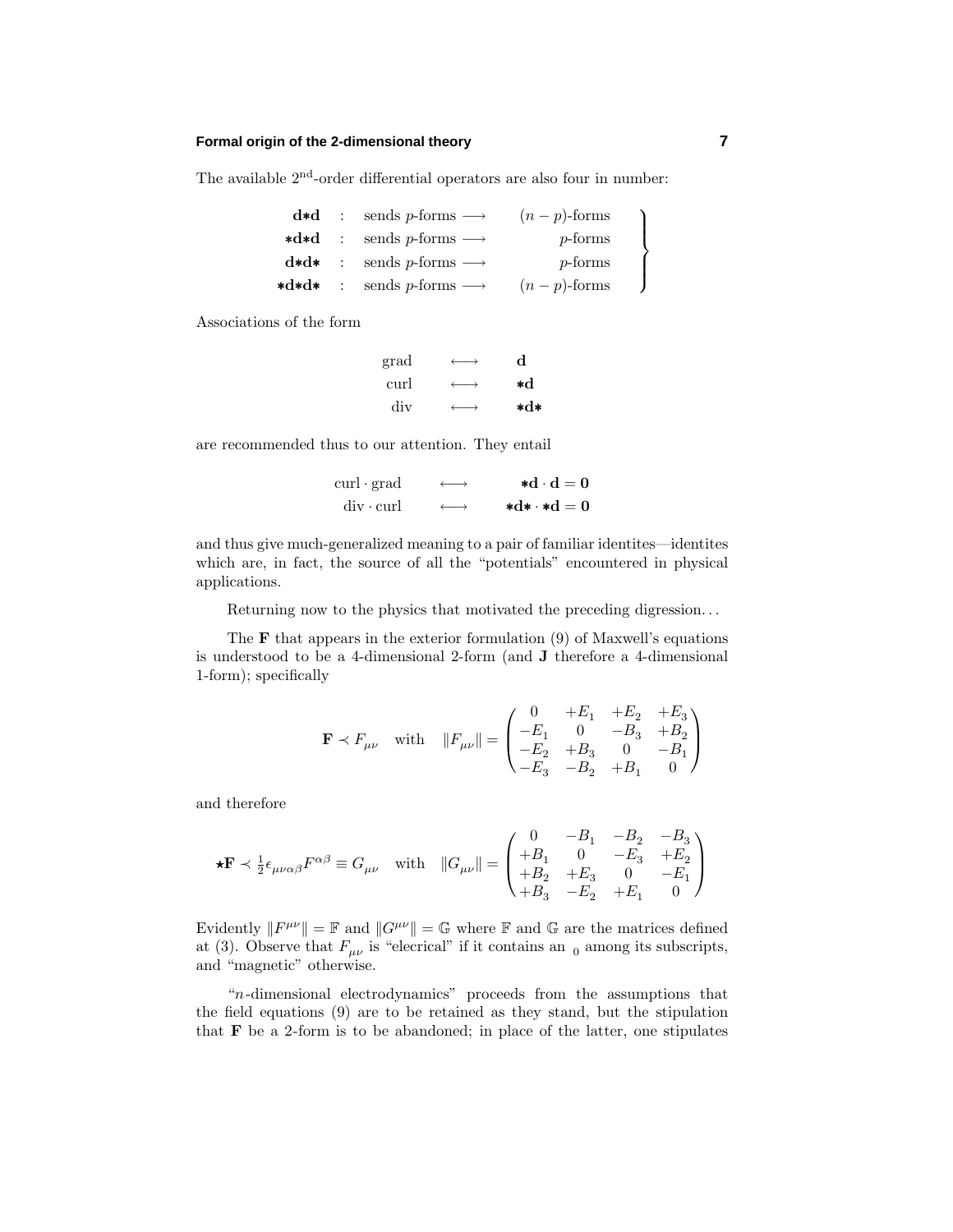that **F** is a *p*-form and so also is \***F**. Immediately,  $p = n - p$ , which forces  $n = 2p$  to be even:

**F** and **\*F** are both *p*-forms, with 
$$
p = \frac{\text{dimension of spacetime}}{2}
$$

The "electromagnetic field" acquires therefore a total of  $\binom{2p}{p}$  independently specifiable components, of which

$$
\binom{2p-1}{p-1} = \frac{1}{2} \binom{2p}{p}
$$
 components are "electrical"  

$$
\binom{2p-1}{p} = \frac{1}{2} \binom{2p}{p}
$$
 components are "magnetic"

We have in our terminology preserved here the notion that  $F_{i_1\cdots i_p}$  is "elecrical" if it contains an  $_{0}$  among its subscripts, and "magnetic" otherwise, and we need only to look to the Pascal triangle to see how it comes about that

$$
\begin{pmatrix} 2p-1 \\ p-1 \end{pmatrix} = \begin{pmatrix} 2p-1 \\ p \end{pmatrix} \quad \text{and} \quad \begin{pmatrix} 2p-1 \\ p-1 \end{pmatrix} + \begin{pmatrix} 2p-1 \\ p \end{pmatrix} = \begin{pmatrix} 2p \\ p \end{pmatrix}
$$

Evidently

- in 2-space **F** is a 1-form, with 2-components, of which 1 is "electrical" and 1 "magnetic;"
- in 4-space **F** is a 2-form, with 6-components, of which 3 are "electrical" and 3 "magnetic" (this is the physical situation);
- in 6-space **F** is a 3-form, with 20-components, of which 10 are "electrical" and 10 "magnetic;"
- in 8-space **F** is a 4-form, with 70-components, of which 35 are "electrical" and 35 "magnetic;" etc.

"Electrodynamics" becomes, by this account, "impossible in odd-dimensional spacetime."

**2. Fundamentals of the 2-dimensional theory**. In the simplest case, **F** becomes a 2-dimensional 1-form; the "electromagnetic field" becomes, that is to say, a real vector field

$$
\mathbf{F} \prec F_{\mu} \quad \text{which admits of natural display} \quad \begin{pmatrix} F_0 \\ F_1 \end{pmatrix} \equiv \begin{pmatrix} E \\ B \end{pmatrix} \tag{10.1}
$$

Then—since the metric is taken to have the Lorentzian structure

$$
||g_{\mu\nu}|| = \begin{pmatrix} 1 & 0 \\ 0 & -1 \end{pmatrix}
$$

—we have

$$
\begin{pmatrix} F^0 \\ F^1 \end{pmatrix} = \begin{pmatrix} +E \\ -B \end{pmatrix}
$$

giving

$$
\star \mathbf{F} \prec \epsilon_{\mu\alpha} F^{\alpha} \quad \text{which acquires the display} \quad \begin{pmatrix} G_0 \\ G_1 \end{pmatrix} = \begin{pmatrix} -B \\ -E \end{pmatrix} \tag{10.2}
$$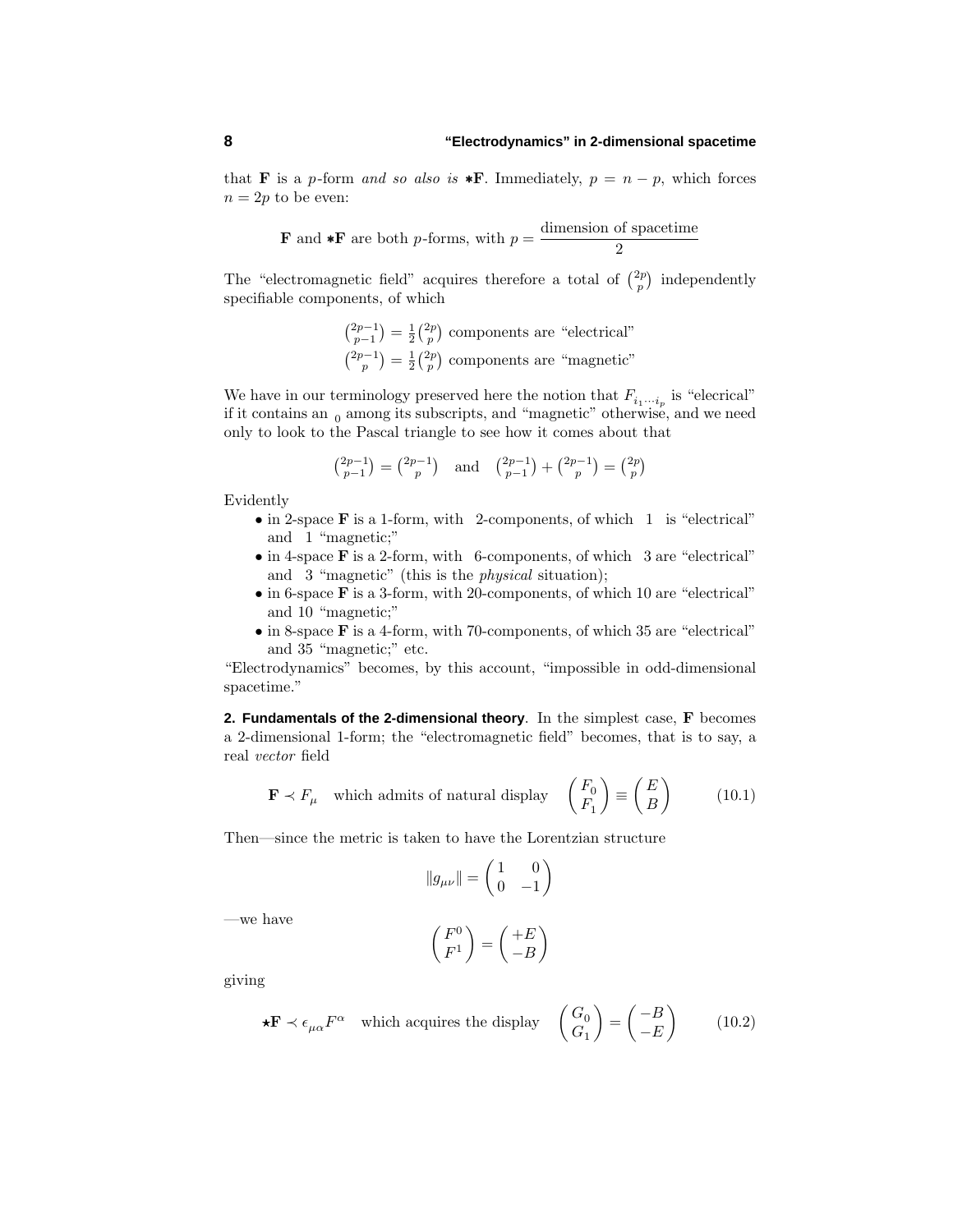#### **Fundamentals of the theory 9**

The source term **J** is, in 2-dimensional theory, an 0-form (a scalar field):

$$
\mathbf{J} \prec J \tag{11}
$$

The field equations (9) acquire finally  $4$  these specific meanings:

\*
$$
d \bullet F = J
$$
  
\n\* $d \bullet F = 0$   
\n\* $d \bullet F = 0$   
\n $d \bullet d \bullet F = 0$   
\n $d \bullet d \bullet d \bullet F = 0$   
\n $d \bullet d \bullet d \bullet F_1 = 0$   
\n $d \bullet d \bullet F_1 = 0$   
\n $d \bullet d \bullet F_1 = 0$ 

Equivalently

$$
\partial_1 F_1 - \partial_0 F_0 = J \tag{12.1}
$$

$$
\partial_0 F_1 - \partial_1 F_0 = 0 \tag{12.2}
$$

which in "physical" variables read

$$
\partial_1 B - \partial_0 E = J \tag{13.1}
$$

$$
\partial_1 E - \partial_0 B = 0 \tag{13.2}
$$

These, I claim, are the "Maxwell-Lorentz equations," as they would appear if spacetime were 2-dimensional. Equations  $(13)$  comprise a system of two coupled first-order partial differential equations in two field variables  $E(x^0, x^1)$  and  $B(x^0, x^1)$ . The source function  $J(x^0, x^1)$  is assumed to have been prescribed.

It is interesting to observe that  $(13.1)$  more nearly resembles Maxwell's modification  $(1.2)$  of Ampere's Law than Gauss' Law  $(1.1)$ , and that  $(13.2)$ resembles Faraday's Law  $(1.4)$  except that—rather surprisingly—a sign (Lenz' Law) has been reversed.

The absence of a statement corresponding to Gauss' Law is, perhaps, not surprising: Gauss's Law insures that the field due to an isolated point charge "falls off geometrically," which in 1-dimensional space entails no "fall off" at all.<sup>5</sup> The 2-dimensional theory does, in fact, not recognize the existence of any kind of "charge"—neither magnetic *nor* electric—though on the right side of

$$
\ast \mathbf{d} \ast \mathbf{A} \prec (-)^{p(n-p)} \frac{1}{p!} \frac{1}{\sqrt{g}} \delta_{i_1 \cdots i_{p-1} b}{}^{k_1 \cdots k_p} \partial^b \big(\sqrt{g} A_{k_1 \cdots k_p} \big)
$$

For details relating to the derivation of this formula see again the material cited in footnote 3, where it appears as equation (38).

<sup>5</sup> Recall in this connection the electrical fields which in standard theory are associated with "uniformly charged sheets;" the idealization is, of course, unphysical—intended to direct one's attention to the "near zone" of a (necessarily bounded) real charged surface.

<sup>4</sup> Which is to say, after some fairly tedious computation. It helps to know that the action of the generalized "div" operator ∗**d**∗ can be described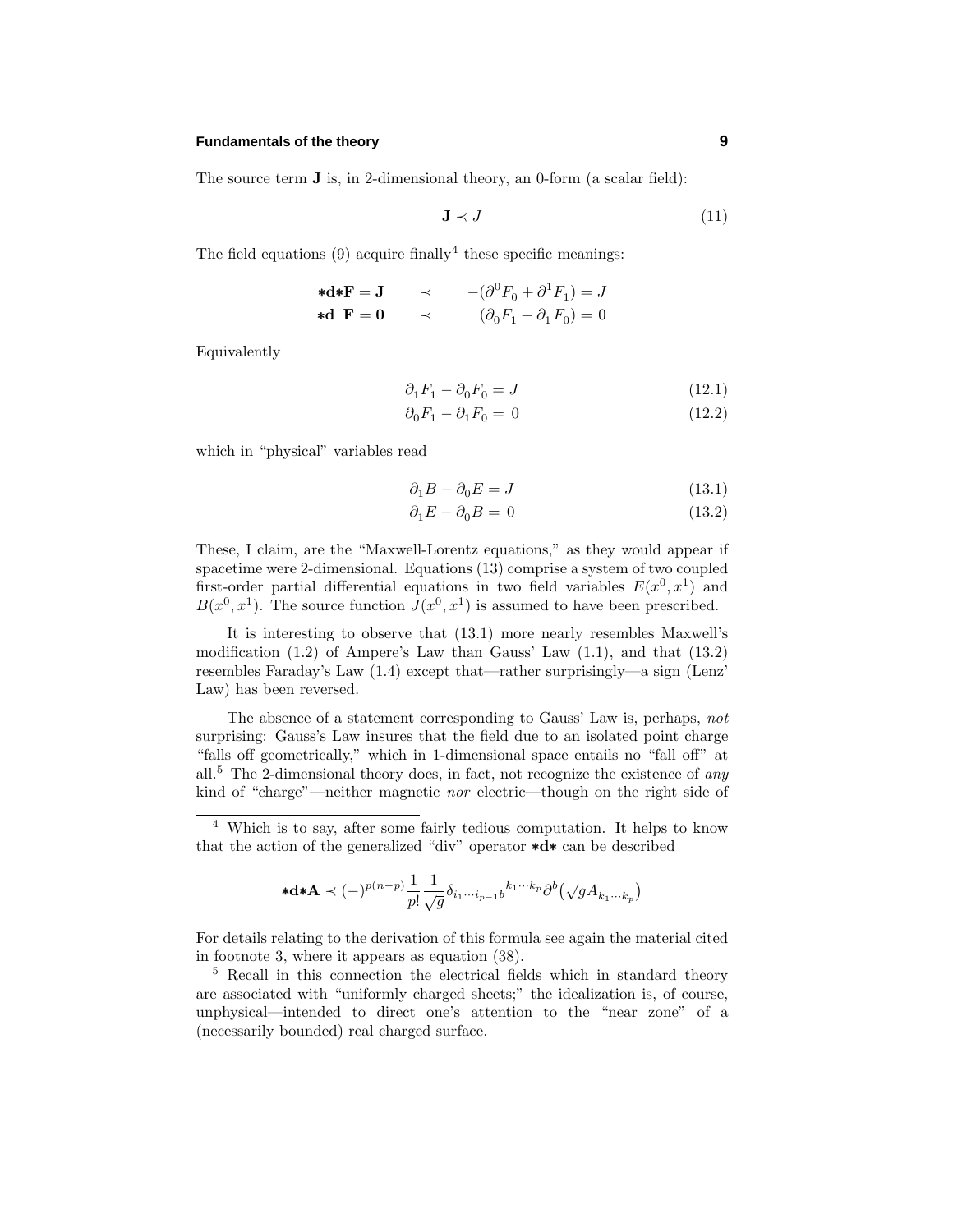$(13.1)$  it does recognize the existence of what we find it natural to call "electrical" current."<sup>6</sup> And because the theory contains no "charge," it contains also no analog of (4)—no "charge conservation."

Equations  $(13)$  can easily be "decoupled by differentiation," in the manner standard to Maxwellian electrodynamics; one obtains

$$
\Box E + \partial_0 J = 0 \tag{14.1}
$$

$$
\Box B + \partial_1 J = 0 \tag{14.2}
$$

where  $\Box \equiv g_{\alpha\beta}\partial^{\alpha}\partial^{\beta} = \partial_0^2 - \partial_1^2$ , and from which it follows that

$$
\Box E = \Box B = 0 \qquad \text{at source-free points in spacetime} \tag{15}
$$

It is (by the Converse of the Poincaré Lemma) a general implication of (9) that **F** can be represented **F** = **dA** where **A** is a  $(p-1)$ -form, and is susceptible to gauge transformation  $\mathbf{A} \longrightarrow \mathbf{A}' = \mathbf{A} + \mathbf{d}\varphi$  where  $\varphi$  is an arbitrary (*p* − 2)-form. In 2-dimensional electrodynamics the potential **A** becomes an 0-form; we are led to write

$$
E = -\partial_0 A \quad \text{and} \quad B = -\partial_1 A \tag{16}
$$

Compliance with  $(13.2)$  is thus rendered automatic, and the remaining field equation  $(13.1)$  becomes

$$
\Box A = J \tag{17}
$$

Equations (14) can be recovered as corollaries of (16) and (17). Comparing (16) to

$$
\mathbf{E} = -\partial_0 \mathbf{A} - \mathbf{\nabla} \varphi \quad \text{and} \quad \mathbf{B} = \mathbf{\nabla} \times \mathbf{A}
$$

we see that *A* most closely resembles the familiar vector potential.

$$
\mathbf{J} \prec J_{i_1 i_2 \dots i_{p-1}}
$$

we associate "charges" with terms of the form  $J_{0i_1...i_{p-2}}$ , which are  $\binom{2p}{p-2}$  in number. At  $p = 1$  we have  $\begin{pmatrix} 2 \\ -1 \end{pmatrix} = 0$  (this is the result returned by *Mathematica*, and it is consistent with a standard convention; see p. 2 of J. Riordan's Combinatorial Identities  $(1968)$ . We expect on these grounds

- to encounter 1 kind of charge in the 4-dimensional theory;
- $\bullet$  to encounter 6 kinds of charge in the 6-dimensional theory;
- to encounter 28 kinds of charge in the 8-dimensional theory;
- to encounter 120 kinds of charge in the 10-dimensional theory.

<sup>6</sup> It may be useful to place this surprising development in more general context. In 2*p*-dimensional electrodynamics **J** is a  $(p-1)$ -form; writing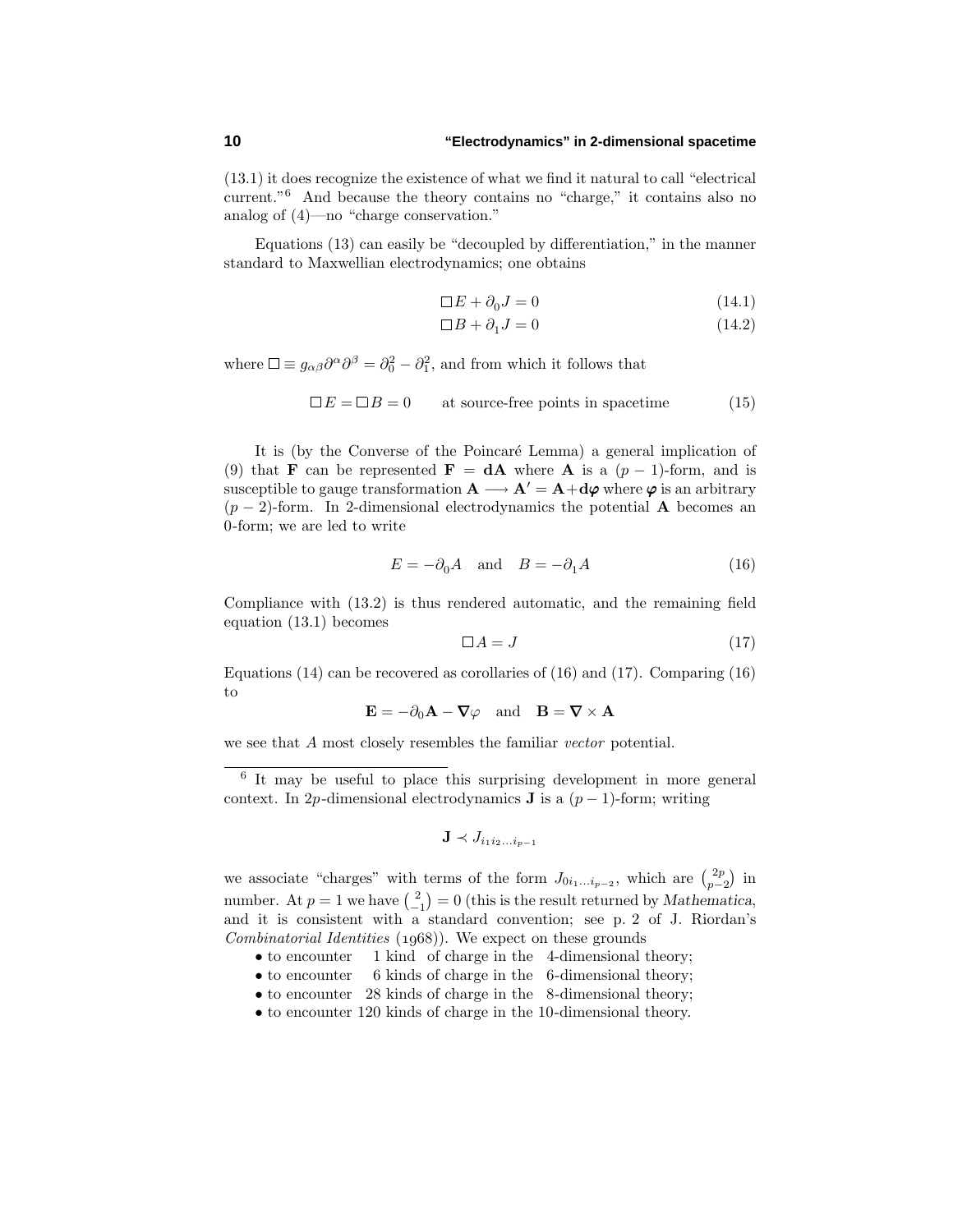## **Stress-energy tensor 11**

In Maxwellian electrodynamics one must—as previously remarked—invoke the "Lorentz gauge condition"

$$
\ast \mathbf{d} \ast \mathbf{A} = 0 \quad \prec \quad \partial_{\mu} A^{\mu} = 0
$$

to achieve the analog  $\Box A^{\mu} = J^{\mu}$  of (17). In 2-dimensional electrodynamics no such condition is preconditional to (17), and in fact the theory is not robust enough to support such a condition, just as (and for the same reason that) it is unable to support the continuity condition

$$
\ast \mathbf{d} \ast \mathbf{J} = 0 \quad \prec \quad \partial_{\mu} J^{\mu} = 0
$$

In 2-dimensional electrodynamics the *A*-potential is (like the "potential energy function"  $U(x, y, z)$  encountered in mechanics) a *scalar*, and is susceptible to "gauging" only in this almost trivial sense:

$$
A \xrightarrow[\text{gauge}]{}
$$

**3. Construction of the stress-energy tensor**. Great physical importance attaches in Maxwellian electrodynamics to the stress-energy tensor

$$
S_{\mu\nu} = F_{\mu\alpha} F^{\alpha}{}_{\nu} - \frac{1}{4} (F^{\alpha\beta} F_{\beta\alpha}) \cdot g_{\mu\nu} \tag{18}
$$

of which

$$
\mathbb{S} = \begin{pmatrix} S_{00} & S_{01} & S_{02} & S_{03} \\ S_{10} & S_{11} & S_{12} & S_{13} \\ S_{20} & S_{21} & S_{22} & S_{23} \\ S_{30} & S_{31} & S_{32} & S_{33} \end{pmatrix}
$$

$$
= \begin{pmatrix} \frac{1}{2} (\mathbf{E} \cdot \mathbf{E} + \mathbf{B} \cdot \mathbf{B}) & -(\mathbf{E} \times \mathbf{B})_1 & \text{etc. etc.} \\ -(\mathbf{E} \times \mathbf{B})_1 & C_{11} + \frac{1}{2} (\mathbf{E} \cdot \mathbf{E} + \mathbf{B} \cdot \mathbf{B}) & \text{etc. etc.} \\ -(\mathbf{E} \times \mathbf{B})_2 & C_{21} & \text{etc. etc.} \\ \text{etc.} & \text{etc. etc.} & \text{etc. etc.} \end{pmatrix}
$$

(here  $C_{ij} = C_{ji} \equiv -E_i E_j - B_i B_j$ ) provides an explicit matrix description. The Maxwellian stress-energy matrix is manifestly symmetric and traceless, and is quadratic in the (undifferentiated) field components. In  $\S7$  of some work already twice cited I show how, within the framework afforded by the 2*p*-dimensional theory, to construct an  $S_{ij}$  that shares those same properties.<sup>7</sup> Here, however, we have interest only in the case  $p = 1$ .

energy density 
$$
S_{00} \geq 0
$$

 $^7\,$  Within that context I was a<br>mazed to discover that the physically essential condition

serves in effect to force the spacetime metric to possess its familiar Lorentzian structure! The argument casts new light on the (seldom asked) question "Why did God select the Lorentz metric?" but fails to illuminate the question "Why did God set  $p = 2$ ?"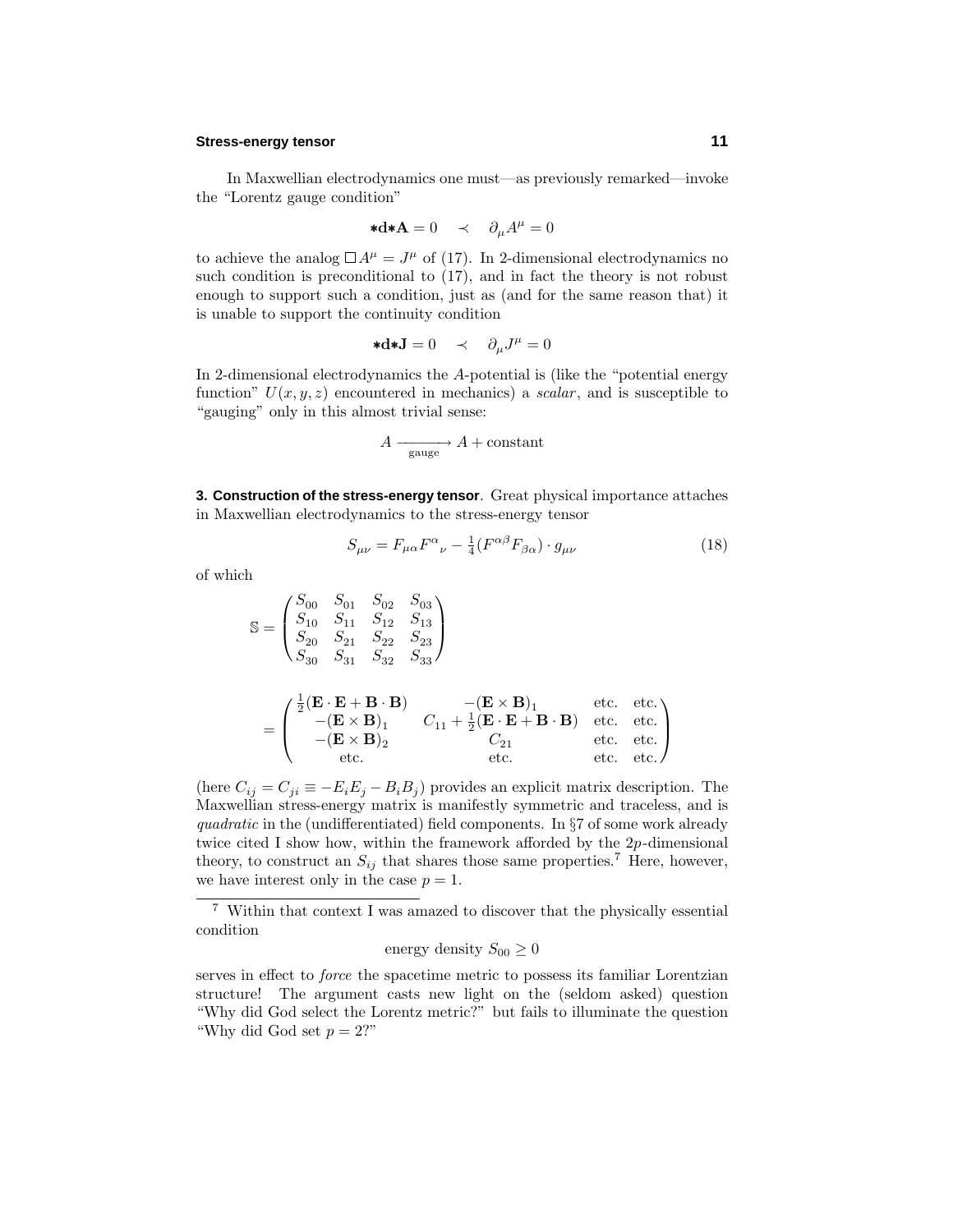It is entirely natural in the light of our Maxwellian experience to construct (consistently with the general theory to which I have just alluded)

$$
\mathbb{S} = \begin{pmatrix} S_{00} & S_{01} \\ S_{10} & S_{11} \end{pmatrix} = \begin{pmatrix} \frac{1}{2}(E^2 + B^2) & EB \\ EB & \frac{1}{2}(E^2 + B^2) \end{pmatrix} \tag{19}
$$

and to observe that in consequence of the field equations

$$
\partial_0 \left(\frac{1}{2}(E^2 + B^2)\right) - \partial_1 (EB) = -JE
$$
  

$$
\partial_0 (EB) - \partial_1 \left(\frac{1}{2}(E^2 + B^2)\right) = -JB
$$

In short,

$$
\partial^{\mu} S_{\mu\nu} = -JF_{\nu} \tag{20}
$$

which—except for the odd sign (which can be traced to the odd sign present in (13.2))—very much resembles the  $\partial^{\mu}S_{\mu\nu} = J^{\alpha}F_{\alpha\nu}$  encountered in Maxwellian electrodynamics. Drawing inspiration from  $(18)$  we observe that  $(19)$  can be notated

$$
\mathbb{S} = \begin{pmatrix} F_0 F_0 & F_0 F_1 \\ F_1 F_0 & F_1 F_1 \end{pmatrix} - \frac{1}{2} (F_0 F_0 - F_1 F_1) \begin{pmatrix} 1 & 0 \\ 0 & -1 \end{pmatrix}
$$

giving

$$
S_{\mu\nu} = F_{\mu}F_{\nu} - \frac{1}{2}(F^{\alpha}F_{\alpha}) \cdot g_{\mu\nu}
$$
\n(21)

The  $S_{\mu\nu}$  thus described is manifestly symmetric and traceless:

$$
S_{\mu\nu} = S_{\nu\mu} \quad \text{and} \quad S^{\alpha}{}_{\alpha} = 0 \tag{22}
$$

The individual matrix elements of S support "physical interpretations" (if we may call them that) which can be described

$$
\begin{pmatrix} S^{00} & S^{01} \\ S^{10} & S^{11} \end{pmatrix} = \begin{pmatrix} \text{energy density} & c \cdot \text{momentum density} \\ \frac{1}{c} \cdot \text{energy flux} & \text{momentum flux} \end{pmatrix} \tag{23}
$$

in which connection we note that in 2-dimensional electrodynamics

energy density 
$$
S_{00} = \frac{1}{2}(E^2 + B^2)
$$

is in fact positive semi-definite, and mimics well its Maxwellian counterpart.

Alternative descriptions of  $S_{\mu\nu}$  are readily available, and sometimes useful. We can, for example, write

$$
S_{\mu\nu} = G_{\mu} G_{\nu} - \frac{1}{2} (G^{\alpha} G_{\alpha}) \cdot g_{\mu\nu}
$$

and since

$$
F^{\alpha}F_{\alpha} = -G^{\alpha}G_{\alpha} = E^2 - B^2 \tag{24}
$$

we can use this result in combination with  $(21)$  to obtain

$$
S_{\mu\nu} = \frac{1}{2} \left[ F_{\mu} F_{\nu} + G_{\mu} G_{\nu} \right]
$$
 (25)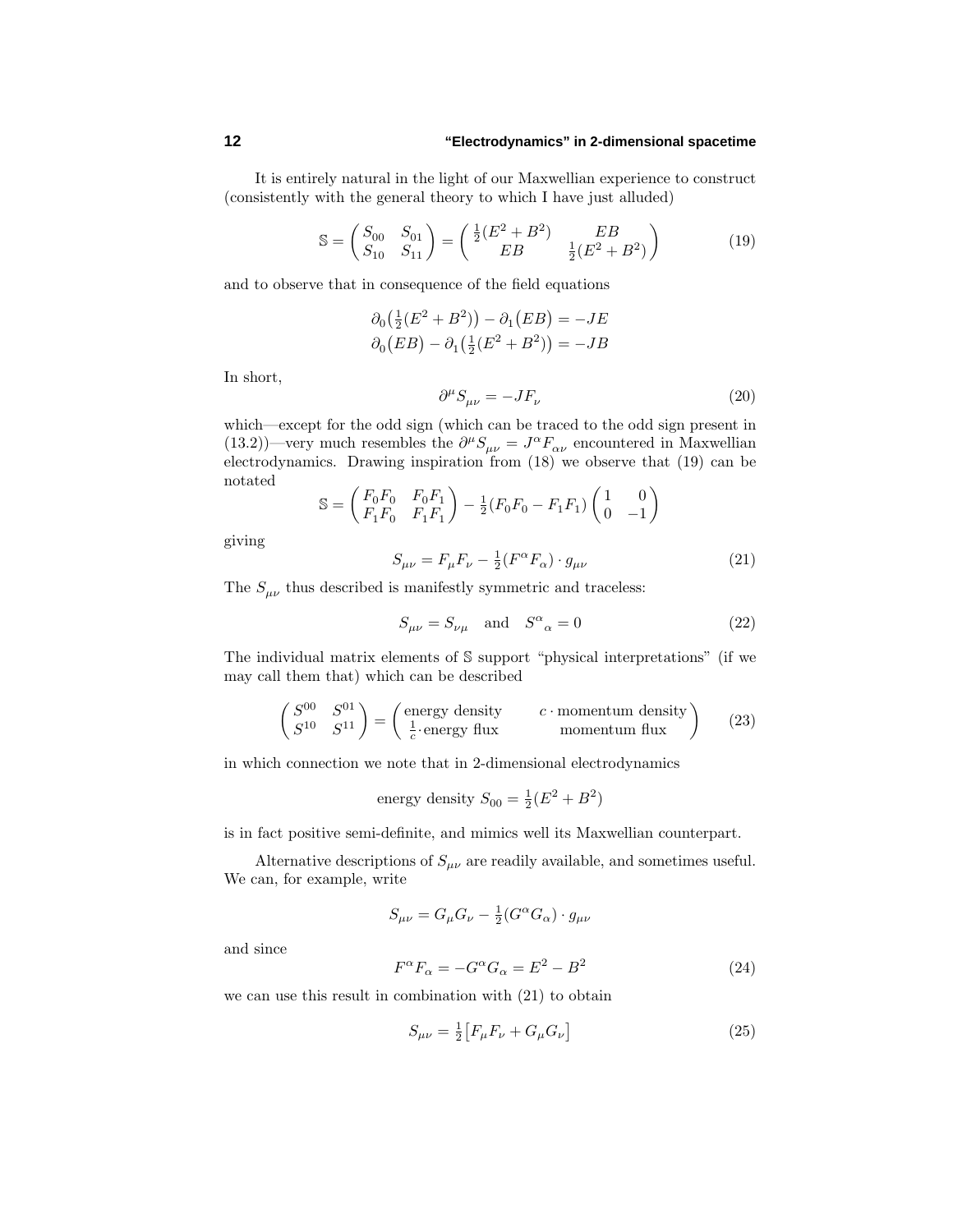## **Stress-energy tensor 13**

This elegantly symmetric equation possesses a direct counterpart in Maxwellian electrodynamics,<sup>8</sup> and will later be seen to foreshadow an important internal symmetry of the theory. Drawing finally upon (16)—which is to say, upon

$$
F_{\mu} = -\partial_{\mu}A\tag{26}
$$

—we readily obtain

$$
S_{\mu\nu} = (\partial_{\mu}A)(\partial_{\nu}A) - \frac{1}{2}(\partial^{\alpha}A)(\partial_{\alpha}A) \cdot g_{\mu\nu}
$$
 (27)

Since *A* enters never nakedly but always differentiated, the expression on the right side of  $(27)$  is gauge-invariant.

To the extent that  $S_{\mu\nu}$  itself enters not nakedly but only *via* (20) into physical arguments, one has to admit the possibility of "gauge transformations" of this somewhat novel form:

$$
S_{\mu\nu}\longrightarrow \tilde{S}_{\mu\nu}=S_{\mu\nu}+T_{\mu\nu}
$$
  

$$
T_{\mu\nu} \text{ constrained only by } \partial^{\mu}T_{\mu\nu}=0
$$

In light of this circumstance, the associations  $(23)$  acquire seemingly the status of mere conventions (figures of speech), and appear to lose any claim to being statements of physical fact; one has at this point in field theories generally—as in 2-dimensional electrodynamics particularly—to be on guard against falling into what philosophers have called "the fallacy of misplaced concreteness." Suppose, for example, we were to define

$$
\mathbb{T} \equiv \begin{pmatrix} \partial_1 T_1 & \partial_1 T_0 \\ \partial_0 T_1 & \partial_0 T_0 \end{pmatrix} : T_0 \text{ and } T_1 \text{ assigned any meanings we please}
$$

Then

 $\partial^{\mu}T_{\mu\nu} = 0$  automatically, in all cases

by a quick calculation that hinges on the special structure of the Lorentz metric  $(\partial^0 = +\partial_0$  but  $\partial^1 = -\partial_1$ ).

The preceding paragraph began, however, with a conditional "to the extent that..." What are we to make of the circumstance that  $S_{\mu\nu}$  does appear "nakedly" as a source term in the gravitational field equations? My tentative response would be that we "turned off" gravitational effects when we elected to work in flat spacetime.<sup>9</sup> The stress-energy tensor enters nakedly also into

 $8$  See p. 299 in my CLASSICAL ELECTRODYNAMICS  $(1080)$ .

<sup>9</sup> And anyway, we don't at the moment possess a 2-dimensional general relativity. The loss of Gauss' law prepares us to anticipate a parallel loss of Newton's universal law of gravitation, and suggests that "2-dimensional general relativity" may in some respects be as strange as 2-dimensional electrodynamics. It would, however, be a mistake to accept "2-dimensional answers" to questions of the sort we now confront; the deeper issue retains its force irrespective of dimension.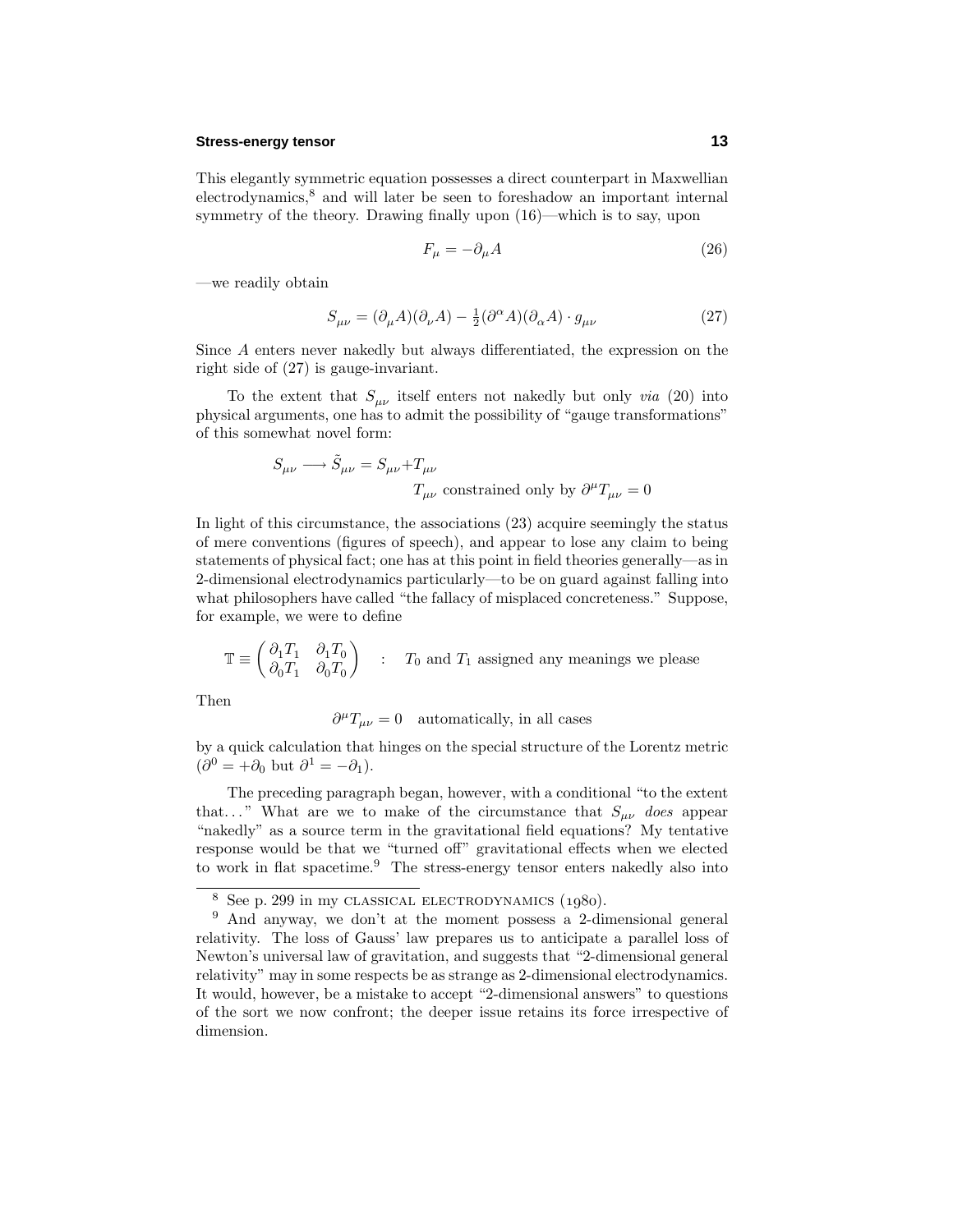the construction of (for example) the angular momentum tensor (but in 2-dimensions rotation is not an issue). Radiation theory proceeds from an examination of naked  $S_{\mu\nu}$  terms, but its predictions remain unphysical in the absence of detection processes—field/particle interactions, which hinge on (20). Since I am able to draw no firm conclusions, let me report why I undertook this discussion.

In January of 1995 I received for review, from the editors of Physical Review, a manuscript entitled "Alternative electromagnetic energy-momentum tensors" in which the author (a professor of electrical engineering at MIT) puts forward the claim that a stress-energy tensor alternative to  $(18)$  is, in certain applications, more useful. I found the manuscript to be, in several respects, so idiosyncratic as to be virtually impenetrable; clarity came to me only when I recast the author's argument in language afforded by the 2-dimensional formalism (it was at this point that I gained my first inkling that 2-dimensional electrodynamics might actually be good for something!). The author had, in effect, set

$$
T_0 = -\frac{1}{2}A\partial_0 A \quad \text{and} \quad T_1 = -\frac{1}{2}A\partial_1 A
$$

and obtained (I omit the fairly straightforward details)

$$
\tilde{S}_{\mu\nu}=\tfrac{1}{2}\big\{ JAg_{\mu\nu}-A(\partial_{\mu}\partial_{\nu}A)+(\partial_{\mu}A)(\partial_{\nu}A)\big\}
$$

which differs markly from the  $S_{\mu\nu}$  of (27): not only  $\partial A$  but also  $\partial \partial A$  and *J* (equivalently  $\Box A$ , by (17)) enter into the construction of  $S_{\mu\nu}$  which, because it contains naked *A*-terms, has lost the property of gauge invariance. The adjustment  $S_{\mu\nu} \longrightarrow \tilde{S}_{\mu\nu}$ , if arguably an "improvement" on some grounds, is hardly an æsthetic improvement. Yet the author proposes to call the tensor

$$
T_{\mu\nu} = \tilde{S}_{\mu\nu} - S_{\mu\nu}
$$

"beauty," his intent being to associate himself with the view put forward long ago by M. Mason & W. Weaver, who in their classic text<sup>10</sup> report that

*...* "we do not believe that 'Where?' is a fair or sensible question to ask concerning energy.Energy is a function of configuration, just as beauty of a certain black-and-white design is a function of configuration.We see no more reason or excuse for speaking of a spatial energy density than we would for saying, in the case of a design, that its beauty was distributed over it with a certain density*...* "

The manifest ugliness of  $\tilde{S}_{\mu\nu}$  is, however, a matter of no physical concern (except in contexts where she appears nakedly), for it is clear by derivation—and is anyway susceptible to easy direct confirmation (use  $J = \partial_1 B - \partial_0 E = \Box A$ ) that  $\partial^{\mu}S_{\mu\nu} = -JF_{\nu}$ ; i.e., that  $S_{\mu\nu}$  and  $S_{\mu\nu}$  support the same physics. As Mason & Weaver remark,

"All statements are true if they are made about nothing."

The Electromagnetic Field  $(1929)$ , p. 264.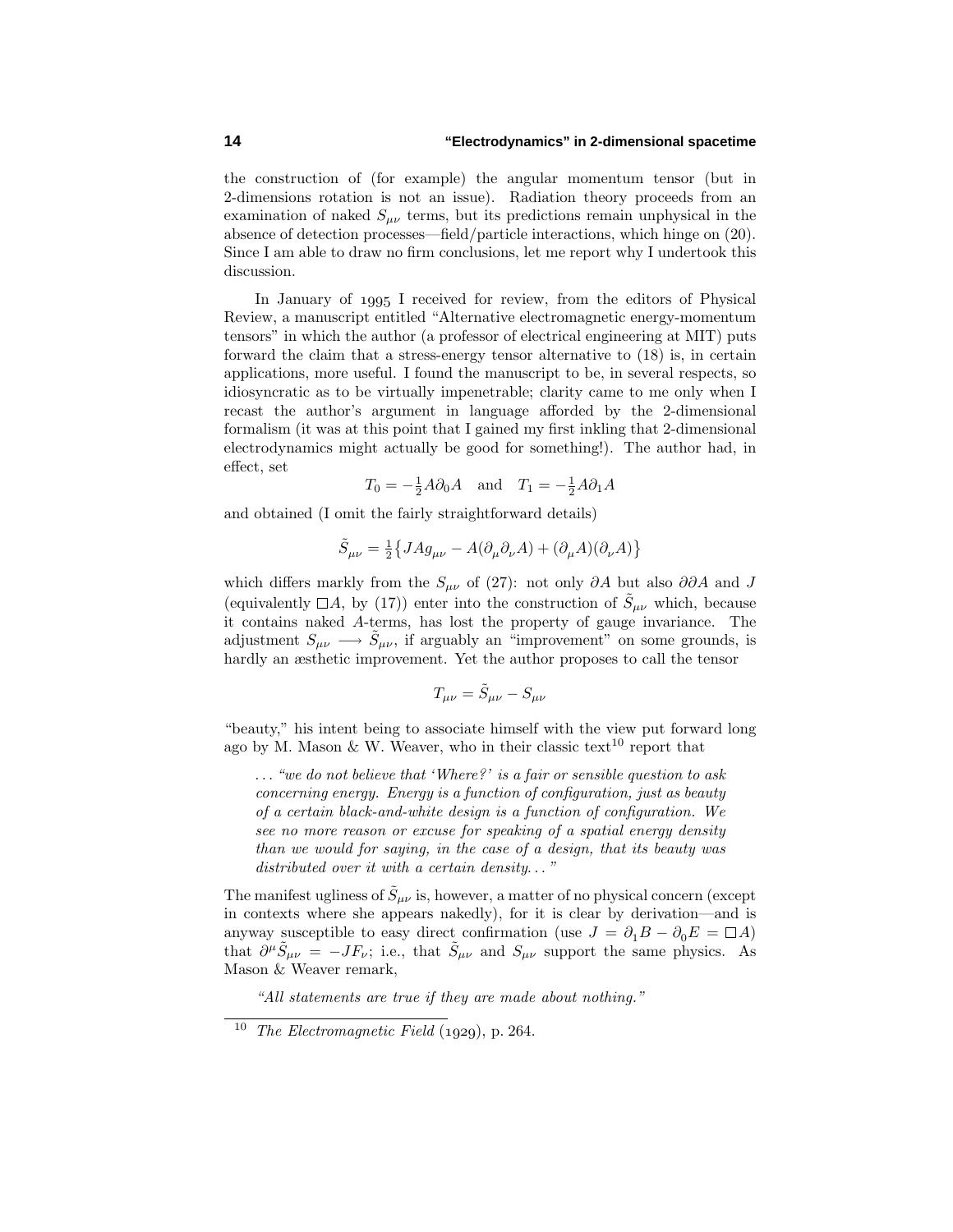# **Contact with the physics of strings 15**

**4. Contact with the Lagrangian physics of strings**. The field equation (17) is familiar as the equation of motion of a forced string, about which a great deal is known. This remark serves, in particular, to place at our immediate disposal the rich resources of classical field theory. We find it natural in this light to introduce a Lagrange density of the form

$$
\mathcal{L} = \mathcal{L}_{\text{free field}} + \mathcal{L}_{\text{interaction}}
$$

with

$$
\mathcal{L}_{\text{free field}} \equiv \frac{1}{2} g^{\alpha\beta} (\partial_{\alpha} A)(\partial_{\beta} A) = \frac{1}{2} \{ (\partial_0 A)^2 - (\partial_1 A)^2 \} \tag{28.1}
$$

and where the structure of

$$
\mathcal{L}_{\text{interaction}} \equiv JA \tag{28.2}
$$

is so simple as to provide 2-dimensional expression of the "principle of minimal coupling." The resulting field equation

$$
\partial_0 \frac{\partial \mathcal{L}}{\partial(\partial_0 A)} + \partial_1 \frac{\partial \mathcal{L}}{\partial(\partial_1 A)} - \frac{\partial \mathcal{L}}{\partial A} = 0 \tag{29}
$$

reads

$$
\left\{\partial_0^2 - \partial_1^2\right\} A - J = 0
$$

which reproduces (17), as was our intent.

Field theory (Noether's theorem, as it pertains to spacetime translations) supplies<sup>11</sup> this general description of the stress-energy tensor:

$$
\mathcal{S}_{\mu\nu} = g_{\mu\lambda} \frac{\partial \mathcal{L}}{\partial(\partial_{\lambda} A)} (\partial_{\nu} A) - \mathcal{L} \cdot g_{\mu\nu}
$$

Working from  $\mathcal{L}_{\text{free}}$  we are led thus to write

$$
\mathcal{S}_{\mu\nu} = (\partial_{\mu}A)(\partial_{\nu}A) - \frac{1}{2}(\partial^{\alpha}A)(\partial_{\alpha}A) \cdot g_{\mu\nu}
$$

which precisely reproduces (27).

Importance attaches in Lagrangian field theory to the circumstance that field equations fix the Lagrange density only to within a "gauge transformation" of the form

 $\mathcal{L}$   $\longrightarrow$   $\hat{\mathcal{L}} = \mathcal{L} + \partial_{\alpha} \Lambda^{\alpha}$  :  $\Lambda^{\alpha}$  arbitrary functions of fields & coordinates

Returning with this news to the 2-dimensional single-field system at hand, we construct

 $\hat{\mathcal{L}}_{\text{free}} = \mathcal{L}_{\text{free}} + \partial_0 \Lambda^0 + \partial_1 \Lambda^1$  :  $\Lambda^0$  and  $\Lambda^1$  are arbitrary functions of A and observe that  $\mathcal{L}_{\text{free}}\longrightarrow \hat{\mathcal{L}}_{\text{free}}$  induces

$$
\mathbf{S}_{\mu\nu}\longrightarrow\hat{\mathbf{S}}_{\mu\nu}=\mathbf{S}_{\mu\nu}+\mathbf{T}_{\mu\nu}
$$

with

$$
\mathcal{T}_{\mu\nu} = \left\{ g_{\mu 0} \frac{\partial \Lambda^0}{\partial A} + g_{\mu 1} \frac{\partial \Lambda^1}{\partial A} \right\} (\partial_{\nu} A) - \left\{ \frac{\partial \Lambda^0}{\partial A} (\partial_0 A) + \frac{\partial \Lambda^1}{\partial A} (\partial_1 A) \right\} \cdot g_{\mu\nu}
$$

 $11$  See p. 27 of my RELATIVISTIC CLASSICAL FIELDS (1973).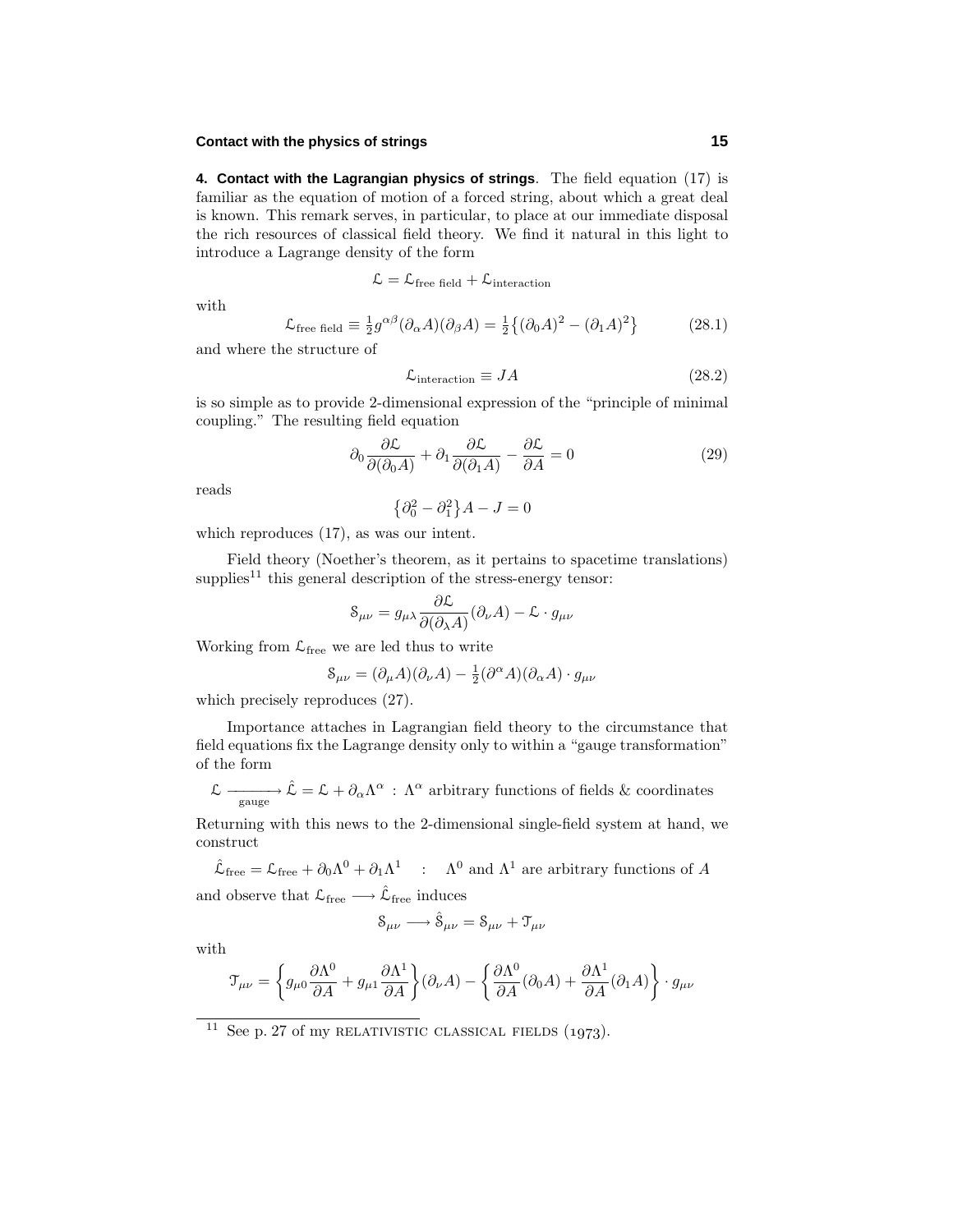which is found to entail

$$
||\mathbf{T}_{\mu\nu}|| = \begin{pmatrix} -\frac{\partial \Lambda^1}{\partial A}(\partial_1 A) & +\frac{\partial \Lambda^0}{\partial A}(\partial_1 A) \\ -\frac{\partial \Lambda^1}{\partial A}(\partial_0 A) & +\frac{\partial \Lambda^0}{\partial A}(\partial_0 A) \end{pmatrix} = \begin{pmatrix} -\partial_1 \Lambda^1 & +\partial_1 \Lambda^0 \\ -\partial_0 \Lambda^1 & +\partial_0 \Lambda^0 \end{pmatrix}
$$

Quick calculation establishes that

 $\partial^{\mu} \mathcal{T}_{\mu\nu} = 0$  : all gauge functions  $\Lambda^{0}(A)$  and  $\Lambda^{1}(A)$ 

though this pair of equations would have been lost had we allowed the gauge functions to possess any symmetry-breaking *direct* dependence upon the spacetime coordinates  $x^0$  and  $x^1$ . We observe that

 $||\mathcal{T}_{\mu\nu}||$  becomes the T of §3 by notational adjustment:  $\Lambda^0 \to +T_0$  $\Lambda^1 \rightarrow -T_1$ 

and that to recover "beauty" we have only to set

$$
\Lambda^{\alpha} = -\frac{1}{4}g^{\alpha\beta}\partial_{\beta}(A^2) = -\frac{1}{2}A \cdot g^{\alpha\beta}\partial_{\beta}A
$$

This, however, is a step that we are—as well-bred field theorists—strongly disinclined to take*...* for to write

$$
\mathcal{L}_{\text{free}} \longrightarrow \hat{\mathcal{L}}_{\text{free}} = \mathcal{L}_{\text{free}} + \partial_{\alpha} \Lambda^{\alpha}
$$

$$
\partial_{\alpha} \Lambda^{\alpha} = -\frac{1}{4} \Box A^{2}
$$

$$
= -\frac{1}{2} (\partial_{\alpha} A) g^{\alpha \beta} (\partial_{\beta} A) - \frac{1}{2} A \cdot \Box A
$$

is to introduce a gauge term that depends not only upon *A* but also upon the first and second derivatives of *A*. <sup>12</sup> The situation is made even more bizarre by the observation that

$$
= -\mathcal{L}_{\text{free}} - \frac{1}{2}AJ
$$

We have come upon a formal tangle which I hope one day to be in position to illuminate. But today is not the day; we have other, more pressing, work to do.

We have proceeded thus far in this field-theoretic discussion by direct appropriation of the physics of strings, as though *A* were the field of interest. But *A* is not even a "physical" field (it is a "potential"—susceptible to gauge), and as 2-dimensional electrodynamicists our deeper interest lies in fact elsewhere—in the fields  $F_\mu$ . The forced string can, from this point of view, be

 $12$  Of much lesser consequence is the *loss of gauge invariance*, in the sense  $A \longrightarrow \hat{A} = A + constant$ ; gauge terms—since "merely" gauge terms (devoid of physical implication)—are permitted to violate any symmetry principle they have a mind to.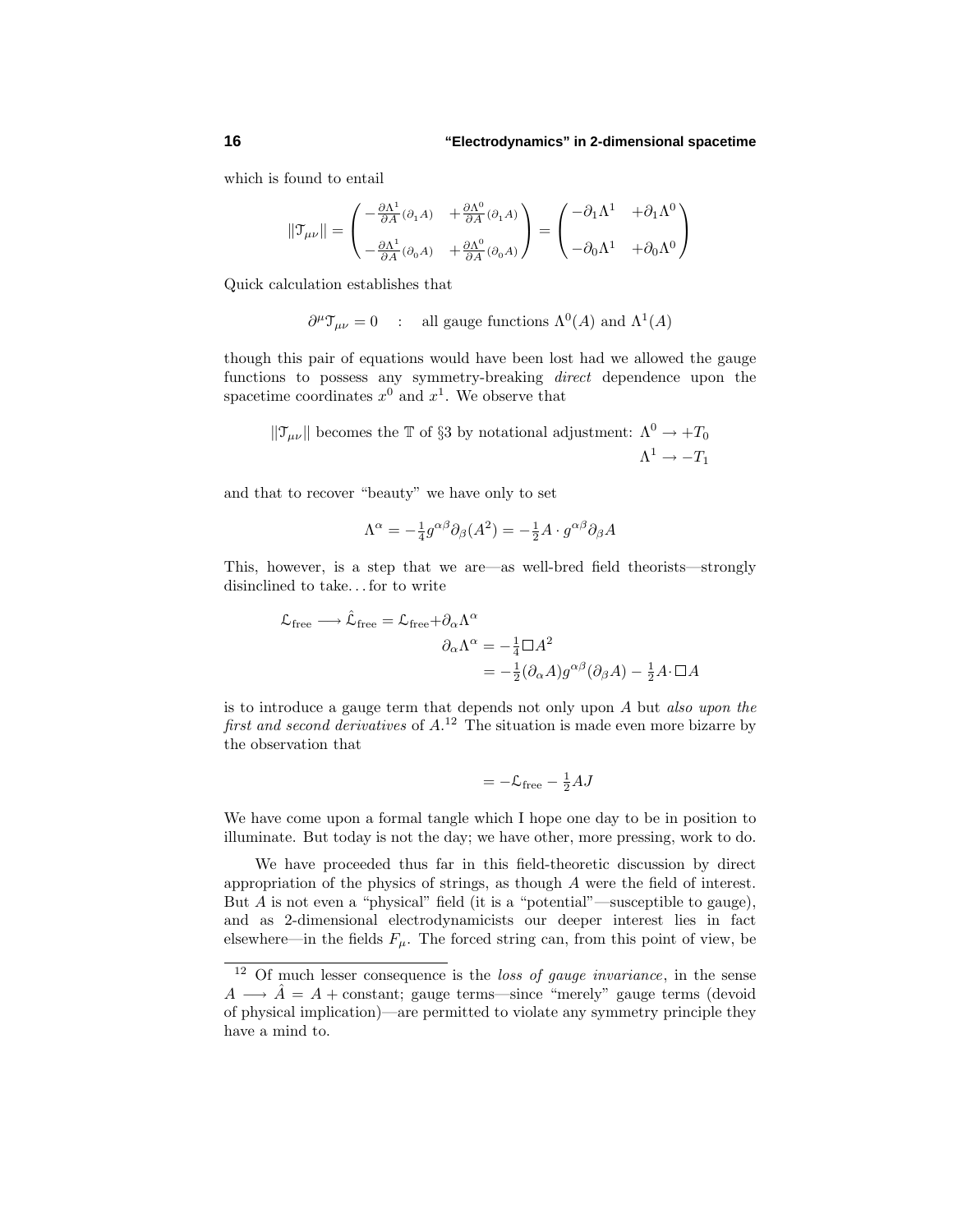## **Contact with the physics of strings 17**

thought of as a 3-field system, governed by field equations that can, according to  $(12.1)$  and  $(16)$ , be notated

$$
\partial^{\mu}F_{\mu} = -J \tag{30.1}
$$

$$
F_{\mu} = -\partial_{\mu}A\tag{30.2}
$$

We note that our former Lagrangian can in this notation be described

$$
\mathcal{L} = \frac{1}{2} g^{\alpha \beta} F_{\alpha} F_{\beta} + J A
$$

but for the purposes now at hand adopt this hybrid construction:

$$
\mathcal{L}(F_0, F_1, A, \partial A) = -\frac{1}{2} g^{\alpha \beta} F_{\alpha} F_{\beta} - g^{\alpha \beta} F_{\alpha} (\partial_{\beta} A) + JA \tag{31}
$$
\n
$$
= -\frac{1}{2} F_0 F_0 + \frac{1}{2} F_1 F_1 - F_0 (\partial_0 A) + F_1 (\partial_1 A) + JA
$$

The field equations are then three in number:

$$
\partial_0 \frac{\partial \mathcal{L}}{\partial(\partial_0 F_0)} + \partial_1 \frac{\partial \mathcal{L}}{\partial(\partial_1 F_0)} - \frac{\partial \mathcal{L}}{\partial F_0} = 0, \text{ which gives } F_0 = -\partial_0 A
$$
  

$$
\partial_0 \frac{\partial \mathcal{L}}{\partial(\partial_0 F_1)} + \partial_1 \frac{\partial \mathcal{L}}{\partial(\partial_1 F_1)} - \frac{\partial \mathcal{L}}{\partial F_1} = 0, \text{ which gives } F_1 = -\partial_1 A
$$
  

$$
\partial_0 \frac{\partial \mathcal{L}}{\partial(\partial_0 A)} + \partial_1 \frac{\partial \mathcal{L}}{\partial(\partial_1 A)} - \frac{\partial \mathcal{L}}{\partial A} = 0, \text{ which gives } \partial^\mu F_\mu = -J
$$

The Lagrangian  $(31)$  is seen thus to give rise to the *complete system* of equations  $(30)$ —"Ampere's Law"  $(30.1)$  as well as the definitions  $(30.2)$  which render "Faraday's Law"  $(12.2)$  automatic;  $(31)$  provides the 2-dimensional analog of what in the field-theoretic formulation of Maxwellian electrodynamics is sometimes called<sup>13</sup> the "Schwinger Lagrangian."

Our excursion into rudimentary field theory has positioned us to view with new eyes the (longitudinal) vibrations of a string; we find ourselves in position to say that "the time partial of displacement is very **E**-like, and the space partial very **B**-like." The expressions that familiarly provide descriptions of energy  $\&$ momentum density & flux on a string have acquired the representation

$$
\begin{pmatrix}\text{energy density} & c \cdot \text{momentum density} \\ \frac{1}{c} \cdot \text{energy flux} & \text{momentum flux}\end{pmatrix} = \begin{pmatrix}\frac{1}{2}(E^2 + B^2) & -EB \\ -EB & \frac{1}{2}(E^2 + B^2)\end{pmatrix}
$$

and we are brought close to something very like the "mechanical model" of electromagnetism that for a while figured so prominently in Maxwell's own thought.<sup>14</sup>

<sup>13</sup> See A. O. Barut, Electrodynamics and Classical Theory of Fields and *Particles* ( $1964$ ), p. 103.

<sup>&</sup>lt;sup>14</sup> See, for example, Chapter 7 of C. W. F. Everitt, *James Clerk Maxwell:* Physicist  $\mathcal{B}$  Natural Philosopher (1975).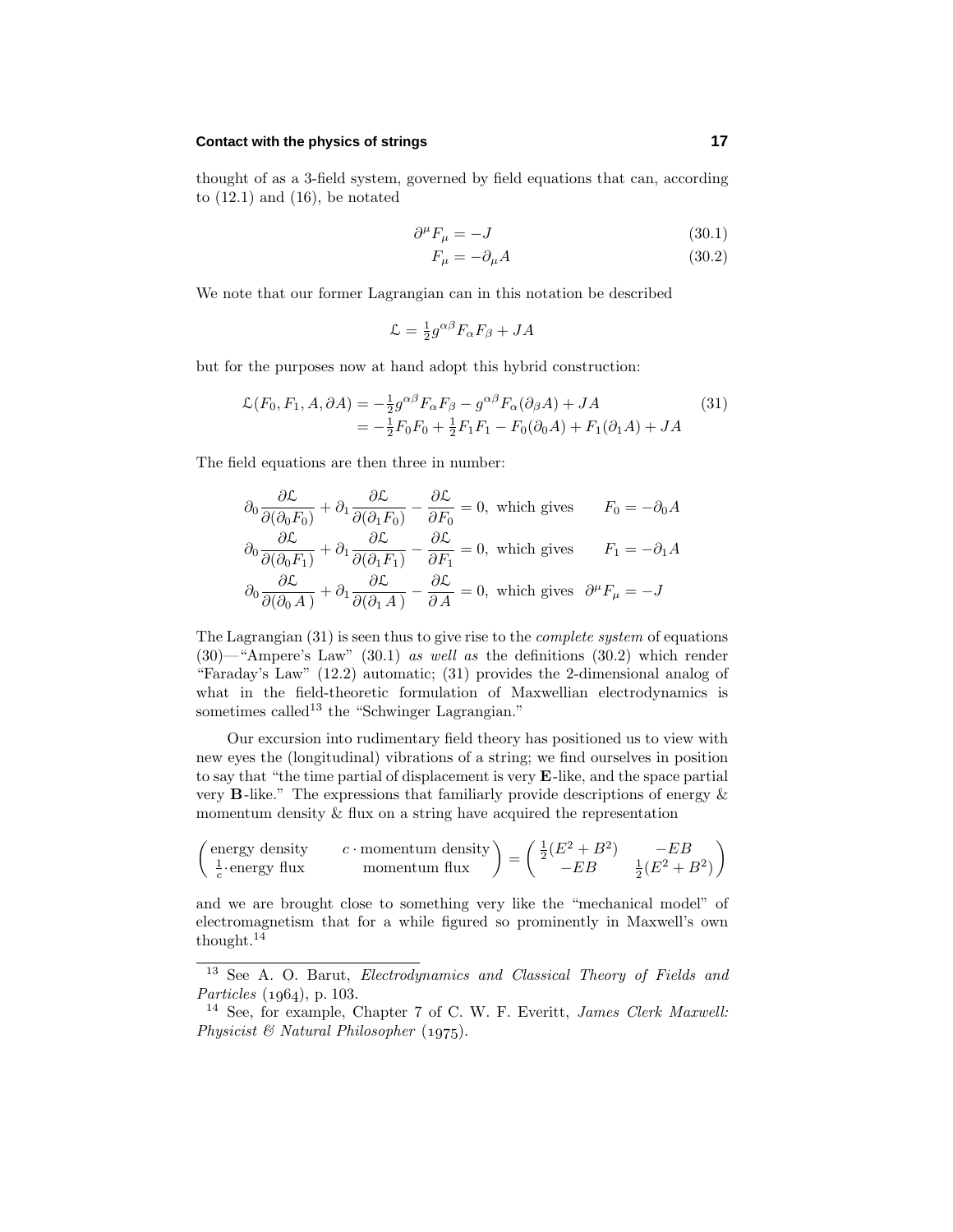One small point before I take leave of this topic: the methods of classical field theory, when applied to Maxwellian electrodynamics, tend to veer off track when they encounter implications of the fact that the 4-potential  $A<sub>u</sub>$  is defined only to within a gauge transformation. The specific form of the field equations is conditional upon the imposition of a side condition (such, for example, as the Lorentz gauge condition  $\partial_{\mu}A^{\mu} = 0$ , which is by nature not a field equation but an arbitrarily imposed constraint. Constraints, when present in field theories, always call for the introduction of specialized machinery of one description or another.<sup>15</sup> My point is that 2-dimensional electrodynamics is, in this respect, especially simple; no specialized machinery is called for because the theory supports no non-trivial analog of a gauge condition.

**5. Lorentz covariance**. I have many times, in many connections, had occasion to remark that

The covariance group  $\mathfrak G$  of a given system of physical equations depends critically upon how those equations are conceptualized and/or notated, and upon how the elements of  $\mathfrak{G}$  are presumed to act.

The history of electrodynamics provides an example of what I mean: Lorentz, working from  $(1)$ , was led in 1904 to what we now call the Lorentz group. About five years later, Bateman & Cunningham—working independently from a variant of (2)—were led to the conformal group, which contains the Lorentz group as a subgroup, but contains also some non-linear ("accelerational") elements. And in the 1930's van Danzig, working from a slight reinterpretation of (2), was led to a metric-independent electrodynamics which is unrestrictedly covariant.<sup>16</sup>

In undertaking to discuss the transformational properties of 2-dimensional electrodynamics I acquire therefore an obligation to stipulate that I will concern myself with the theory as described in preceding pages. We will be led to the Lorentz group, but an alternative formulation lies readily at hand which would lead to the 2-dimensional conformal group. That remark opens upon a landscape it might, on some other occasion, be interesting to explore, for the 2-dimensional conformal group is in an important respect exceptional; it lacks the "crystaline" quality of its *N*-dimensional siblings ( $N \geq 3$ ), and embraces

 $\lim_{\varkappa \downarrow 0}$  {Proca equations} = Maxwell equations

For the details, see pp. 89–93 in RELATIVISTIC CLASSICAL FIELDS  $(1973)$ .

<sup>&</sup>lt;sup>15</sup> A variety of ingenious special mechanisms have been devised to deal with the contraint problem as it arises within Maxwellian electrodyamics. Proca, for example, has described a field system which contains an additional parameter  $\varkappa$  (associated physically with a hypothetical "photon mass"), and in which an equation of the form  $\partial_{\mu}A^{\mu} = 0$  has joined the population of field equations. By design

<sup>&</sup>lt;sup>16</sup> For an account of these developments, and references to related literature, see pp.  $179-186$  of my CLASSICAL ELECTRODYNAMICS  $(1980)$ .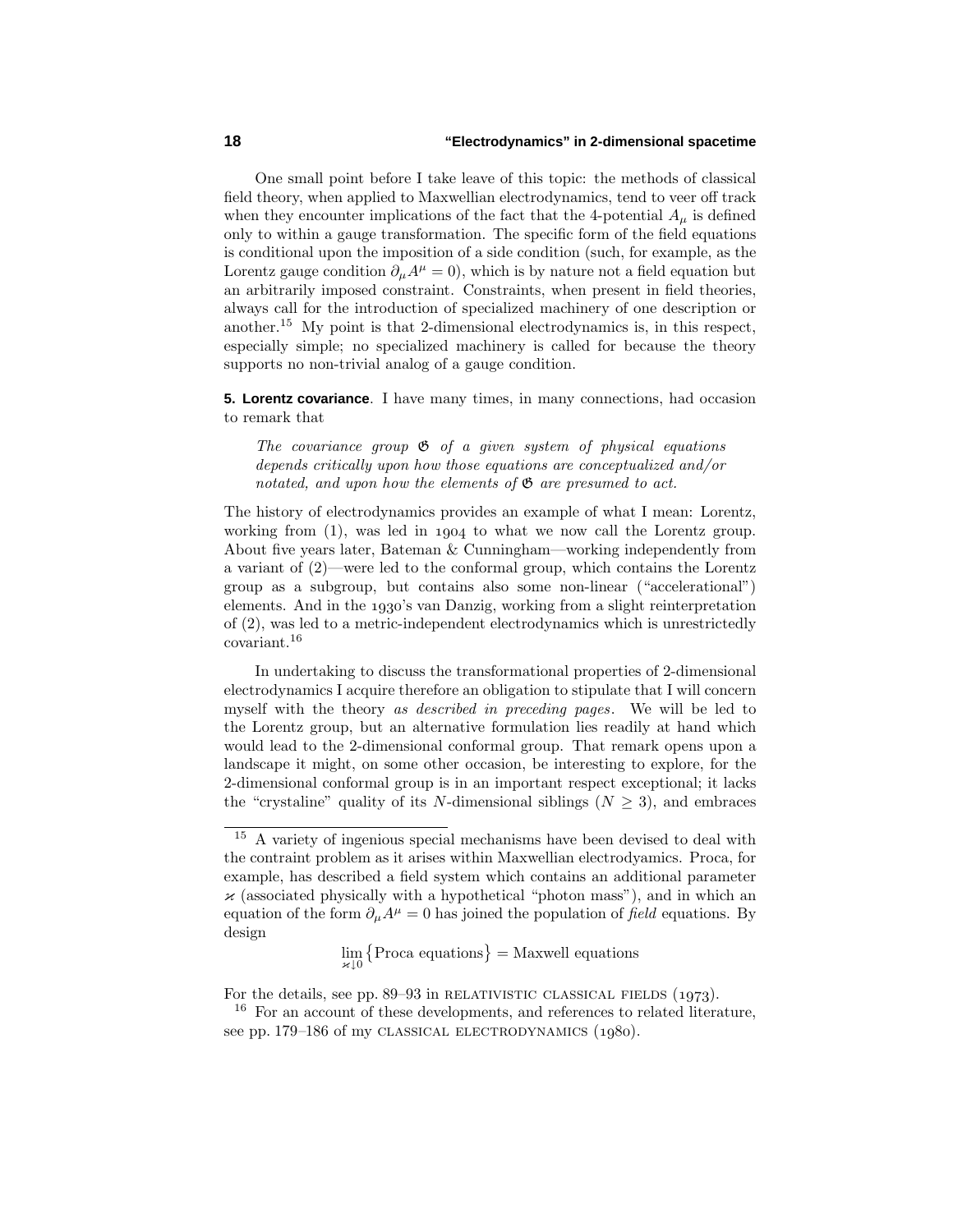## **Lorentz covariance 19**

the entire "theory of conformal transformations," as supplied by the theory of functions of a complex variable.<sup>17</sup>

Our theory was born of the exterior calculus, and has been developed in language borrowed from ordinary tensor calculus. Its *general* covariance would therefore be assured, save for one detail: we have, since the beginning of  $\S2$ , steadfastly insisted that the metric tensor  $g_{\mu\nu}$ —which we have used only to set up a correspondence between covariant and contravariant objects (i.e., to raise/lower indices)—possess the Lorentzian structure

$$
||g_{\mu\nu}|| = \begin{pmatrix} 1 & 0 \\ 0 & -1 \end{pmatrix}
$$

But

$$
x^{\mu} \longrightarrow \tilde{x}^{\mu} = \tilde{x}^{\mu}(x)
$$

induces

$$
g_{\mu\nu} \longrightarrow \tilde{g}_{\mu\nu}(\tilde{x}) = \frac{\partial x^{\alpha}}{\partial \tilde{x}^{\mu}} \frac{\partial x^{\beta}}{\partial \tilde{x}^{\nu}} g_{\alpha\beta}
$$
  

$$
\downarrow
$$
  

$$
\|\tilde{g}_{\mu\nu}(\tilde{x})\| = \|\frac{\partial x^{\alpha}}{\partial \tilde{x}^{\mu}}\|^{T} \|g_{\alpha\beta}\| \|\frac{\partial x^{\beta}}{\partial \tilde{x}^{\nu}}\| \quad \text{in matrix notation}
$$

To insist that

$$
= \begin{pmatrix} 1 & 0 \\ 0 & -1 \end{pmatrix}
$$

is to impose a set of constraints upon the functions  $x^{\beta}(\tilde{x})$ . If we restrict our attention to linear coordinate transformations

$$
\tilde{x} \longrightarrow x = \mathbb{L}\tilde{x} \tag{32}
$$

then we have

$$
\mathbb{L}^\intercal \left( \begin{smallmatrix} 1 & 0 \\ 0 & -1 \end{smallmatrix} \right) \mathbb{L} = \left( \begin{smallmatrix} 1 & 0 \\ 0 & -1 \end{smallmatrix} \right)
$$

which is precisely the condition that  $\mathbb L$  be a "Lorentz matrix," and that (32) be a Lorentz transformation. We conclude that 2-dimensional electrodynamics shares the Lorentz covariance of its Maxwellian big sister.

Though not at all unexpected, this result is in one respect a little surprising, for it appears to contradict the previously noted "string-like" character of the 2-dimensional theory. What I have in mind is this: you and I stand before a quiescent stretched string. I stimulate the string, and you write something like

$$
\left\{ \left(\frac{\partial}{\partial x}\right)^2 - \frac{1}{u^2} \left(\frac{\partial}{\partial t}\right)^2 \right\} \phi(t, x) = f(t, x)
$$

<sup>&</sup>lt;sup>17</sup> Elaborate discussion of this topic (exclusive of its electrodynamical application) can be found in TRANSFORMATIONAL PHYSICS OF WAVES  $(1979)$ .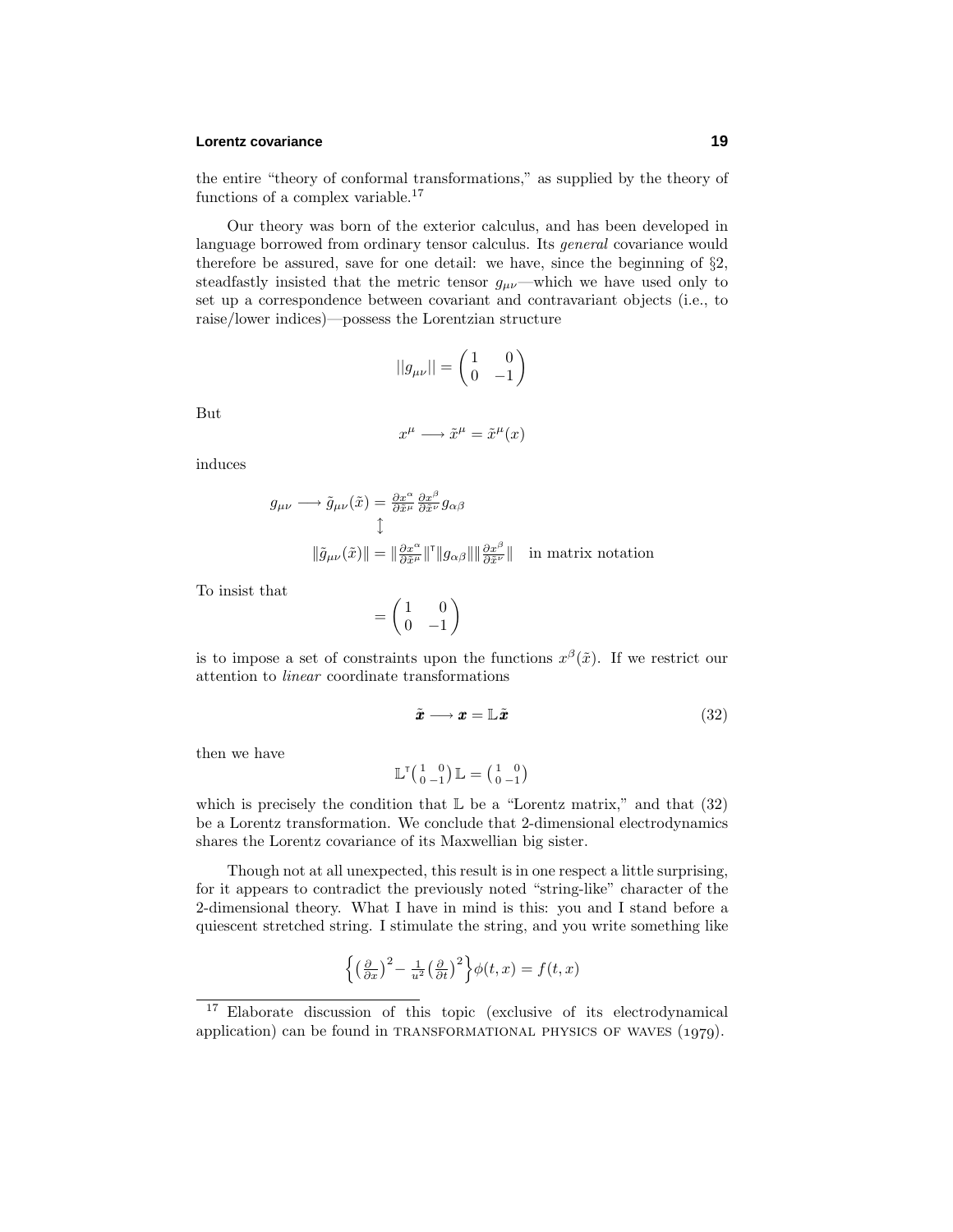to describe its subsequent vibratory motion. We see a second observer **O** to be going by with speed *v*. He also has interest in our string, and—taking

$$
\begin{aligned}\n t &= \mathbf{t} \\
 x &= \mathbf{x} + v\mathbf{t}\n \end{aligned}
$$
\n(33)

to describe the (Galilean) relationship between our coordinates and his, finds that he must write

$$
\left\{ \left(\frac{\partial}{\partial x}\right)^2 + \frac{2v}{u^2 - v^2} \frac{\partial}{\partial x} \frac{\partial}{\partial t} - \frac{1}{u^2 - v^2} \left(\frac{\partial}{\partial t}\right)^2 \right\} \phi(t, x) = f(t, x)
$$

to describe the same physics.<sup>18</sup> Neither **O** nor we are disturbed by the fact that his equation is structurally distinct from ours, for we stand in asymmetric relationships to the "medium;" we are at rest with respect to the string, but he is not. Such a rationale would, however, lose its force if he/we were discussing waves unsupported by a "medium."<sup>19</sup> O and we busy ourselves, and discover<sup>20</sup> that for him to achieve

$$
\left\{ \left(\frac{\partial}{\partial x}\right)^2 - \frac{1}{u^2} \left(\frac{\partial}{\partial t}\right)^2 \right\} \phi(t, x) = f(t, x)
$$

he must set  $u = u$  (call their mutual value *c*) and, in place of (33), write<sup>21</sup>

$$
x^{0} = \gamma(\hat{x}^{0} + \beta \hat{x}^{1})
$$
  
\n
$$
x^{1} = \gamma(\beta \hat{x}^{0} + \hat{x}^{1})
$$
\n(34)

with  $\beta \equiv v/c$  and  $\gamma^2 \equiv 1/\text{det}(\frac{1}{\beta} \frac{\beta}{2})$ . But equations (34) are just the Lorentz transformation equations (32)—spelled out now in kinematic detail. These remarks put us in position to make the following observation:

2-dimensional electrodynamics is "string-like" except in one detail: the potential *A* is, since susceptible to gauge adjustment, not physical, and therefore cannot be assigned the status of a "medium." The Lorentz covariance of the theory is enforced by this circumstance.

In Maxwellian electrodynamics the fields **E** and **B** acquire the strange transformation properties first described by Einstein  $(1905)$  because they are components of a tensor  $F^{\mu\nu}$  of  $2^{\text{nd}}$  rank. Their 2-dimensional counterparts are,

<sup>21</sup> I revert here to our former notation, writing  $x^0 = ct$ ,  $x^1 = x$ ,  $\hat{x}^0 = c\mathbf{t}$  and  $\hat{x}^1 = \mathbf{x}$ .

<sup>&</sup>lt;sup>18</sup> Here  $\phi(t, x) \equiv \phi(t, x + vt)$ , and  $f(t, x)$  is defined similarly.

<sup>&</sup>lt;sup>19</sup> It took physicists a long time to appreciate that the real world—in the instance originally of electromagnetic radiation—gives meaning to such a seemingly paradoxical notion.

 $20$  For the detailed argument, see the seminar notes "How Einstein might" have achieved relativity already in  $1895$ ", which appear as an introduction to the material cited in footnote 16.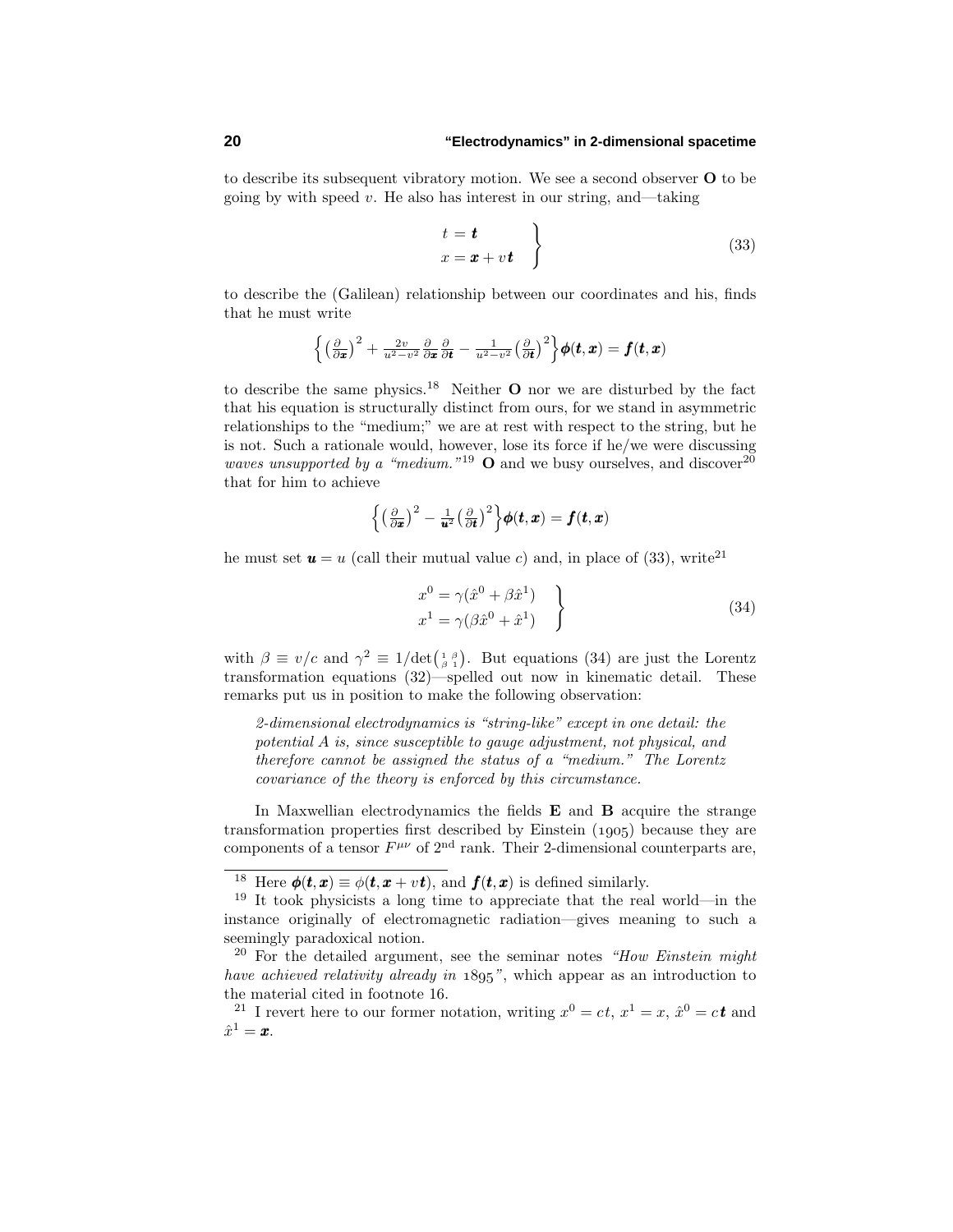## **Lorentz covariance 21**

however, components of a tensor  $F^{\mu}$  of only 1<sup>st</sup> rank; they transform, that is to say, like coordinates:

$$
\tilde{\boldsymbol{x}} \longrightarrow \boldsymbol{x} = \mathbb{L}\tilde{\boldsymbol{x}} \quad \text{induces} \quad \tilde{\mathbf{F}} \longrightarrow \mathbf{F} = \mathbb{L}\tilde{\mathbf{F}} \tag{35}
$$

where  $\mathbf{F} \equiv \begin{pmatrix} F^0 \\ F^1 \end{pmatrix} = \begin{pmatrix} +E \\ -B \end{pmatrix}$ . It follows that

$$
F^{\alpha}F_{\alpha} = -G^{\alpha}G_{\alpha} = E^2 - B^2
$$
  
 
$$
F^{\alpha}G_{\alpha} = 0
$$
 are Lorentz invariant (36)

Here  $\mathbf{G} \equiv \begin{pmatrix} G_0 \\ G_1 \end{pmatrix} = \begin{pmatrix} -B \\ -E \end{pmatrix}$  refers to the "dual" field  $G_\mu \equiv \epsilon_{\mu\alpha} F^\alpha$ , which was first encountered at  $(10.2).^{22}$ 

At source-free points,  $\Box A = (\partial_0 + \partial_1)(\partial_0 - \partial_1)A = 0$  entails

either 
$$
(\partial_0 + \partial_1)A = 0
$$
 or  $(\partial_0 - \partial_1)A = 0$ ; i. e.,  $B = \pm E$  (37.1)

It follows in either case that

$$
E^2 - B^2 = 0
$$
 at source-free points (37.2)

We were prepared, in view of (35), to classify fields  $F_\mu$  as

"time-like"   
"light-like"   
"space-like"   
according as 
$$
E^2 - B^2
$$
 is  $\begin{cases} > 0 \\ = 0 \\ < 0 \end{cases}$ 

but see now that—with a literalness to which we are unaccustomed—every such field is "light-like" at source-free points. Equations  $(37)$  are reminiscent of statements encountered in connection with the Maxwellian theory of plane waves: **E**⊥**B** and have (in my units not only the same physical dimension but also) the same magnitude.<sup>23</sup> But nothing comparable to a "plane wave assumption" is presently in force.

That stress-energy  $S^{\mu\nu}$  is—in the 2-dimensional theory as in Maxwellian theory (as, indeed, it is also in the 2*p*-dimensional theory)—a doubly-indexed object comes as no surprise, since Noether's theorem supplies one  $\mu$ -indexed object per free parameter, and the spacetime translations supply

number of free parameters  $=$  dimension of spacetime

Nor is it surprising that  $S^{\mu\nu}$  transforms tensorially. My simple point, in a nutshell, is this: the rank (whence also the transformation properties) of the electromagnetic field **F** are dimension-dependent, but those of stress-energy are not; they are, that is to say, *universal*.

<sup>&</sup>lt;sup>22</sup> The Maxwellian counterparts of  $(36)$  can be seen below at  $(48)$ .

 $23$  See p. 342 in the text just cited.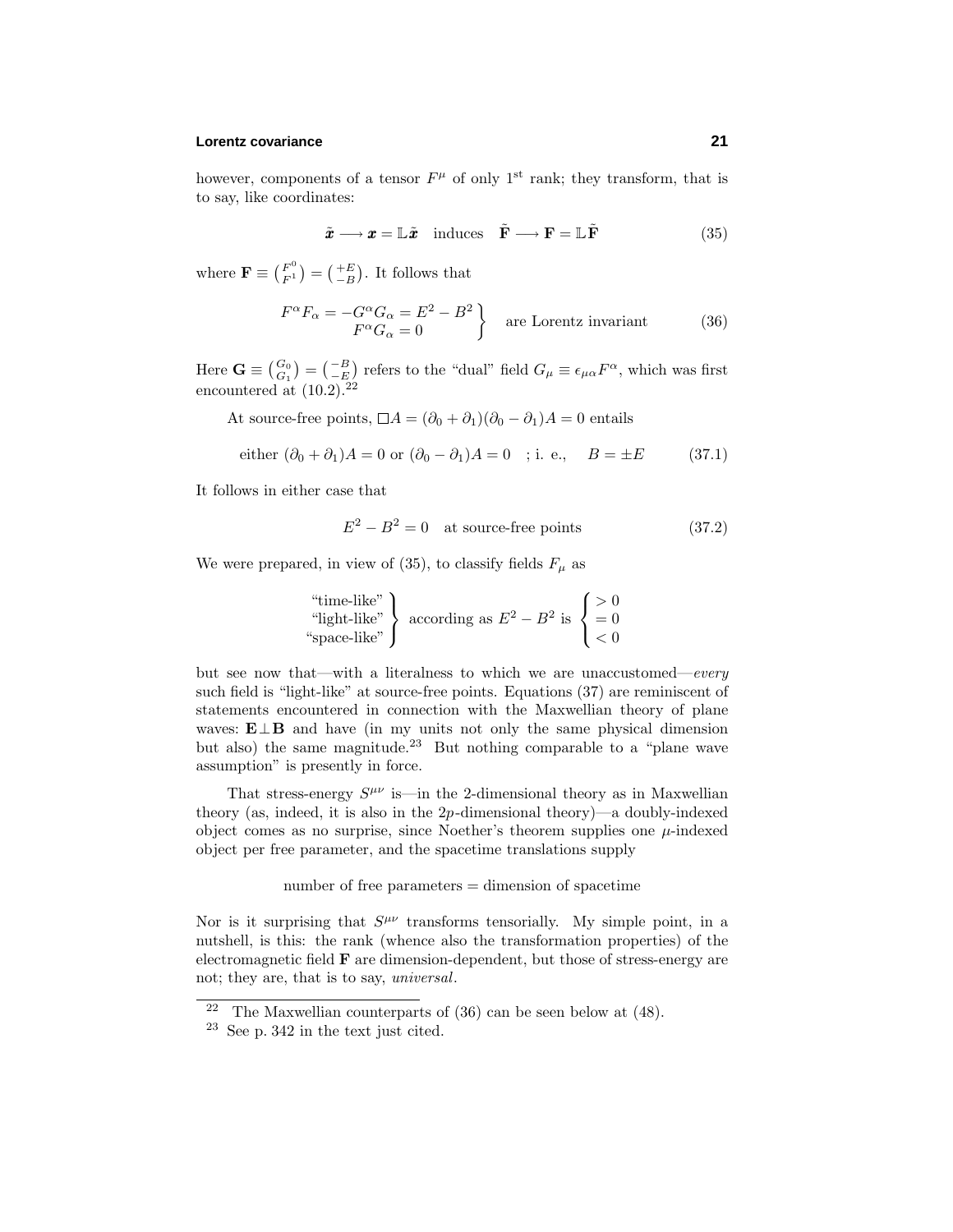Adopting now a slight (first index up) variant

$$
\mathbb{S} \equiv \|S^{\mu}{}_{\nu}\| = \begin{pmatrix} \frac{1}{2}(E^2 + B^2) & EB \\ -EB & -\frac{1}{2}(E^2 + B^2) \end{pmatrix}
$$
(38)

of the notation introduced at  $(19)$  in §3, we observe that

$$
\det(\mathbb{S} - \lambda \mathbb{I}) = \lambda^2 - \lambda \cdot \operatorname{tr} \mathbb{S} + \frac{1}{2} \left[ (\operatorname{tr} \mathbb{S})^2 - \operatorname{tr} \mathbb{S}^2 \right] \tag{39}
$$

But the traces of all powers of  $\Im$  are manifestly Lorentz invariant; specifically<sup>24</sup>

$$
\text{tr } S = S^{\alpha}{}_{\alpha} = 0
$$
\n
$$
\text{tr } S^2 = S^{\alpha}{}_{\beta} S^{\beta}{}_{\alpha} = \frac{1}{2} (F^{\alpha} F_{\alpha})^2 = \frac{1}{2} (E^2 - B^2)^2
$$
\n(40)

The characteristic equation now becomes

$$
\lambda^2 - \sigma^2 = 0 \quad \text{with} \quad \sigma \equiv \frac{1}{2}(E^2 - B^2) = \sqrt{-\text{det}\mathbb{S}}
$$
 (41)

so by the Cayley-Hamilton theorem

$$
\mathbb{S}^2 - \sigma^2 \mathbb{I} = \mathbb{O} \tag{42}
$$

From this it follows readily that the traces of higher powers of S supply no new invariants:  $t = \alpha^2 n + 1 = 0$ 

$$
\operatorname{tr} \mathbb{S}^{2n} = 0
$$
  
\n
$$
\operatorname{tr} \mathbb{S}^{2n} = 2\sigma^{2n} \qquad \therefore \quad n = 0, 1, 2, \dots
$$
\n(43)

The eigenvalues  $\lambda = \pm \sigma$  are Lorentz invariant, and vanish (with the consequence that S becomes singular) at source-free points.

Looking to the factors of (42), we are led—subject to the proviso that  $\sigma \neq 0$  —to introduce

$$
\mathbb{P}_0 \equiv +\frac{1}{2\sigma} \left( \mathbb{S} + \sigma \mathbb{I} \right) \quad \text{and} \quad \mathbb{P}_1 \equiv -\frac{1}{2\sigma} \left( \mathbb{S} - \sigma \mathbb{I} \right) \tag{44}
$$

and to notice that these comprise a complementary set of orthogonal projection operators

$$
\mathbb{P}_0 + \mathbb{P}_1 = \mathbb{I}, \quad \mathbb{P}_0 \cdot \mathbb{P}_1 = \mathbb{O}, \quad \mathbb{P}_0 \cdot \mathbb{P}_0 = \mathbb{P}_0 \quad \text{and} \quad \mathbb{P}_1 \cdot \mathbb{P}_1 = \mathbb{P}_1 \tag{45}
$$

in terms of which we achieve this "spectral representation" of S:

$$
\mathbb{S} = \lambda_0 \mathbb{P}_0 + \lambda_1 \mathbb{P}_1 \tag{46}
$$

 $24$  Though it is easy enough to work directly from  $(38)$ , it is more elegant and marginally more informative—to work from  $(25)$  with the aid of  $(36)$ .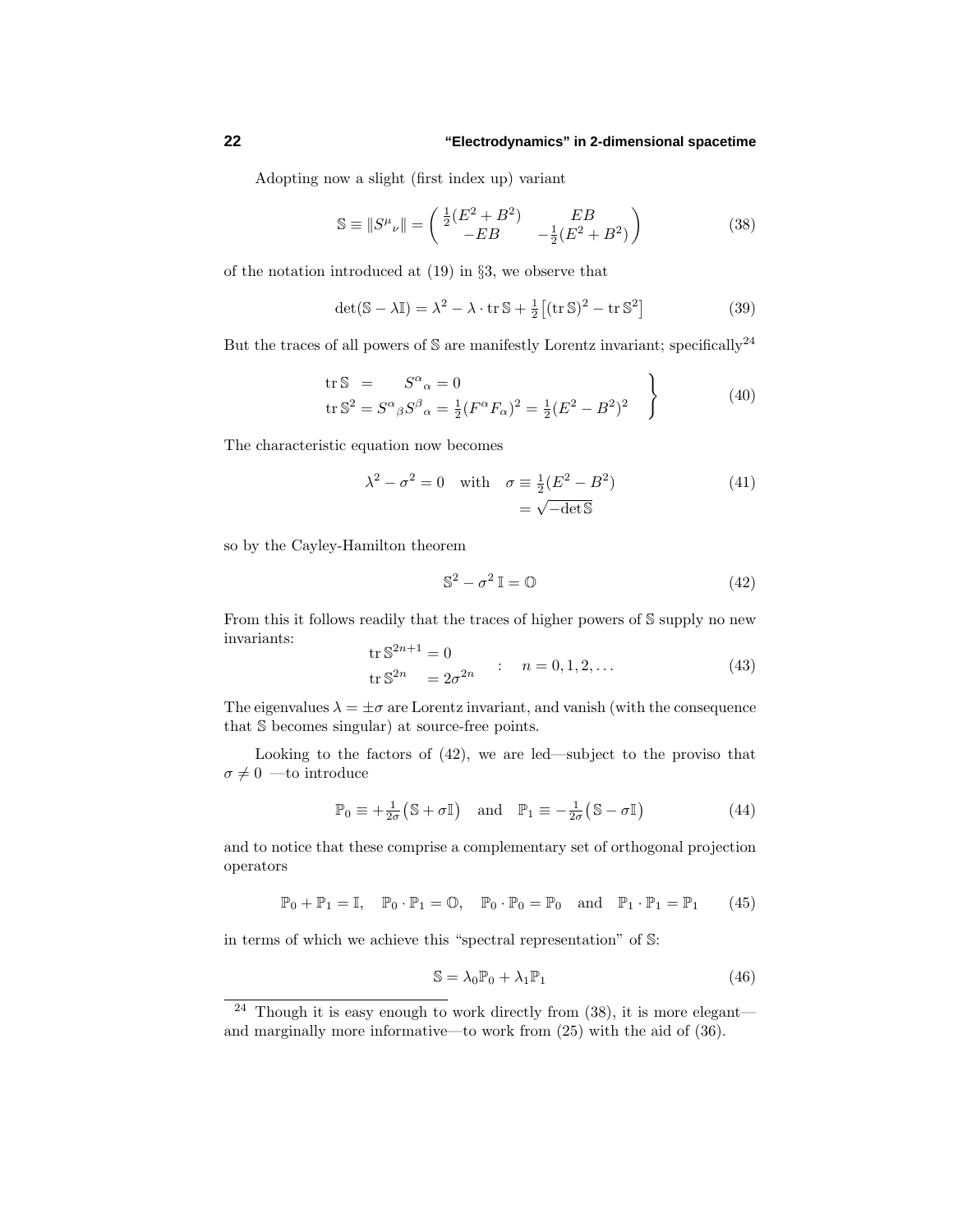## **Lorentz covariance 23**

Here  $\lambda_0 \equiv +\sigma$  and  $\lambda_1 \equiv -\sigma$ ; motivation for the design of my subscripted notation will soon be evident.

The theory of n-dimensional projection matrices supplies the information that  $\det(\mathbb{P} - \lambda \mathbb{I}) = (\lambda - 1)^d \lambda^{n-d}$ , where *d* is the dimension of the subspace upon which  $\mathbb P$  projects, and  $n - d$  is the dimension of the subspace annhilated by P. In the case at hand we have

$$
\det (\mathbb{P}_0 - \lambda \mathbb{I}) = \det \left( \left\{ \frac{1}{2\sigma} \mathbb{S} + \frac{1}{2} \mathbb{I} \right\} - \lambda \mathbb{I} \right)
$$
  
\n
$$
= \frac{1}{4\sigma^2} \det (\mathbb{S} - 2\sigma (\lambda - \frac{1}{2}) \mathbb{I})
$$
  
\n
$$
= \frac{1}{4\sigma^2} \left\{ \left[ 2\sigma (\lambda - \frac{1}{2}) \right]^2 - \sigma^2 \right\} \text{ by (41)}
$$
  
\n
$$
= (\lambda - 1) \cdot \lambda
$$
  
\n
$$
\det (\mathbb{P}_1 - \lambda \mathbb{I}) = \lambda \cdot (\lambda - 1) \text{ by a similar argument}
$$

Evidently  $\mathbb{P}_0$  and  $\mathbb{P}_1$  project onto an orthogonal pair of vectors. The implication is that if  $J(x) \neq 0$  (i.e., if x is not a source-free point) then written into the structure of the local stress-energy tensor  $S^{\mu}{}_{\nu}(x)$  is an "eigenbasis," in terms of which it becomes possible to write

$$
\boldsymbol{x} = \tilde{x}^0 \boldsymbol{e}_0 + \tilde{x}^1 \boldsymbol{e}_1 \tag{47.1}
$$

where

$$
\mathbb{P}_0\boldsymbol{e}_0=\boldsymbol{e}_0 \quad \text{and} \quad \mathbb{P}_1\boldsymbol{e}_1=\boldsymbol{e}_1 \tag{47.2}
$$

These statements are, I emphasize, local; their detailed meaning varies from sourcey point to sourcey point.

The results developed above are so striking, and—algebraically natural though they are—touch upon aspects of electrodynamics that are so unfamiliar, as to inspire the following commentary; we proceed in Lorentzian analogy with the familiar fact that "every real symmetric matrix can be diagonalized by rotation." In 2-dimensional spacetime the most general (proper) Lorentz matrix  $\mathbb{L} = ||L^{\mu}{}_{\nu}||$  can be described<sup>25</sup>

$$
\mathbb{L} = \exp\left\{\psi\begin{pmatrix} 0 & 1 \\ 1 & 0 \end{pmatrix}\right\} = \begin{pmatrix} \cosh\psi & \sinh\psi \\ \sinh\psi & \cosh\psi \end{pmatrix}
$$

where  $\beta = \tanh \psi$  provides the kinematic interpretation of the parameter  $\psi$ (which is sometimes called the "rapidity"). If  $S_{\mu\nu}$  is symmetric then  $\mathbb{S} \equiv ||S_{\mu\nu}||$ (note that I have, for purposes of the present argument, again lowered the leading index) has necessarily the form  $\mathbb{S} = \begin{pmatrix} a & b \\ b & c \end{pmatrix}$ , and to achieve tracelessness (in the sense  $S^{\alpha}{}_{\alpha} = 0$ ) we must set  $c = a$ . Lorentz transformation sends  $S_{\mu\nu} \longrightarrow \tilde{S}_{\mu\nu} = L^{\alpha}{}_{\mu}L^{\beta}{}_{\nu}S_{\alpha\beta}$ , which in matrix notation reads

<sup>25</sup> See pp. 195–197 of the class notes cited in footnote 22.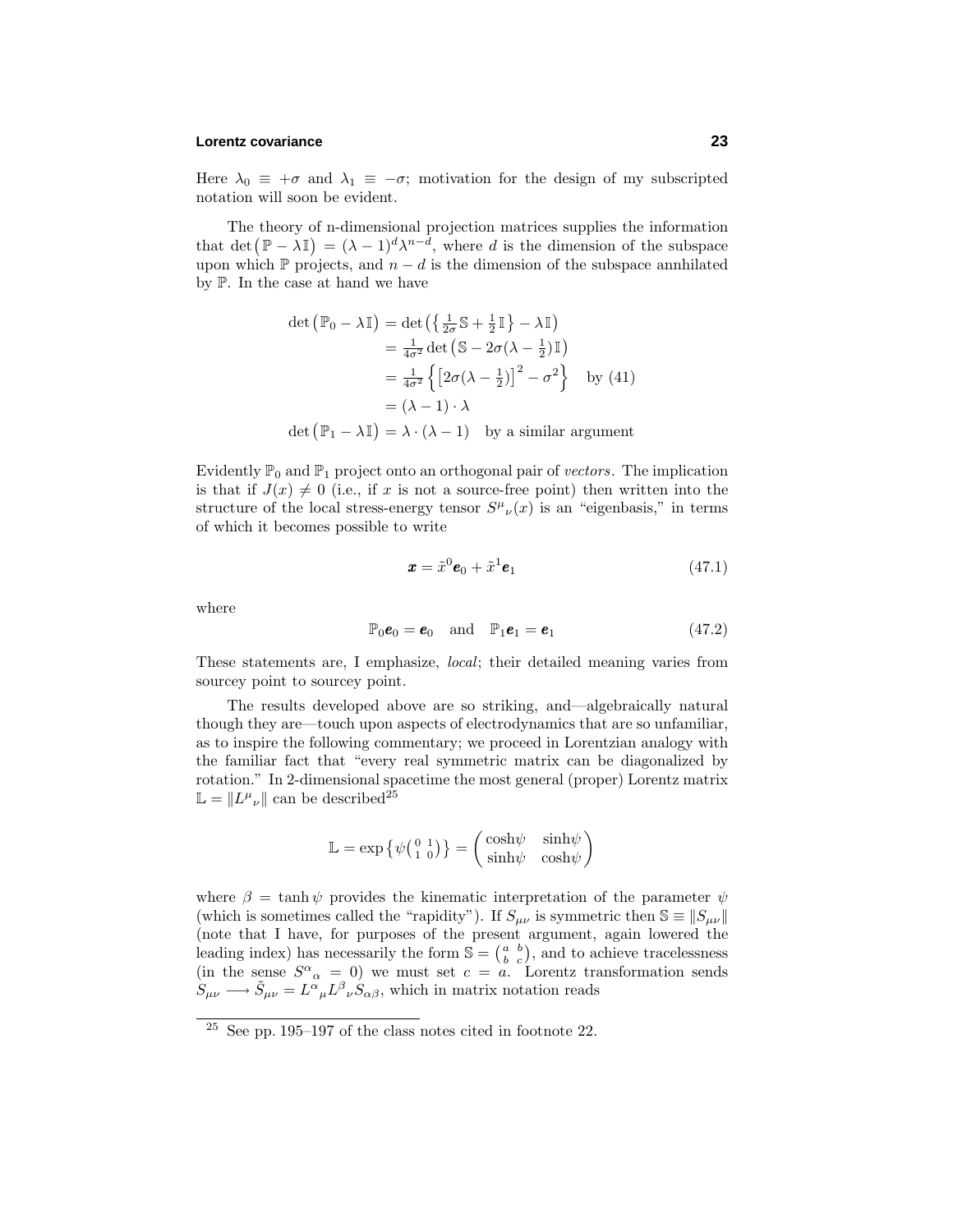$$
\mathbb{S} \longrightarrow \tilde{\mathbb{S}} = \mathbb{L}^{\mathsf{T}} \mathbb{S} \mathbb{L}
$$
\n
$$
= \begin{pmatrix} \cosh \psi & \sinh \psi \\ \sinh \psi & \cosh \psi \end{pmatrix} \begin{pmatrix} a & b \\ b & a \end{pmatrix} \begin{pmatrix} \cosh \psi & \sinh \psi \\ \sinh \psi & \cosh \psi \end{pmatrix}
$$
\n
$$
= \begin{pmatrix} a \cosh 2\psi + b \sinh 2\psi & b \cosh 2\psi + a \sinh 2\psi \\ b \cosh 2\psi + a \sinh 2\psi & a \cosh 2\psi + b \sinh 2\psi \end{pmatrix}
$$
\n
$$
= \begin{pmatrix} a \operatorname{sech} 2\psi & 0 \\ 0 & a \operatorname{sech} 2\psi \end{pmatrix} \text{ if } \tanh 2\psi = -b/a
$$

But  $-1 < \tanh 2\psi < +1$ . The implication is that S can be *Lorentz transformed* to diagonal form if and only if  $0 \le (b/a)^2 < 1$ . To discover the transformation that does the job, we use

$$
\tanh 2\psi = \frac{2\tanh\psi}{1+\tanh^2\psi} = \frac{2\beta}{1+\beta^2} = -b/a
$$

to obtain

$$
\beta = -(a/b) \left[ 1 \pm \sqrt{1 - (b/a)^2} \right] = -(a/b) \left[ 1 \pm \frac{\sqrt{a^2 - b^2}}{a} \right]
$$

which in physical variables (i.e., when we take  $\mathcal S$  to have the specific meaning stated at (38)) becomes

$$
\beta = -\frac{E^2 + B^2}{2EB} \left[ 1 \pm \frac{E^2 - B^2}{E^2 + B^2} \right]
$$
  
= 
$$
\begin{cases} -B/E \\ -E/B \end{cases}
$$
: take whichever conforms to  $-1 < \beta < +1$ 

Diagonalization—when it can be achieved—accomplishes this result:<sup>26</sup>

$$
\tilde{\mathbb{S}} = \begin{pmatrix} \sigma & 0 \\ 0 & \sigma \end{pmatrix}
$$
 where, as before,  $\sigma \equiv \frac{1}{2}(E^2 - B^2)$ 

But, on the ground that  $\beta = \pm 1$  is "unphysical," we conclude that in fact diagonalization of the stress-energy is not possible at source-free points. This is a gratifying result, for in the contrary case we would in effect have transformed the stress-energy tensor to extinction. And it is entirely consistent with our discovery that the projectors  $\mathbb{P}_0$  and  $\mathbb{P}_1$  exist if and only if  $J \neq 0$ . To establish explicit contact with material developed in the preceding paragraph we have once again to raise the leading index, writing

$$
\|\tilde{S}^{\mu}{}_{\nu}\| = \begin{pmatrix} \sigma & 0\\ 0 & -\sigma \end{pmatrix}
$$

<sup>&</sup>lt;sup>26</sup> Use sech  $2\psi = \sqrt{1 - \tanh^2 2\psi}$ .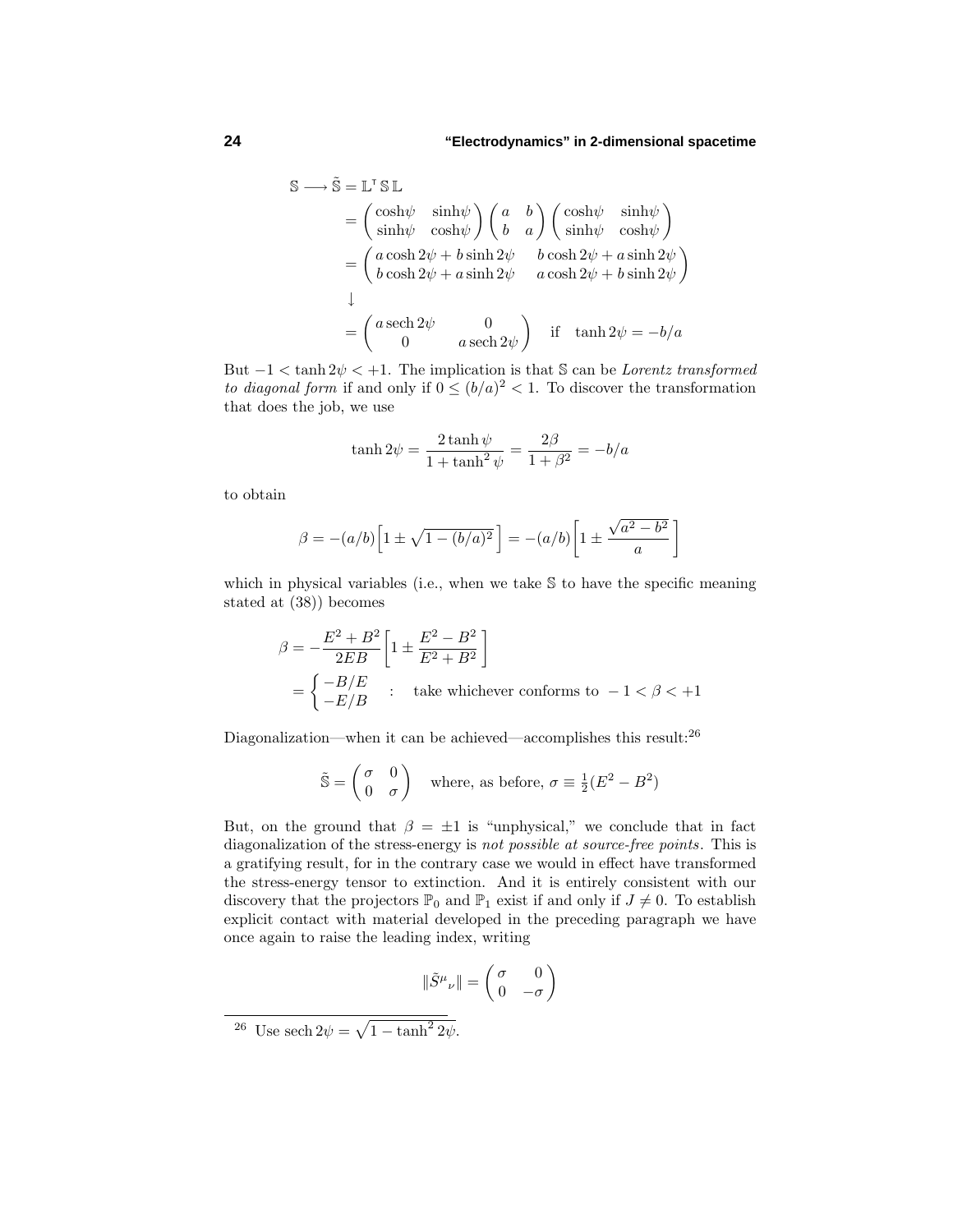## **Lorentz covariance 25**

The definitions  $(44)$  then give

$$
\tilde{\mathbb{P}}_0 = \begin{pmatrix} 1 & 0 \\ 0 & 0 \end{pmatrix}
$$
 and  $\tilde{\mathbb{P}}_1 = \begin{pmatrix} 0 & 0 \\ 0 & 1 \end{pmatrix}$ 

The Lorentz transformation that serves to diagonalize the stress-energy tensor acquires now a second interpretation: it is the transformation that sends

$$
\begin{pmatrix} 1 \\ 0 \end{pmatrix} \longrightarrow \mathbb{L} \begin{pmatrix} 1 \\ 0 \end{pmatrix} = \mathbf{e}_0 \quad \text{and} \quad \begin{pmatrix} 0 \\ 1 \end{pmatrix} \longrightarrow \mathbb{L} \begin{pmatrix} 0 \\ 1 \end{pmatrix} = \mathbf{e}_1
$$

The L in question can be described

$$
\mathbb{L} = \frac{1}{\sqrt{1 - \tanh^2 \psi}} \begin{pmatrix} 1 & \tanh \psi \\ \tanh \psi & 1 \end{pmatrix}
$$
  
\n
$$
\tanh \psi \equiv \beta = \begin{cases} -\frac{B}{E} & \text{if } E^2 > B^2 \text{, i.e., if } \sigma > 0 \\ -\frac{E}{B} & \text{if } E^2 < B^2 \text{, i.e., if } \sigma < 0 \end{cases}
$$

It is no surprise that with  $\beta$  (and the associated  $\gamma = 1/\sqrt{1-\beta^2}$ ) thus defined we have

$$
\boldsymbol{e}_0 = \gamma \begin{pmatrix} 1 \\ \beta \end{pmatrix}
$$
 and  $\boldsymbol{e}_1 = \gamma \begin{pmatrix} \beta \\ 1 \end{pmatrix}$ 

Nor is it surprising that we have (in the Lorentzian sense)

$$
(e_0, e_0) = +1
$$
,  $(e_1, e_1) = -1$  and  $(e_0, e_1) = 0$ 

It is, however, gratifying (if not really surprising) that  $\mathbb{P}_0$  and  $\mathbb{P}_1$  can be rendered in terms of such  $\beta$  and  $\gamma$ : inserting (38) into (44) we find

$$
\mathbb{P}_0 = \frac{1}{E^2 - B^2} \begin{pmatrix} EE & EB \\ -BE & -BB \end{pmatrix} \quad \text{and} \quad \mathbb{P}_1 = \frac{1}{B^2 - E^2} \begin{pmatrix} BB & BE \\ -EB & -EE \end{pmatrix}
$$

which display a pretty symmetry. If *E* dominates *B* then we have

$$
\mathbb{P}_0 = \gamma^2 \begin{pmatrix} 1 & -\beta \\ \beta & -\beta^2 \end{pmatrix} \quad \text{and} \quad \mathbb{P}_1 = \gamma^2 \begin{pmatrix} -\beta^2 & \beta \\ -\beta & 1 \end{pmatrix}
$$

while if *B* dominates *E* then the descriptions of  $\mathbb{P}_0$  and  $\mathbb{P}_1$  are reversed. In the former case we are gratified to compute

$$
\mathbb{P}_0\boldsymbol{e}_0=\boldsymbol{e}_0,\quad \mathbb{P}_0\boldsymbol{e}_1=\boldsymbol{0},\quad \mathbb{P}_1\boldsymbol{e}_0=\boldsymbol{0}\quad \text{and}\quad \mathbb{P}_1\boldsymbol{e}_1=\boldsymbol{e}_1
$$

while in the latter case we find that the roles of  $e_0$  and  $e_1$  are reversed.

To demonstrate that the previous discussion is in no essential respect special to the 2-dimensional case, I conduct my reader now along the first quarter mile of the trail that leads through the corresponding Maxwellian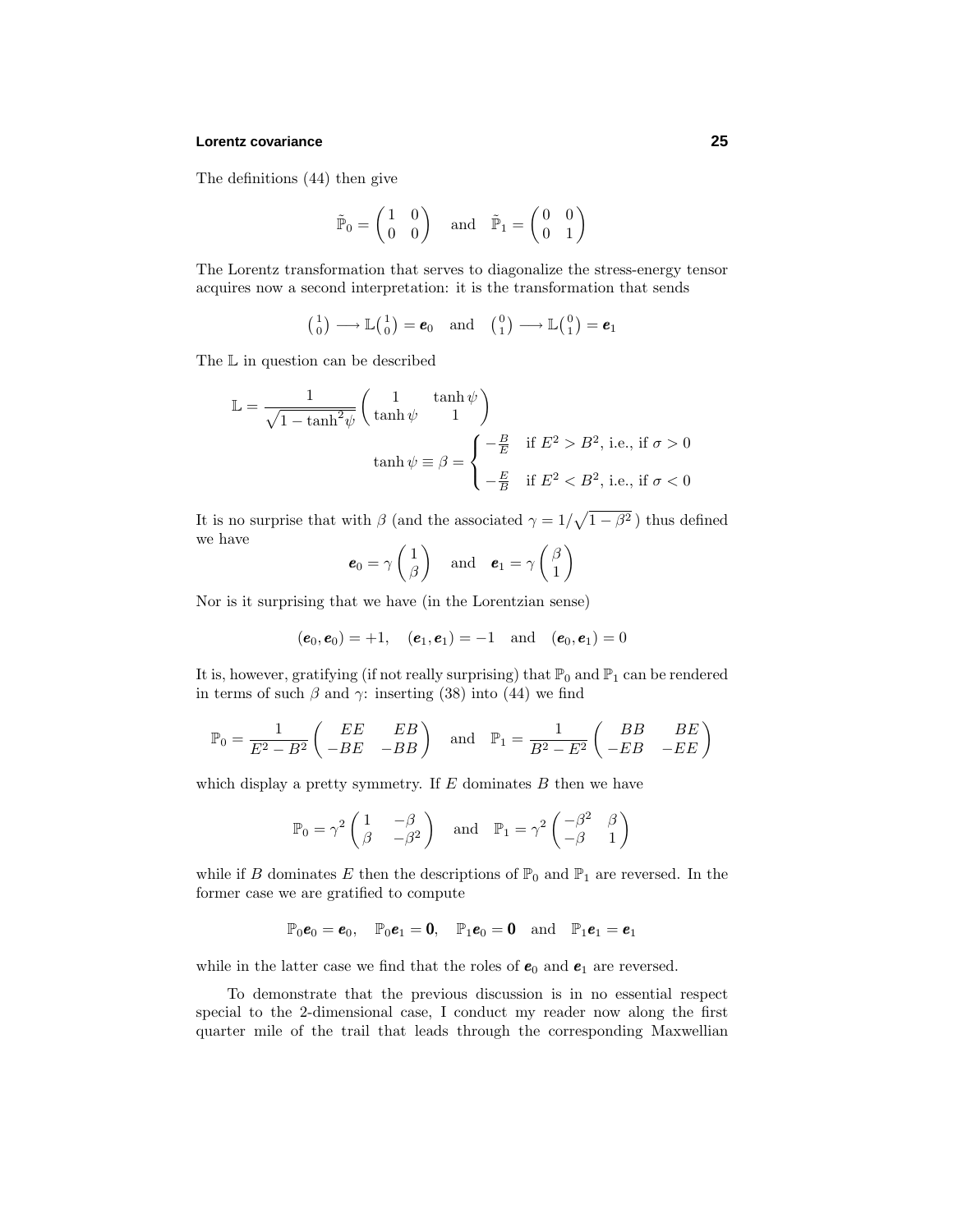landscape—seldom traveled though the trail happens to be. For every  $4 \times 4$ matrix one  $\rm has^{27}$ 

$$
\det(\mathbb{S} - \lambda \mathbb{I}) = \lambda^4 - \Delta_1 \lambda^3 + \frac{1}{2!} \Delta_2 \lambda^2 - \frac{1}{3!} \Delta_3 \lambda + \frac{1}{4!} \Delta_4
$$

where

$$
\Delta_1 \equiv T_1
$$
  
\n
$$
\Delta_2 \equiv T_1^2 - T_2
$$
  
\n
$$
\Delta_3 \equiv T_1^3 - 3T_1T_2 + 2T_3
$$
  
\n
$$
\Delta_4 \equiv T_1^4 - 6T_1^2T_2 + 8T_1T_3 + 3T_2^2 - 6T_4 = 4! \text{ det } S
$$

and  $T_k \equiv \text{tr} \mathbb{S}^k$ . Taking  $\mathbb{S} \equiv ||S^{\mu}{}_{\nu}||$  to be, in particular, the Maxwellian stress-energy tensor  $(18)$ , one can, with moderate effort,<sup>28</sup> establish (compare  $(40) \& (43)$  these trace relations:

$$
T_1 = 0
$$
  
\n
$$
T_2 = 4\tau^2
$$
  
\n
$$
T_3 = 0
$$
  
\n
$$
T_4 = 4\tau^4
$$

where  $\tau^2 \equiv \alpha^2 + \beta^2$  with (compare (36))

$$
\alpha \equiv \frac{1}{4} F^{\alpha}{}_{\beta} F^{\beta}{}_{\alpha} = -\frac{1}{4} G^{\alpha}{}_{\beta} G^{\beta}{}_{\alpha} = \frac{1}{2} (E^2 - B^2) \n\beta \equiv \frac{1}{4} F^{\alpha}{}_{\beta} G^{\beta}{}_{\alpha} = +\frac{1}{4} G^{\alpha}{}_{\beta} F^{\beta}{}_{\alpha} = \mathbf{E} \cdot \mathbf{B}
$$
\n(48)

Clearly,  $\alpha$  and  $\beta$  are Lorentz invariant.<sup>29</sup> So also, therefore, are all the *T*'s, whence all the  $\Delta$ 's, whence all the eigenvalues of S. Major simplifications result from the fact that the *T* 's of odd order vanish; we have (compare (39))

$$
det(S - \lambda \mathbb{I}) = \lambda^4 - \frac{1}{2}T_2\lambda^2 + \left[\frac{1}{8}T_2^2 - \frac{1}{4}T_4\right]
$$

$$
= \lambda^2 - 2\tau^2\lambda^2 + \tau^4
$$

$$
= (\lambda^2 - \tau^2)^2
$$

By the Cayley-Hamilton theorem  $(S^2 - \tau^2 I)^2 = \mathbb{O}$ , but in fact one can establish the stronger condition (compare  $(42)$ )

$$
\mathbb{S}^2-\tau^2\,\mathbb{I}\,=\mathbb{O}
$$

One can proceed, with familiar consequences, to the construction of projection

<sup>&</sup>lt;sup>27</sup> See "Some applications of an elegant formula due to V. F. Ivanoff" in  $COLLECTED$  SEMINARS  $(1963-1970)$ .

 $^{28}$  All the details are spelled out on pp. 321 *et seq* in ELECTRODYNAMICS  $(1972).$ 

 $^{29}$  It is interesting that while the 4-dimensional theory supplies two such invariants (and the 2-dimensional theory only one), they enter into S-theory only in combination. Elsewhere in Maxwellian electrodynamics they do, however, make separate appearances. We expect the 2*p*-dimensional theory to supply a total of *p* such invariants.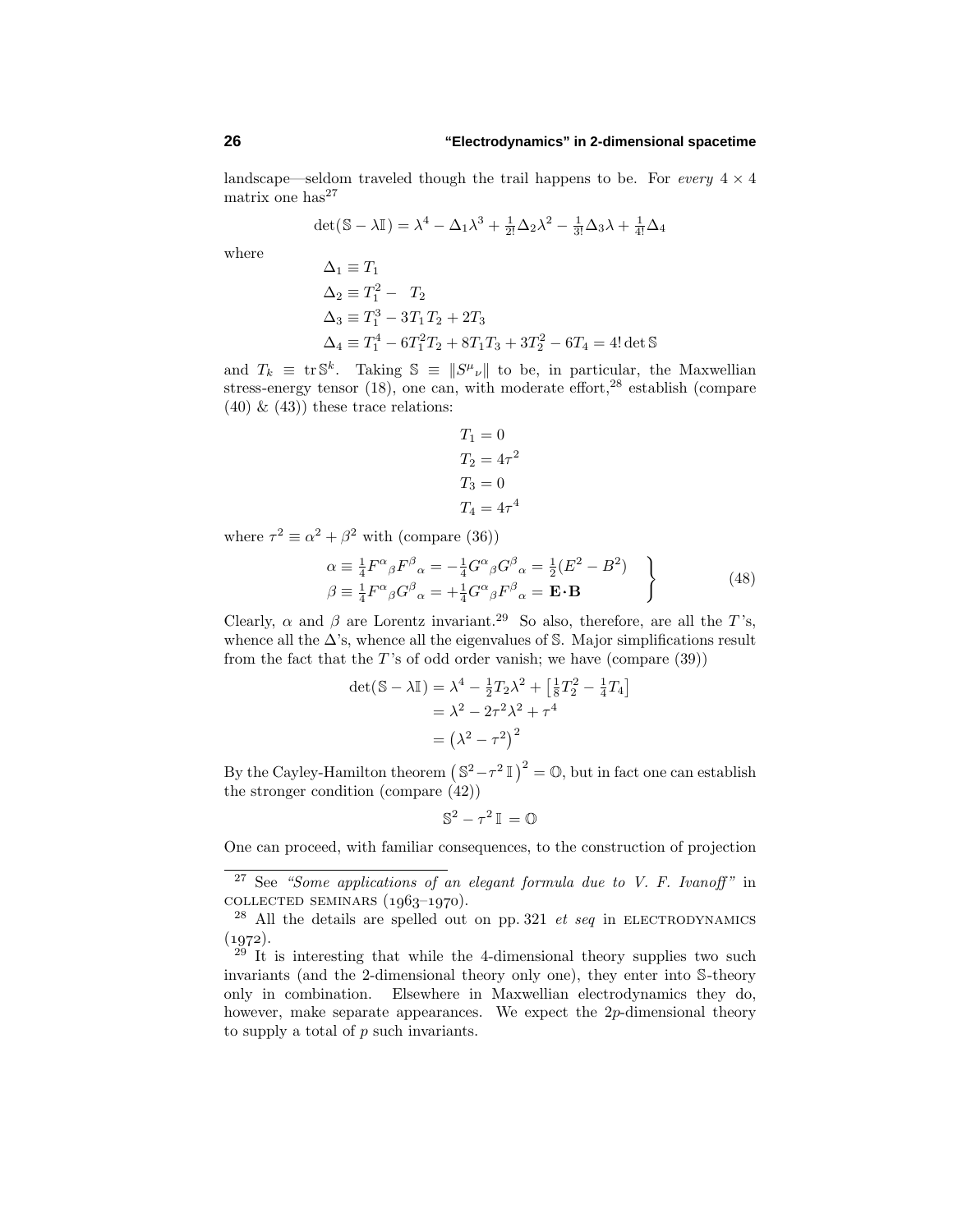## **Conservation laws 27**

operators  $\mathbb{P}_0 \equiv + \frac{1}{2\tau} (\mathbb{S} + \tau \mathbb{I})$  and  $\mathbb{P}_1 \equiv - \frac{1}{2\tau} (\mathbb{S} - \tau \mathbb{I})$ , but I shall not; my main point is, I think, established: fine details with the 2-dimensional theory are simpler, and computation correspondingly easier, but to a remarkable degree the structural essentials of the 2-dimensional theory accurately anticipate and reflect the structural essentials of Maxwellian electrodynamics.

**6. Conservation laws for the free field**. We have discussed at length, from several points of view, the  $S^{\mu\nu}$  that enters into this  $\nu$ -indexed pair of local conservation laws:

 $\partial_{\mu}S^{\mu\nu} = 0$  in the absence of sources

My objective here will be to provide unified discussion of a population of similar statements—each rooted in a symmetry of the of the field equations, and each providing 2-dimensional expression of a property already known to attach to the Maxwellian free field. Our principal analytical tool was provided by Emmy Noether  $(1918)$ , and I digress now to review the practical essentials of her accomplishment.<sup>30</sup>

Given any field system  $\varphi \equiv {\varphi_{\alpha}(x) : \alpha = 1, 2, ..., N}$  and an associated Lagrangian density  $\mathcal{L}(\varphi,\partial\varphi,x)$ , Noether concerns herself with the first-order response  $\delta_{\omega} S_{\mathcal{R}}[\varphi_{\text{dynamical}}]$  of the "dynamical action functional"

$$
S_{\Re}[\varphi_{\text{dynamical}}] \equiv \frac{1}{c} \int_{\Re} \mathcal{L}(\varphi, \partial \varphi, x) \, dx^0 dx^1
$$

 $\varphi$  any *solution* of the field equations  $\Re$  any "bubble" in (2-dimensional) spacetime

to a  $\delta \omega \equiv {\delta \omega^r : r = 1, 2, \ldots, \rho}$ -parameterized infinitesimial map. Such a map is assumed, in the general case, to entail simultaneous

relocation in spacetime

$$
x^{\mu} \longmapsto X^{\mu}(x; \delta \omega) = x^{\mu} + \delta_{\omega} x^{\mu}
$$

$$
\delta_{\omega} x^{\mu} = \sum_{r=1}^{\rho} \mathfrak{X}^{\mu}_{r}(x) \delta \omega^{r}
$$

COMPOUND ADJUSTMENT OF THE FIELD FUNCTIONS  $^{31}$ 

$$
\varphi_{\alpha}(x) \longmapsto \phi_{\alpha}(X; \delta \omega) = \varphi_{\alpha}(x) + \delta_{\omega} \varphi_{\alpha}(x) \n\delta_{\omega} \varphi_{\alpha}(x) = \sum_{r=1}^{\rho} \Phi_{\alpha r}(\varphi) \delta \omega^r
$$

$$
\delta_{\omega}\varphi_{\alpha}(x) = \varphi_{\alpha,\mu}\delta_{\omega}x^{\mu} + \left\{\Phi_{\alpha r} - \varphi_{\alpha,\mu}\mathfrak{X}_{r}^{\mu}\right\}\delta\omega^{r}
$$
\n= contribution from variation of *argument*\n
$$
+ \text{contribution from variation of } \mathfrak{f}_{\alpha\alpha}(x)
$$

+ contribution from variation of functional form

<sup>30</sup> For more elaborate discussion and all the missing details, see (for example) Chapter I of my ANALYTICAL DYNAMICS OF FIELDS  $(1996)$ .

<sup>31</sup> To make clear the burden of the adjective "compound" one writes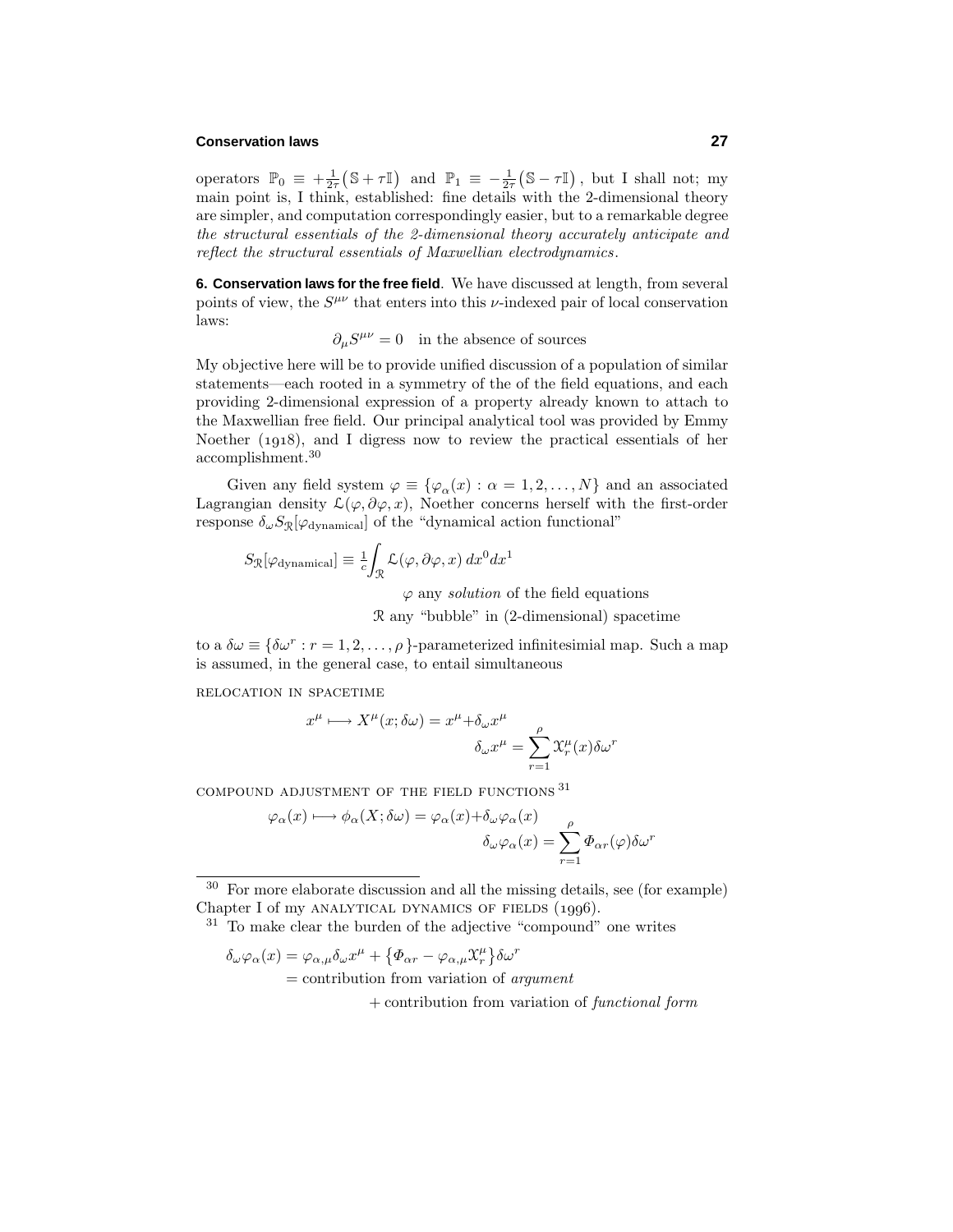and gauge adjustment of the lagrangian density

$$
\mathcal{L}(\varphi,\partial\varphi,x)\longmapsto\mathcal{L}(\varphi,\partial\varphi,x)+\sum_{r=1}^{\rho}\partial_{\mu}\Lambda^{\mu}_{r}(\varphi,x)\delta\omega^{r}
$$

To particularize such a map one assigns particular meaning to the functions

$$
\mathfrak{X}^{\mu}_r(x), \quad \varPhi_{\alpha r}(\varphi) \quad \text{and} \quad \Lambda^{\mu}_r(\varphi, x)
$$

Noether's accomplishment was to show that

$$
\delta_{\omega} S_{\mathcal{R}}[\varphi_{\text{dynamical}}] = 0 \quad \text{(all } \mathcal{R}) \quad \Longleftrightarrow \quad \partial_{\mu} J^{\mu}_{r} = 0 \quad : \quad r = 1, 2, \dots, \rho
$$

where

$$
J_r^{\mu} = J_r^{\mu}(\varphi, \partial \varphi, x)
$$
  

$$
\equiv \frac{\partial \mathcal{L}}{\partial \varphi_{\alpha,\mu}} \left\{ \Phi_{\alpha r} - \varphi_{\alpha,\sigma} \mathcal{X}_r^{\sigma} \right\} + \mathcal{L} \mathcal{X}_r^{\mu} + \Lambda_r^{\mu}
$$
(49)

So much for general background*...* in connection with which it is well to take note of several points. Energy, momentum, angular momentum, etc. are eminently useful constructs, even in contexts in which they happen not to be conserved. Similarly, a "Noetherean current"  $J^{\mu}$  lays claim to our interest in direct proportion to the strength of our interest in the underlying symmetry even when it happens *not* to be the case that  $\partial_{\mu}J^{\mu} = 0$ . Indeed, in such cases it often proves instructive to ask "How did the anticipated symmetry come to be broken?" It is important to notice also that, while Noether's line of argument may recommend a  $J^{\mu}$  to our attention, the associated conservation law holds by virtue of the equations of motion, of which it is a corollary.

What do the methods outlined above have to teach us about the dynamics of free fields in 2-dimensional electromagnetism? We look first, for mainly methodological reasons, to the familiar translation map, and confront at once this question: Do we imagine ourselves to be discussing a one-field theory, governed by

$$
\mathcal{L}(\partial A) \equiv \frac{1}{2} g^{\alpha\beta} (\partial_{\alpha} A)(\partial_{\beta} A)
$$
  
=  $\frac{1}{2} \{ (\partial_0 A)^2 - (\partial_1 A)^2 \}$  (50.1)

or a three-field theory, governed by

$$
\mathcal{L}(F,\partial A) = -\frac{1}{2}g^{\alpha\beta}F_{\alpha}F_{\beta} - g^{\alpha\beta}F_{\alpha}(\partial_{\beta}A)
$$
\n
$$
= -\frac{1}{2}F_0F_0 + \frac{1}{2}F_1F_1 - F_0(\partial_0A) + F_1(\partial_1A)
$$
\n(50.2)

Let us, for simplicity, select the former option. To speak of an (infinitesimial) "translation in spacetime" is to have then in mind the 2-parameter map<sup>32</sup>

$$
x^{\mu} \longmapsto x^{\mu} + \delta \omega^{\mu}
$$

$$
A \longmapsto A
$$

$$
\mathcal{L}(\partial A) \longmapsto \mathcal{L}(\partial A)
$$

 $32$  Note that the parameters are now stripped of their generic index  $r$  and assigned identifiers  $\nu$  more natural to the instance; this is typical. Note also that, since there is only one field, the field identifier  $\alpha$  can be omitted.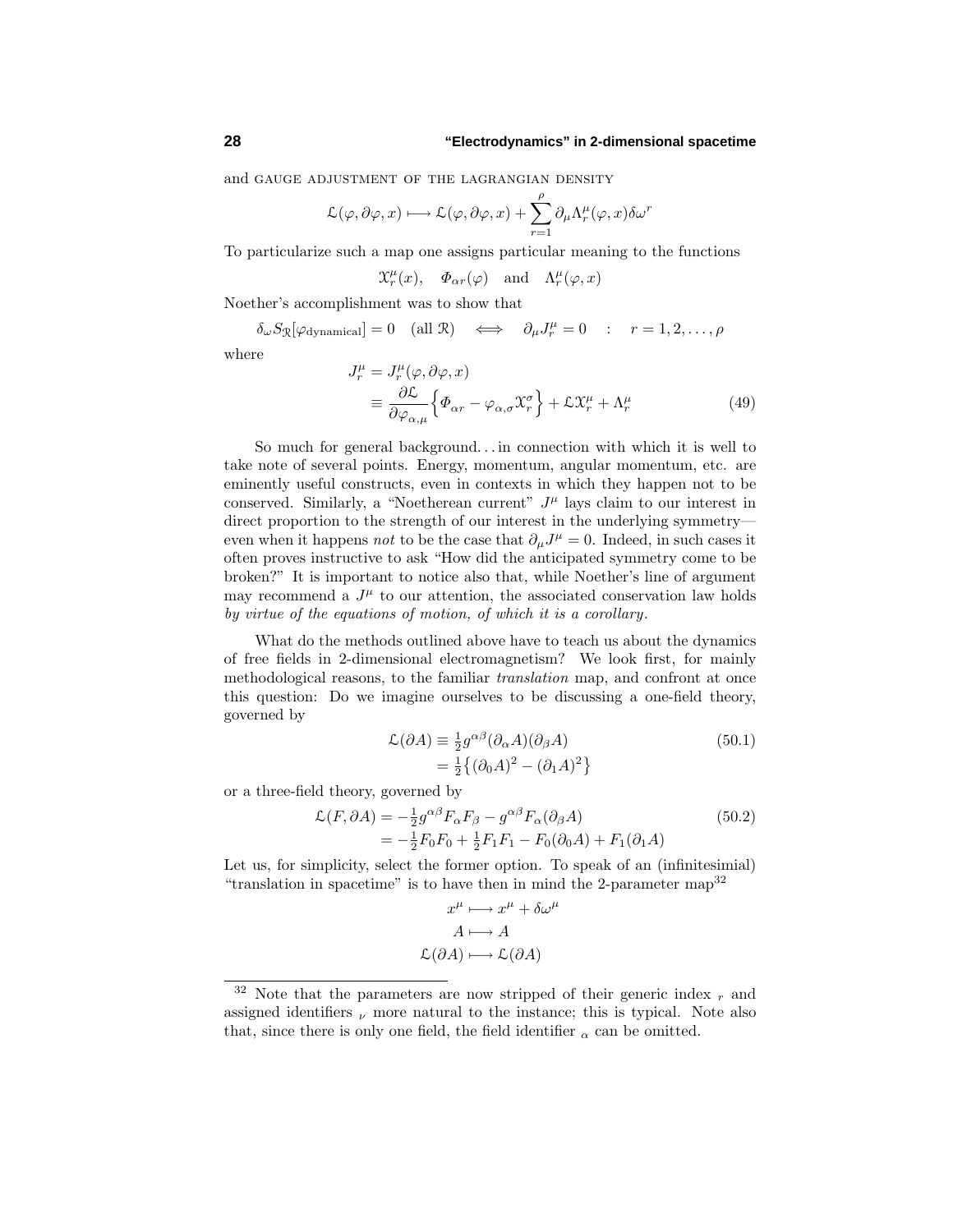#### **Conservation laws 29**

The associated structure functions are therefore

$$
\mathfrak{X}^{\mu}_{\nu}(x) = \delta^{\mu}_{\nu}, \quad \Phi_{\nu}(A) = 0 \quad \text{and} \quad \Lambda^{\mu}_{\nu}(A, x) = 0
$$

which upon introduction into  $(49)$  give

$$
J^{\mu}{}_{\nu} = -\frac{\partial \mathcal{L}}{\partial A_{,\mu}} A_{,\sigma} \delta^{\sigma}{}_{\nu} + \mathcal{L} \delta^{\mu}{}_{\nu}
$$
  
\n
$$
= -g^{\mu\beta} A_{,\beta} A_{,\nu} + \frac{1}{2} g^{\alpha\beta} A_{,\alpha} A_{,\beta} \delta^{\mu}{}_{\nu}
$$
  
\n
$$
J_{\mu\nu} = -F_{\mu} F_{\nu} + \frac{1}{2} (F^{\alpha} F_{\alpha}) \cdot g_{\mu\nu} \text{ by } F_{\mu} = -\partial_{\mu} A
$$
  
\n
$$
= -S_{\mu\nu} \text{ as defined at (21)}
$$

The translation map has recommended  $S_{\mu\nu}$  to our attention, but to establish  $\partial^{\mu}S_{\mu\nu} = 0$  we must appeal to the field equations. And indeed, we have

$$
\partial_{\mu}J^{\mu}{}_{\nu} = -\Box A \cdot A_{,\nu} - A_{,\beta}\partial^{\beta}A_{,\nu} + A_{,\beta}\partial^{\beta}A_{,\nu} = 0 \text{ by } \Box A = 0
$$

Had we elected to work alternatively from  $(50.2)$  we would have had to adjust slightly our conception of the map

$$
x^{\mu} \longmapsto x^{\mu} + \delta \omega^{\mu}
$$

$$
A \longmapsto A
$$

$$
F^{\mu} \longmapsto F^{\mu}
$$

$$
\mathcal{L}(\partial A) \longmapsto \mathcal{L}(\partial A)
$$

but would have been led by a variant of the same argument to an identical result. All of which is old news, but gratifying. Venturing now into a fresh pasture*...*

Free-field electrodynamics provides no "natural length." We expect the theory therefore to display scale invariance. To describe a finite dilation we write

$$
x^{\mu} \longmapsto e^{\omega} x^{\mu}
$$
  
 
$$
A \longmapsto e^{k\omega} A \quad : \quad k \text{ an adjustable constant}
$$

and are led to the structure functions

$$
\mathfrak{X}^{\mu}(x) = x^{\mu}, \quad \Phi(A) = kA \quad \text{and} \quad \Lambda^{\mu}(A, x) = 0
$$

Noether directs our attention therefore to

$$
D^{\mu} \equiv \frac{\partial \mathcal{L}}{\partial A_{,\mu}} \{ kA - A_{,\sigma} x^{\sigma} \} + \mathcal{L} x^{\mu}
$$
  
=  $k A \partial^{\mu} A - S^{\mu}{}_{\nu} x^{\nu}$  (51)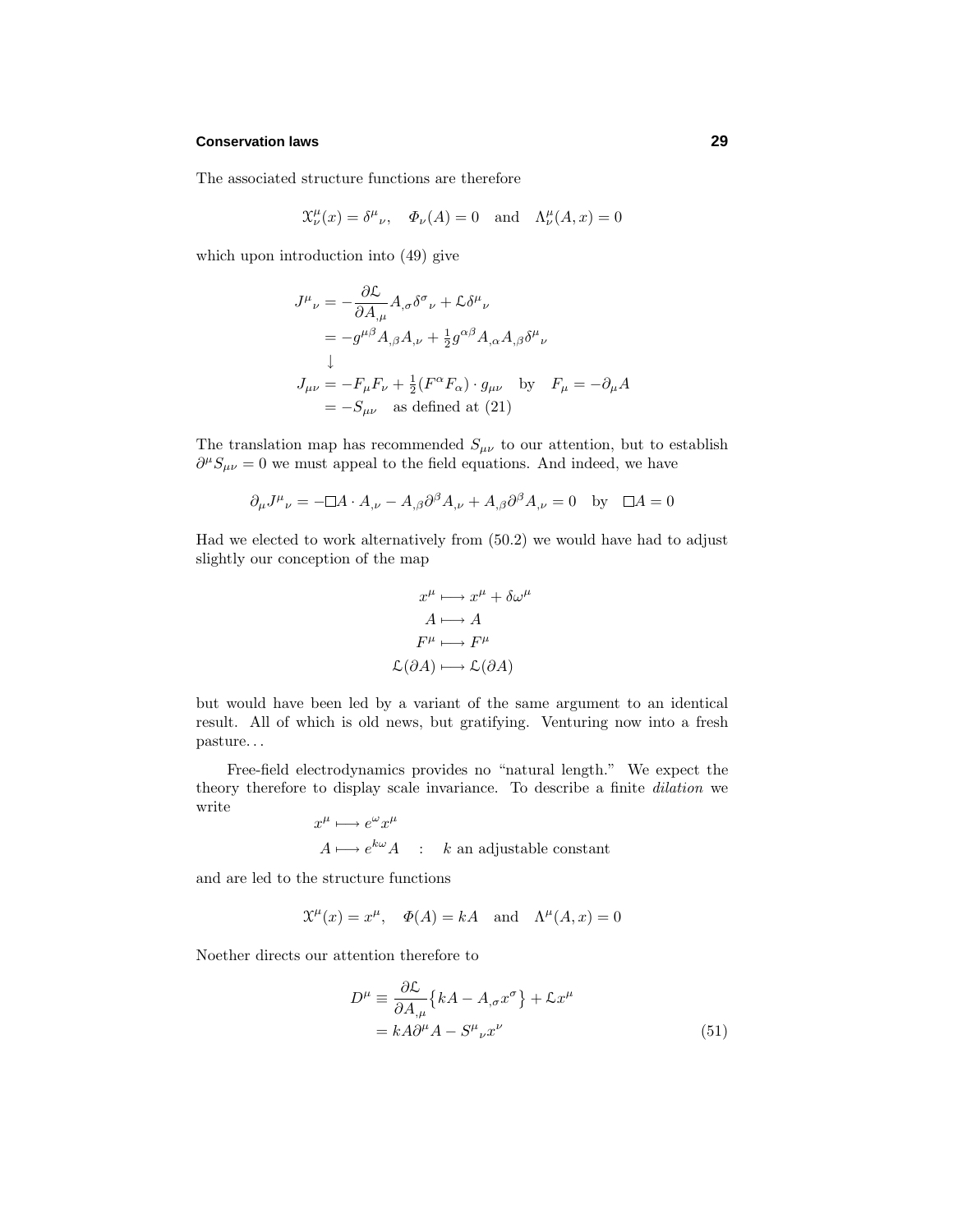Bringing  $\Box A = 0$ ,  $\partial_{\mu} S^{\mu}{}_{\nu} = 0$  and  $S^{\mu}{}_{\mu}$  to

$$
\partial_{\mu}D^{\mu} = kA \cdot \Box A + k \underbrace{(\partial^{\mu}A)(\partial_{\mu}A)}_{\phantom{a}=\phantom{a}F^{\mu}F_{\mu}} - (\partial_{\mu}S^{\mu}{}_{\nu})\,x^{\nu} - S^{\mu}{}_{\mu}
$$
\n
$$
= F^{\mu}F_{\mu} = E^{2} - B^{2} = 0 \text{ for free fields}
$$

we discover, rather to our surprise, that

 $\partial_{\mu}D^{\mu} = 0$  irrespective of the value assigned to *k* 

We have come away with two free-field conservation laws for the price of one:

$$
\partial_{\mu}(A\partial^{\mu}A) = 0 \quad \text{and} \quad \partial_{\mu}(S^{\mu}{}_{\nu}x^{\nu}) = 0 \tag{52}
$$

—both of which are transparently correct. This development is, as I have remarked, "surprising" because the dilational invariance of

$$
S_{\mathcal{R}}[A] = \frac{1}{c} \int_{\mathcal{R}} \frac{1}{2} g^{\alpha \beta} (\partial_{\alpha} A)(\partial_{\beta} A) dx^{0} dx^{1}
$$

clearly entails  $k = 0$ . And because the dilational symmetry of the Maxwellian free field supplies only the latter of the preceding conservation laws.<sup>33</sup>

In 4-dimensional spacetime the most general (proper) Lorentz matrix can be described

$$
\mathbb{L} = \exp \begin{pmatrix} 0 & \psi_1 & \psi_2 & \psi_3 \\ \psi_1 & 0 & \vartheta_3 & -\vartheta_2 \\ \psi_2 & -\vartheta_3 & 0 & \vartheta_1 \\ \psi_3 & \vartheta_2 & -\vartheta_1 & 0 \end{pmatrix}
$$

and is evidently a 6-parameter object; the  $\vartheta$ 's generate rotations and give rise via Noether's theorem to angular momentum, while the *ψ*'s generate "boosts" and give rise to three constructs which—though their relationship to angular momentum is as close as that of **E** to **B**—remain, so far as I am aware, nameless. The situation in 2-dimensional spacetime is much simpler; we have

$$
\mathbb{L} = \exp\begin{pmatrix} 0 & \psi \\ \psi & 0 \end{pmatrix}
$$

Rotations and angular momentum have been rendered moot; the boost  $\mathbb L$ contains only a single parameter, and supports only a single conservation law. Since in 2-dimensional electrodynamics the potential *A* boosts as a scalar field, we have only to write

$$
x^{0} \longmapsto x^{0} + x^{1}\delta\psi = x^{0} + g^{0\alpha}\epsilon_{\alpha\beta}x^{\beta} \cdot \delta\psi
$$
  

$$
x^{1} \longmapsto x^{1} + x^{0}\delta\psi = x^{1} + g^{1\alpha}\epsilon_{\alpha\beta}x^{\beta} \cdot \delta\psi
$$
  

$$
A \longmapsto A
$$

<sup>33</sup> See B. F. Plybon, "Observations on the Bessel-Hagen conservations laws for electromagnetic fields," AJP **42**, 998 (1974).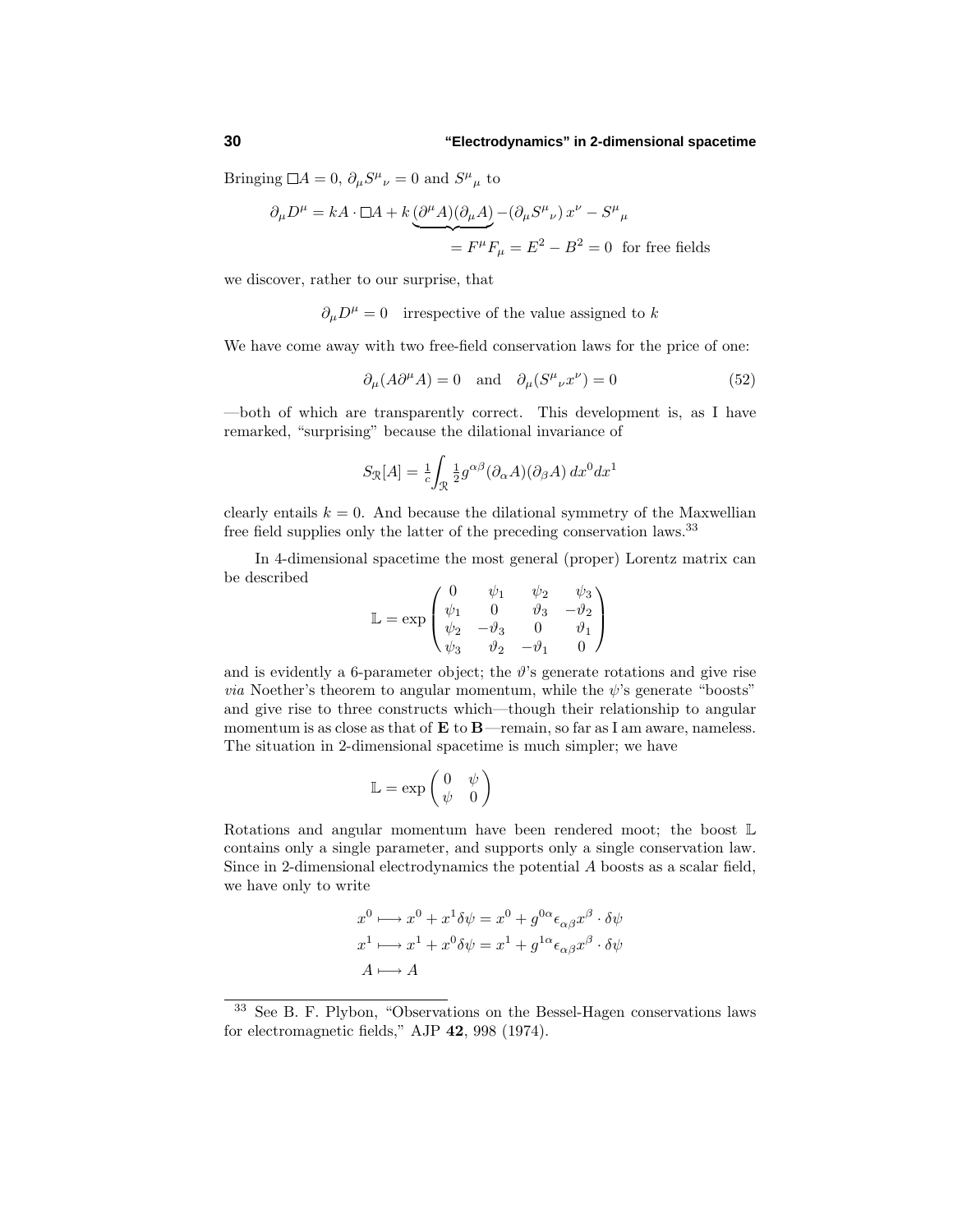#### **Conservation laws 31**

Therefore

$$
\mathfrak{X}^{\mu}(x) = g^{\mu\alpha} \epsilon_{\alpha\beta} x^{\beta}, \quad \Phi(A) = 0 \quad \text{and} \quad \Lambda^{\mu}(A, x) = 0
$$

and we are led (after a bit of calculation and an overall sign reversal) from (49) to the Noetherean current

$$
K^{\mu} \equiv S^{\mu\alpha} \epsilon_{\alpha\beta} x^{\beta} \tag{53}
$$

Immediately

$$
\partial_{\mu}K^{\mu} = (\partial_{\mu}S^{\mu\alpha})\epsilon_{\alpha\beta}x^{\beta} + S^{\mu\alpha}\epsilon_{\alpha\mu} = 0
$$
 by the symmetry of  $S^{\mu\nu}$ 

Because (53)has such a distinguished pedigree—it is a child of Noether fathered by Lorentz, an expression of the Lorentz covariance of our theory—I linger in an effort to clarify (or at least to make more memorably vivid) its meaning. The equation  $\partial_{\mu}K^{\mu}$  can be written

$$
\frac{\partial}{\partial t}K + \frac{\partial}{\partial x}(\text{associated flux}) = 0
$$

where

$$
K = K^0 = S^{00}x - S^{01}ct
$$

associated flux =  $cK^1$ 

But

$$
S^{00} = \text{energy density (call it } \mathcal{E} \equiv \mathcal{M}c^2)
$$

$$
S^{01} = S^{10} = c \cdot \text{momentum density (call it } \wp)
$$

so we have

$$
K = \mathcal{E} x - c^2 \wp t = c^2 (\mathcal{M} x - \wp t) \tag{54}
$$

This construction recalls to mind not only the  $\mathbf{K} = c^2(\mathcal{M} \mathbf{x} - \mathbf{p} t)$  that arises similarly from Maxwellian electrodynamics, but also the construction<sup>34</sup>

$$
\bm{g}\equiv m\,\bm{x}-\bm{p}\,t
$$

that by its conservation  $(\dot{g} = 0)$  expresses the Galilean covariance of the free particle system  $L = \frac{1}{2}m\dot{x} \cdot \dot{x}$ . There are, however, some notable distinctions to be made: in the classical mechanics of a non-relativistic particle, *g* and angular momentum **L** are transformation-theoretically disjoint and distinct, whereas in relativistic theory the Lorentz transform properties of *K* and *L* are intertwined, and in fact mimic those of  $\boldsymbol{E}$  and  $\boldsymbol{B}$ . And in 2-dimensional spacetime  $K$  is, as previously remarked, accidentally deprived of the companionship of a sibling.

The 2-dimensional theory supports, as we have seen, only this relatively impoverished analog

$$
A \xrightarrow[\text{gauge}]{}
$$

 $34$  See classical mechanics (1983), p. 170.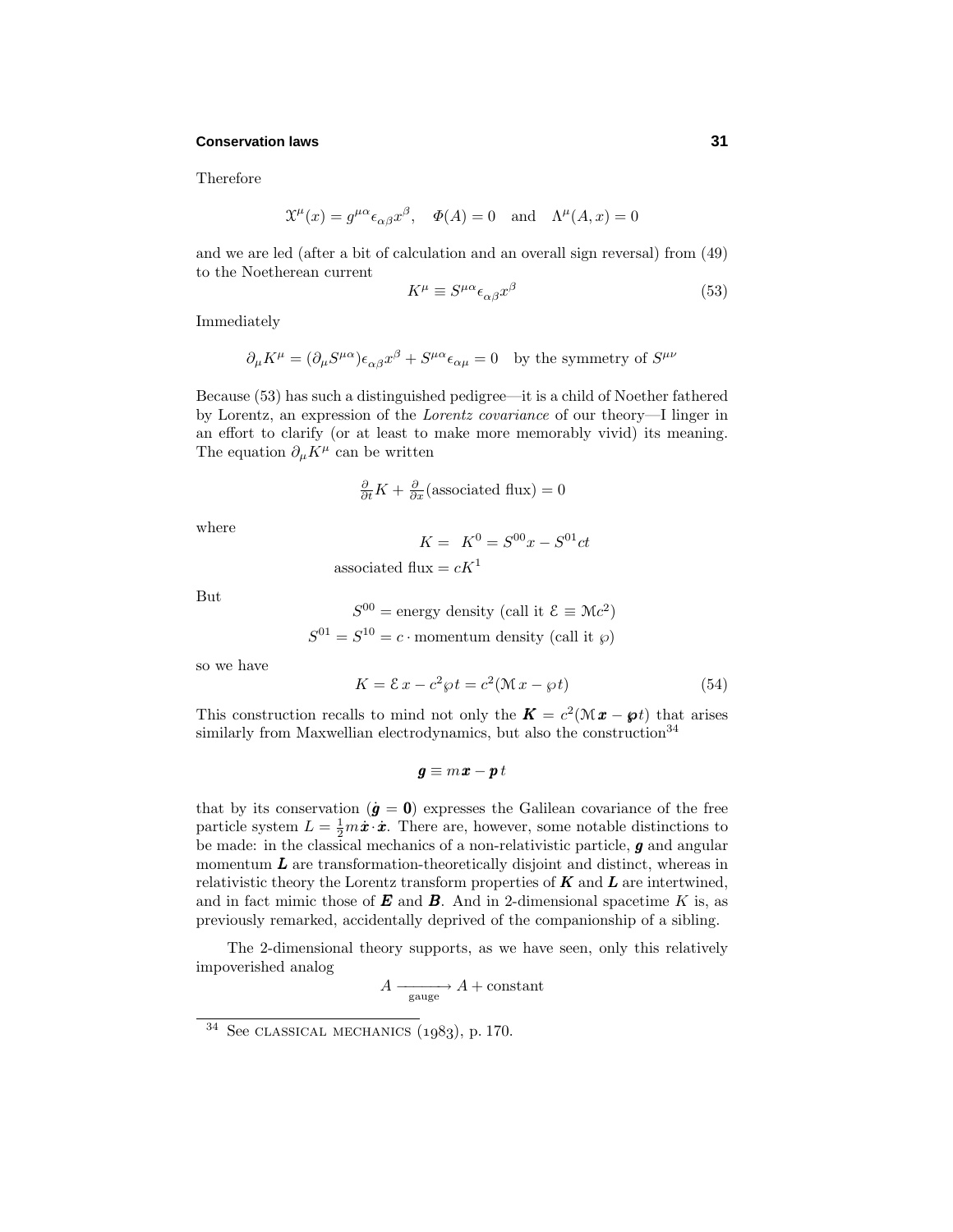of the Maxwellian gauge transformation  $A_\mu \longrightarrow A_\mu + \partial_\mu \varphi$ . From the associated infinitesimal map  $A \mapsto A + \delta \omega$  we are led to write

$$
\mathfrak{X}^{\mu}(x) = 0
$$
,  $\Phi(A) = 1$  and  $\Lambda^{\mu}(A, x) = 0$ 

The associated Noetherean current

$$
\frac{\partial \mathcal{L}}{\partial A_{,\mu}} = \partial^{\mu} A
$$

is (by  $(26)$ , and to within a sign) just the field  $F^{\mu}$  itself. That

 $\partial_{\mu}F^{\mu} = -\Box A = 0$  in the absence of sources

is hardly news, but it is of some interest that the preceding equations can be considered to have been forced by the gauge invariance of the free action functional.

The Maxwellian free field is (see again the beginning of  $\S5$ ) actually conformally covariant, and the conformal group contains elements additional to the Lorentz transformations and dilations. It contains, in particular, the subgroup of so-called "Möbius transformations," which come in as many flavors as do the translations. When the dimension of spacetime passes through the value  $n = 2$  the conformal group acquires—abruptly and exceptionally—a much more fluid structure than it possesses at other values of *n*, but within that fluid richness can be found the 2-dimensional shadow of the *n*-dimensional conformal groups  $(n = 3, 4, \ldots)$ . The structure of that shadow (and of the general situation) is suggested by the following scheme:

| (1) | translation translation dilation $\setminus$ |        |
|-----|----------------------------------------------|--------|
|     | boost                                        | Möbius |
|     |                                              | Möbius |
|     |                                              |        |

That said, and in the absence of all supporting detail, I can report that the Möbius map gives rise to this  $\nu$ -indexed set of currents:

$$
M^{\mu\nu} \equiv S^{\mu}{}_{\alpha} x^{\alpha} x^{\nu} - \frac{1}{2} S^{\mu\nu} x^{\alpha} x_{\alpha} \tag{55}
$$

One can, in any event, verify readily enough that

$$
\partial_{\mu}M^{\mu\nu}=0
$$

In the notations developed in connection with the interpretation of *K* we have

$$
M^0 \equiv \frac{1}{c^2} M^{00} \equiv
$$
 Möbius density of the 0<sup>th</sup> kind

$$
= \frac{1}{2} \begin{pmatrix} ct \\ x \end{pmatrix}^{\mathsf{T}} \begin{pmatrix} \mathcal{M} & -\wp/c \\ -\wp/c & \mathcal{M} \end{pmatrix} \begin{pmatrix} ct \\ x \end{pmatrix}
$$
(56.1)

 $M^1 \equiv \frac{1}{c^2} M^{01} \equiv$  Möbius density of the 1<sup>st</sup> kind

$$
= \frac{1}{2} \begin{pmatrix} ct \\ x \end{pmatrix}^{\mathrm{T}} \begin{pmatrix} -\wp/c & \mathcal{M} \\ \mathcal{M} & -\wp/c \end{pmatrix} \begin{pmatrix} ct \\ x \end{pmatrix}
$$
 (56.2)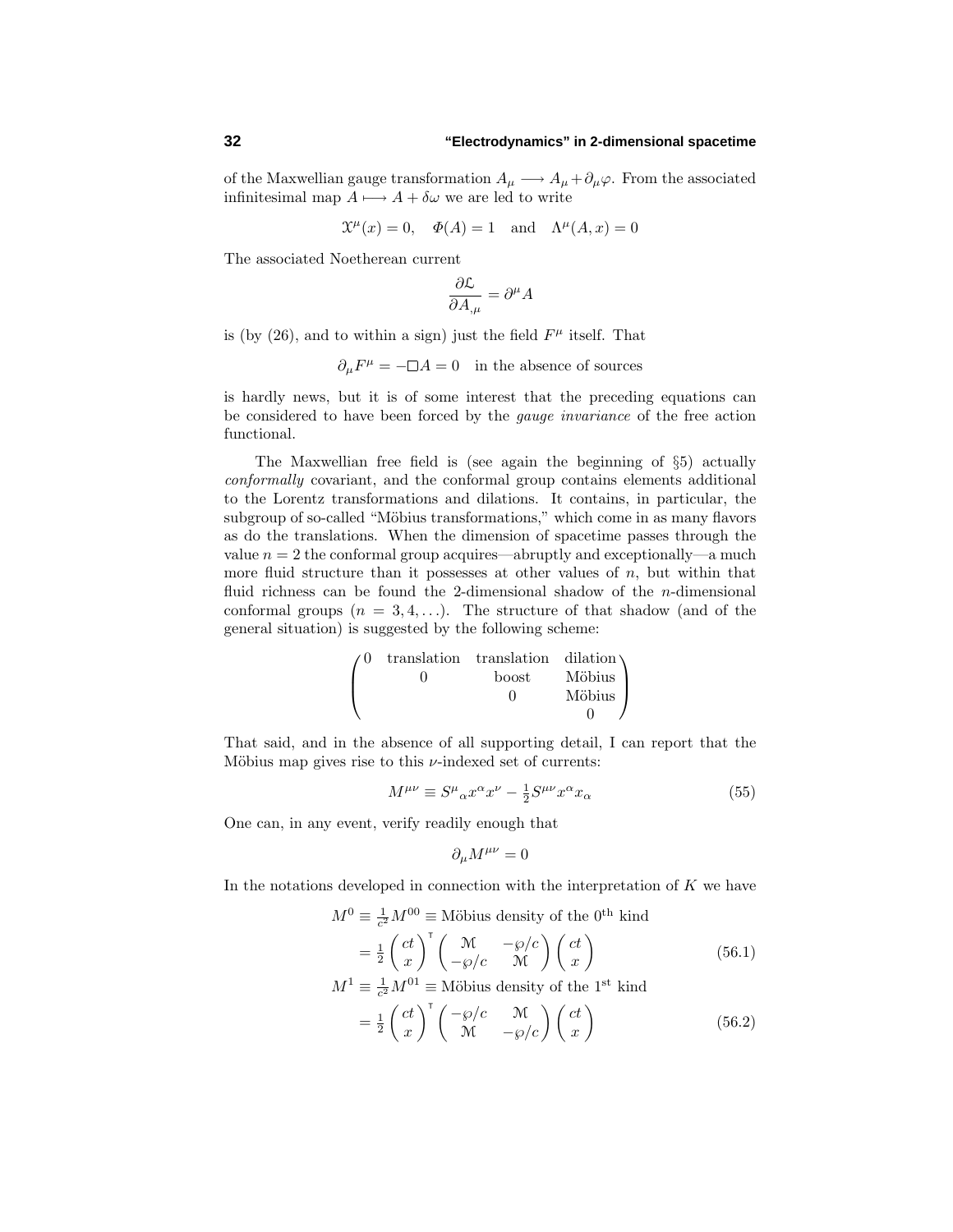## **Conservation laws 33**

but I cannot claim that these (of which we will later have practical need) speak powerfully to my own intuition. It would, I suspect, prove easier to think the matter through in two dimensions than in four, if one had motivation to do so. And it is, in any event, interesting that even in these exotic respects the 2-dimensional theory exactly mimics Maxwellian electrodynamics.

In  $1964$  D. M. Lipkin<sup>35</sup> surprised the world with his observation that if

$$
Z^{0} \equiv \mathbf{E} \cdot \text{curl} \mathbf{E} + \mathbf{B} \cdot \text{curl} \mathbf{B}
$$
  

$$
Z \equiv \mathbf{E} \times \partial_{0} \mathbf{E} + \mathbf{B} \times \partial_{0} \mathbf{B}
$$
 (57.1)

then  $\partial_{\mu}Z^{\mu} = 0$  in the absence of sources. When he asked himself "How does" 'zilch' transform?" Lipkin was led to the discovery of nine yet additional new free-field conservation laws, for a total of ten. It was promptly pointed out by others that Lipkin's conservation laws can be notated

$$
\partial_{\mu}V^{\mu\alpha\beta} = 0
$$
  
\n
$$
V^{\mu\alpha\beta} \equiv (\partial^{\mu}G^{\alpha}{}_{\lambda})F^{\lambda\beta} - (\partial^{\mu}F^{\alpha}{}_{\lambda})G^{\lambda\beta}
$$
  
\n
$$
= V^{\mu\beta\alpha}
$$
  
\n
$$
\downarrow
$$
  
\n
$$
V^{\mu 00} = Z^{\mu} = -(\mathbf{E} \cdot \partial^{\mu}\mathbf{B} - \mathbf{B} \cdot \partial^{\mu}\mathbf{E})
$$
 (57.2)

and that they are in fact merely the simplest instances of an infinite set of free-field conservation laws—all of which involved field derivatives (of ascending order), and none of which could be understood to derive via any straightforward application of Noether's theorem from a symmetry principle. Getting from  $(57.1)$  to  $(57.2)$  poses an interesting challenge (see the class notes cited above for indication of how it is done), but upon arrival at (57.2) it becomes instantly clear that and how "zilch" and its companions are to be imported into 2-dimensional electrodynamics; introducing

$$
Z^{\mu} \equiv -(E \cdot \partial^{\mu} B - B \cdot \partial^{\mu} E)
$$

we have

 $\partial_{\mu}Z^{\mu} = 0$  by  $\Box E = \Box B = 0$ ; the other two terms cancel

This observation opens a magic door; we are inspired to introduce

$$
Y^{\mu} \equiv \frac{1}{2} (E \cdot \partial^{\mu} E + B \cdot \partial^{\mu} B)
$$

and to observe that

$$
\partial_{\mu}Y^{\mu}=0
$$

<sup>35</sup> "Existence of a new conservation law in electromagnetic theory," J. Math. Phys **5**, 696 (1964). For references to the flurry of activity that quickly followed, see pp. 329–332 in CLASSICAL ELECTRODYNAMICS  $(1980)$ .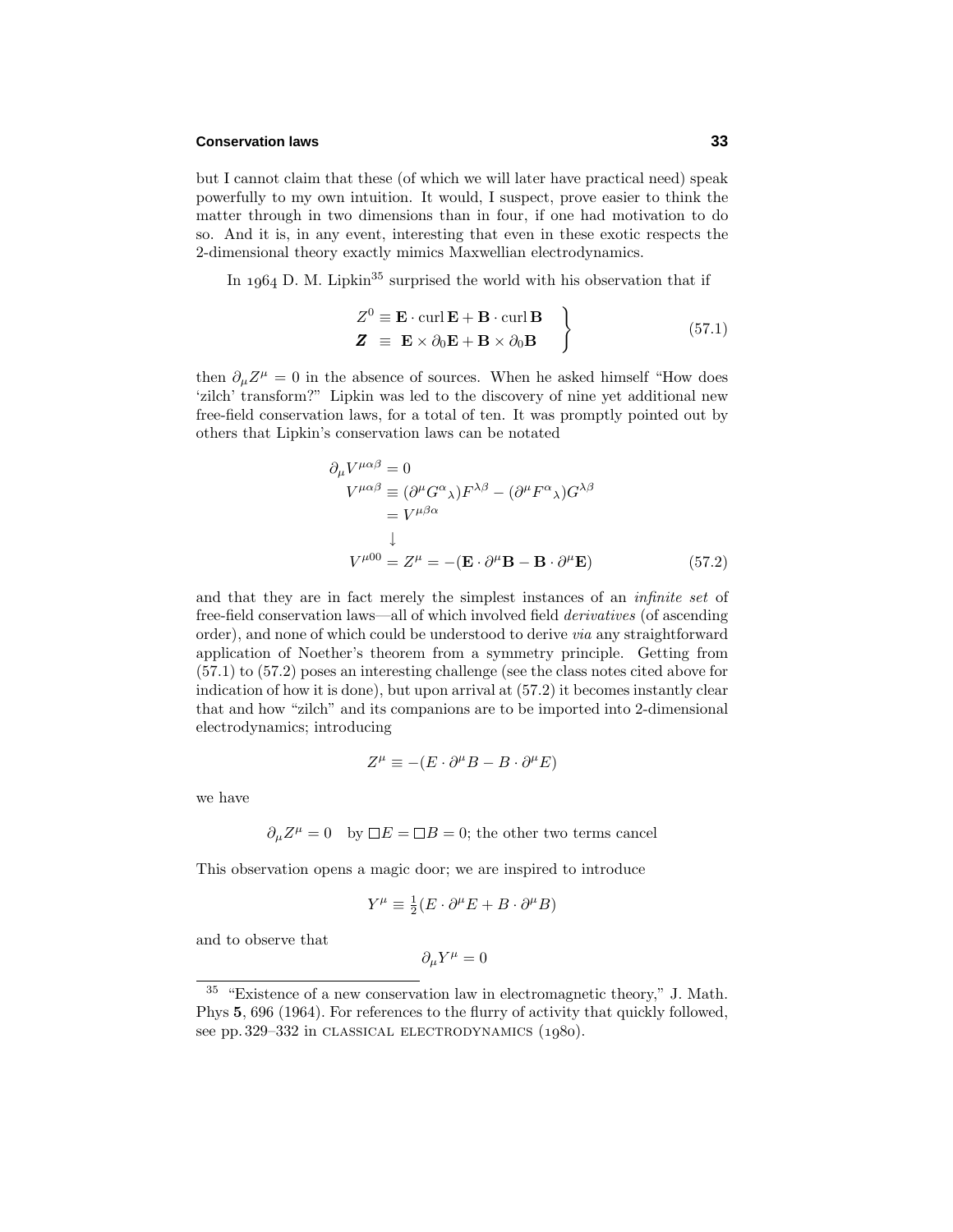by  $\Box E = \Box B = 0$  and the "cross cancellations" made possible by the field equations (13)

 $\partial_0 B = \partial_1 E$  and  $\partial_1 B = \partial_0 E$  in the absence of sources

Differentiation of (37.2)—i.e., of

$$
\frac{1}{2}(E^2 - B^2) = 0
$$
 in the absence of sources

—supplies on the other hand the information that

$$
E\cdot\partial^\mu E=B\cdot\partial^\mu B
$$

Evidently  $Y^{\mu} = \frac{1}{2}(U^{\mu} + V^{\mu}) = U^{\mu} = V^{\mu}$ , where

$$
U^{\mu} \equiv E \cdot \partial^{\mu} E \quad \text{and} \quad V^{\mu} \equiv B \cdot \partial^{\mu} B
$$

are (in the absence of sources) numerically identical and individually conserved:

$$
U^{\mu} = V^{\mu}
$$
 and  $\partial_{\mu}U^{\mu} = \partial_{\mu}V^{\mu} = 0$ 

Returning in the light of this development to  $Z^{\mu}$ , we are surprised to discover that in fact

$$
E \cdot \partial^{\mu} B
$$
 and  $B \cdot \partial^{\mu} E$  are *individually* conserved

For we have

$$
\partial_{\mu}(E \cdot \partial^{\mu} B) = \partial_{\mu} E \cdot \partial^{\mu} B \qquad \text{by } \Box B = 0
$$
  
=  $\partial_{\mu} \partial_{0} A \cdot \partial^{\mu} \partial_{1} A$   
=  $A_{00} A_{01} - A_{10} A_{11}$   
=  $A_{00} \underbrace{(A_{01} - A_{10})}_{0} \qquad \text{by } \Box A = 0$ 

 $\partial_{\mu}(B \cdot \partial^{\mu}E) = 0$  by an identical argument

Our theory supplies, therefore, a quartet of zilch-like expressions

$$
Z^{\mu\alpha}{}_{\beta} \equiv F^{\alpha} \partial^{\mu} F_{\beta} \quad \longleftrightarrow \quad \mathbb{Z}^{\mu} \equiv \begin{pmatrix} +E \partial^{\mu} E & +E \partial^{\mu} B \\ -B \partial^{\mu} E & -B \partial^{\mu} B \end{pmatrix}
$$

and has led us to the conclusions that

$$
\partial_{\mu} \mathbb{Z}^{\mu} = \mathbb{O} \quad \text{and} \quad \text{tr } \mathbb{Z} = 0
$$

Pauli matrices spring to mind, but it seems pointless to pursue that remark in the absence of any intended application. Instead, I look to the curious circumstance that comes to light when one undertakes to confirm by direct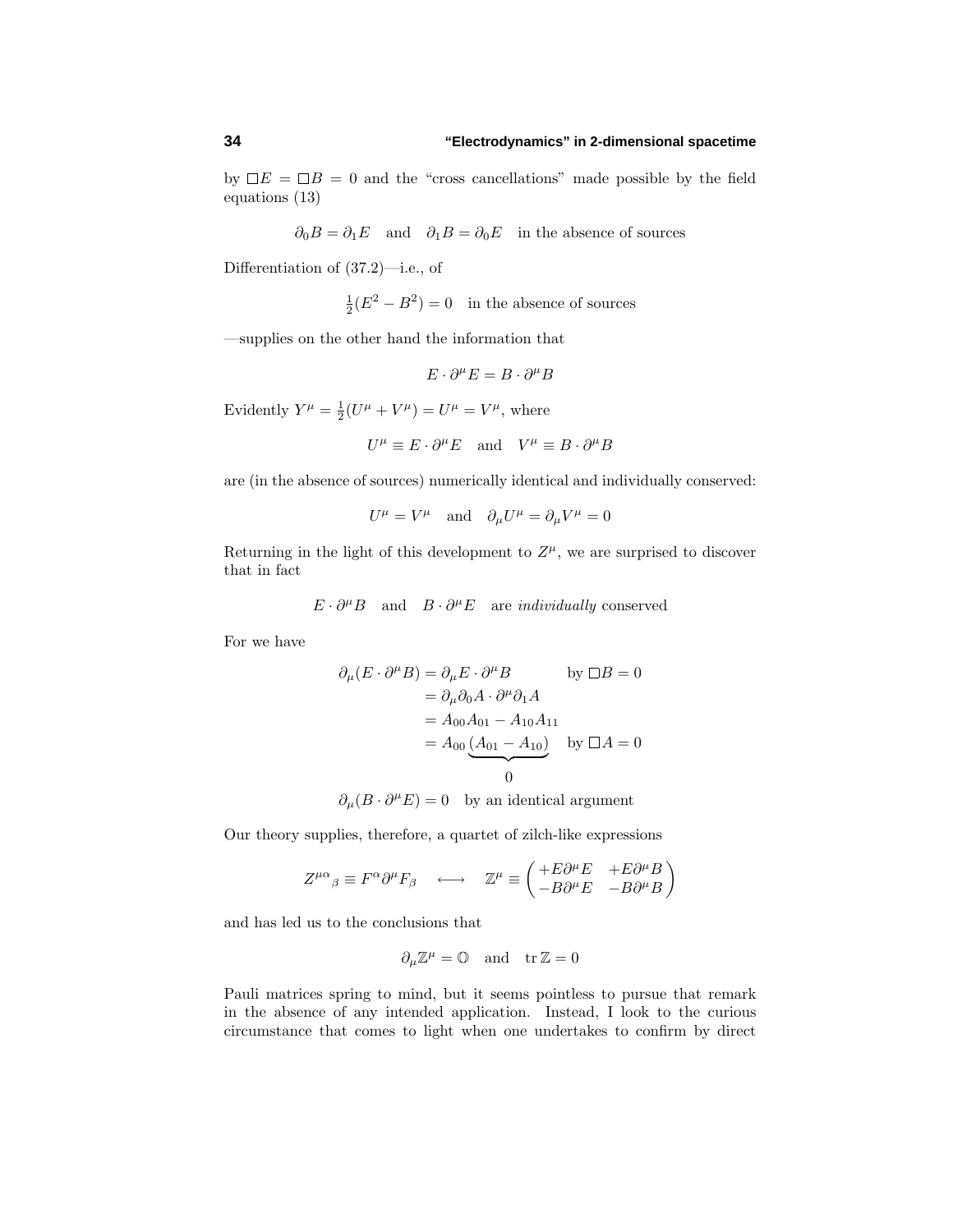#### **Conservation laws 35**

argument that  $\partial_{\mu}U^{\mu} = 0$ . We come immediately upon the (nonlinear) "eikonal equation"<sup>36</sup>

$$
\partial_{\mu} E \cdot \partial^{\mu} E = (E_0)^2 - (E_1)^2 = (E_0 + E_1)(E_0 - E_1) = 0
$$

which in the 2-dimensional case entails

$$
\frac{E_0}{E_1} = \frac{E_1}{E_0} = \pm 1
$$

Hitting the eikonal equation with  $\partial_0$  (alternatively with  $\partial_1$ ) we obtain

$$
E_{01} = \frac{E_0}{E_1} E_{00}
$$
 and  $E_{10} = \frac{E_1}{E_0} E_{11}$ 

It follows from these remarks that  $E_{00} = E_{11}$ ; in the 2-dimensional case

*E* satisfies the eikonal equation  $\implies$  *E* satisfies the wave equation

and  $\partial_{\mu}U^{\mu} = 0$  asserts simply/economically that *E* (in the absence of sources) simultaneously satisfies both equations. Similar remarks pertain, of course, to *B*. To summarize, zilch finds a natural accommodation within the 2-dimensional formalism, and its inclusion is in fact instructive. But knowledge of the conservation of zilch—here as in Maxwellian theory (but here much more easily) —is gained not be appeal to Noether's theorem but "by inspection." Zilch is (with its differentiated fields) structurally unlike the conserved constructs encountered earlier in this discussion, and its conservation has been attributed to no symmetry; it is difficult to imagine structure functions which, upon insertion into (49), would give rise to zilch. Maybe one should look to this circumstance for clues as to how standard Noetherean analysis might usefully be enlarged upon.

Each of the conservation laws discussed above has the form  $\partial_{\mu}J^{\mu} = 0$ . Each provides covariant local espression of a global statement of the type

$$
\frac{d}{dt}\mathcal{J} = 0 \quad \text{with} \quad \mathcal{J} \equiv \int_{-\infty}^{+\infty} J^0 \, dx
$$

I look to some concatenated global implications of some of the local results now in hand. $37$  The stress energy tensor (translational invariance) supplies

<sup>&</sup>lt;sup>36</sup> For the purposes of this discussion I allow myself to write  $E_{\mu}$  for  $\partial_{\mu}E$  and  $B_\mu$  for  $\partial_\mu B$  when no confusion can result.

<sup>&</sup>lt;sup>37</sup> For parallel Maxwellian remarks, see CLASSICAL ELECTRODYNAMICS  $(1980)$ , pp. 324–329. My ultimate source has been some unpublished material by Julian Schwinger; in the late 1970's Schwinger prepared the draft of a projected electrodynamics text, which was sent to me for review. The work was highly original in concept—the mature work of a master—and we were deprived of a valuable resource when (not, I hope, as a result of my comments!) Schwinger decided not to pursue the project.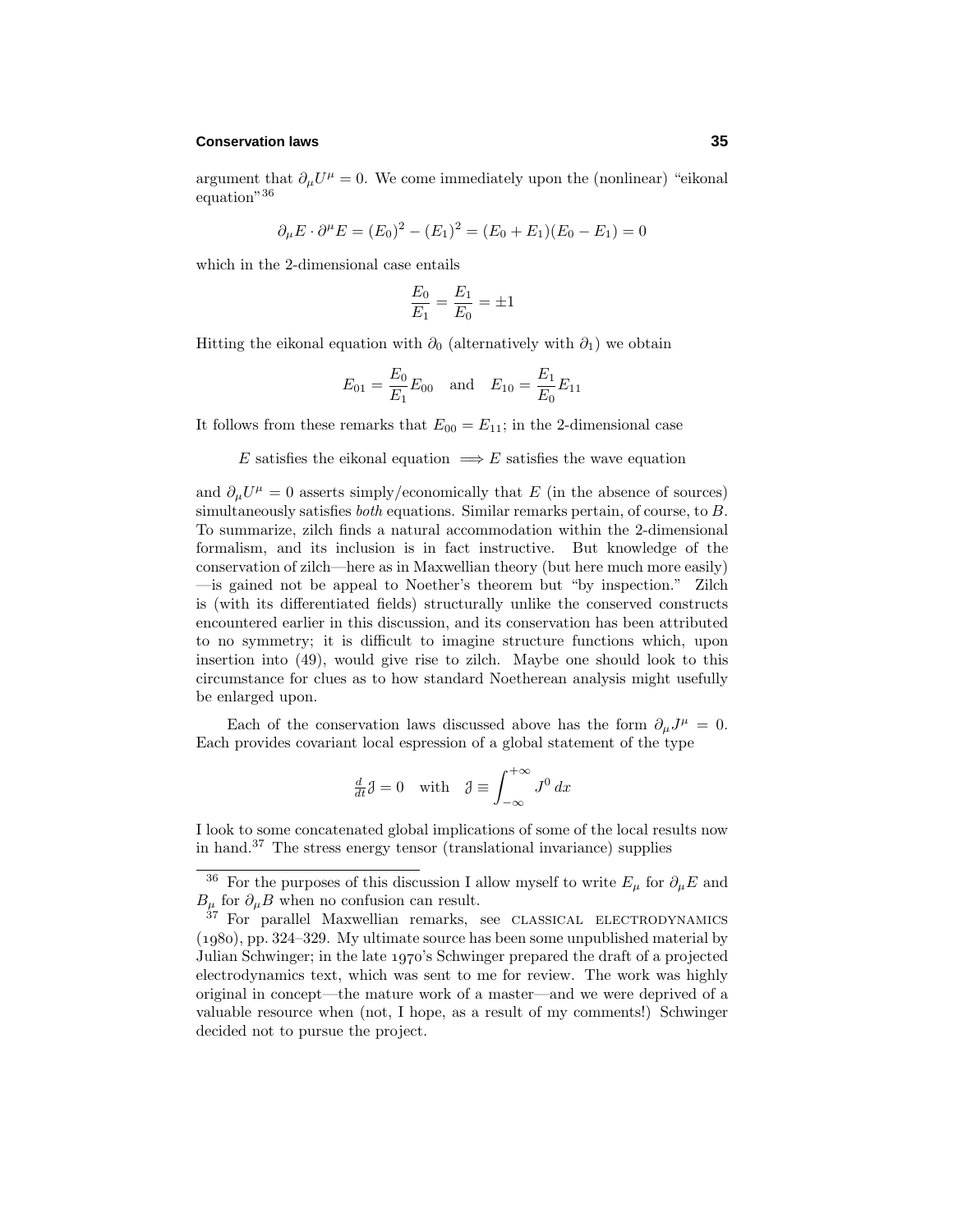(conserved total energy) = 
$$
\int
$$
 (energy density) dx  
\n $\equiv Mc^2$  : defines the "total mass" of the field  
\n(conserved total momentum) =  $\int$  (momentum density) dx  
\n $\equiv P$ 

From  $\partial_{\mu}K^{\mu} = 0$  (Lorentz covariance) we have

$$
Pt - \underbrace{\int (\text{mass density}) x \, dx}_{m} = \text{constant of the motion}
$$
  

$$
\equiv MX(t) : \text{ defines "center of mass" of the field}
$$

from which it follows that

 $\frac{d}{dt}X = P/M$  : the center of mass moves uniformly

The definition of "center of mass" conflates information supplied by the  $0<sup>th</sup>$  and  $1<sup>st</sup>$  moments of the mass (energy) distribution. In the mechanics of distributed systems (rigid bodies) importance attaches also to the  $2<sup>nd</sup>$  moments (i.e., to the "moment of inertia" tensor). It is to Schwinger that I owe the realization that valuable information is supplied also by the  $2<sup>nd</sup>$  moment structure of the electromagnetic field. Such information can be obtained from the conservation laws

$$
\begin{split} \partial_{\mu}M^{\mu\nu} & = 0\\ M^{\mu\nu} & \equiv S^{\mu}{}_{\alpha}x^{\alpha}x^{\nu} - \tfrac{1}{2}S^{\mu\nu}x^{\alpha}x_{\alpha} \end{split}
$$

which Schwinger was content simply to pluck from his hat, but which we know reflect the *Möbius invariance* of the field equations.<sup>38</sup> Availing ourselves of a notational device borrowed from probability theory

$$
\langle x^0 \rangle \equiv \frac{1}{M} \int \mathcal{M}x^0 dx = 1
$$
  

$$
\langle x^1 \rangle \equiv \frac{1}{M} \int \mathcal{M}x^1 dx = X = X_{\text{initial}} + (P/M)t
$$
  

$$
\langle x^2 \rangle \equiv \frac{1}{M} \int \mathcal{M}x^2 dx
$$

we have interest in the "mass-localization parameter"

$$
\sigma^2 \equiv \langle [x - \langle x \rangle]^2 \rangle = \{ \langle x^2 \rangle - \langle x \rangle^2 \}
$$
 (58)

and notice it to be (by (56.1)) an implication of  $\partial_{\mu}M^{\mu}{}^{0}=0$  that

 $38$  They derive, that is to say, from the *conformal* symmetry of the theory from the circumstance that we are concerned with the classical limit of a theory of massless vector bosons (photons).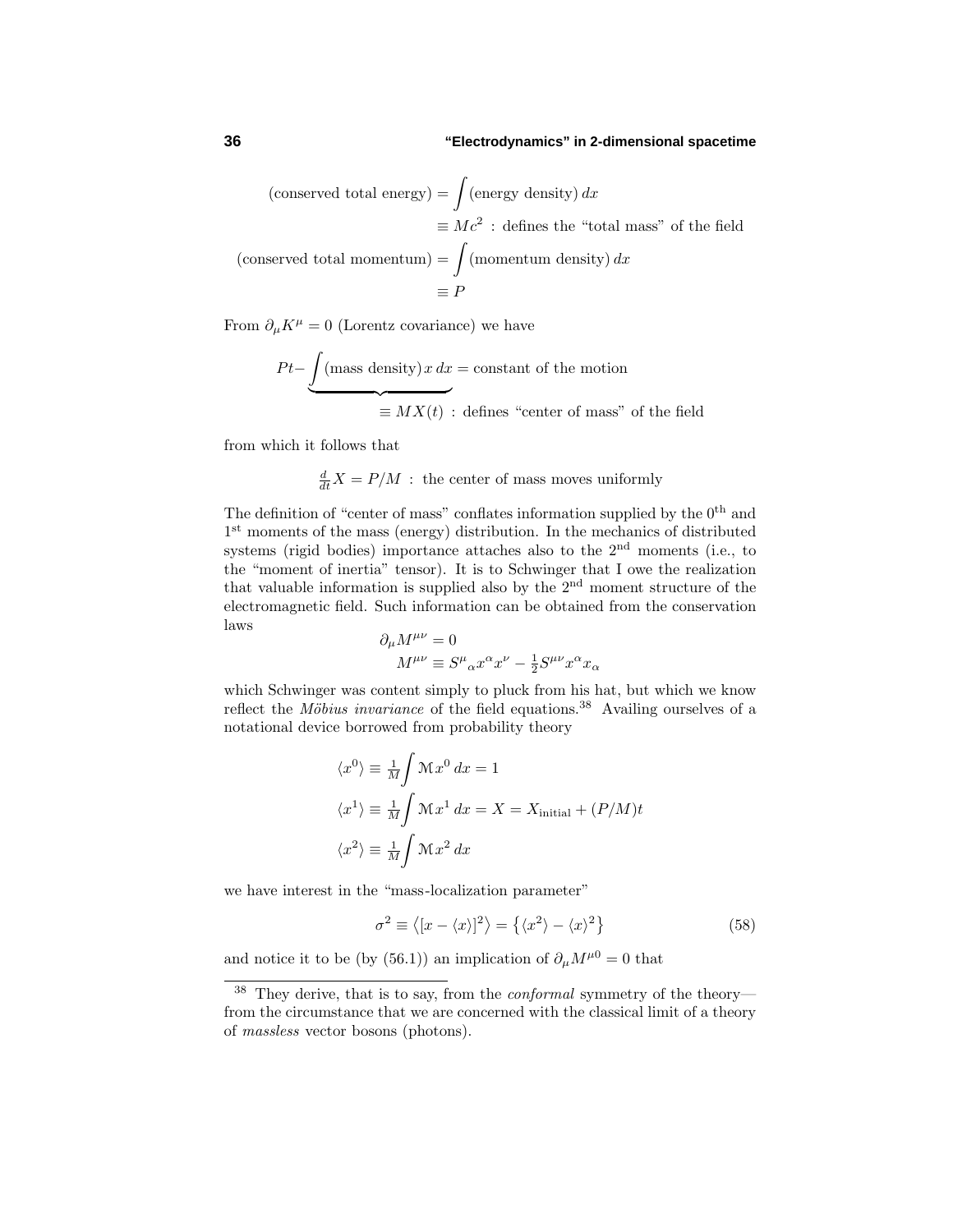# **Conservation laws 37**

$$
\int M^0 dx = \text{constant of the motion}
$$
  
=  $\frac{1}{2} \left\{ Mc^2 t^2 - 2t \int x \wp dx + M \langle x^2 \rangle \right\}$   
=  $\frac{1}{2} M \langle x^2 \rangle_{\text{initial}}$ 

So we have

$$
\langle x^2 \rangle = \frac{2t}{M} \int x \wp \, dx - c^2 t^2 + \langle x^2 \rangle_{\text{initial}}
$$

To get a handle on the  $\int x\wp dx$ -term (which is proportional to the first moment of the *momentum* distribution) Schwinger observes that by trivial implication of energy conservation  $\partial_{\mu}S^{\mu}{}^{0} = 0$  one has

$$
(x^{\alpha}x_{\alpha}) \cdot \partial_{\mu}S^{\mu 0} = \partial_{\mu}(x^{\alpha}x_{\alpha} \cdot S^{\mu 0}) - 2S^{\mu 0}x_{\mu} = 0
$$
  

$$
\frac{1}{c} \frac{\partial}{\partial t} \left[ (c^2t^2 - x^2) \mathcal{M} \right] + \frac{\partial}{\partial x} \left[ (c^2t^2 - x^2) \frac{1}{c} \wp \right] - 2 \left[ \mathcal{M}ct - \frac{1}{c} \wp x \right] = 0
$$

which from our point of view is simply a corollary of  $\partial_{\mu}M^{\mu 0} = 0$ . In any event, upon integrating over space (and abandoning the "surface term" that results from  $\int_{-\infty}^{+\infty}$  $\frac{\partial}{\partial x}$  [etc.] *dx*) we obtain

$$
2\bigg\{Mc^{2}t - \int x\wp dx\bigg\} = M\frac{d}{dt}\big[c^{2}t^{2} - \langle x^{2}\rangle\big]
$$

With Schwinger we observe that {etc.} is in fact, by the following argument, a constant of the motion:

$$
\frac{d}{dt}\{\text{etc.}\} = Mc^2 - \int x \frac{\partial}{\partial t}(\text{momentum density}) dx
$$

$$
= Mc^2 + \int x \frac{\partial}{\partial x}(\text{momentum flux}) dx
$$

$$
= \text{energy density } Mc^2
$$

$$
= Mc^2 - \int Mc^2 dx \quad \text{after integrating by parts}
$$

$$
= 0
$$

We find ourselves in position now to write

$$
\int x \wp \, dx = A + Mc^2t \quad : \text{ serves to define the "action" constant } A
$$

$$
\langle x^2 \rangle = c^2 t^2 + 2(A/M)t + \langle x^2 \rangle_{\text{initial}}
$$

whence

$$
\sigma^2 = \left[c^2t^2 + 2(A/M)t + \langle x^2 \rangle_{\text{initial}}\right] - \left[(P/M)t + \langle x^1 \rangle_{\text{initial}}\right]^2
$$

$$
= \underbrace{\left[1 - (P/Mc)^2\right]}_{a} \cdot (ct)^2 + 2 \underbrace{\left[(A - PX_0)/Mc\right]}_{b} \cdot (ct) + \sigma_0^2
$$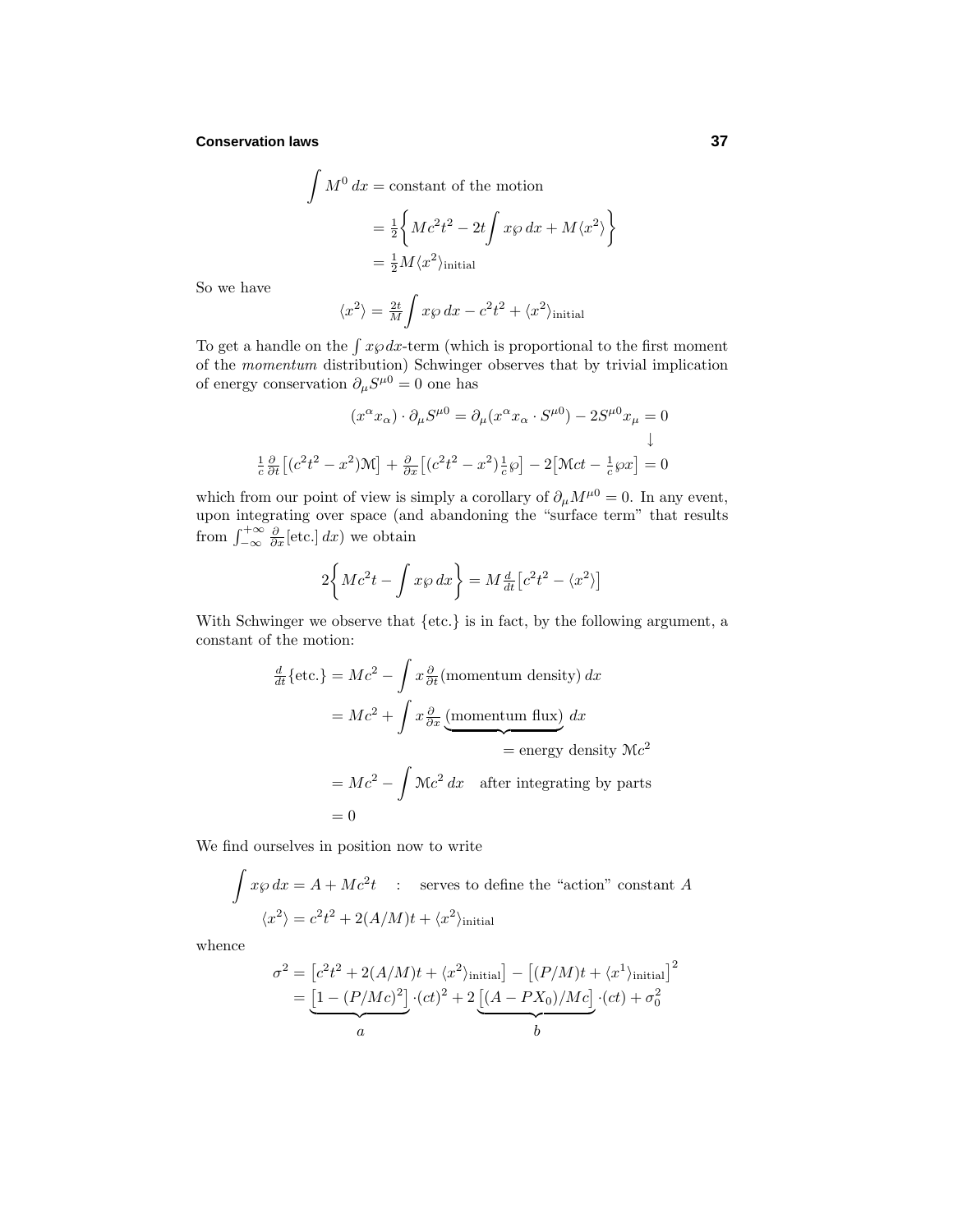Necessarily  $\sigma^2(t) \geq 0$  (all *t*); a graph of  $\sigma^2$  vs. *t* has the form of an upturned parabola with imaginary roots, which entails  $a \ge 0$  and  $0 \le b^2 \le a\sigma_0^2$ . Following again in (2-dimensional analogs of) the footsteps of Schwinger, we look in particular to implications of the condition  $a = 0$ ; then  $(Mc)^2 = P^2$  or again

$$
total energy = c \cdot |(total momentum)|
$$
\n(59)

which looks very "photonic." Moreover,  $a = 0 \Rightarrow b = 0$ , which can be expressed

$$
\int \mathcal{E} \, dx \cdot \int x \wp \, dx = \int x \mathcal{E} \, dx \cdot \int \wp \, dx \tag{60}
$$

I conclude with discussion of how—in more directly physical terms—it comes about that  $(59)$  gives rise to the "cross moment condition"  $(60)$ . We have, on the one hand,

total energy = 
$$
c \cdot |\int \wp dx|
$$
  
\n $\leq c \cdot \int |\wp| dx$ : equality entails  $\wp = |\wp|$  (all x)  
\nBut on the other hand  $(EB)^2 = \left[\frac{E^2 + B^2}{2}\right]^2 - \left[\frac{E^2 - B^2}{2}\right]^2 \leq \left[\frac{E^2 + B^2}{2}\right]^2$  gives  
\n $\geq \int |EB| dx$ : equality entails  $E^2 = B^2$  (all x)  
\n $= c \cdot \int |\wp| dx$ 

Since the inequalities point both ways, we conclude that  $(59)$  comes about if and only if it is—at all spacetime points—simultaneously the case that  $E^2 = B^2$ and that  $E$  and  $B$  have opposite signs.<sup>39</sup> In short: the "photonic" condition

(59) entails  $E = -B$  at all spacetime points

But then

energy density = 
$$
c \cdot (\text{momentum density}) = E^2
$$
 (61)

from which the "cross moment condition"  $(60)$  follows trivially. We note that  $\partial_{\mu}M^{\mu} = 0$  remained unexploited in this discussion; it would presumably come into play if we undertook to describe (not the localization of mass/energy but) the "localization of field momentum." In the photonic case we would expect to come out at the same place.

**7. Dimensional considerations**. It is not at all surprising that structural aspects of 2-dimensional electrodynamics are to some extent prefigured by dimensional necessity; that in some respects the theory mimics—but in other respects

<sup>&</sup>lt;sup>39</sup> This sharpens the condition  $B = \pm E$  obtained at (37). In Maxwellian theory the corresponding conclusion reads  $E^2 = B^2$  and  $\mathbf{E} \perp \mathbf{B}$ .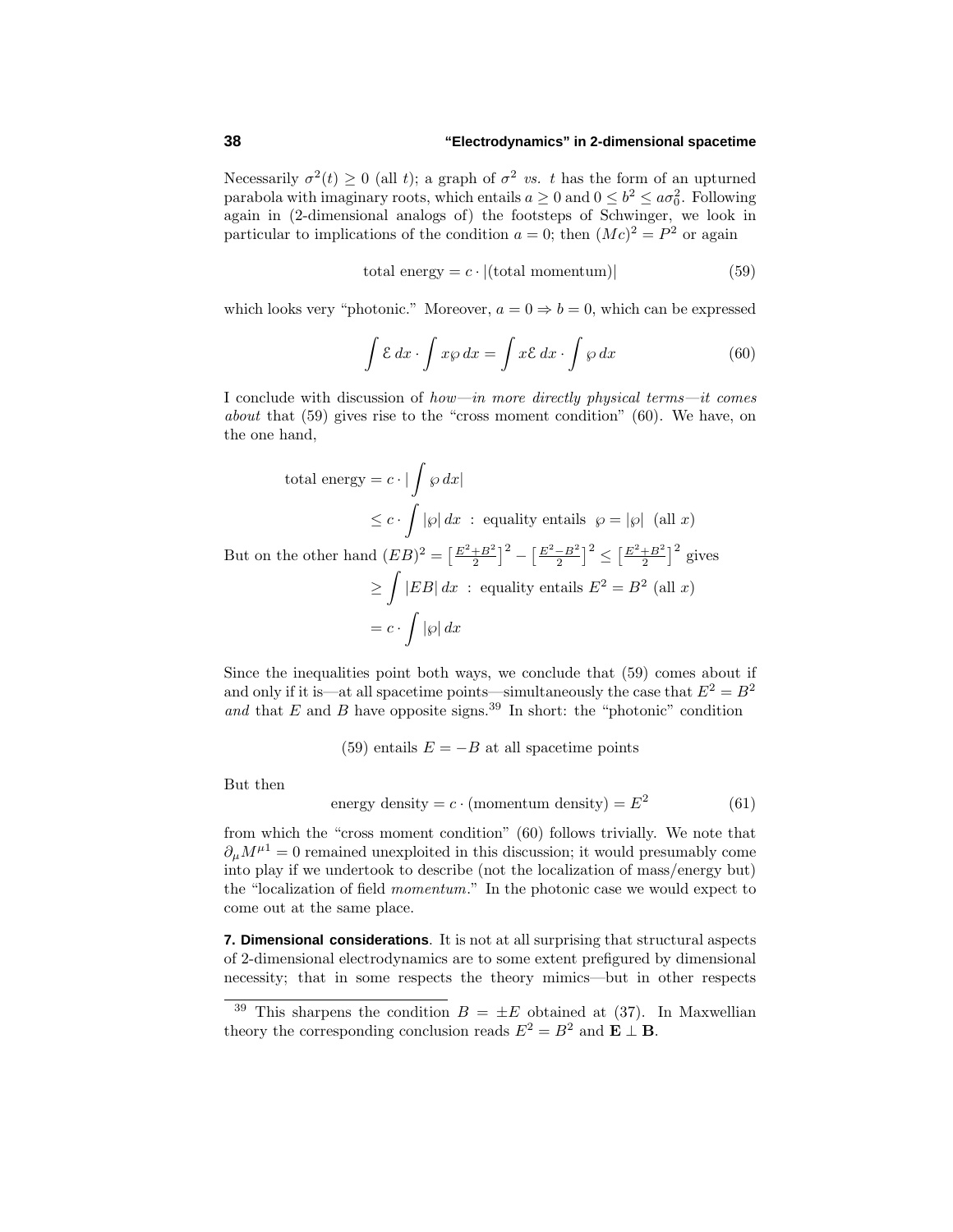### **Dimensional considerations 39**

departs markedly from—the pattern established by its Maxwellian model. My intent here is to survey the simple facts of the matter.

For Lagrangian field theories inscribed on *n*-space one has

$$
S = \int L dt \quad \text{with} \quad L = \int \cdots \int L dx^1 \cdots dx^n
$$

$$
= \frac{1}{c} \int \cdots \int L dx^0 dx^1 \cdots dx^n \quad \text{in relativistic cases}
$$

In all cases

$$
[S] = \text{action} \tag{62}
$$
  

$$
[\mathcal{L}] = \text{energy density} = \text{energy}/(\text{length})^n \tag{63}
$$

$$
\downarrow
$$
 = energy density = energy/(length)<sup>n</sup> (63)  

$$
\downarrow
$$
  
= force :  $n = 1$ 

In theories that contemplate the existence of structureless point "charges" which in the static case interact  $e \leftrightarrow e$  by a force that falls off "geometrically" one expects to encounter equations of the form

$$
F = e^2 / r^{n-1} = eE
$$

Then

$$
[e2] = (force)(length)n-1 = (energy)(length)n-2 \t(64)
$$
  
\n
$$
\downarrow = (energy density)(length)2n-2 \t(64)
$$
  
\n
$$
= force : n = 1 \t(no "geometrical fall-off" possible)
$$
  
\n
$$
[E2] = force/(length)n-1 = energy/(length)n \t= energy density \t(65)
$$
  
\n
$$
= force : n = 1
$$
 (65)

In all cases "charge density" and "current density" stand in the relationship

$$
[charge density] = [(current density)/c]
$$
\n(66)

Moreover charge density = 
$$
\sqrt{\text{(energy density)}/(\text{length})^2}
$$
 (67)  
=  $\left[\partial E/\partial x\right]$ 

holds in all cases. Upon the introduction of potentials *A* by equations of the form  $E = \partial A$  one obtains in all cases (i.e., for all values of *n*)

$$
[A] = \sqrt{\text{(energy density)}}(\text{length})^2
$$
  
= (energy density)/(charge density)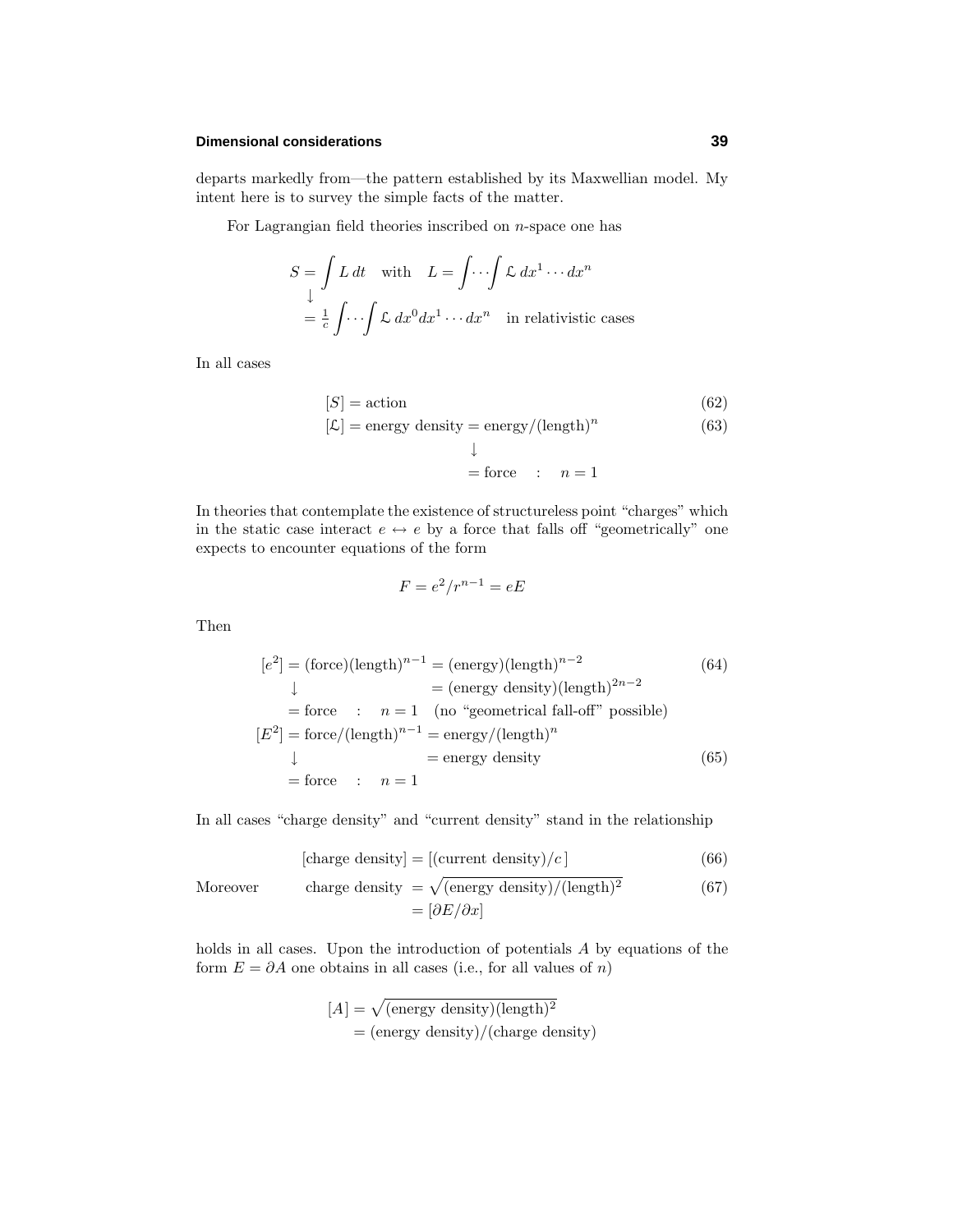"Charged mass points," when introduced into such a relativistic classical setting, carry with them a

natural length = 
$$
[e^2/mc^2]^{\frac{1}{n-2}} = \begin{cases} e^2/mc^2 & : n = 3 \\ \text{undefined} & : n = 2 \\ mc^2/e^2 & : n = 1 \end{cases}
$$
 (68)

We do not expect charged particles to be massless, nor do we expect charge to enter in any way into the free field equations; it is, therefore, probably frivilous to observe that  $[e^2/E^2] = (\text{length})^{2(n-1)}$ , and meaningless to point out that such a "natural length"—which can, by the way, be assigned no "natural value"—is (exceptionally) not available to the case  $n = 1$ . It is, in all events (which is to say: for all values of *n*), from the absence of a natural length that the free field acquires its dilational invariance, and the presence of coupling to massive particles that serves to destroy that symmetry.

Other possibilities become available to the quantum theory of such a system. We find that

$$
[\alpha \equiv e^2/\hbar c] = (\text{length})^{n-3}
$$

is *dimensionless in the physical case*  $n = 3$ , but in other cases supplies

natural length = 
$$
[e^2/\hbar c]^{\frac{1}{n-3}}
$$
  
\n $\downarrow$   
\n=  $\sqrt{\hbar c/e^2}$  :  $n = 1$  (vanishes as  $\hbar \downarrow 0$ ) (69)

In the absence of sources it would, however, be difficult to justify even such a mass-independent allusion to  $e^2$ .

We are in position now to observe that  $[\mathcal{L}]=[E^2] = [(\partial A)^2]$ , and that in the absence of a natural length it is difficult to see how any *∂E*-dependence might be built into  $\mathcal{L}$ ; indeed, if we insist that  $\mathcal{L}$  be Lorentz-invariant, that it give rise to linear field equations, and that the implied energy density *S*<sup>00</sup> be non-negative, then the Lagrangian density familiar from §4 would appear to exhaust the possibilities. Our "2-dimensional electrodynamics" acquires on those grounds a certain claim to uniqueness.

If we were (maybe with  $\psi = e^{\frac{i}{\hbar}S}$  in mind) motivated to write  $e^{kS}$  we would again find ourselves with no alternative but to set  $k \sim 1/\hbar$ . And if we were—as later we will be—motivated to write  $e^{kA}$  it would follow from previous remarks that we have no alternative but to set  $k \sim 1/\sqrt{\hbar c}$ .

Looking finally to the dimensionality of the source term  $J$ , we know, whether we work from the structure  $(13)$  of the field equations or from the structure  $(31)$  of the associated Lagrangian density, that

$$
[J] = \text{charge density} \quad \}
$$
  
[c \cdot J] = current density \quad (70)

so my *J*-notation is inconsistent with an established convention. Notice finally that

$$
[JA] = \text{energy density} \qquad \Longleftrightarrow \qquad [eA] = \text{energy}
$$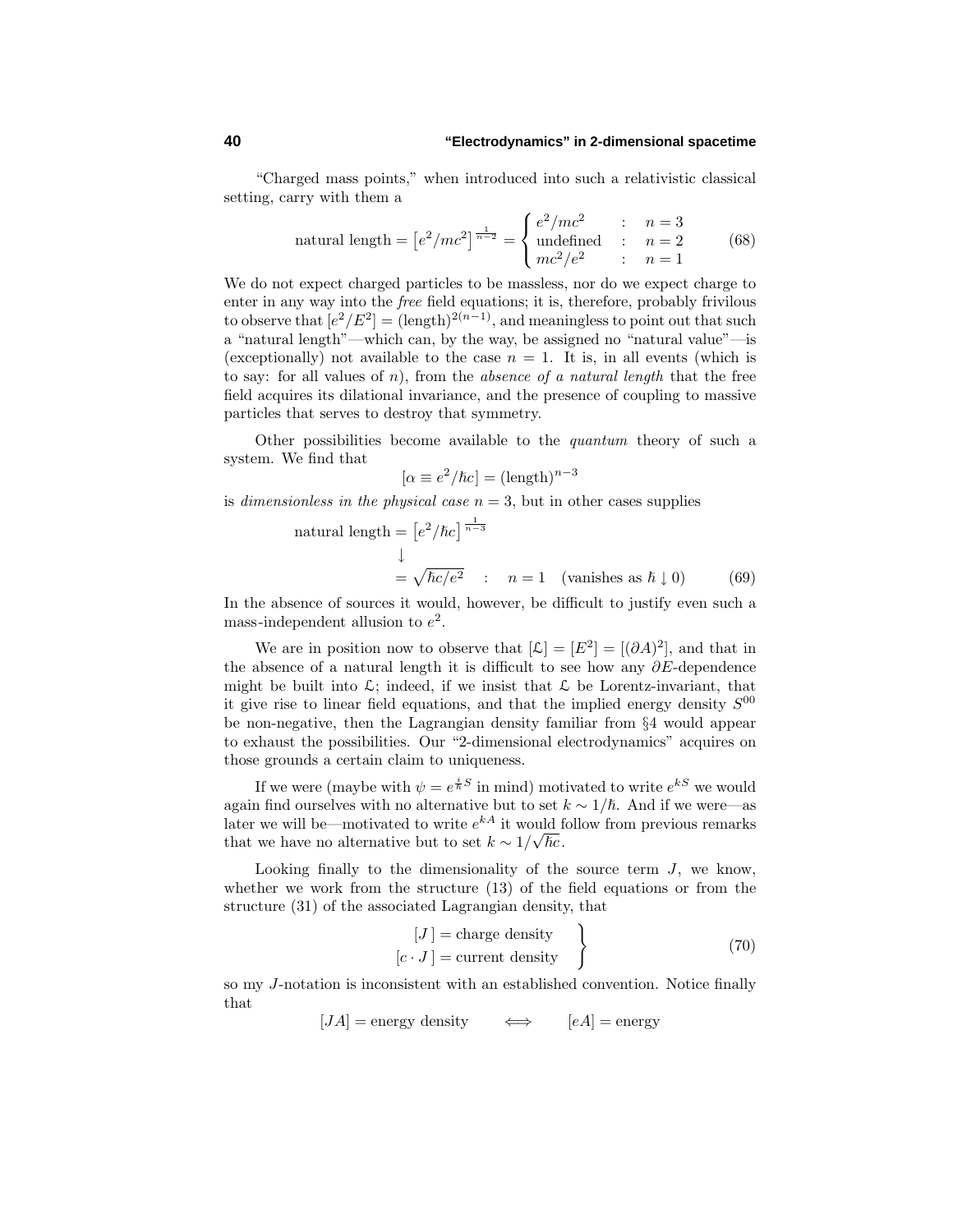## **Dynamics of the source 41**

**8. Motion of a charged particle in an ambient field**. To describe the relativistic motion of a mass point *m* we write

$$
K^{\mu} = \frac{d}{d\tau}p^{\mu} \tag{71}
$$

$$
p^{\mu} \equiv m u^{\mu} \quad \text{with} \quad u^{\mu} \equiv \frac{d}{d\tau} x^{\mu} = \gamma \begin{pmatrix} c \\ v \end{pmatrix} \tag{72}
$$

and require of the Minkowski force  $K^{\mu}$  that

$$
K \perp u \text{ in the Lorentzian sense:} \quad u_{\mu} K^{\mu} = 0 \tag{73}
$$

In the electrodynamical application we require that *K* depend upon the local value of the ambient field, but in such a *u*-dependent way as to achieve  $K \perp u$ . Maxwellian theory supplies an antisymmetric field tensor  $F^{\mu\nu}$ , and so permits such an objective to be achieved by literally the simplest of means; one writes $40$ 

$$
K^{\mu} \equiv (e/c) F^{\mu\nu} u_{\nu} \tag{74}
$$

and finds that the antisymmetry of  $F^{\mu\nu}$  does all the work. In the 2-dimensional theory the electomagnetic field is, however, a vector field; some other means must be devised to achieve  $K \perp u$ .

The simplest procedure would appear to be to write

$$
K^{\mu} = eF^{\mu}_{\perp}
$$
  
=  $e\left\{F^{\mu} - \frac{1}{c^2}(u_{\alpha}F^{\alpha})u^{\mu}\right\}$   
=  $e\left\{g^{\mu\alpha} - \frac{1}{c^2}u^{\mu}u^{\alpha}\right\}F_{\alpha}$   
=  $e\frac{1}{c^2}\left\{g^{\mu\lambda}g^{\alpha\beta} - g^{\mu\alpha}g^{\lambda\beta}\right\}F_{\lambda}u_{\alpha}u_{\beta}$  (75)

The force law  $(75)$  is, like its Maxwellian counterpart  $(74)$ , linear in the field variables, but it is quadratic in the components  $u^{\mu}$  of relativistic velocity.<sup>41</sup> It works (in the sense that it achieves  $K \perp u$ ) in consequence of

$$
g_{\alpha\beta}u^{\beta}u^{\alpha} = u_{\alpha}u^{\alpha} = c^2
$$

In 1912 G. Nordström explored the possibility that  $(75)$  might be made the basis of a scalar theory of gravitation, $42$  and it was Nordström who (in collaboration with Einstein) taught us how to extract the most characteristic juice from  $(75)$ .

Recall from (26) that  $F_{\mu} = -\partial_{\mu}A$ . Introducing this information into (75) we have

$$
K^{\mu} = -e \{ \partial^{\mu} A - \frac{1}{c^2} \underbrace{(u^{\alpha} \partial_{\alpha} A)}_{= \frac{d}{d\tau} A} u^{\mu} \}
$$
  
= 
$$
-e \{ \partial^{\mu} A - \frac{1}{c^2} \left[ \frac{d}{d\tau} (Au^{\mu}) - Aa^{\mu} \right] \} \text{ with } a^{\mu} \equiv \frac{d}{d\tau} u^{\mu}
$$

 $40$  For details see CLASSICAL ELECTRODYNAMICS  $(1980)$ , pp. 267–276.

<sup>&</sup>lt;sup>41</sup> In RELATIVISTIC DYNAMICS  $(1967)$  I describe  $(p. 20)$  a population of force laws  $K^{\mu}$  that depend upon ascending powers of  $u^{\mu}$ , and of which (75) provides the simplest example. Those laws are, however, of no present utility, since they depend also upon tensor fields of ascending rank.

 $4^2$  See A. Pais, Subtle is the Lord  $(1982)$ , pp. 232–235.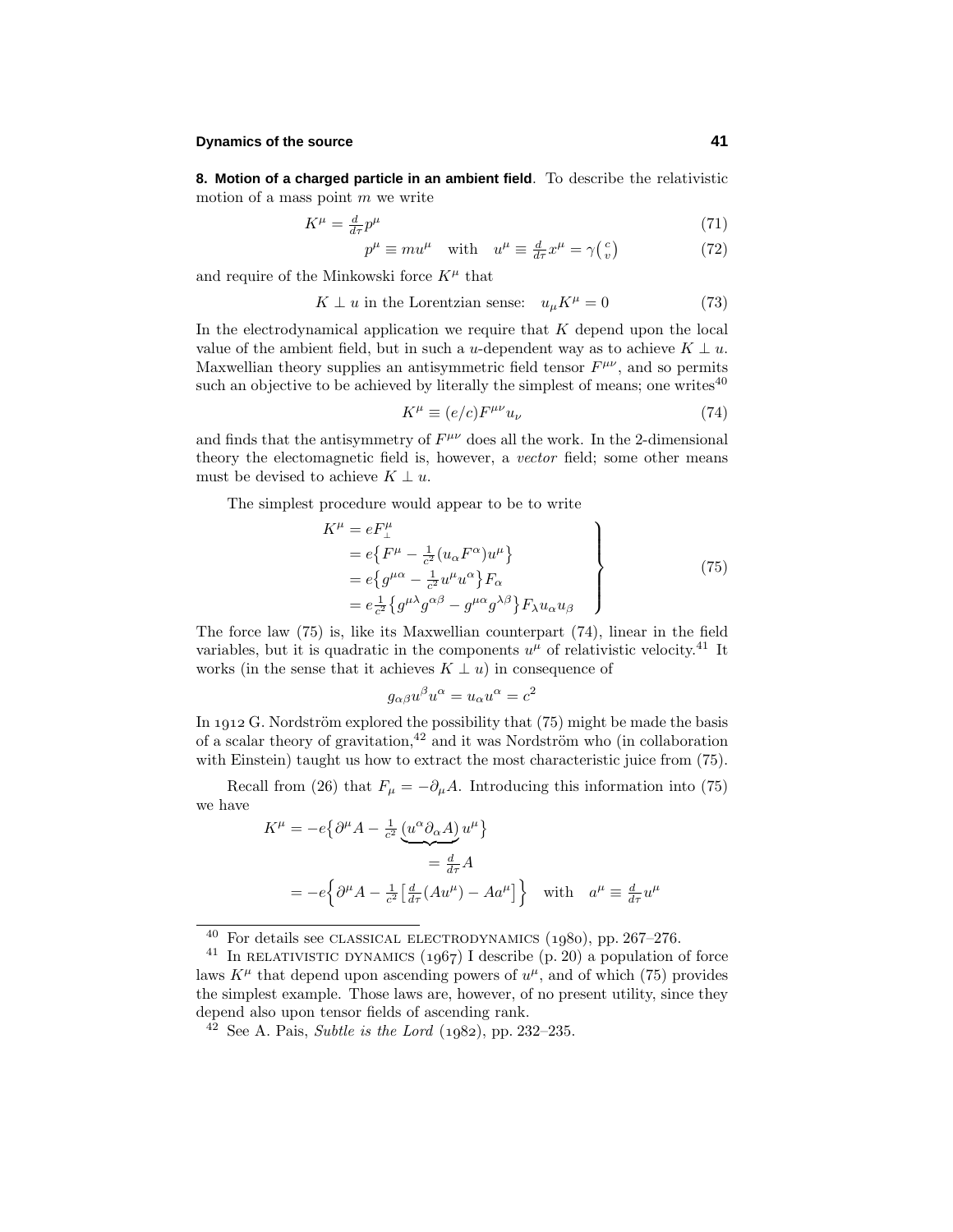Familiarly,  $a \perp u$ . Nordström's idea was to *abandon* the  $a^{\mu}$ -dependent term in the preceding equation; i.e., to adopt this *alternative* force  $law<sup>43</sup>$ 

$$
N^{\mu} \equiv -e \left\{ \partial^{\mu} A - \frac{1}{c^2} \frac{d}{d\tau} (Au^{\mu}) \right\} \tag{76}
$$

The equation of motion then reads  $N^{\mu} = \frac{d}{d\tau} (mu^{\mu})$  which by rearrangement  $becomes$ <sup>44</sup>

$$
\frac{d}{d\tau}\left\{(mc^2 - eA)u^{\mu}\right\} = -ec^2\partial^{\mu}A\tag{77.1}
$$

Nordström attached physical importance to the observation that the preceding equation can be written

$$
\frac{d}{d\tau}(m^*u^{\mu}) = -e\partial^{\mu}A \quad \text{with} \quad m^* \equiv m - (e/c^2)A
$$
  

$$
\downarrow
$$
  

$$
\frac{d}{dt}(m\mathbf{v}) = -\nabla U \quad : \quad \text{Newtonian counterpart}
$$

My own special interest in  $(77.1)$  derives from the circumstance that it lends itself so easily to Lagrangian formulation.

To construct such a formulation of the relativistic dynamics of a particle one is tempted simply to write

$$
\left\{\frac{d}{d\tau}\frac{\partial}{\partial u^{\mu}} - \frac{\partial}{\partial x^{\mu}}\right\}L(x, u) = 0
$$
\n(78)

and to insure covariance by requiring that  $L(x, u)$  be Lorentz invariant. To proceed thus is, however, to proceed at risk of violating the condition

$$
g_{\alpha\beta}u^{\beta}u^{\alpha} = c^2 \tag{79}
$$

$$
\frac{d}{d\tau}\{(mc^2 - eA)u^{\mu}\} = -ec^2\{\partial^{\mu}A + Aa^{\mu}\}\tag{77.2}
$$

On pp. 245–259 in ELECTRODYNAMICS  $(1972)$  I present a detailed comparative discussion about what  $(77.1)$  and  $(77.2)$  have to say concerning the "relativistic harmonic oscillator"  $eA = \frac{1}{2}kx^2$ . The moral of that tale is that it is meaningless to speak of "the" relativistic generalization of any given non-relativistic system; there are a variety of such generalizations—each with things to recommend it. What one needs is a *principle of choice*.

<sup>&</sup>lt;sup>43</sup> Starting with  $K \perp u$ , we obtain  $N$  by abandoning a term that is itself normal to *u*, so clearly  $N \perp u$ , as required. A similar argument shows  $N$  to be necessarily acceleration-dependent—precisely because *K* isn't. Potentially more damaging is the circumstance that by discarding a gauge-sensitive term we have sacrificed the gauge-invariance of *K*.

<sup>&</sup>lt;sup>44</sup> Compare this with the unadjusted equation of motion  $K^{\mu} = \frac{d}{d\tau}(mu^{\mu})$ which can, by identical manipulations, be brought to the form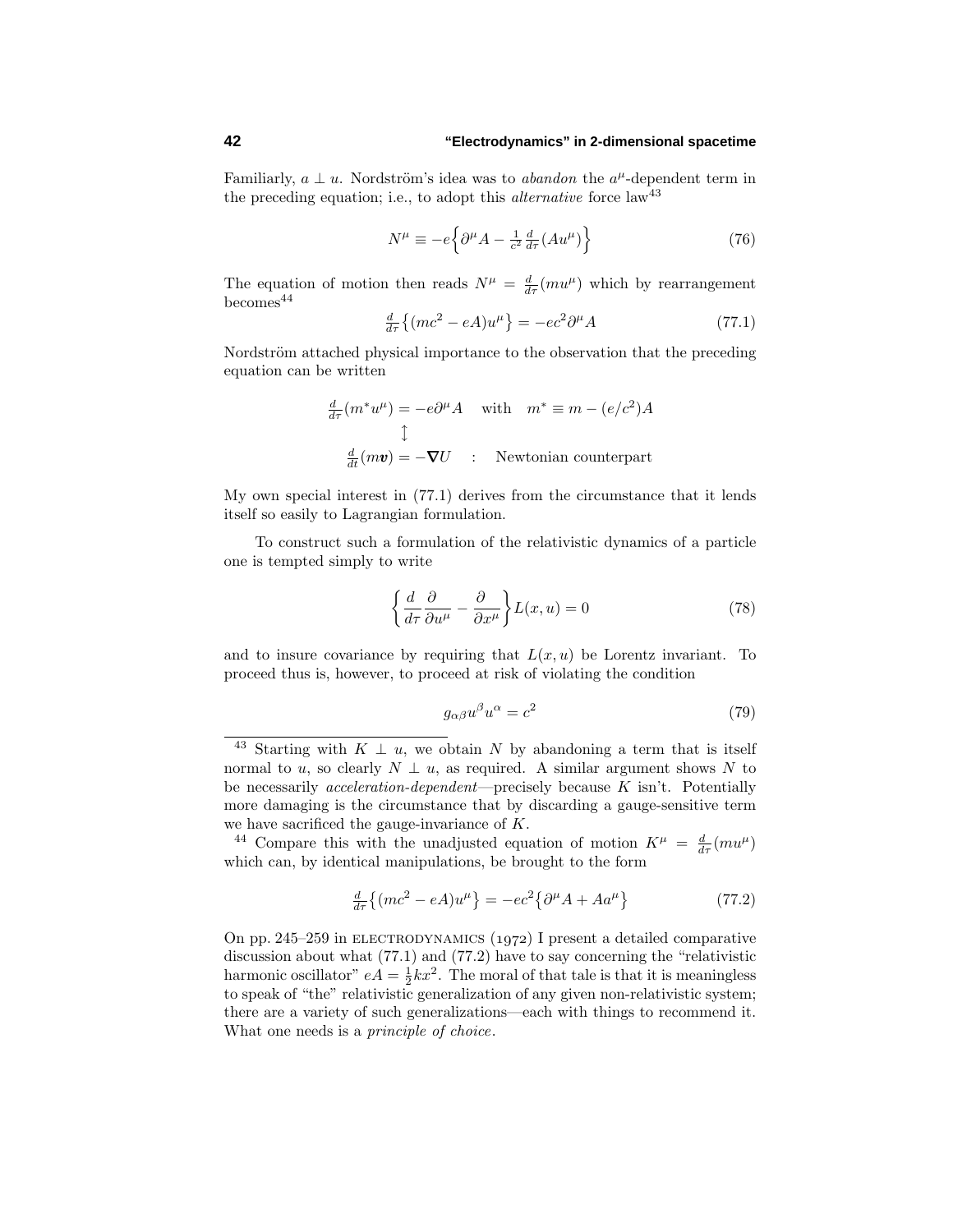## **Dynamics of the source 43**

which has no non-relativistic counterpart, but enters into relativistic kinematics as an inviolable constraint—a concomitant of the definition of proper time. Several methods have been devised for dealing with this bothersome detail; the simplest, most frequently encountered and least satisfactory is to proceed as outlined, but with fingers crossed. If, for example, we set

$$
L(x, u) = \frac{1}{2}(m - e\frac{1}{c^2}A) \cdot g_{\alpha\beta}u^{\beta}u^{\alpha}
$$
\n(79)

then  $(78)$  gives

$$
\frac{d}{d\tau}\{(m-e\frac{1}{c^2}A)u_\mu\}+e\cdot\underbrace{\frac{1}{c^2}g_{\alpha\beta}u^{\beta}u^{\alpha}}_{=1}\cdot\frac{\partial^{\mu}A=0}{\text{adjustment made "by hand"}}
$$

which is precisely  $(77.1)^{45}$  The success of the method appears to be entirely "accidental," but since the list of such accidents includes most relativistic systems of practical interest (and since the method is—when it works—so swiftly efficient) most casual authors are content to overlook the fact that the method is defective in principle. Immune from such criticism is a method which uses the "method of Lagrange multipliers" to accommodate (79) as an explicit constraint. One writes

$$
\tilde{L}(x, u; \lambda) = L(x, u) + \frac{1}{2}\lambda(u^2 - c^2)
$$

and obtains (note that  $\omega \equiv \frac{d\lambda}{d\tau}$  is in fact absent from  $\tilde{L}$ )

$$
\left\{\frac{d}{d\tau}\frac{\partial}{\partial u^{\mu}} - \frac{\partial}{\partial x^{\mu}}\right\}\tilde{L}(x, u; \lambda) = \frac{d}{d\tau}\left[\frac{\partial L}{\partial u^{\mu}} + \lambda u_{\mu}\right] - \frac{\partial L}{\partial x^{\mu}} = 0
$$

$$
\left\{\frac{d}{d\tau}\frac{\partial}{\partial \omega} - \frac{\partial}{\partial \lambda}\right\}\tilde{L}(x, u; \lambda) \sim u^{2} - c^{2} = 0
$$

The constraint  $(79)$  has joined the population of "equations of motion." The remaining equations can, with clever effort,<sup>46</sup> be brought to the form

$$
\left\{\frac{d}{d\tau}\frac{\partial}{\partial u^{\mu}} - \frac{\partial}{\partial x^{\mu}}\right\}L(x, u) + \text{ strange term } = 0
$$
\n
$$
\text{strange term } \equiv \frac{1}{c^{2}}\frac{d}{d\tau}\left\{\left(L - u^{\alpha}\frac{dL}{du^{\alpha}}\right)u_{\mu}\right\} \qquad (80)
$$

We note that the "strange term" vanishes if *L* is homogeneous of unit degree in *u*, though in applications it is frequently the "strange term" that does much of the work. Suppose, for example, we were to set

$$
L(x, u) = mc^2 - eA \tag{81}
$$

<sup>45</sup> I have been unable to concoct a Lagrangian that by similar slight of hand —or, indeed, by any method— yields  $(77.2)$ .

<sup>&</sup>lt;sup>46</sup> See pp. 30–31 in RELATIVISTIC DYNAMICS  $(1067)$ . The argument is due to L. Infeld  $(1957)$ .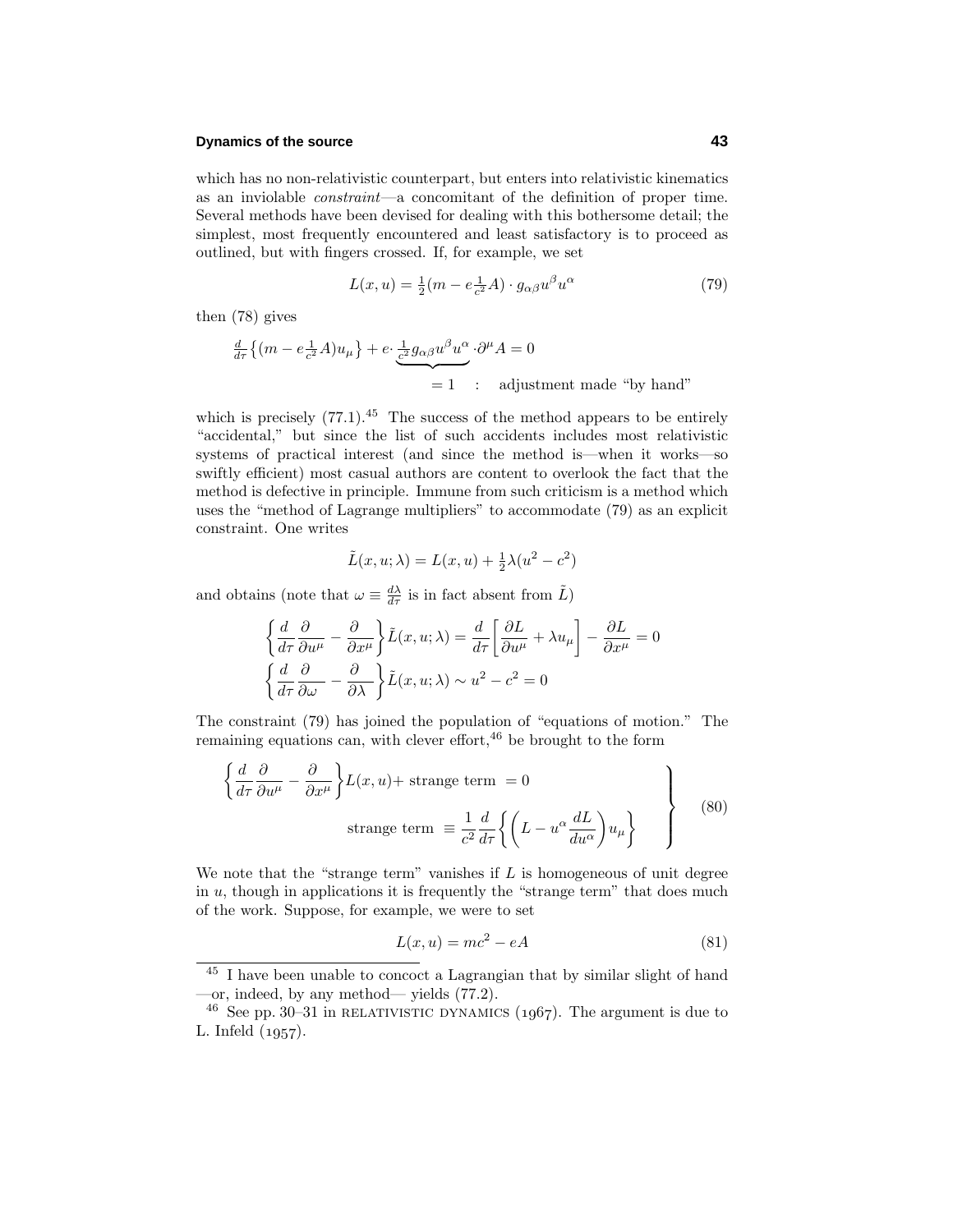Then (80) gives  $e\partial_\mu A + \frac{1}{c^2} \frac{d}{d\tau} \{(mc^2 - eA)u_\mu\} = 0$ , which is precisely (77.1). This method stands, as will emerge, in an interesting relationship to what I have come to regard as the "method of choice," but to describe the latter I must back up a bit:

Relativity promotes (but cannot lay exclusive claim to) the view that a mass point, simply by persisting, traces a curve—a "worldline"—in spacetime.<sup>47</sup> To distinguish one point from another we parameterize the curve, writing

$$
\{t(\theta), x^1(\theta), \ldots, x^n(\theta)\}
$$

In non-relativistic physics it is physically natural to associate  $\theta$  with time itself; we obtain then the more primitive notion of a "*t*-parameterized curve in configuration space:

$$
\{x^1(t),\ldots,x^n(t)\}
$$

In relativistic physics we take advantage of the fact that spacetime has become a metric space to associate  $\theta$  with arc length *s* (or equivalently, with proper time  $\tau \equiv s/c$ :

$$
\{x^0(\tau), x^1(\tau), \ldots, x^n(\tau)\}\
$$

Those associations are, however, entirely conventional; Hamilton's principle, and the associated Lagrange equations—which serve to set the figure of the worldline—are structurally stable with respect to arbitrary re-parameterizations of the curve. <sup>48</sup> Conventionally one proceeds from

$$
S[\text{path}] = \int L(x, \dot{x}, t) dt
$$

but upon arbitrary re-parameterization

$$
t \xrightarrow{\phantom{t}\text{re-parameterization}} \theta = \theta(t) \quad : \quad t = t(\theta)
$$

one can use  $\dot{x} = dx/dt = \frac{dx}{d\theta} / \frac{dt}{d\theta} \equiv \dot{x} / \dot{t}$  to obtain

$$
S[\text{path}] = \int \underbrace{L(x(\theta), \dot{x}/\dot{t}, t(\theta)) \cdot \dot{t}}_{\equiv \tilde{L}(t(\theta), x(\theta), \dot{t}(\theta), \dot{x}(\theta))} d\theta
$$
\n
$$
= \int \tilde{L}(x(\theta), \dot{x}(\theta)) d\theta \quad \text{in relativistic notation}
$$
\n
$$
\left\{ \frac{d}{d\theta} \frac{\partial}{\partial \dot{x}^{\mu}} - \frac{\partial}{\partial x^{\mu}} \right\} \tilde{L}(x, \dot{x}) = 0
$$
\n(82)

<sup>47</sup> A closed string traces similarly a "worldtube," etc.

<sup>48</sup> The point is seldom noted in classical mechanics (but see classical MECHANICS (1983), p. 141 and Appendix A: "Rubber clocks"), more commonly encountered in relativistic mechanics, and central to the relativistic quantum mechanics of strings; see §1.3 of M. B. Green, J. H. Schwarz & E. Witten, Superstring Theory  $(1987)$ .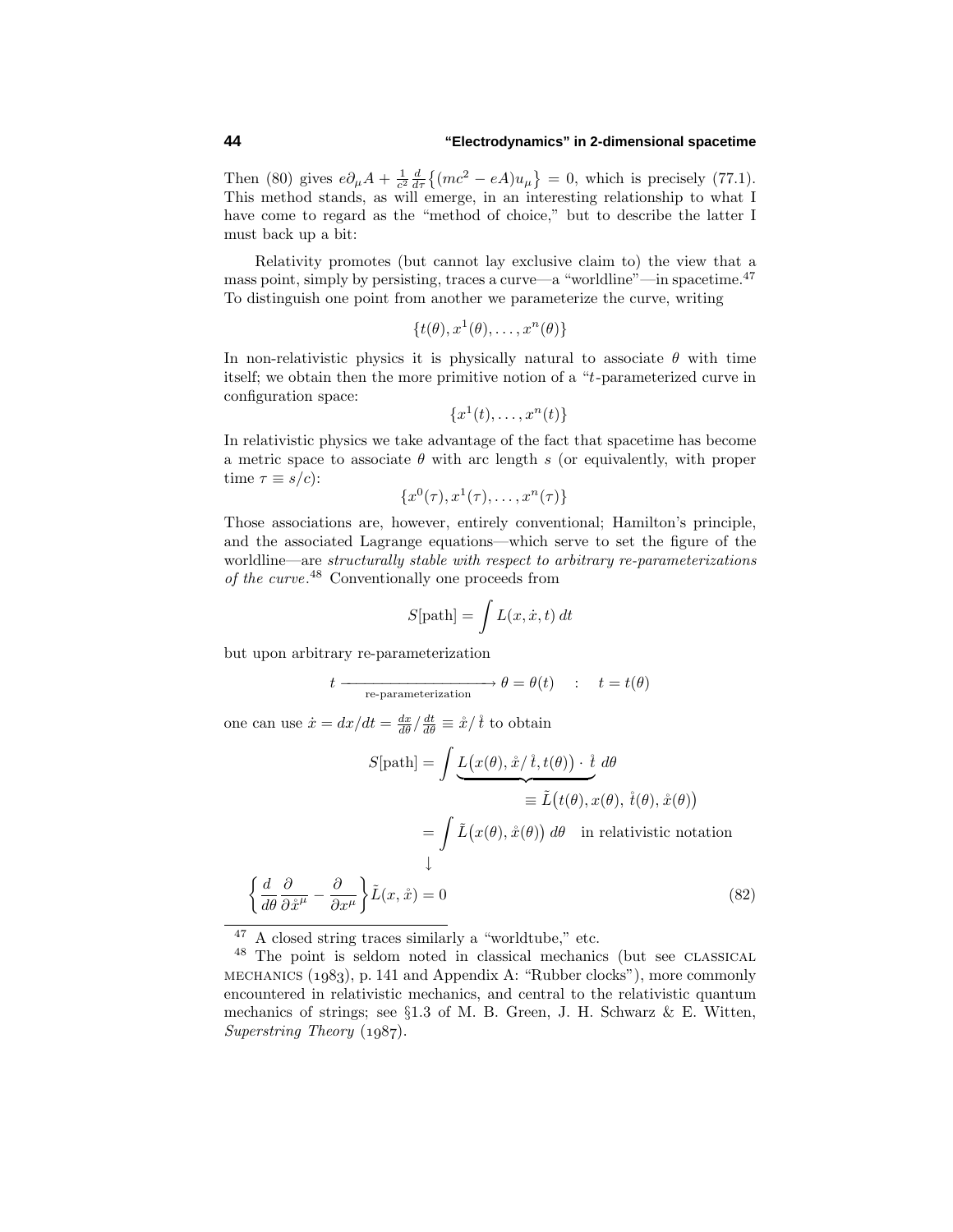## **Dynamics of the source 45**

The formalism acquires much of its distinctive flavor from the circumstance that  $\bar{L}(x, \hat{x})$  is manifestly *homogeneous of unit degree* in the variables  $\hat{x}^{\mu}$ :

$$
\tilde{L}(x,\lambda \r x) = \lambda \tilde{L}(x,\r x)
$$

It is, for example, immediately evident that the formalism possesses no Hamiltonian companion, for the requisite Legendre transformation

$$
\tilde{L}(x, \mathring{x}) \longrightarrow \text{Legendre} \widetilde{H}(x, p) = p_{\mu} \mathring{x}^{\mu} - \tilde{L}(x, \mathring{x}) \Big|_{\mathring{x} = \mathring{x}(x, p)}
$$

cannot be executed.<sup>49</sup> By Euler's theorem

$$
\tilde{L} = \mathring{x}^{\mu} \frac{\partial \tilde{L}}{\partial \mathring{x}^{\mu}}
$$

From this it follows that

$$
0 = \frac{d}{d\theta} \left\{ \tilde{L} - \mathring{x}^{\mu} \frac{\partial \tilde{L}}{\partial \mathring{x}^{\mu}} \right\} = \frac{\partial \tilde{L}}{\partial x^{\mu}} \mathring{x}^{\mu} + \frac{\partial \tilde{L}}{\partial \mathring{x}^{\mu}} \mathring{x}^{\mu} - \mathring{x}^{\mu} \frac{\partial \tilde{L}}{\partial \mathring{x}^{\mu}} - \mathring{x}^{\mu} \frac{d}{d\theta} \frac{\partial \tilde{L}}{\partial \mathring{x}^{\mu}} = \mathring{x}^{\mu} \left\{ \frac{\partial \tilde{L}}{\partial x^{\mu}} - \frac{d}{d\theta} \frac{\partial \tilde{L}}{\partial \mathring{x}^{\mu}} \right\}
$$
(83)

from which we conclude that only *n* of the  $n+1$  equations (82) are independent; one is an implication of the others. To illusrate how these ideas work out in practice, we set

$$
\tilde{L}(x,\mathring{x}) = (mc - \frac{e}{c}A)\sqrt{g_{\alpha\beta}\mathring{x}^{\alpha}\mathring{x}^{\beta}}
$$
\n(84)

which is

- manifestly Lorentz invariant
- homogeneous of unit degree in the variables  $\mathring{x}^{\mu}$
- dimensionally correct provided we assume  $|\theta| =$  time, which we can do without loss of generality.

Working from  $(82)$  we find

$$
\begin{split}\n\left\{\frac{d}{d\theta}\frac{\partial}{\partial\mathring{x}^{\mu}} - \frac{\partial}{\partial x^{\mu}}\right\}\tilde{L} &= \frac{d}{d\theta}\left\{(mc - \frac{\epsilon}{c}A)\frac{\mathring{x}_{\mu}}{\sqrt{\mathring{x}\cdot\mathring{x}}}\right\} + \frac{\epsilon}{c}(\partial_{\mu}A)\sqrt{\mathring{x}\cdot\mathring{x}} \\
&= \frac{d\tau}{d\theta}\frac{d}{d\tau}\left\{(mc - \frac{\epsilon}{c}A)\frac{u_{\mu}}{c}\right\} + \frac{\epsilon}{c}(\partial_{\mu}A)\frac{d\tau}{d\theta}c \\
&= \frac{1}{c^{2}}\frac{d\tau}{d\theta}\left\{\frac{d}{d\tau}(mc^{2} - eA)u_{\mu} + ec^{2}\partial_{\mu}A\right\} = 0\n\end{split}
$$

which once again precisely reproduces  $(77.1)$ . We are inspired by  $(83)$  to notice (and gratified to confirm) that

$$
u^{\mu} \left\{ \frac{d}{d\tau} (mc^2 - eA)u_{\mu} + ec^2 \partial_{\mu}A \right\}
$$
  
= 
$$
(mc^2 - eA) \underbrace{(u^{\mu}a_{\mu})}_{0} - e\frac{dA}{d\tau} \underbrace{(u^{\mu}u_{\mu})}_{c^2} + ec^2 \underbrace{(u^{\mu}\partial_{\mu})}_{\frac{d}{d\tau}} A = 0
$$

This is valuable information which other methods do not call to our attention.

<sup>49</sup> This remark carries with it some insight into why relativistic quantization always entails the deployment of special apparatus.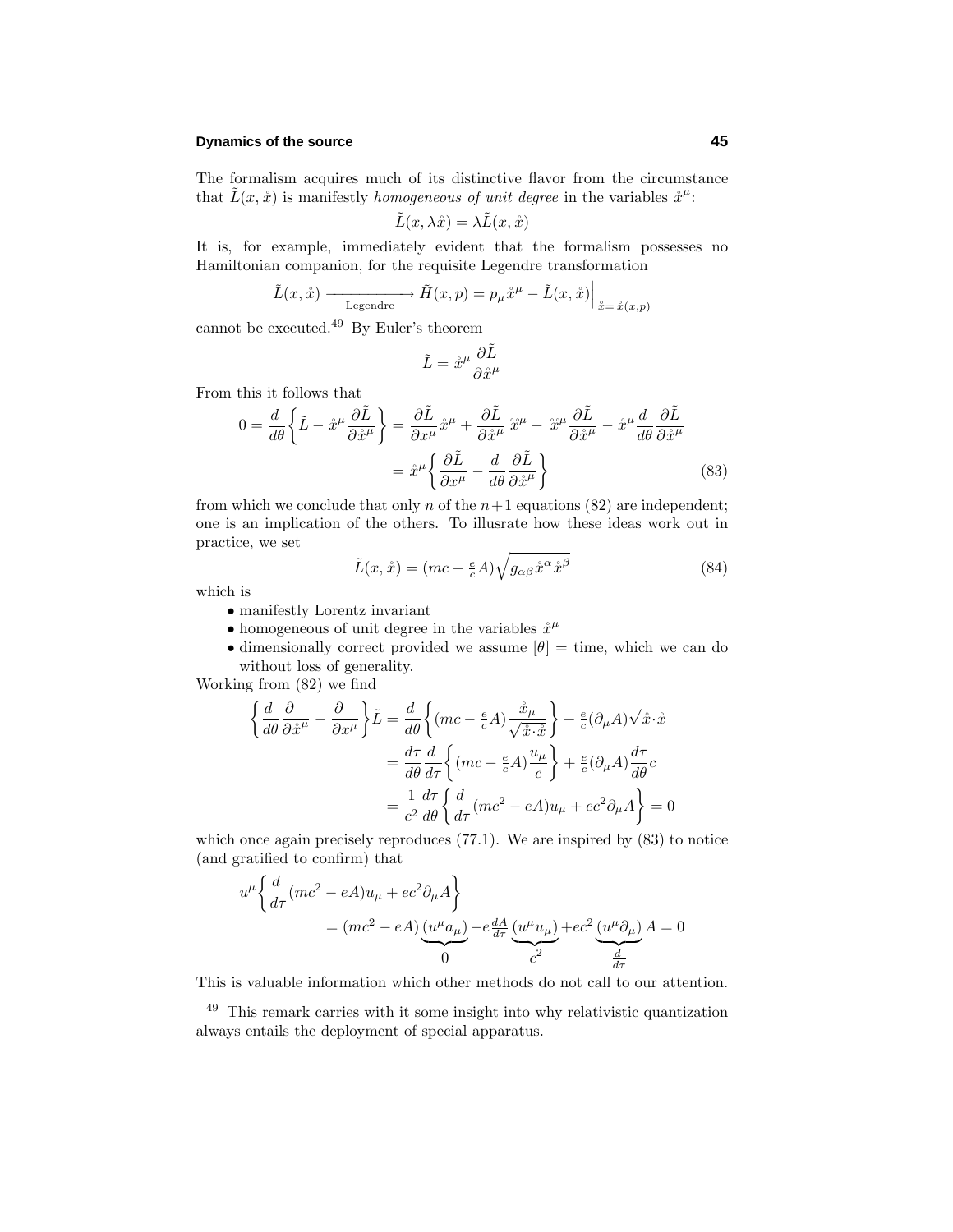We are brought thus to the conclusion that  $(77.1)$ —of which

$$
\frac{d}{d\tau}(mu^{\mu}) = -e \underbrace{\{\partial^{\mu} A - \frac{1}{c^2} \frac{d}{d\tau}(Au^{\mu})\}}_{\text{Minkowski force}} \text{ for } c \perp \text{ to } u^{\mu}, \text{ as required}
$$
\n
$$
\frac{d}{d\tau}(m^*u^{\mu}) = -e\partial^{\mu} A
$$
\n
$$
= eF^{\mu}
$$
\n(85.1)

$$
m^* \equiv m + \Delta m \quad \text{with} \quad \Delta m \equiv -\frac{1}{c^2} eA \tag{85.2}
$$

comprise alternative formulations—provides a description of the relativistic motion of a charged mass point in the presence of an ambient electromagnetic field which is, in every formal respect,<sup>50</sup> entirely satisfactory; it is manifestly Lorentz covariant, and admits of Lagrangian formulation (whatever that phrase is imagined to mean). The ∆*m*-term is critical to maintenance of the mandatory  $K \perp u$  condition, but

$$
\Delta m \downarrow 0 \quad \begin{cases} \text{in the weak-field limit } |eA| \ll mc^2\\ \text{in the non-relativistic approximation } c \uparrow \infty \end{cases}
$$

Since *A* is a scalar field it does, by the way, make frame-independent good sense to speak of a "weak field."

It is notable that  $A$  enters nakedly (i.e., undifferentiatedly) into  $(85)$ ; the motion of the particle depends upon the value of *A* (as well as upon the values  $F_{\mu} = -\partial_{\mu}A$  of its derivatives). Evidently the presence of a single charged particle in the 2-dimensional universe serves to promote the *A*-field to the status of a "physical" field. We will, as we proceed, want to be on the alert for means to clarify this surprising development.

I bring this discussion to a close with some remarks intented to clarify this question: "To what extent is  $(85.2)$  a *forced* implication of  $(85.1)$ ?" Assuming the <sup>∗</sup> on *m*<sup>∗</sup> to signify simply that *m*<sup>∗</sup> bears some unknown *x*-dependence, we have

$$
\frac{dm^*}{d\tau}u^{\mu} + m^*a^{\mu} = eF^{\mu} \tag{86}
$$

and by  $u \perp a$  are motivated to resolve the vector on the right into components which are respectively parallel and perpendicular to  $u^{\mu}$ :

$$
F^{\mu} = \frac{1}{c^2} (F_{\alpha} u^{\alpha}) u^{\mu} + \left\{ F^{\mu} - \frac{1}{c^2} (F_{\alpha} u^{\alpha}) u^{\mu} \right\}
$$

Equation  $(86)$  is resolved thus into a *pair* of equations:

$$
\frac{dm^*}{d\tau} = e \frac{1}{c^2} (F_\alpha u^\alpha) \tag{87.1}
$$

$$
m^* \frac{du^{\mu}}{d\tau} = e \{ F^{\mu} - \frac{1}{c^2} (F_{\alpha} u^{\alpha}) u^{\mu} \}
$$
 (87.2)

<sup>50</sup> We are, since we don't inhabit 2-dimensional spacetime, precluded form saying "in every observational respect"!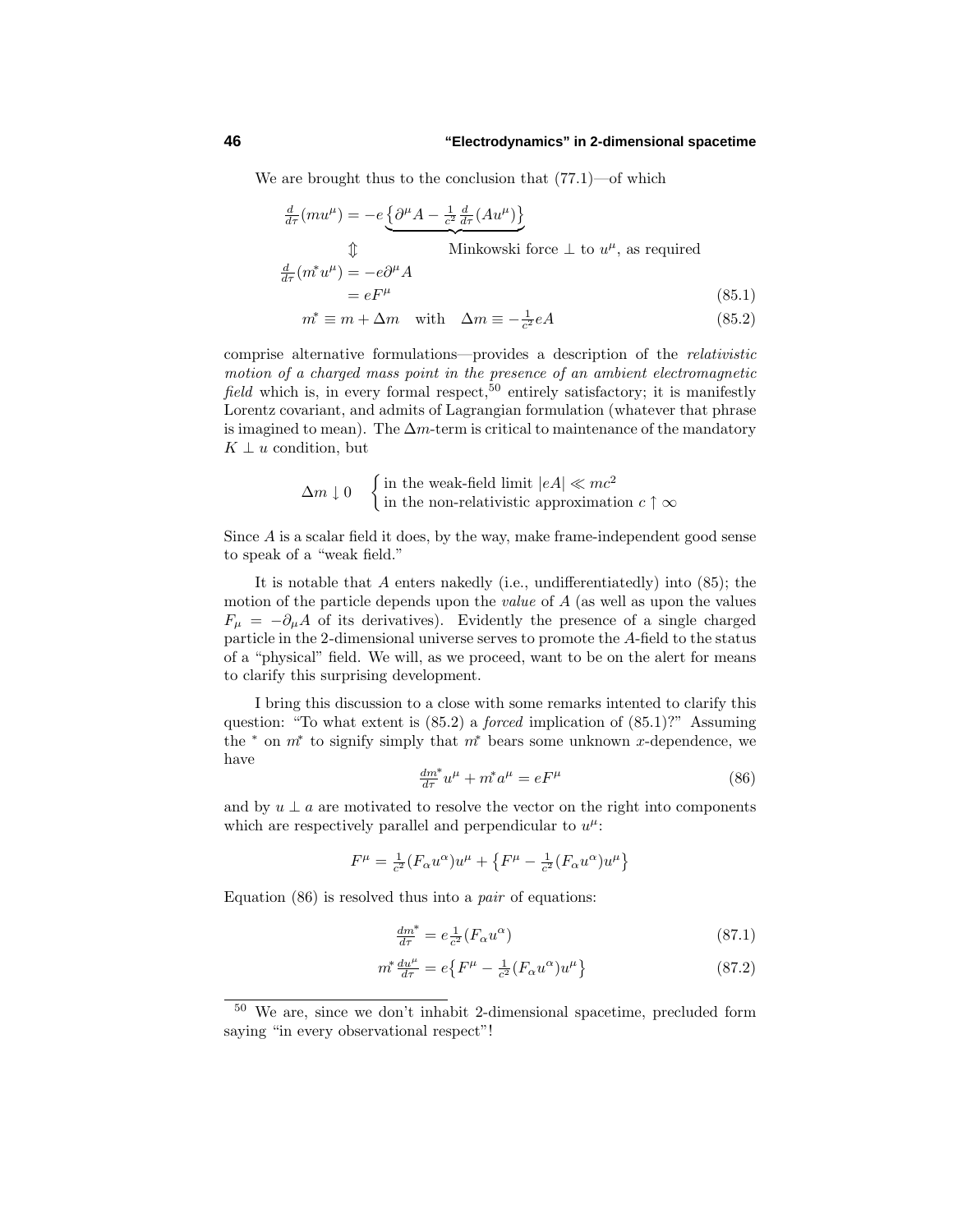### **Source-field interaction 47**

If  $F_{\mu} = -\partial_{\mu}A$  then (87.1) becomes  $\frac{dm^*}{d\tau} = -e\frac{1}{c^2}(u^{\alpha}\partial_{\alpha})A = -e\frac{1}{c^2}\frac{dA}{d\tau}$ , which integrates promptly to give

> $m^* = m_0 - e \frac{1}{c^2} A$  $m_0 = m +$  arbitrary constant of integration

By a curiously round-about mechanism *A*-gauge has re-entered the theory!<sup>51</sup>

**9. Interactive dynamics of source and field**. We have now in hand a theory that describes

- field motion in the presence of a prescribed source *J*
- particle motion in the presence of a prescribed field *A*

but are not yet in position to describe what happens when you place matter and field in the same box and let them simply (but self-consistently) "fight it out." The situation is clouded by the circumstance that *J*, though a scalar field, enters the field equations  $(13)$  as a current-like entity, though matter responds "like a charged particle" to ambient fields. The problem now before us is to clarify the interaction mechanism.

The field-particle interaction problem tends—in all of its manifestations, and irrespective of however sharply it may speak to our physical intuition—to be formally awkward; particle-particle interactions pose no such difficulty. Nor, for that matter, do field-field interactions. It is in an effort to simplify analysis of the issue before us that we now ask: "How, in 2-dimensional theory, does an electromagnetic field interact with a distributed system of charged matter?" In pursuing the question I borrow from arguments standard to our Maxwellian model.<sup>52</sup>

Fluid mechanics concerns itself with two fields:  $\rho(t, \mathbf{x})$ , a scalar field which describes "mass density," and  $v(t, x)$ , a vector field which describes "fluid flow." Their product is susceptible to a double interpretation:

 $\rho$ *v*  $\equiv$  "mass current"  $\equiv$  "momentum density"

By the first interpretation one has

$$
\frac{\partial}{\partial t}\rho + \nabla \cdot (\rho \mathbf{v}) = 0 \tag{88.1}
$$

which expresses mass conservation. Newton's law gives rise to the equations

$$
\frac{\partial}{\partial t}(\rho v_i) + \partial_j(\rho v_i v_j - \sigma_{ij}) = f_i \tag{88.2}
$$

where  $f_i$  described the "impressed force density" and the "stress tensor"  $\sigma_{ij}$ describes the stresses which fluid elements exert upon contiguous fluid elements;

 $51$  For related discussion see pp. 245–247 of ELECTRODYNAMICS (1972), which gives also some references.

 $52$  See, for example, pp. 301–312 of CLASSICAL ELECTRODYNAMICS  $(1980)$ .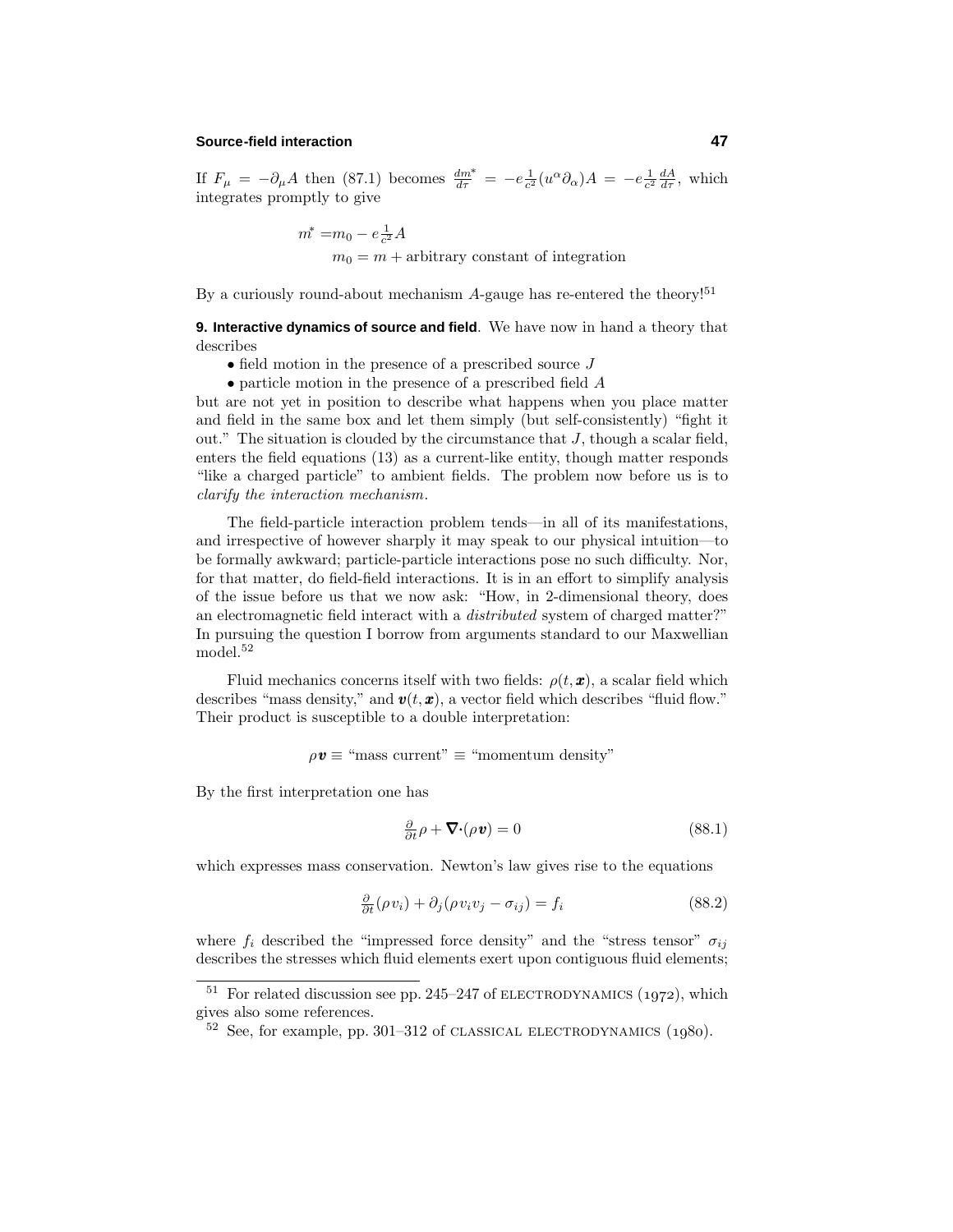general principles supply the information that  $\sigma_{ij} = \sigma_{ji}$ , but beyond that it is the special structure assigned to  $\sigma_{ij}$  that serves to distinguish one fluid type from another. "Dust" arises when one sets  $\sigma_{ij} = 0$ .

Equations  $(88)$  can be written

$$
\partial_{\mu}s^{\mu\nu} = k^{\nu} \tag{89}
$$

where the stress tensor has expanded now to become the "stress-energy tensor"

$$
||s^{\mu\nu}|| \equiv \begin{pmatrix} \rho c^2 & \rho c v_1 & \rho c v_2 & \rho c v_3 \\ \rho v_1 c & \rho v_1 v_1 - \sigma_{11} & \rho v_1 v_2 - \sigma_{12} & \rho v_1 v_3 - \sigma_{13} \\ \rho v_2 c & \rho v_2 v_1 - \sigma_{21} & \rho v_2 v_2 - \sigma_{22} & \rho v_2 v_3 - \sigma_{23} \\ \rho v_3 c & \rho v_3 v_1 - \sigma_{31} & \rho v_3 v_2 - \sigma_{32} & \rho v_3 v_3 - \sigma_{33} \end{pmatrix}
$$

and where

$$
\parallel k^\nu \parallel \equiv \begin{pmatrix} 0 \\ f_1 \\ f_2 \\ f_3 \end{pmatrix}
$$

Here I have borrowed only my notation from relativity, but a "relativistic fluid dynamics" does result if one assumes the preceding equations to hold—as written—in the local rest frame of the fluid, and to have responded tensorially to the Lorentzian boost that brought them to the lab frame.<sup>53</sup> Since

$$
\begin{pmatrix} 0 \\ f_1 \\ f_2 \\ f_3 \end{pmatrix}
$$
 and  $||u^{\nu}|| = \gamma \begin{pmatrix} c \\ v_1 \\ v_2 \\ v_3 \end{pmatrix} \rightarrow \begin{pmatrix} c \\ 0 \\ 0 \\ 0 \end{pmatrix}$  are  $\perp$  in the rest frame

they are, by this construction,  $\perp$  in all frames:  $k^{\nu}u_{\nu} = 0$ . These remarks carry with them the implication that to describe mass conservation (which should hold even in the presence of forces) we should write not  $\partial_\mu s^{\mu 0} = 0$  (which is violated when  $k^0 \neq 0$ ) but  $(\partial_\mu s^{\mu\nu})u_\nu = 0$ . Equations (89) are reminiscent of the electromagnetic field equations (2.1):  $\partial_{\mu}F^{\mu\nu} = J^{\nu}$ . The resemblance is,

$$
\left[\mathbf{F} = e\mathbf{E}\right]_{\text{rest frame}} \xrightarrow{\text{boost}} \left[\mathbf{F} = e(\mathbf{E} + \frac{1}{c}\mathbf{v} \times \mathbf{B})\right]_{\text{lab frame}}
$$

that gives rise to the Lorentz force law.

<sup>53</sup> Fluid dynamicists recognize a distinction between the "Eulerian method" (describe fluid motion relative to the lab frame) and the "Lagrangian method" (ride along with a fluid element). Here we have adopted the latter viewpoint as a momentary device. The idea of going to the rest frame to acquire information about the numbers  $\sigma_{ij}$  and  $f_i$  is, of course, familiar from electrodynamics, where it is the construction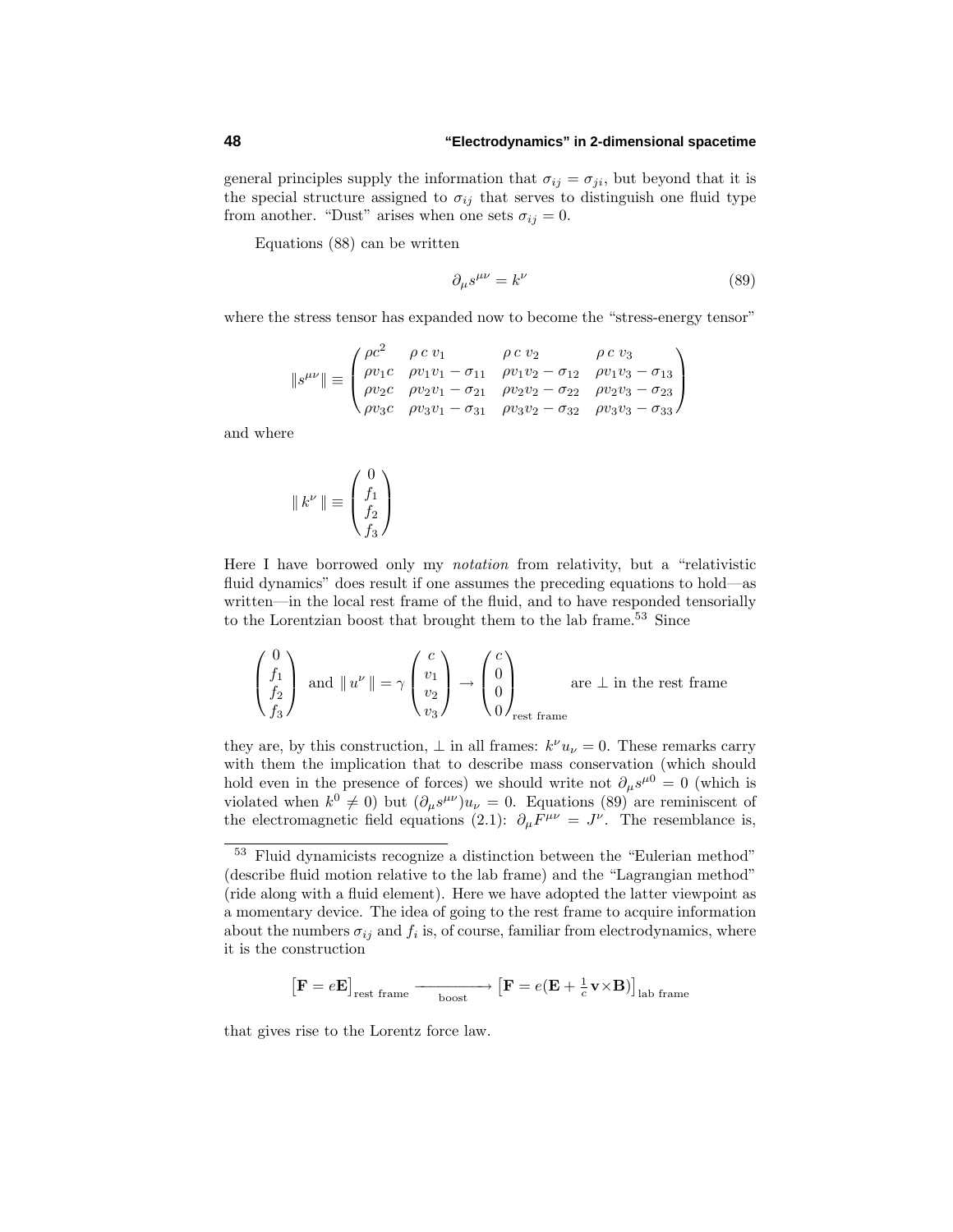### **Source-field interaction 49**

however, deceptive, for

- while  $s^{\mu\nu}$  is symmetric,  $F^{\mu\nu}$  is antisymmetric;
- $k^{\nu}u_{\nu} = 0$ , but  $J^{\nu}$  is subject to no such condition;
- the equations  $\partial_\mu s^{\mu\nu} = k^{\nu}$  hold irrespective of the dimension of spacetime, but  $\partial_{\mu}F^{\mu\nu} = J^{\nu}$  are special to the 4-dimensional world.

To extract from (89) a manifestly covariant account of the relativistic "fluid dynamics of dust" we have now only to set

$$
s^{\mu\nu} = \rho u^{\mu} u^{\nu} \tag{90}
$$

and the point of this fluid dynamical digression comes at last into view: it puts us in position to speak of the stress-energy tensor of a particle, and of its relationship to the stress-energy tensor of the electromagnetic field with which the particle interacts. We are led to think of a "particle" as so much "degenerate dust," and to write

$$
S_{\text{particle}}^{\mu\nu}(x) \equiv c \int_{-\infty}^{+\infty} m^{\star}(x(\tau)) \dot{x}^{\mu}(\tau) \dot{x}^{\nu}(\tau) \delta(x - x(\tau)) d\tau \tag{91}
$$

where the expression on the right vanishes except on the worldline  $x(\tau)$ , and has the dimensionality of "energy density" because  $[\delta(\cdot)] = 1/(\text{length})^{n+1}$ . We now compute

$$
\partial_{\mu}S_{\text{particle}}^{\mu\nu}(x) = c \int_{-\infty}^{+\infty} m^{\star}(x(\tau)) \dot{x}^{\nu}(\tau) \dot{x}^{\mu}(\tau) \frac{\partial}{\partial x^{\mu}} \delta(x - x(\tau)) d\tau
$$

$$
= -c \int_{-\infty}^{+\infty} m^{\star}(x(\tau)) \dot{x}^{\nu}(\tau) \underbrace{\dot{x}^{\mu}(\tau) \frac{\partial}{\partial x^{\mu}(\tau)}}_{= \frac{d}{d\tau}} \delta(x - x(\tau)) d\tau
$$

which upon integration by parts yields

$$
= -c \underbrace{\int_{-\infty}^{+\infty} \frac{d}{d\tau} \left[ m^{\star} (x(\tau)) \dot{x}^{\nu}(\tau) \delta(x - x(\tau)) \right] d\tau}_{0} + c \underbrace{\int_{-\infty}^{+\infty} \delta(x - x(\tau)) \frac{d}{d\tau} \left[ m^{\star} (x(\tau)) \dot{x}^{\nu}(\tau) \right] d\tau}_{0}
$$

The argument thus far is a straightforward adaptation of an argument original to Minkowski  $(1908);$ <sup>54</sup> it has made no reference to the dimension of spacetime, and has drawn as yet upon no feature of our 2-dimensional theory. But let us now, as instructed by that theory, set

$$
m^*(x) = m - (e/c^2)A(x)
$$

<sup>54</sup> For parallel discussion of its application to Maxwellian electrodynamics see p. 337 in ELECTODYNAMICS (1972) or  $\S 8.5$  in J. Anderson's splendid *Principles* of Relativity Physics  $(1967)$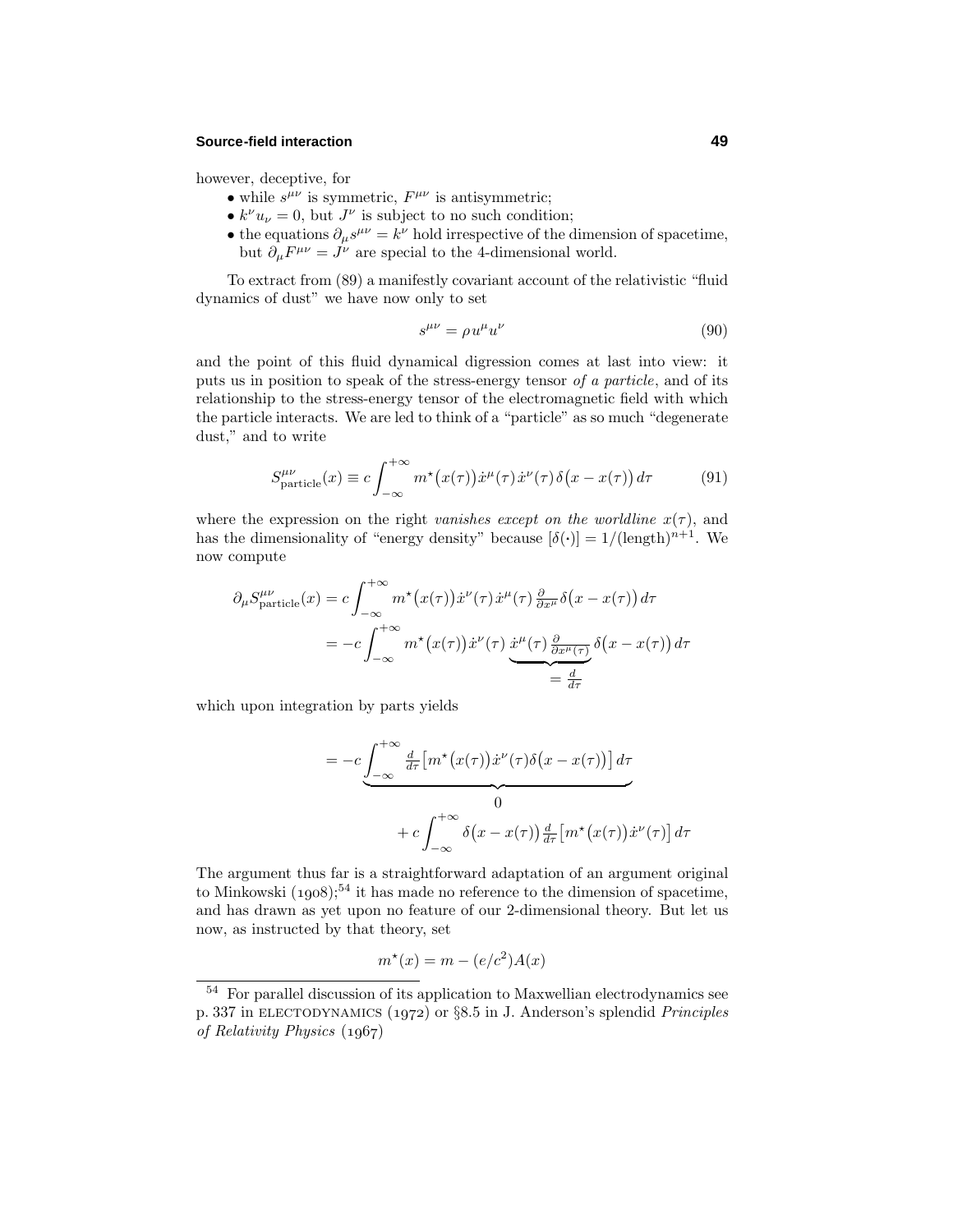and draw upon (77.1); we obtain

$$
\partial_{\mu} S_{\text{particle}}^{\mu\nu}(x) = \underbrace{ec \int_{-\infty}^{+\infty} \delta(x - x(\tau)) d\tau \cdot F^{\nu}(x)}_{\equiv J(x) \text{ by proposed definition}} \tag{92}
$$
\n
$$
= +J(x)F^{\nu}(x)
$$

At  $(20)$  we established on the other hand that

$$
\partial_\mu S^{\mu\nu}_{\rm field}(x)=-J(x)F^\nu(x)
$$

So we have achieved

$$
\partial_{\mu}S^{\mu\nu}(x) = 0 \quad \text{with} \quad S^{\mu\nu}(x) \equiv S^{\mu\nu}_{\text{field}}(x) + S^{\mu\nu}_{\text{particle}}(x) \tag{93}
$$

which provides an elegant account of the energy-momentum balance maintained locally by the interactive field-particle system. The analysis pertains to any instance of a "Nordström theory," and it pertains in particular to our "2-dimensional electrodynamics."

The equations (91) and (92) that serve to define  $S^{\mu\nu}_{\text{particle}}$  and *J* fall at first sight very strangely upon the eye, but are on second thought entirely natural (see the figure); both are decorations of the a construction  $\int \delta(x-x(\tau)) d\tau$  that manages to refer simultaneously to the field-theoretic and to the particulate aspects of the matters at hand (and, as relativity requires, to take a wholistic view of the worldline). The following remarks are intended to expose more clearly the meaning and some of the implications of  $(91)$  and  $(92)$ .

The equations  $(77)$  that describe the motion of a charged particle can be written

$$
\frac{d}{d\tau}p^{\mu} = eF^{\mu}
$$

 $p^{\mu} \equiv m^{\star} u^{\mu}$  defines the "momentum 2-vector" of the charged particle

in which notation (91) becomes  $55$ 

$$
S_{\text{particle}}^{\mu\nu}(x^0, x^1) \equiv c \int_{-\infty}^{+\infty} p^{\mu}(\tau) u^{\nu}(\tau) \delta(x - x(\tau)) d\tau
$$

We (in our intertial frame) write

$$
P^{\mu}(x^{0}) = \frac{1}{c} \int S_{\text{particle}}^{\mu 0}(x^{0}, x^{1}) dx^{1}
$$
  
= 
$$
\int \int_{-\infty}^{+\infty} p^{\mu}(\tau) u^{0}(\tau) \delta(x^{0} - x^{0}(\tau)) \delta(x^{1} - x^{1}(\tau)) d\tau dx^{1}
$$

<sup>&</sup>lt;sup>55</sup> I allow myself to write  $p^{\mu}(\tau)$  where, owing to the *x*-dependence which  $m^*$  acquires from  $A(x)$ , I should more properly write  $p^{\mu}(\tau, x(\tau))$ .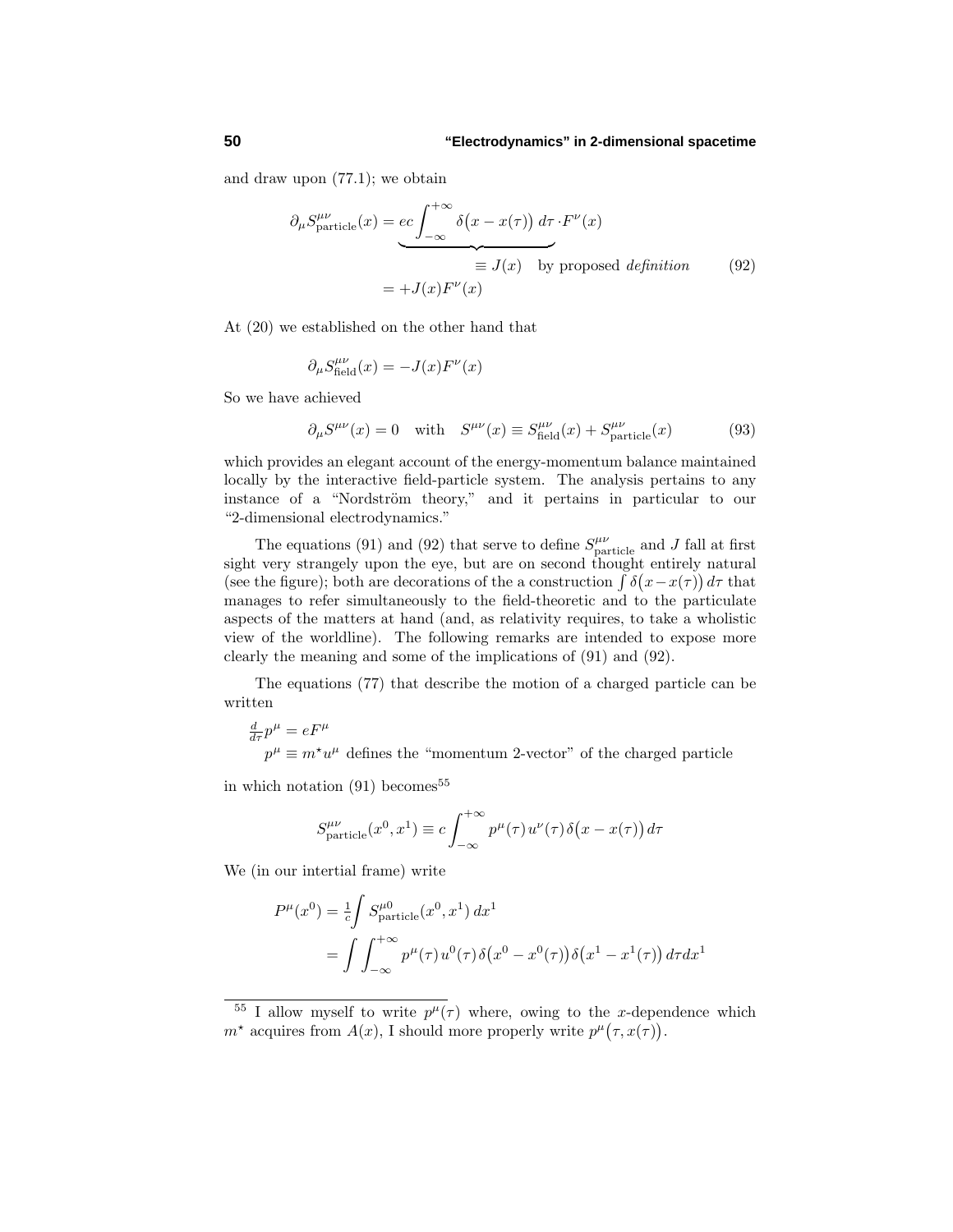

FIGURE 1: Representation of the construction fundamental to the definitions (91) and (92); i.e., of a field which vanishes except in the immediate vicinity of a worldline  $x(\tau)$ .

to describe (at time  $x^0$ ) the components of "total momentum of the particle, thought of as a field." But a well-known property of the  $\delta$ -function supplies

$$
\delta(x^{0} - x^{0}(\tau)) = \frac{1}{u^{0}(\tau_{0})} \delta(\tau - \tau_{0})
$$
\n(94)

where  $\tau_0$ , defined by  $x^0 - x^0(\tau_0) = 0$ , is the proper time at which the worldline  $x(\tau)$  punctures the timeslice to which we have assigned the name  $x^0$ . So we have

$$
P^{\mu}(x^0) = \int p^{\mu}(\tau_0) \delta(x^1 - x^1(\tau_0)) dx^1 = p^{\mu}(\tau_0)
$$
 (95)

This is, from several points of view, a gratifying result; it illustrates how field theory and particle theory manage, in their respective ways, to say the same thing. And it exposes in explicit detail how it comes about that

$$
P^{\mu} \equiv \int_{\text{timeslice}} S^{\mu 0} d(\text{volume})
$$

transforms vectorially, even though  $S^{\mu\nu}$  transforms tensorially.<sup>56</sup>

$$
P^{\mu} \equiv \int_{\text{timeslice}} S^{\mu\alpha} d\sigma_{\alpha}
$$
 has the meaning supplied by the exterior calculus

<sup>56</sup> It makes therefore no more sense to speak of the "transformation properties of the isolated components  $S^{\mu 0}$  " than it does to speak of those of **E** without reference to **B**. The preceding equation loses all of its mystery, by the way, when it is properly notated: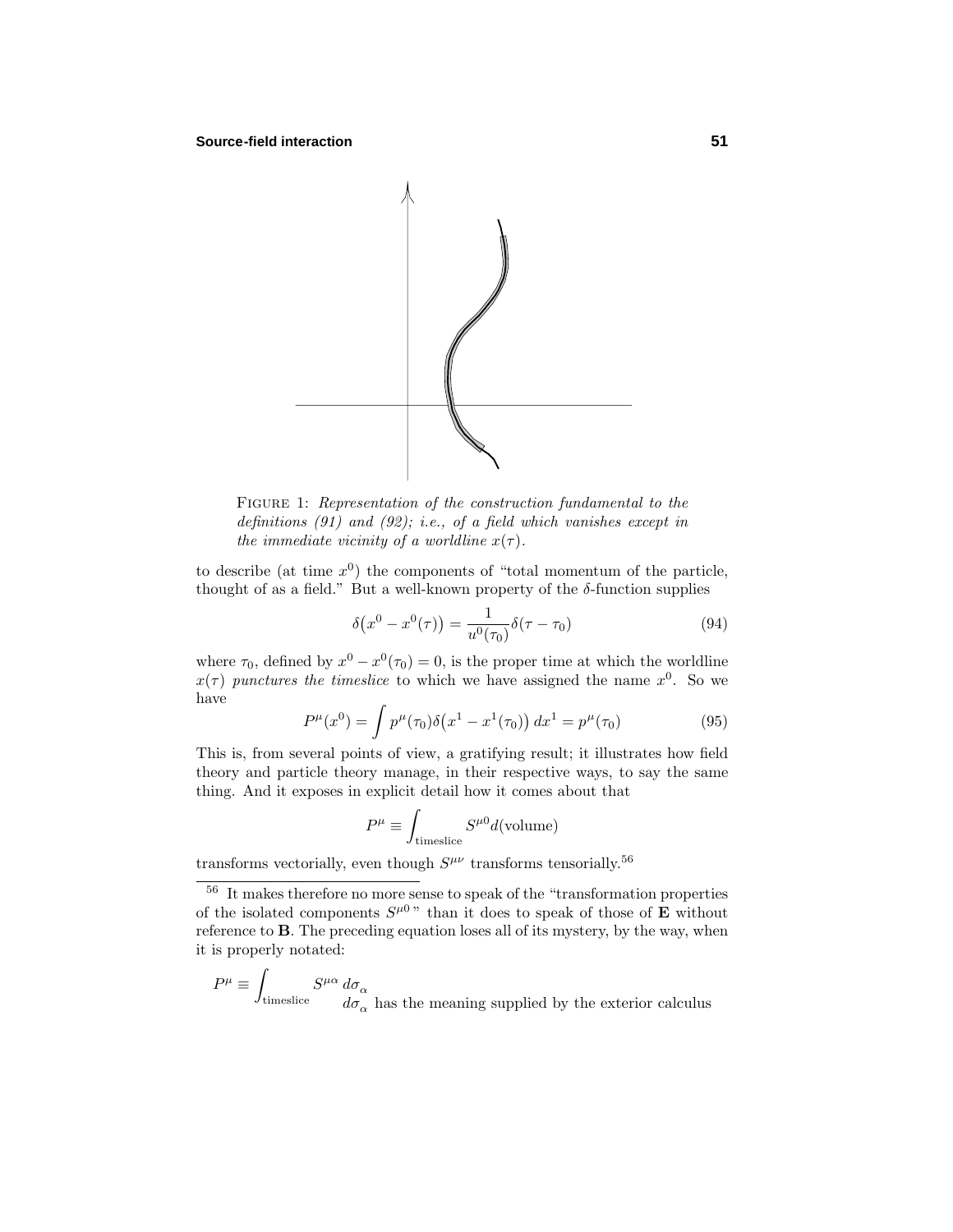Which brings us to  $J$ , the sharpened interpretation of which<sup>57</sup> has been our motivating objective throughout this entire discussion. In Maxwellian electrodynamics the analog of (92) reads  $J^{\nu} = ec \int \dot{x}^{\nu}(\tau) \delta(x - x(\tau)) d\tau$ , and a variant of the argument that gave us  $(95)$  gives<sup>58</sup>

$$
J^{\nu}(x^0,\pmb{x})=e\delta(\pmb{x}-\pmb{x}(\tau))\left(\begin{array}{c}c\\ \pmb{v}(\tau)\end{array}\right)_{\tau=\tau_0}
$$

In 2-dimensional electrodynamics, we bring  $(94)$  to  $(92)$  and obtain

$$
J(x^{0}, x^{1}) = ec \frac{1}{u^{0}(\tau)} \delta(x^{1} - x^{1}(\tau)) \Big|_{\tau = \tau_{0}}
$$
  
=  $\frac{1}{\gamma} \cdot e \cdot \delta(x^{1} - x^{1}(\tau)) \Big|_{\tau = \tau_{0}}$  (96)

which has, as was anticipated already at (70), the physical dimension of a "charge density," and where the leading  $\frac{1}{\gamma}$  is an artifact of our having *sectioned* the invariant construction (92). At  $(85.1)^{'}$  we obtained  $\gamma \frac{d}{dt}(m^{*}u^{\mu}) = eF^{\mu}$  which by  $(96)$  becomes

$$
\frac{d}{dt}(m^{\star}u^{\mu}) = \int_{\text{timeslice}} JF^{\mu} dx \tag{97}
$$

Finally—drawing inspiration from  $(31)$  and  $(84)$ —we form

$$
\mathcal{L}(x, \mathring{x}; A, \partial A) = \mathcal{L}_{\text{particle}}(x, \mathring{x}) + \mathcal{L}_{\text{field}}(F, \partial A) + \mathcal{L}_{\text{interaction}}(x, A)
$$

with

$$
\mathcal{L}_{\text{particle}}(x, \mathring{x}) \equiv -mc\sqrt{g_{\alpha\beta}\mathring{x}^{\alpha}\mathring{x}^{\beta}}
$$
\n
$$
\mathcal{L}_{\text{field}}(F, \partial A) \equiv -\frac{1}{2}g^{\alpha\beta}F_{\alpha}F_{\beta} - g^{\alpha\beta}F_{\alpha}(\partial_{\beta}A)
$$
\n
$$
\mathcal{L}_{\text{interaction}}(x, A) \equiv e \int \sqrt{g_{\alpha\beta}\mathring{x}^{\alpha}\mathring{x}^{\beta}} \delta(y - x(\theta)) \, d\theta \cdot A
$$
\n(98)

where, since the variable  $x$  has been preempted by the particle, I take the field variables to be  $y \equiv \{y^0, y^1\}$ . The equations of motion of the interactive system are

$$
\partial_{\mu} \frac{\partial \mathcal{L}}{\partial(\partial_{\mu} A)} - \frac{\partial \mathcal{L}}{\partial A} = -\partial_{\mu} F^{\mu} - J(y) = 0
$$
  

$$
J(y) = e \int \sqrt{g_{\alpha\beta} \mathring{x}^{\alpha} \mathring{x}^{\beta}} \delta(y - x(\theta)) d\theta
$$
  

$$
= ec \int \delta(y - x(\tau)) d\tau
$$
  

$$
\partial_{\mu} \frac{\partial \mathcal{L}}{\partial(\partial_{\mu} F_{\nu})} - \frac{\partial \mathcal{L}}{\partial F_{\nu}} = F_{\mu} + \partial_{\mu} A = 0
$$

<sup>57</sup> See again the paragraph which which I introduced this section.

<sup>&</sup>lt;sup>58</sup> See p. 308 in the class notes cited in footnote 54. Notice that  $J^{\nu}$  has the physical dimension  $[c \cdot (charge density)]$  of (see again (66)) a "current;" to achieve consistency with my present eccentric conventions one should omit the *c*-factor that was build into the definition of *J<sup>ν</sup>*.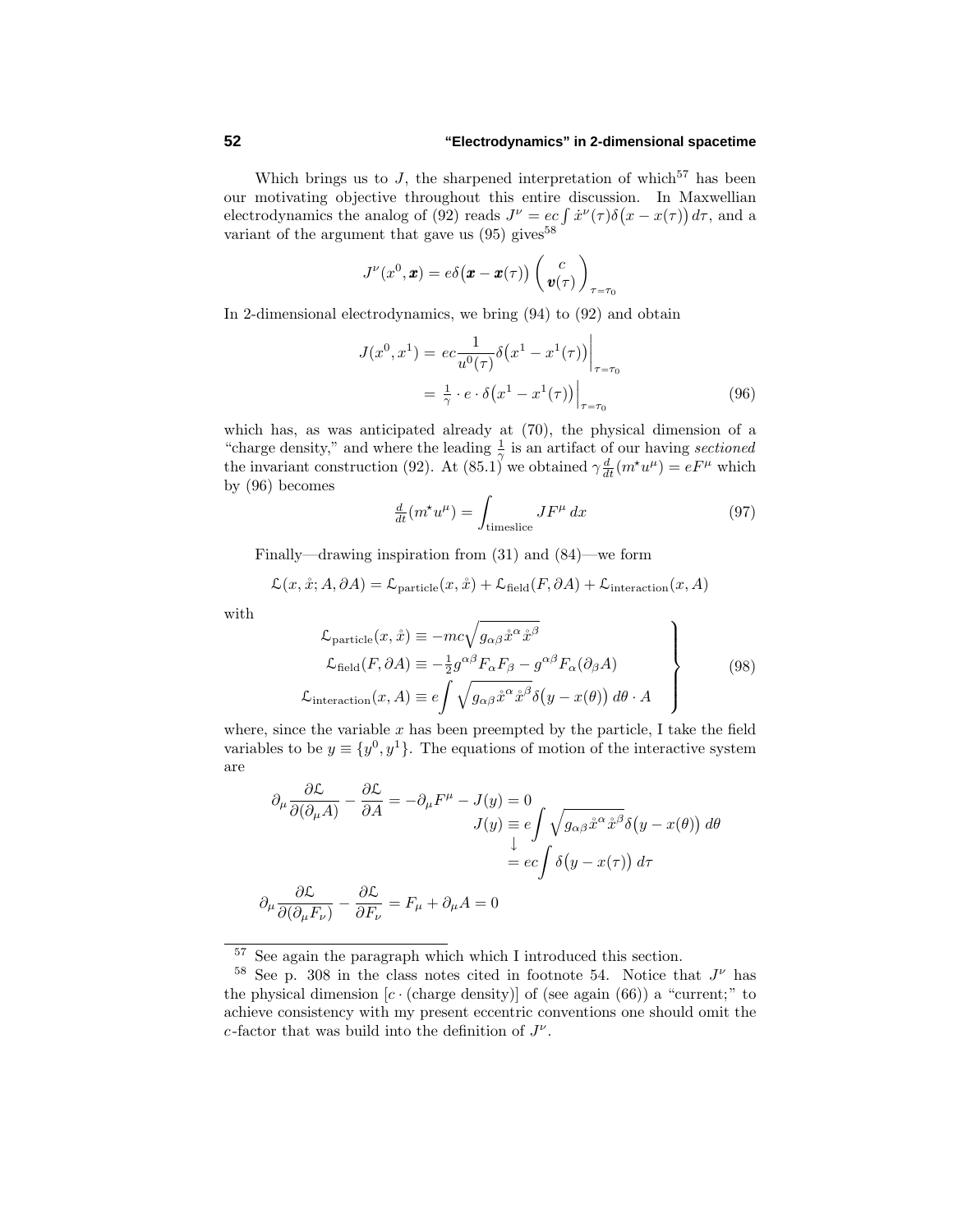#### **Charged dust 53**

$$
\bigg\{ \frac{d}{d\theta} \frac{\partial}{\partial \mathring{x}^{\mu}} - \frac{\partial}{\partial x^{\mu}} \bigg\} L = \frac{d\tau}{d\theta} \bigg\{ \frac{d}{d\tau} (-m + \tfrac{e}{c} A) u_{\mu} - e c \partial_{\mu} A \bigg\} = 0
$$

which precisely reproduce the field equation  $(30.1)$ , the equation  $(30.2)$  that serves to introduce the potential  $\tilde{A}$ , the definition (92) of  $J$  and the equation  $(85)$  that describes the field-driven motion of a solitary charged particle. The derivation of the interactive part of the last of the preceding equations involves integration by parts and other standard trickery which I have omitted.

It is a striking fact that in no respect is the preceding material special to 2-dimensional spacetime. It becomes immediately evident upon perusal of (for example) Anderson's  $\S 8-8^{59}$  that we have done no more than to put fresh wine into a very old bottle; we have shown that the theory invented by Nordström to provide a (special) relativistic account of gravitation can, in the 2-dimensional case, be interpreted to provide a natural analog of Maxwellian electrodynamics. That our 2-dimensional theory has, with regard to so many of its details, such a strikingly "Maxwellian" look and feel about it can be attributed now to the circumstance that those qualities attach to *all* instances of Nordström's theory—whatever, the dimension, and whatever may be the intended physical interpretation.

So what is the answer? Does *J* more nearly resemble  $\rho$  or  $\frac{1}{c}$ **j**? The question—which would not have arisen but for the "electromagnetic" interpretation we have attached to a 2-dimensional Nordström theory, and the answer to which pertains necessarily to all such theories—made seeming sense when we noticed that  $(13.1)$  more nearly resembles Ampere's Law  $(1.2)$  than Gauss' Law (1.1). But it can make no transformation-theoretic sense to ask "Does a scalar *J* more nearly resemble the  $J^0$ -component or the  $J^k$ -components  $(k = 1, 2, 3)$  of a 4-vector?" In reference to the Lagrangian formalism, we found that

# $J^{\mu}A_{\mu}$  becomes  $JA$

which has "minimal coupling" structure in both cases; *J* lost its index because *A* did. But to ask "How did *A* come to be a scalar?" is to ask "How did the theory come to be constructed the way it is? Why is it the case that in 2*p*-dimensional spacetime **F** is a *p*-form while **A** and **J** are 1-forms?" The only possible answer is "Because that is the (attractive) hypothesis we have chosen to explore." The absence of an  $\mathring{x}$ -term from (92) seemed at the time to speak of a " $\rho$ -like" interpretation, but we found subsequent to  $(98)$  that *covert*  $\mathring{x}$ -dependence had actually to be considered present in (92):  $c \longleftarrow \sqrt{g^{\alpha\beta} \mathring{x}_{\alpha} \mathring{x}_{\beta}}$ .<sup>60</sup> The short answer to our question, therefore, is "both*...* and neither."

**10. Charged dust**. In the preceding section I looked to fluid dynamics in order to obtain a relativistic theory of "dust," from which I could export a conception

<sup>59</sup> See again footnote 54 for the detailed citation.

<sup>60</sup> It is interesting that in relativity a particle can, in this sense, acquire significant "velocity-dependence" by just sitting there!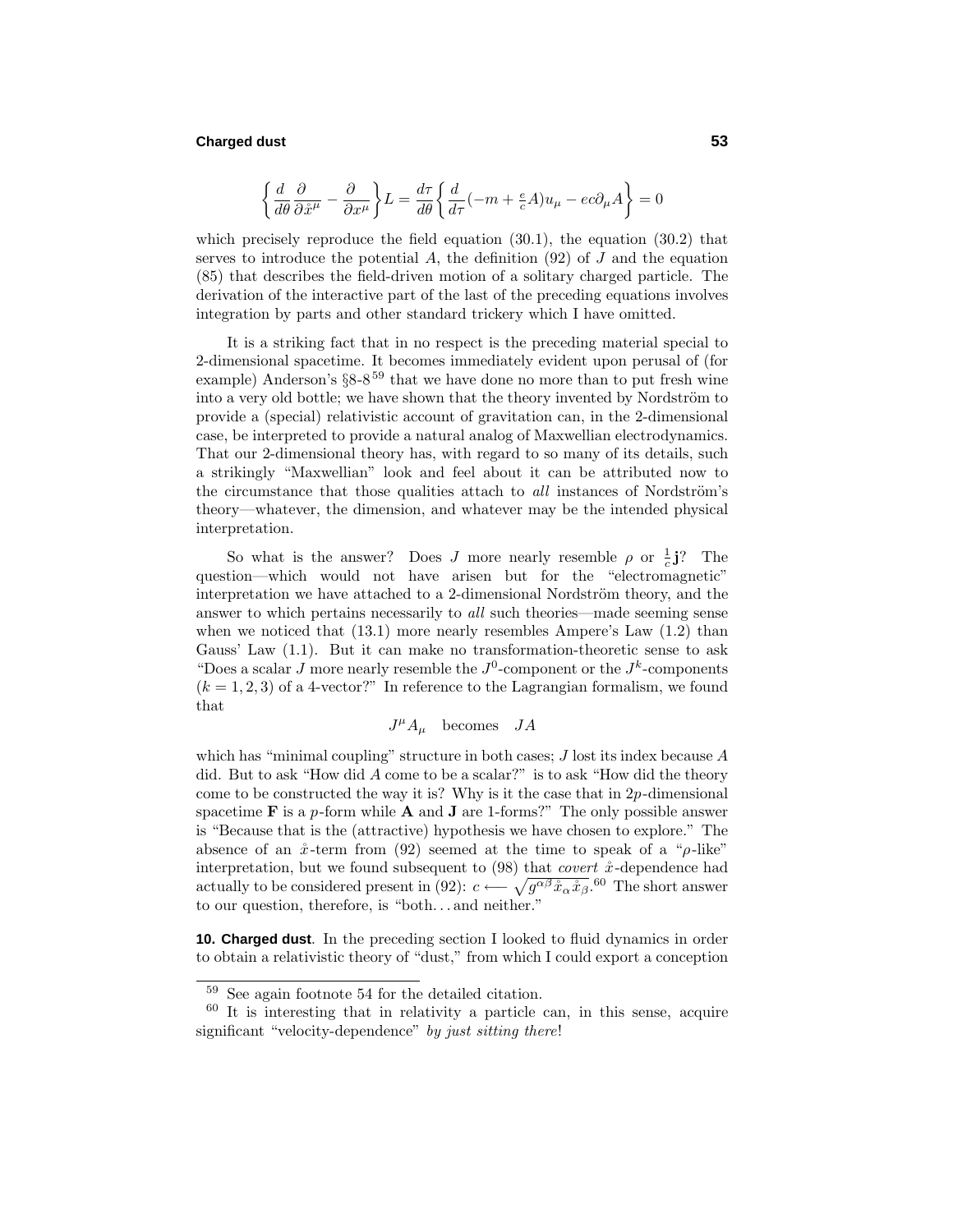$(91)$  of the "stress energy tensor of a relativistic particle" and, relatedly, of the "source field"  $J(x)$  that can by (92) be associated with such a particle when it carries charge. Anyone who considers the definitions  $(91)$  and  $(92)$  to be self-evident—or to be, in any event, sufficiently justified by their demonstrated success—is, of course, free to disclaim any interest either in fluids or in dust. Here I take the opposite point of view, and do so for a reason more formal than physical. The Lagrangian (98) acquired its bizarrely hybrid design from the circumstance that it refers to an interactive system of the type

$$
field \Longleftrightarrow particle
$$

It is to achieve symmetry of design that I undertake to replace the solitary particle with a distributed population of semi-autonomous particles; the resulting system

field  $\Longleftrightarrow$  field of particles (dust)

might have held interest for Nordström as having to do with "gravitation in a dust-filled universe." Though I will phrase my remarks as though I had physical interest in the (2-dimensional) "electrodynamics of a charged dust cloud," my interest in the problem is in fact (and as I have already indicated) entirely formal, methodological.

Since fluids are, in general, dissipative, one cannot expect to be able to devise a "Lagrangian formulation of fluid dynamics."<sup>61</sup> But dust is a fluid of such elemental simplicity as to suggest that Lagrangian methods may in fact be applicable. I will carry this discussion as far as I can, but readers may not wish to follow in my steps, for my goal continues to elude me, and the literature known to  $me^{62}$  provides little assistance.

The field variables are taken to be mass density  $\rho(x)$ , charge/current density  $J(x)$  and  $u^{\mu}(x)$ . We assume

$$
u_{\mu}(x)u^{\mu}(x) = c^2 \qquad \text{all x} \tag{99}
$$

 $61$  The situation is not without its curious features; it was fluid dynamics that introduced us (meaning Stokes, Maxwell and their contemporaries) to the stress-energy tensor, but in fluid dynamics that object—which is fundamental to Lagrangian field theory, and springs there from Noether's theorem—is deprived of any kind of "Noetherian basis." It is supplied instead by Newton's laws of motion. And it enters, like the *p* in  $\frac{d}{dt}p = F$ , into what is primarily an equation of motion, and only exceptionally/incidentally into the expression of a conservation law.

 $62$  An accessibly detailed account of this class of problems can be found in Chapter 9: "Relativistic continuum mechanics" of James Anderson's Principles of Relativity Physics  $(1967)$ , but Anderson abandons Lagrangian methods just at the point where I need them. Also helpful (in an eccentric way) are  $\S$ §30–33 (also  $\S$  $78-79$ ) of V. Fock's The Theory of Space, Time and Gravitation (1959), but Fock—who claims in his introduction to have learned his physics "under the influence of Lenin's 'Materialism and Empirocriticism' "—appears to be philosophically antagonistic to be the Lagrangian method.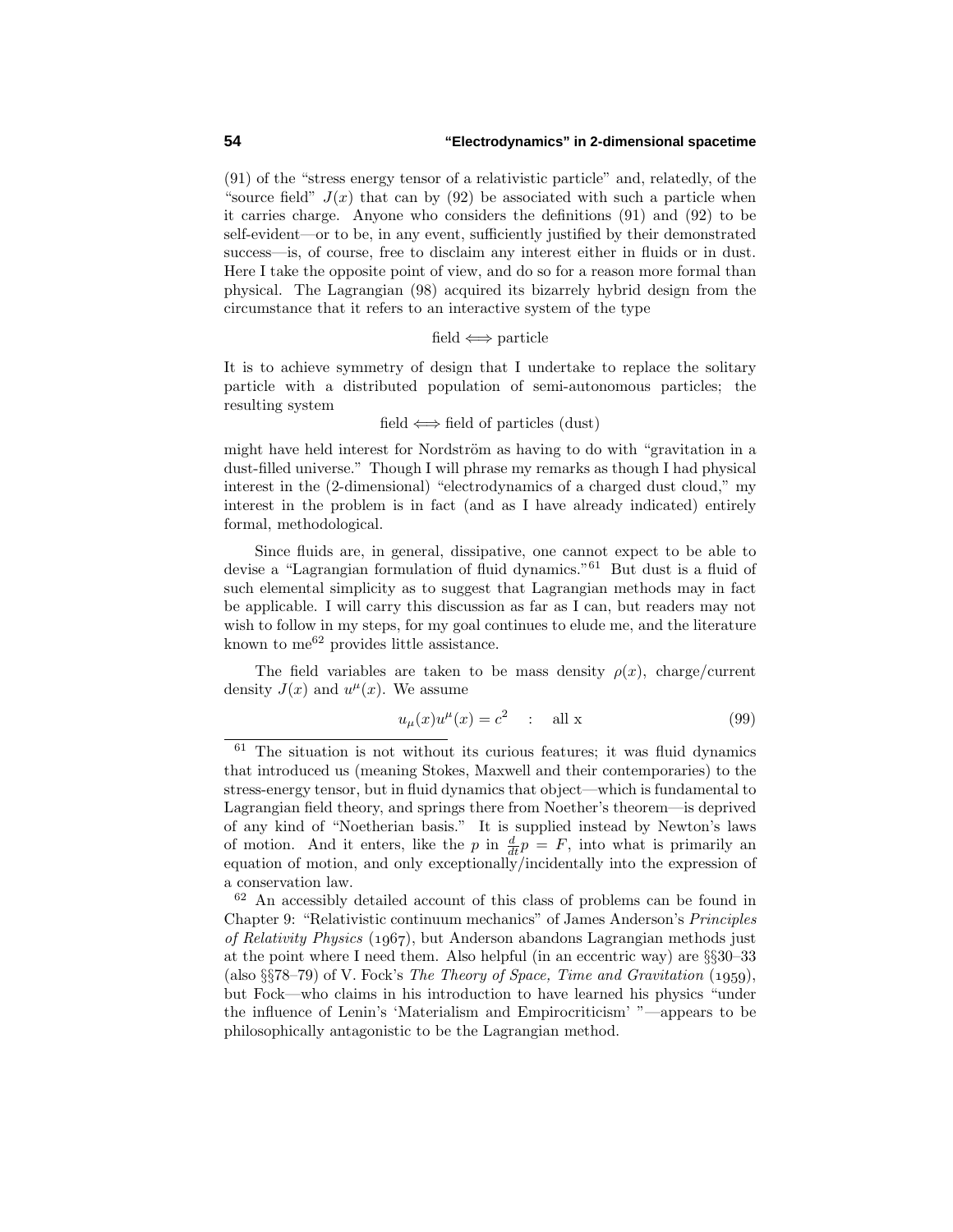# **Charged dust 55**

and are prepared to assume the *x*-independence of

$$
J(x)/\rho(x) = \text{universal charge/mass ratio: call it } e/m \tag{100}
$$

We expect to have

$$
\partial_{\mu}(\rho u^{\mu}) = 0 \quad : \quad \text{mass conservation} \tag{101}
$$

We expect the role of  $\frac{d}{d\tau}$  to be taken over by the "substantial derivative"  $u^{\alpha}\partial_{\alpha}$ , and therefore to have

$$
u^{\alpha} \partial_{\alpha} (\rho u^{\mu}) = K^{\mu} \tag{102}
$$

Then  $K^{\mu}u_{\mu} = u^{\alpha}\partial_{\alpha}(\rho u^{\mu}u_{\mu}) - \rho u^{\alpha}u^{\mu}\partial_{\alpha}u_{\mu} = c^2u^{\alpha}\partial_{\alpha}\rho - \frac{1}{2}\rho u^{\alpha}\partial_{\alpha}c^2$  entails  $u^{\alpha}\partial_{\alpha}\rho = \frac{1}{c^2}(K^{\alpha}u_{\alpha})$ ; returning with this information to the equation of motion from which it sprang, we have

$$
\underbrace{\rho u^{\alpha} \partial_{\alpha} u^{\mu}}_{\sigma} = K^{\mu} - u^{\mu} \cdot u^{\alpha} \partial_{\alpha} \rho = K^{\mu} - \frac{1}{c^2} (K^{\alpha} u_{\alpha}) u^{\mu} = K^{\mu}_{\perp}
$$
\n
$$
= \partial_{\alpha} (\rho u^{\alpha} u^{\mu}) \quad \text{by mass conservation} \tag{103}
$$

In 2-dimensional electrodynamics we are motivated to set

$$
K^{\mu} = JF^{\mu} = \frac{e}{m}\rho F^{\mu} = -\frac{e}{m}\rho \,\partial^{\mu}A \tag{104}
$$

Then

$$
u^{\alpha}\partial_{\alpha}\rho = \frac{1}{c^2}(K^{\alpha}u_{\alpha}) \quad \text{becomes} \quad (u^{\alpha}\partial_{\alpha})\rho = -\frac{e}{mc^2}\rho(u^{\alpha}\partial_{\alpha})A \qquad (105)
$$

$$
\downarrow
$$

$$
(u^{\alpha}\partial_{\alpha})\log\rho = -(u^{\alpha}\partial_{\alpha})\underbrace{(eA/mc^2)}\text{dimensionless}
$$

so along a flowline we expect to have something like $63$ 

$$
\rho(\theta) = \rho(0) \exp\left\{-\frac{e}{mc^2} \int_0^{\theta} A(\vartheta) d\vartheta\right\}
$$
\n(106)

It follows also from  $(105)$  that

$$
K_{\parallel}^{\mu} = \frac{1}{c^2} (K^{\alpha} u_{\alpha}) u^{\mu} = -\frac{e}{mc^2} u^{\mu} \rho (u^{\alpha} \partial_{\alpha}) A
$$
  
=  $-\rho u^{\alpha} \partial_{\alpha} (\frac{e}{mc^2} u^{\mu} A)$  by  $(u^{\alpha} \partial_{\alpha}) u^{\mu} = 0$   
=  $-\partial_{\alpha} (\frac{e}{mc^2} \rho A \cdot u^{\alpha} u^{\mu})$  by mass conservation

<sup>63</sup> For the occurrence of a similar formula in what appears, at least superficially, to be quite a different physical setting, see p. 463 in CLASSICAL  $MECHANICS (1983)$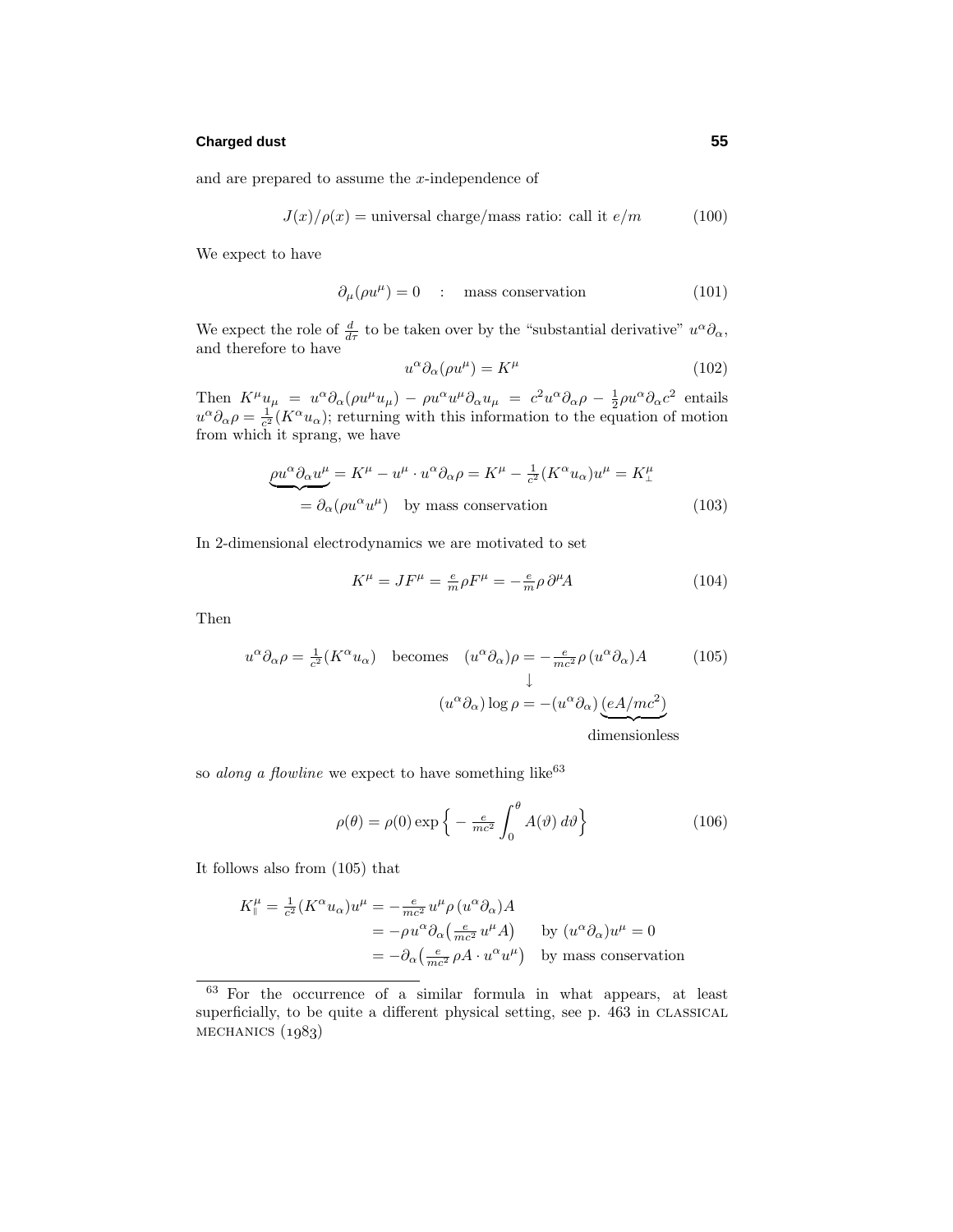Returning with this information to (103)—which upon installation of (104) reads

$$
\partial_{\alpha}(\rho u^{\alpha}u^{\mu}) = JF^{\mu}_{\perp} \tag{107}
$$

—we obtain

$$
\partial_{\alpha}(\rho^{\star}u^{\alpha}u^{\mu}) = JF^{\mu} \tag{108}
$$

$$
\rho^* \equiv \rho - \frac{e}{mc^2} \rho A = \rho - \frac{1}{c^2} JA \tag{109}
$$

Writing

$$
S_{\text{charged dust}}^{\mu\nu}(x) \equiv \rho^{\star}(x)u^{\mu}(x)u^{\nu}(x) \tag{110}
$$

we have, according to (108),

$$
\partial_{\mu}S_{\rm charged \ dust}^{\mu\nu} = JF^{\nu} \eqno{(111)}
$$

By specialization (i.e., by considering charged dust that consists of but a single charged particle) one expects to recover  $(91) \leftarrow (110)$  and  $(92) \leftarrow (111)$ , but I will not linger to write out the explicit demonstration.

Nor will I linger to record the fruit of my efforts—thus far unsuccessful as they have been—to obtain the preceding equations from a Lagrangian. It remains unclear to me what to take as my "field variables," how to resolve equations into "equations of motion" and "conservation laws implied by the equations of motion," how to manage the constraint (99). The source of my difficulty seems to reside in the circumstance that we are dealing here (as in fluid dynamics generally) with a system of *first order* partial differential equations. I cling, nevertheless, to the conviction that the answer—once it is in hand—will be so simple as (in retrospect) to seem obvious.

**11. Is the theory an instance of a gauge theory?** Maxwellian electrodynamics managed by intentional design to provide a unified account of the great variety of electrical and magnetic phenomena which were known already before  $1850$ , and gave rise unbidden to an electromagnetic theory of light. Maxwell's equations—what better evidence that they speak of real stuff?—promptly spawned several life-transforming industries (electrical power generation and distribution, telegraphy, radio). But they created a theoretical problem where none had been before. I allude to the "æther problem," the resolution of which (invention of special relativity) was found to reside not (as was initially supposed) in specific phenomenological implications of the equations, but in their formal structure. Thus did we acquire acquaintance with one of the great symmetry principles of the world. But the tutorial role of electrodynamics did not come then to an end; Maxwell's creation informed and inspired those who successively invented quantum mechanics, general relativity (gravitational field theory), quantum electrodynamics and the quantum field theory that supports modern theories of elementary particles. At about the same time as I first opened my eyes to the light of day (which is to say: not all that recently) a few theorists gained the first dim perception that electrodynamics had something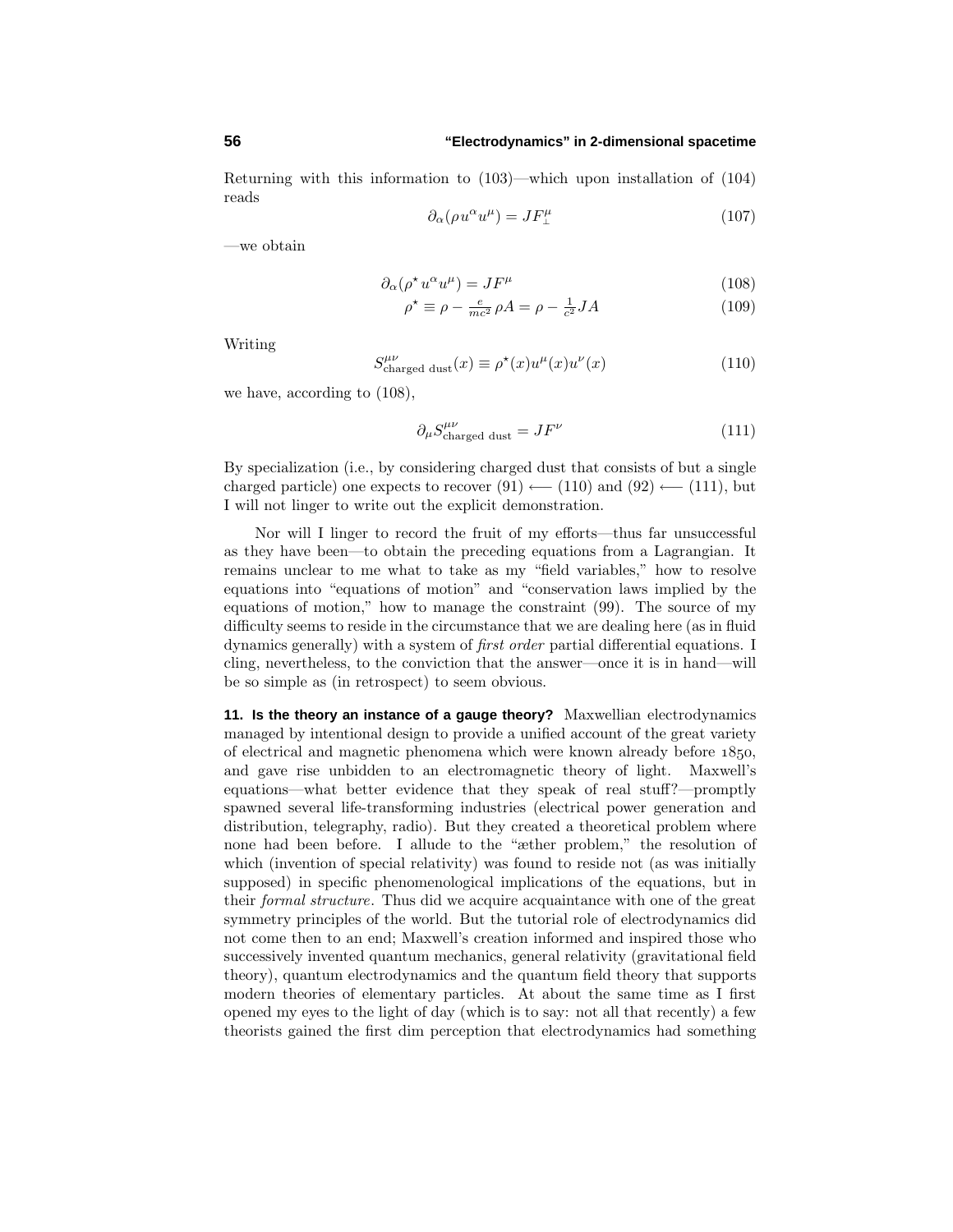# **Contact with gauge field theory 57**

entirely novel yet to teach us about the symmetry structure of the world, and by the time I had become a graduate student that perception had acquired a sharp cutting edge; "gauge field theory" had come into being. $64$  Electrodynamics enjoys a relationship to "physical reality" which is today no less urgently immediate than ever it was, and the gauge theorist intends no denial of that fact when (in a somewhat informal moment) he allows himself to assert that "the electromagnetic field was called into being in order to impart enhanced internal symmetry to field systems that, on their face, have nothing to do with the physics of electrical charge." The question I propose now to explore is this: "Is a physicist who resides in 2-dimensional spacetime likely to say the same thing?" I begin with a review of the simplest elements of gauge field theory.<sup>65</sup>

Let complex scalar fields  $\psi(x)$  and  $\psi^*(x)$  be required to satisfy the Klein-Gordon equations

$$
\Box \psi + \kappa^2 \psi = 0 \quad \text{and complex conjugate} \tag{112}
$$

where  $[\kappa] = 1/\text{length}.^{66}$  The associated Lagrange density can be written

$$
\mathcal{L}(\boldsymbol{\psi}, \partial \boldsymbol{\psi}) = g^{\alpha \beta} \psi_{\beta}^* \psi_{\alpha} - \kappa^2 \psi^* \psi
$$
\n
$$
\psi_{\alpha} \equiv \partial_{\alpha} \psi
$$
\n(113)

and gives rise to the stress-energy tensor

$$
S_{\mu\nu} = \left\{ \psi_{\mu}^* \psi_{\nu} + \psi_{\mu} \psi_{\nu}^* \right\} - \mathcal{L}g_{\mu\nu} \tag{114}
$$

in connection with which we have

$$
\partial^{\mu} S_{\mu\nu} = \left\{ \psi_{\nu} \Box \psi^* + \psi_{\nu}^* \Box \psi + (\psi_{\mu}^* \psi^{\mu})_{\nu} \right\} - (\psi_{\alpha}^* \psi^{\alpha})_{\nu} + \psi_{\nu} \kappa^2 \psi^* + \psi_{\nu}^* \kappa^2 \psi
$$
  
=  $\psi_{\nu} \underbrace{(\Box \psi^* + \kappa^2 \psi^*)}_{0} + \psi_{\nu}^* \underbrace{(\Box \psi + \kappa^2 \psi)}_{0} = 0$ 

We note in passing that  $S_{\mu\nu}$  is in all cases symmetric, and that

$$
S^{\alpha}{}_{\alpha} = (2 - \dim) \psi_{\alpha}^* \psi^{\alpha} + (\dim) \kappa^2 \psi^* \psi
$$
  
dim  $\equiv$  dimension of spacetime

$$
\kappa = mc/\hbar = 1/\text{Compton length}
$$

but we have no actual need at present to be so specific. I will, however, honor quantum mechanical convention by calling  $\kappa$  the "mass parameter." To reduce extraneous notational clutter I assign to  $\psi$  the (quantum mechanically unnatural) dimension  $[\psi] = \sqrt{\text{(energy density)} \cdot \text{(length)}}^2$ .

 $64$  For an excellent account of the history of this subject, see L. O'Raifeartaigh, The Dawning of Gauge Theory (1997).

<sup>65</sup> For a more fulsome introduction to the subject see Chapter 11 in David Griffiths' Introduction to Elementary Particles (1987).

<sup>66</sup> In relativistic quantum theory it is natural to set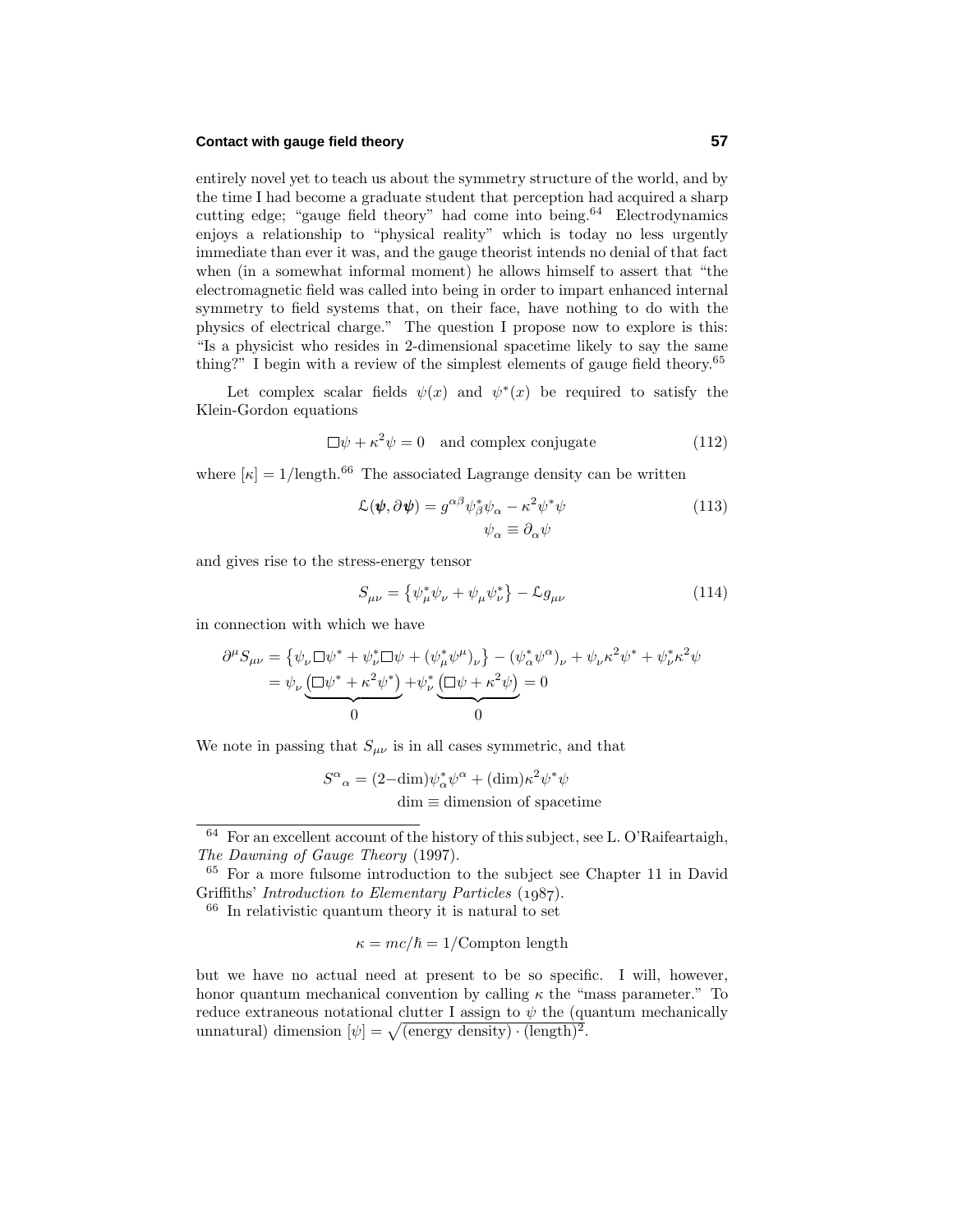is in all cases Lorentz invariant, but only very exceptionally (only, that is to say, when spacetime is 2-dimensional and  $\kappa = 0$  is the stress-energy tensor traceless.

The system just described will for us play the role of a "field system that, on its face, has nothing to do with the physics of electrical charge*...* " It was selected because it exhibits an elementary instance of an "internal symmetry;" the action functional  $S = \int \mathcal{L}$  is transparently invariant under global phase adjustments

$$
\psi \longmapsto e^{+i\omega} \cdot \psi \n\psi^* \longmapsto e^{-i\omega} \cdot \psi^* \qquad (115)
$$

By Noetherean analysis we are led to the associated conservation law

$$
\partial_{\mu}Q^{\mu} = 0
$$
  
\n
$$
Q_{\mu} \equiv i(\psi^* \psi_{\mu} - \psi \psi_{\mu}^*)
$$
\n(116)

The objective of our gauge theorist is to *admit the possibility that*  $\omega$  may vary (smoothly) from point to point in spacetime, and thus to achieve "enhancement" in this sense:

$$
global \xrightarrow{\text{objective of gauge field theory}} local
$$

But if  $\omega$  is *x*-dependent then

$$
\psi \longmapsto \Psi = e^{+i\omega} \cdot \psi
$$

$$
\psi^* \longmapsto \Psi^* = e^{-i\omega} \cdot \psi^*
$$

induces

$$
\partial_{\mu}\psi \longrightarrow \partial_{\mu}\Psi = e^{+i\omega} \cdot (\partial_{\mu} + i\omega_{\mu})\psi
$$
  

$$
\partial_{\mu}\psi^* \longmapsto \partial_{\mu}\Psi^* = e^{-i\omega} \cdot (\partial_{\mu} - i\omega_{\mu})\psi^*
$$

To escape the force of this difficulty, the gauge theorist makes the replacement

$$
\partial_{\mu} \longrightarrow D_{\mu} \equiv \partial_{\mu} - ig \cdot a_{\mu} \tag{117}
$$

where  $a_{\mu}$  are the components of a vector field (the "gauge field," sometimes called the "compensating field;" *g* will acquire the interpretation of a coupling constant) and—in order to achieve

$$
(\partial_{\mu} - ig \cdot a_{\mu})\psi \longrightarrow (\partial_{\mu} - ig \cdot A_{\mu})\Psi = e^{+i\omega} \cdot (\partial_{\mu} - ig \cdot A_{\mu} + i\omega_{\mu})\psi
$$
  

$$
= e^{+i\omega} \cdot (\partial_{\mu} - ig \cdot a_{\mu})\psi
$$
  

$$
(\partial_{\mu} + ig \cdot a_{\mu})\psi^* \longmapsto (\partial_{\mu} + ig \cdot A_{\mu})\Psi^* = e^{-i\omega} \cdot (\partial_{\mu} + ig \cdot A_{\mu} - i\omega_{\mu})\psi
$$
  

$$
= e^{-i\omega} \cdot (\partial_{\mu} + ig \cdot a_{\mu})\psi
$$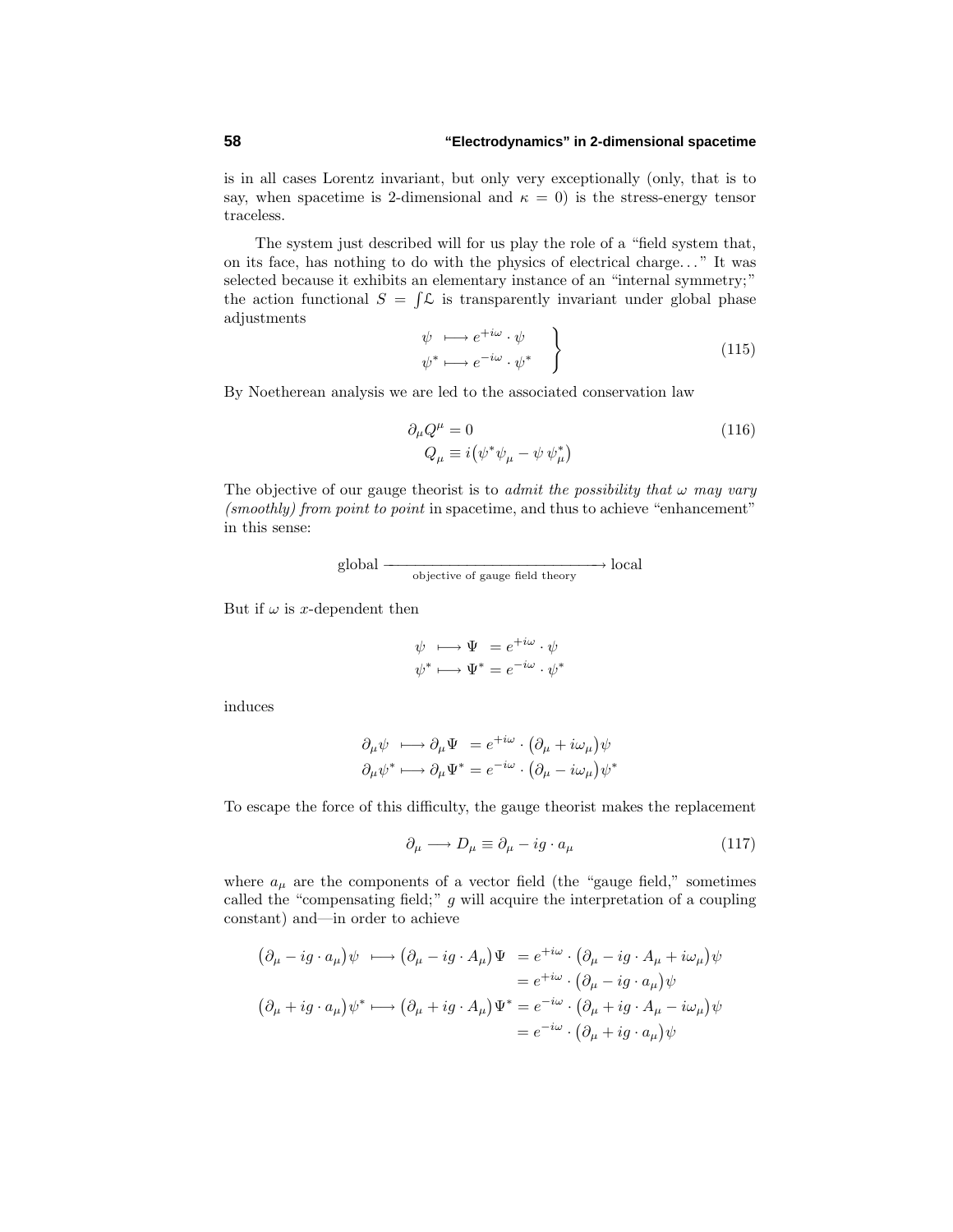# **Contact with gauge field theory 59**

—stipulates that the meaning of the phase transformation will at this point be expanded to include additive participation by the gauge field

$$
a_{\mu} \longmapsto A_{\mu} = a_{\mu} + \frac{1}{g} \cdot \partial_{\mu} \omega
$$

The gauge theorist now abandons the original system, and looks instead to its sibling

$$
\mathcal{L}'(\boldsymbol{\psi}, \partial \boldsymbol{\psi}; a) \equiv g^{\alpha \beta} (D_{\beta} \psi^*) (D_{\alpha} \psi) - \kappa^2 \psi^* \psi \n= g^{\alpha \beta} (\psi_{\beta}^* + ig \cdot a_{\beta} \psi^*) (\psi_{\alpha} - ig \cdot a_{\alpha} \psi) - \kappa^2 \psi^* \psi \n= \mathcal{L}(\boldsymbol{\psi}, \partial \boldsymbol{\psi}) + \{g \cdot \underbrace{i(\psi^* \psi_{\alpha} - \psi \psi_{\alpha}^*)}_{= Q_{\alpha}} a^{\alpha} + g^2 (\psi^* \psi) (a_{\alpha} a^{\alpha}) \} \n= \mathcal{L}_{\psi \text{ field}}(\boldsymbol{\psi}, \partial \boldsymbol{\psi}) + \mathcal{L}_{\text{interaction}}(\boldsymbol{\psi}, \partial \boldsymbol{\psi}; a)
$$

Next he notices that

$$
\begin{aligned} \partial_\mu a_\nu &\longmapsto \partial_\mu A_\nu = \partial_\mu a_\nu + \partial_\mu \partial_\nu \omega \\ &\Downarrow \\ f_{\mu\nu} &\equiv \partial_\mu a_\nu - \partial_\nu a_\mu \quad \text{is gauge invariant: } f_{\mu\nu} = F_{\mu\nu} \end{aligned}
$$

and that the trace-like construction  $f^{\alpha\beta} f_{\beta\alpha}$  is also Lorentz invariant. With the intention of launching the gauge field into motion (and with, as will emerge, the effect of "calling electrodynamics into being") our gauge theorist finally forms

$$
\mathcal{L}''(\psi, \partial \psi; a, \partial a) \equiv \mathcal{L}'(\psi, \partial \psi; a) + \mathcal{L}_{\text{gauge field}}(\cdot, \partial a)
$$
  

$$
\mathcal{L}_{\text{gauge field}}(\cdot, \partial a) \equiv \frac{1}{4} f^{\alpha \beta} f_{\alpha \beta}
$$
  

$$
= \mathcal{L}_{\psi \text{ field}}(\psi, \partial \psi) + \mathcal{L}_{\text{gauge field}}(\cdot, \partial a) + \mathcal{L}_{\text{interaction}}(\psi, \partial \psi; a)
$$

and obtains the following equations of motion:

$$
(\partial_{\mu} - iga_{\mu})(\partial^{\mu} - iga^{\mu})\psi + \kappa^{2}\psi = 0 \text{ and complex conjugate}
$$
 (118)  

$$
\partial_{\mu}f^{\mu\nu} = j^{\nu}
$$
 (119.1)

$$
j^{\nu} \equiv g \cdot \left\{ Q^{\nu} + 2g\psi^* a^{\nu}\psi \right\} \tag{119.2}
$$

$$
= g \cdot \left\{ i\psi^*(\partial^\nu - i g a^\nu) \psi + \text{conjugate} \right\}
$$

$$
f_{\mu\nu} \equiv \partial_{\mu} a_{\nu} - \partial_{\nu} a_{\mu} \tag{119.3}
$$

This coupled system is, by explicit design and intent, invariant under gauge transformations of the composite form

$$
\psi \mapsto e^{+i\omega(x)} \cdot \psi
$$
  
\n
$$
\psi^* \mapsto e^{-i\omega(x)} \cdot \psi^*
$$
  
\n
$$
a_{\mu} \mapsto a_{\mu} + \partial_{\mu} \varphi \quad \text{with} \quad \varphi \equiv \frac{1}{g} \omega
$$
\n(120)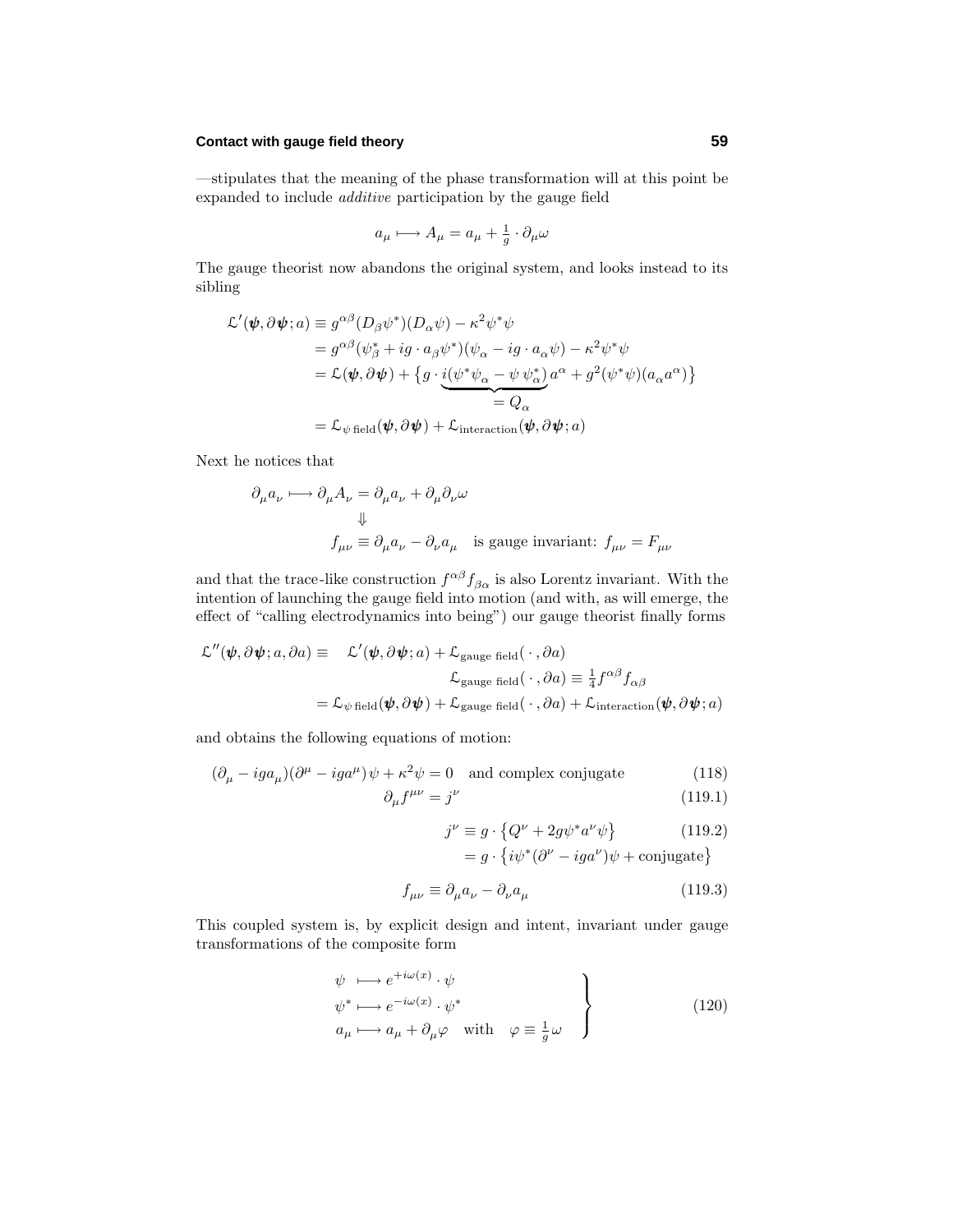In the limit  $g \downarrow 0$  we recover the equation (112) which was our point of departure, though it is joined now by a companion:  $\partial_{\mu} f^{\mu\nu} = 0$ . That

$$
\partial_{\nu}j^{\nu} = 0 \tag{121}
$$

is (by the antisymmetry of  $f^{\mu\nu}$ ) an immediate implication of (119.1), but if one looks to the definition (119.2) of  $j^{\nu}$  then it follows also by quick calculation from (118).

As before, let

 $n \equiv$  dimension of space

 $n + 1 \equiv$  dimension of spacetime

Looking back over the work of the preceding paragraph, we see it to be the case that

$$
[\psi] = [a_{\mu}] = \sqrt{\text{(energy density)} \cdot (\text{length})^2}
$$
  
\n
$$
[ga_{\mu}] = 1/\text{length}
$$
  
\n
$$
[g] = 1/\sqrt{\text{(energy density)} \cdot (\text{length})^4}
$$
 all *n*

It is, however, an implication jointly of  $(64)$  and of  $(69)$  that

$$
[e] = \sqrt{\text{(energy density)} \cdot (\text{length})^{2(n-1)}}
$$

$$
= (\text{length})^{n-3} \sqrt{\text{(energy density)} \cdot (\text{length})^4}
$$

$$
= [e^2/\hbar c] \cdot [1/g]
$$

We come thus to the striking conclusion that in all cases it makes dimensional good sense to write

$$
g = e/\hbar c \tag{122}
$$

It would be difficult for an inhabitant of 4-dimensional spacetime not to infer that equations (119) are speaking of Maxwellian electrodynamics, and to make the implied assignments of physical meaning to the field variables  $f_{\mu\nu}$ . The only odd detail has to do with the structure of the conserved current  $j^{\mu}$ , which contains a term that depends nakedly—but in a gauge-invariant way!—upon the gauge field (4-potential)  $a^{\mu}$ . This is, to some extent, an artifact of our model; had we taken the Dirac equation (rather than the Klein-Gordon equation) as our starting point then the offending term would have been absent.<sup>67</sup> It is, in any event, the case that the "offending term" is critical to the successful derivation of  $(121)$  from  $(118)$ .

Consider now the conclusions that would be drawn by the gauge theorist who inhabits  $(n + 1)$ -dimensional spacetime. He will agree that the gauge program has called into being a vector field *aµ*—a 1-form

$$
\boldsymbol{a} \prec \begin{pmatrix} a_0 \\ a_1 \\ \vdots \\ a_n \end{pmatrix}
$$

 $67$  See p. 199 (also pp. 193 & 195) in CLASSICAL FIELD THEORY (1979).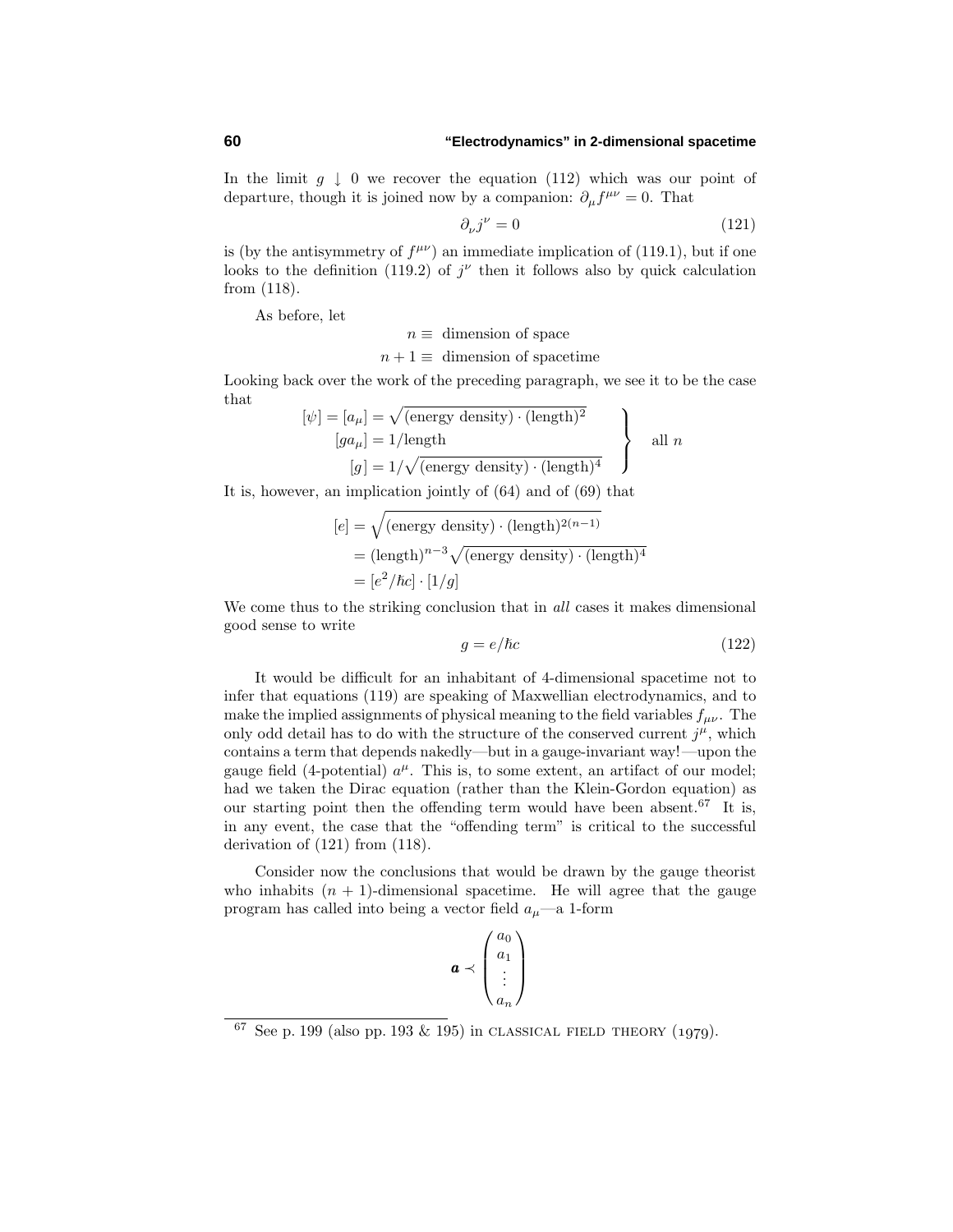# **Contact with gauge field theory 61**

in the language of  $\S1$ . And that the gauge field has given rise by  $(119.3)$  to an antisymmetric tensor field of rank two—a 2-form:

$$
\mathbf{a} \longrightarrow \mathbf{d}\mathbf{a} = \mathbf{f} \prec \begin{pmatrix} 0 & f_{01} & f_{02} & \dots & f_{0n} \\ & 0 & f_{12} & \dots & f_{1n} \\ & & 0 & \dots & f_{2n} \\ & & & & \ddots & \vdots \\ & & & & 0 \end{pmatrix}
$$

He will dismiss  $df = 0$  as a triviality, and will agree that  $*d*f = j$  (which entails  $\star d \star j = 0 \prec \partial_{\mu} j^{\mu} = 0$ ; his j is seen to be a 1-form) serves to capture the substance of  $(119.1)$ .

Remarkably; Maxwell, we and our gauge theorist all agree that equations of the form (9)—which can be rendered

$$
*d*F = J \quad \text{with} \quad F = dA \text{ invariant under } A \longrightarrow A + d\varphi
$$

—serve to describe "electrodynamics" in the presence of a prescribed source. But our gauge theorist has (except in the 4-dimensional case, and for reasons developed already in my introduction) been forced to abandon any claim that the components of  $\mathbf{F} \prec F_{\mu\nu}$  can be resolved into "*E*-fields, and an equal number of *B*-fields."

Looking now to the specifics of the 2-dimensional situation: we take **F** to be a 1-form (a *p*-form with  $p = \frac{\text{spacetime dimension}}{2}$ ); then **A** and **J** are 0-forms (scalar fields), with implications which I have been at pains to describe in these pages. Our gauge theorist, on the other hand, takes (because he is invariably forced to take) *a*—whence also **j**—to be a 1-form, with the consequence that **f** is in all cases a 2-form. But a 2-dimensional 2-form has only a single degree of freedom:

$$
\mathbf{f} \prec ||f_{\mu\nu} = \epsilon_{\mu\nu} f|| = \begin{pmatrix} 0 & f \\ -f & 0 \end{pmatrix}
$$

*f* is a psuedo-scalar field, the dual of a scalar field

And from this it follows<sup>68</sup> that the sourceless Maxwell equations  $*df = 0$  are devoid of content in the 2-dimensional gauge theory. The remaining equations  $\partial^{\mu} f_{\mu\nu} = j_{\nu}$ , when spelled out, give

$$
\partial_1 f = j_0 : \text{compare Gauss' Law (1.1)}\n\partial_0 f = j_1 : \text{compare Maxwell's adjustment (1.2) of Ampere's Law} \n\qquad (123)
$$

$$
\mathbf{d}(n\text{-dimensional }p\text{-form}) = \begin{cases} (p+1)\text{-form if } p = 0, 1, 2, \dots, n-1 \\ 0 & \text{if } p = n \end{cases}
$$

<sup>68</sup> The operative mathematical circumstance here is this: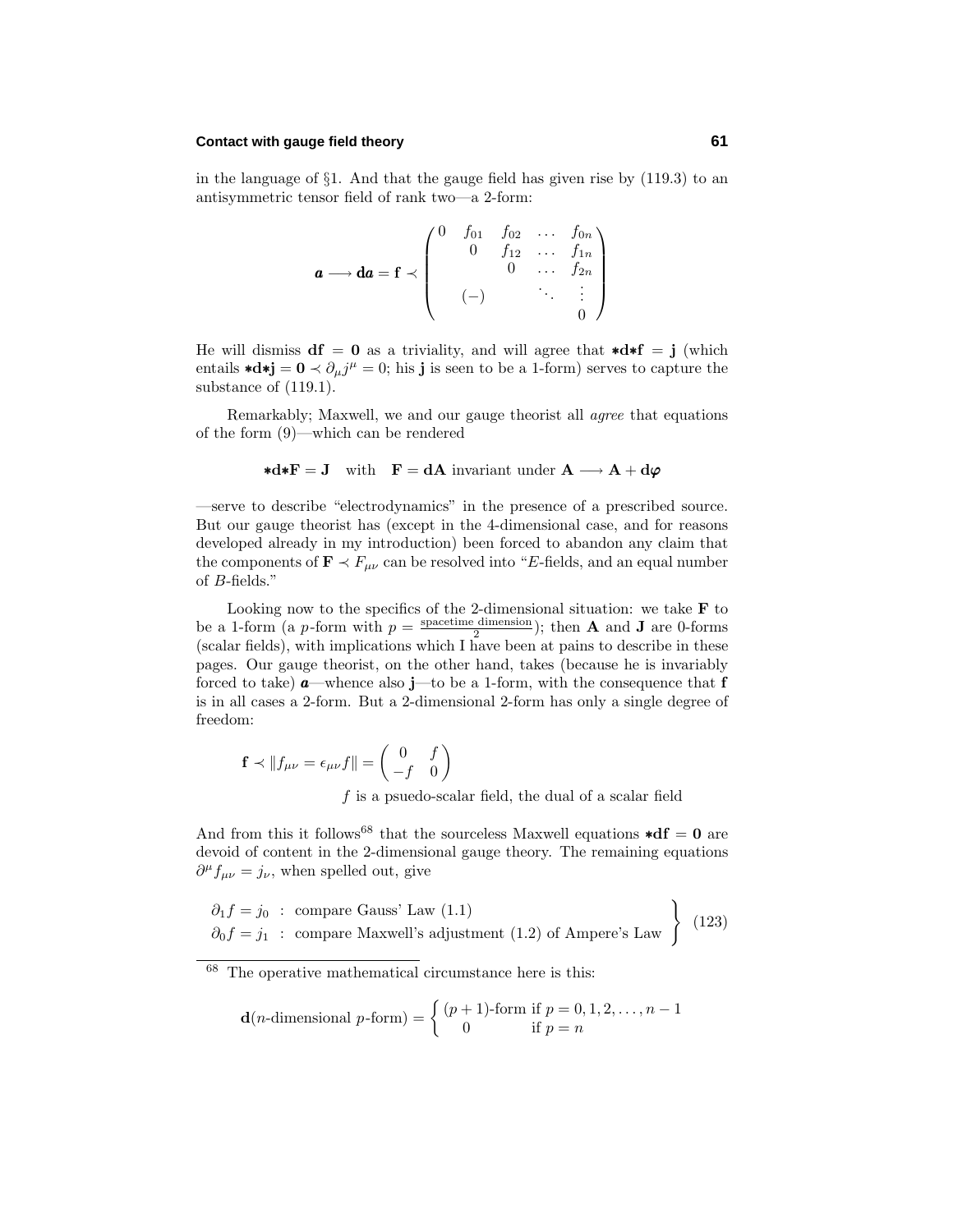of which charge conservation  $\partial^0 j_0 + \partial^1 j_1 = 0$  is (use  $\partial^0 = \partial_0$  and  $\partial^1 = -\partial_1$ ) and immediate consequence. Writing

$$
f = \partial_0 a_1 - \partial_1 a_0 \tag{124}
$$

the field equations become

$$
\partial_1 \partial_0 a_1 - \partial_1 \partial_1 a_0 = j_0
$$
 and  $\partial_0 \partial_0 a_1 - \partial_0 \partial_1 a_0 = j_1$ 

Imposition of the Lorentz gauge condition  $\partial^{\mu} a_{\mu} = \partial_0 a_0 - \partial_1 a_1 = 0$  brings the preceding equations to the form

$$
\Box a_0 = j_0 \quad \text{and} \quad \Box a_1 = j_1 \tag{125}
$$

And if we introduce

$$
\mathcal{L} = \frac{1}{2}(\partial_0 a_1 - \partial_1 a_0)^2 - (j_0 a_0 - j_1 a_1) \tag{126}
$$

then we are led back to the field equations  $-\partial_1 f + j_0 = 0$  and  $\partial_0 f - f_1 = 0$ . In some respects this "gauge theorists version of 2-dimensional electrodynamics" possesses a more pronouncedly "Maxwellian feel" than does the theory which I introduced at (12); David Griffiths has remarked that it can, in fact, be considered to comprise an instance of Maxwellian electrodynamics, for it results from  $(1)$  upon imposition of these specialized assumptions:

$$
\mathbf{E} = \begin{pmatrix} f(x^0, x^1) \\ 0 \\ 0 \end{pmatrix}, \ \mathbf{B} = \mathbf{0}, \ \rho = j^0(x^0, x^1) \text{ and } \frac{1}{c}\mathbf{j} = \begin{pmatrix} j^1(x_0, x_1) \\ 0 \\ 0 \end{pmatrix}
$$

That such stringent conditions, once imposed, can self-consistently persist is not immediately obvious, but is made obvious by the very existence of the (self-consistent) gauge theory. The latter theory does, however, possess some odd features; it makes no provision for any analog of "magnetism." And it draws upon the services of a potential which is (uniquely, in my experience) more complicated than the thing it describes. It might be interesting on another occasion to explore more detailed ramifications of the gauge theory, which would appear to possess its own kind of "tutorial potential." But my immediate objective in this discussion has now been achieved: we have established that the theory implicit in  $(12)$  is not a gauge theory. And it has been brought vividly to our attention that the equations

$$
\ast \mathbf{d} \ast \mathbf{F} = \mathbf{J} \qquad \text{and} \qquad \ast \mathbf{d} \ \mathbf{F} = \mathbf{0} \tag{9}
$$

admit of a great variety of alternative realizations, of which we have addressed only two; to select one realization over another is to emphasize some of the structural elements of Maxwellian electrodynamics at—inevitably—the expense of others. It is interesting that Lorentz covariance is a shared feature of all such theories.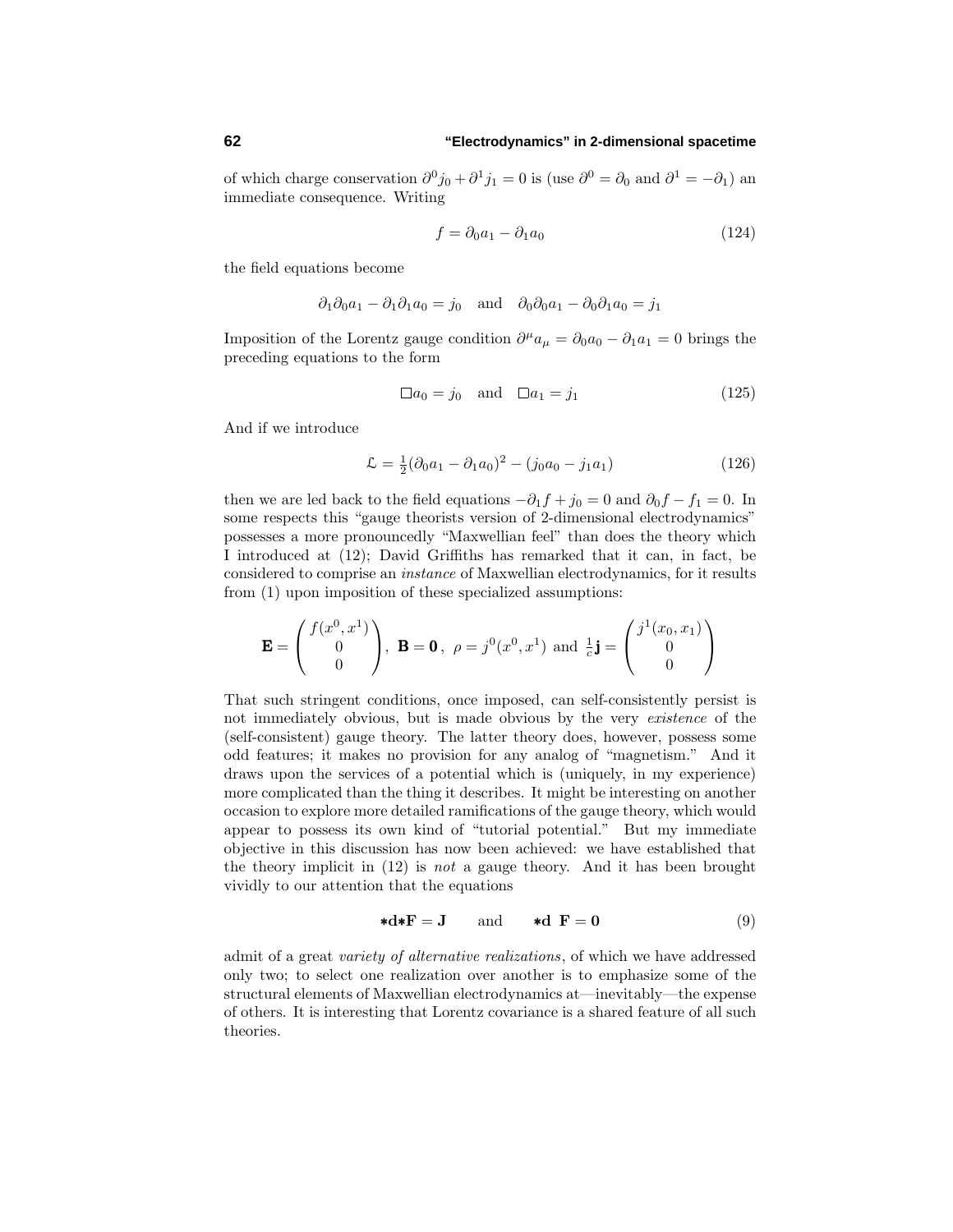#### **Media 63**

**12. Phenomenological models of materials**. It was Lorentz who taught us to do our serious electrodynamics in a vacuum; Maxwell himself was a creature of the Victorian laboratory, obligated to explore simultaneously and in tandum

- the dynamics of the electromagnetic field and
- $\bullet$  the (gross) electromagnetic properties of (simple bulk) materials (in the weak-field approximation).

"Maxwell's equations," as they came from his desk, more nearly resembled<sup>69</sup>

$$
\frac{1}{\epsilon_0} \nabla \cdot \mathbf{D} = \rho
$$

$$
\mu_0 \nabla \times \mathbf{H} - \frac{1}{c\epsilon_0} \frac{\partial}{\partial t} \mathbf{D} = \frac{1}{c} \mathbf{j}
$$

$$
\nabla \cdot \mathbf{B} = 0
$$

$$
\nabla \times \mathbf{E} + \frac{1}{c} \frac{\partial}{\partial t} \mathbf{B} = \mathbf{0}
$$

than (1), and are indeterminate in the absence of "constitutive relations" that describe **D** and **H** in terms of **E** and **B**. In the simplest case one has

$$
\mathbf{D} = \epsilon \mathbf{E} \quad \text{and} \quad \mathbf{H} = \frac{1}{\mu} \mathbf{B}
$$

where  $\epsilon$  and  $\mu$  are constants characteristic of the material (sealing wax, whale oil, ...); in vacuum  $\epsilon \to \epsilon_0$ ,  $\mu \to \mu_0$  and one recovers (1).

To phrase the issue a bit more abstractly, we expect in the presence of electromagnetically active matter to write equations

$$
\ast \mathbf{d} \ast \mathbf{G} = \mathbf{J} \quad \text{and} \quad \ast \mathbf{d} \ \mathbf{F} = \mathbf{0} \tag{127}
$$

**G** a material-dependent function of **F**; becomes **F** in vacuum

and on this basis to understand  $(9)$  as a "special case." In §9 of some material previously cited<sup>70</sup> I discuss how the exterior calculus can be used to construct an orderly survey of "all possible" constitutive relations. Here I am content to limit my remarks to the simplest rudiments of this subject, as it relates to 2-dimensional electrodynamics.

In place of  $(13)$  we expect to have

$$
\mu_0 \partial_1 H - \frac{1}{\epsilon_0} \partial_0 D = J
$$
\n
$$
\partial_1 E - \partial_0 B = 0
$$
\n(128.1)

to which we conjoin the relations

$$
D = \epsilon E \quad \text{and} \quad H = \frac{1}{\mu}B \tag{128.2}
$$

 $69$  I take here certain gross liberties. For more careful discussion see  $\S 7.3$  in D. Griffiths, *Introduction to Electrodynamics*  $(1981)$ .

<sup>70</sup> See again footnote 3.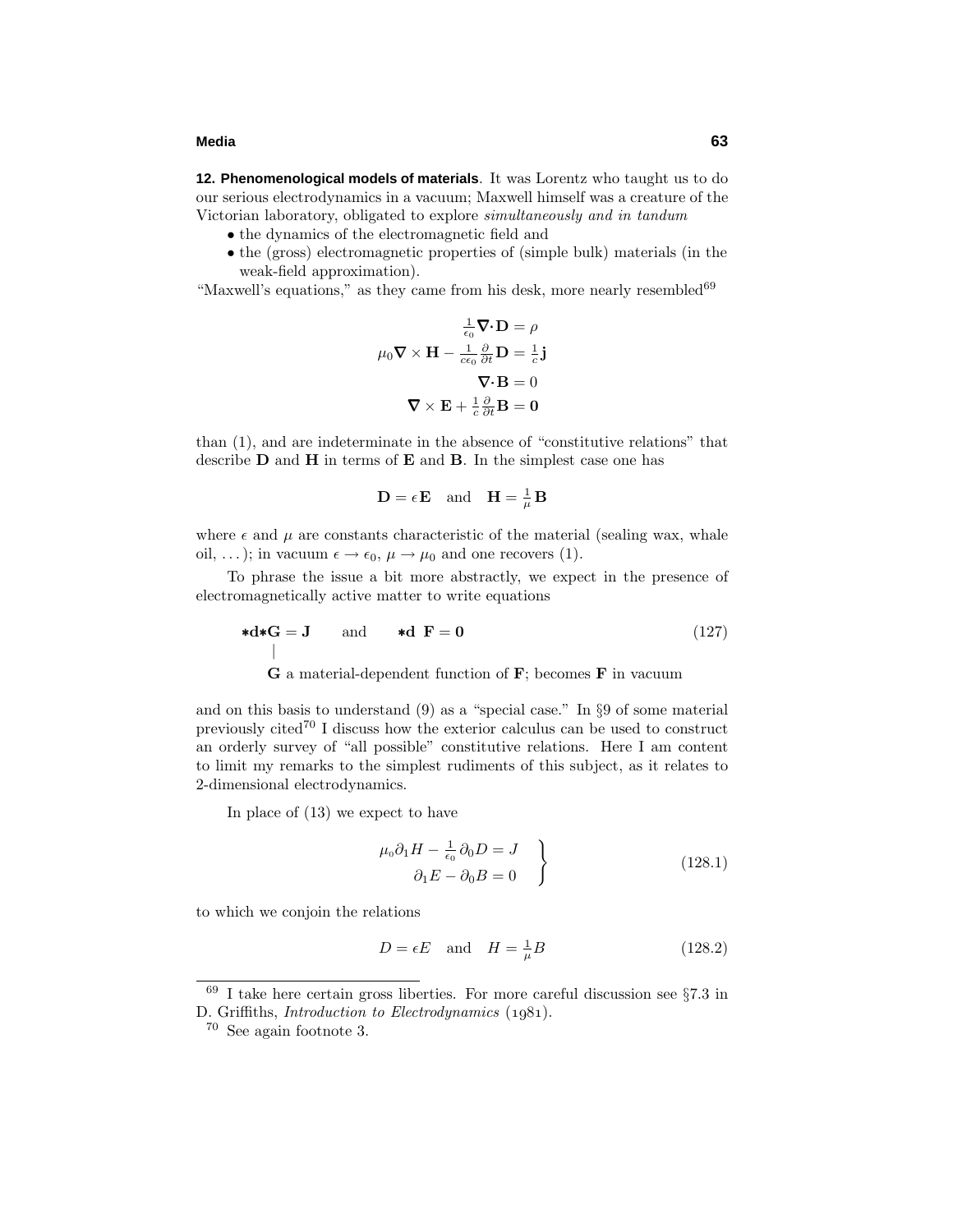Interior to such 1-dimensional material (but in the absence of  $J$ ) we have

$$
\frac{\mu_0}{\mu} \partial_1 B - \frac{\epsilon}{\epsilon_0} \partial_0 E = 0
$$

$$
\partial_1 E - \partial_0 B = 0
$$

These can be "uncoupled by differentiation;" hitting the former with  $\partial_0$  and the latter with  $\partial_1$  (and then reversing that procedure) we obtain equations that can be written

$$
\left(\partial_x^2 - \frac{1}{u^2} \partial_t^2\right) E = 0
$$
\n
$$
\left(\partial_x^2 - \frac{1}{u^2} \partial_t^2\right) B = 0
$$
\n
$$
u \equiv \sqrt{\frac{\epsilon_0 \mu_0}{\epsilon \mu}} \cdot c \le c \text{ under natural conditions}
$$
\n(129)

Formal problems famously arise in connection with determination of the correct Lorentz covariant description of electromagnetic fields in the presence of media (especially media in differential motion).<sup>71</sup> Our toy theory would appear to provide a useful laboratory within which to explore such problems.

**13. Remarks concerning solutions of the field equations**. The analytical problem posed by Maxwellian electrodynamics is (in Lorentz gauge, and in the presence of a prescribed source  $J^{\mu}$  to solve a quartet of uncoupled equations

$$
\Box A^{\mu} = J^{\mu} \tag{8}
$$

subject to prescribed initial and boundary conditions. The 2-dimensional theory provides a single instance

$$
\Box A = J \tag{17}
$$

of such an equation, and puts one in position to appropriate all that is known concerning the physics of forced strings. My purpose here will be not to review the considerable body of theory relating to the latter topic,<sup> $72$ </sup> but to examine only a few topics illustrative of the "tutorial potential" of the 2-dimensional theory.

In the absence of sources we have (see again (13))

$$
\left\{\n\begin{aligned}\n\partial_1 B - \partial_0 E &= 0 \\
\partial_1 E - \partial_0 B &= 0\n\end{aligned}\n\right\} \tag{130}
$$

which was seen at  $(15)$  to entail

$$
\Box F_{\mu} = 0 \quad \text{where again} \quad \begin{pmatrix} F_0 \\ F_1 \end{pmatrix} \equiv \begin{pmatrix} E \\ B \end{pmatrix} \tag{131}
$$

<sup>71</sup> Such problems provided the principal motivation for the work to which I alluded in the preceding footnote..

 $72$  For elaborately detailed discussion of that topic see ANALYTICAL METHODS OF PHYSICS  $(1981)$ , pp. 221-433.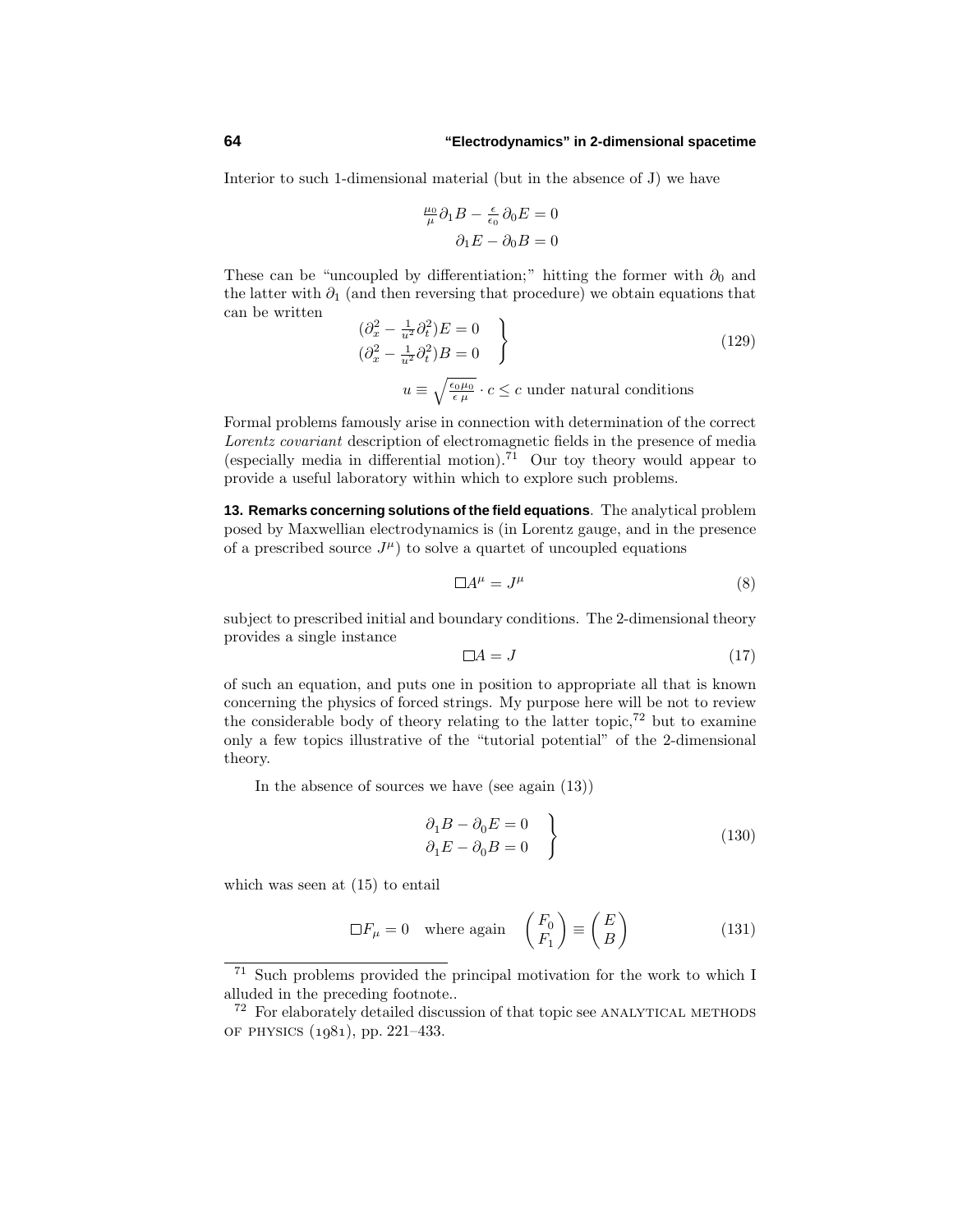# **Solutions of the field equations 65**

If we had interest in "running wave solutions" of  $(131)$  we would find it natural to write $^{73}$ 

$$
E(x,t) = \mathcal{E}e^{i[k_0x \pm \omega_0 t]} \quad \text{and} \quad B(x,t) = \mathcal{B}e^{i[k_1x \pm \omega_1 t]}
$$

and to insist that  $(\omega, k)_0$  and  $(\omega, k)_1$  be (possibly independent) solutions of

$$
k^2 - (\omega/c)^2 = 0 \tag{132}
$$

The field equations  $(130)$  serve, however, to restrict our seeming options; we find ourselves obligated to insist that  $(\omega, k)_0$  and  $(\omega, k)_1$  refer to the *same* solution of (132), and moreover that

$$
\mathcal{B} = \pm \mathcal{E} \quad \text{according as} \quad \omega/c = \pm k
$$

The running wave solutions of  $(131)$  have therefore the form

$$
\mathbf{F}(x,t) = \mathbf{F} \cdot e^{i[kx \pm \omega t]} \prec \begin{pmatrix} \mathcal{E} \\ \pm \mathcal{E} \end{pmatrix} e^{i[kx \pm \omega t]}
$$

The components of  $F_\mu$  must, in other words, be synchronized. The amplitude of the magnetic component of the field must, moreover, be correlated with the amplitude of the electrical component, and that correlation is of such a nature as to achieve

momentum density  $\equiv -EB \geq 0$  according as the wave runs right or left

This result is consonant with the "antiparallelism condition" that was obtained near the end of §6 by more general means; i.e., without specific reference to running waves. The preceding argument captures the main features of the argument that in Maxwellian electrodynamics<sup>74</sup> gives rise to the "transverse plane waves" so characteristic of that theory. In 2-dimensional theory it would, of course, be senseless to speak of "plane waves," and doubly senseless to speak of "transverse plane waves with  $E \perp B$ ;" it is of interest that the role of the latter condition has in 2-dimensional theory been taken over by an antiparallelism condition.

In 2-dimensions—exceptionally—the wave operator factors within the field of complex numbers<sup>75</sup>

$$
\Box = (\partial_0 + \partial_1)(\partial_0 - \partial_1) \tag{133}
$$

From this it follows that every solution of  $\Box A = 0$  can be described

$$
A(x^{0}, x^{1}) = f(x^{1} - x^{0}) + g(x^{1} + x^{0})
$$
\n(134)

<sup>&</sup>lt;sup>73</sup> I find it convenient here to revert to pre-relativistic  $\{x, t\}$  notation.

 $74$  See CLASSICAL ELECTRODYNAMICS  $(1980)$ , pp. 338–344.

 $^{75}$  To achieve factorization when  $n>2$  one must— $\grave{a}$  la Dirac—have recourse to the Clifford numbers, and attend carefully to the complications that derive from non-commutivity.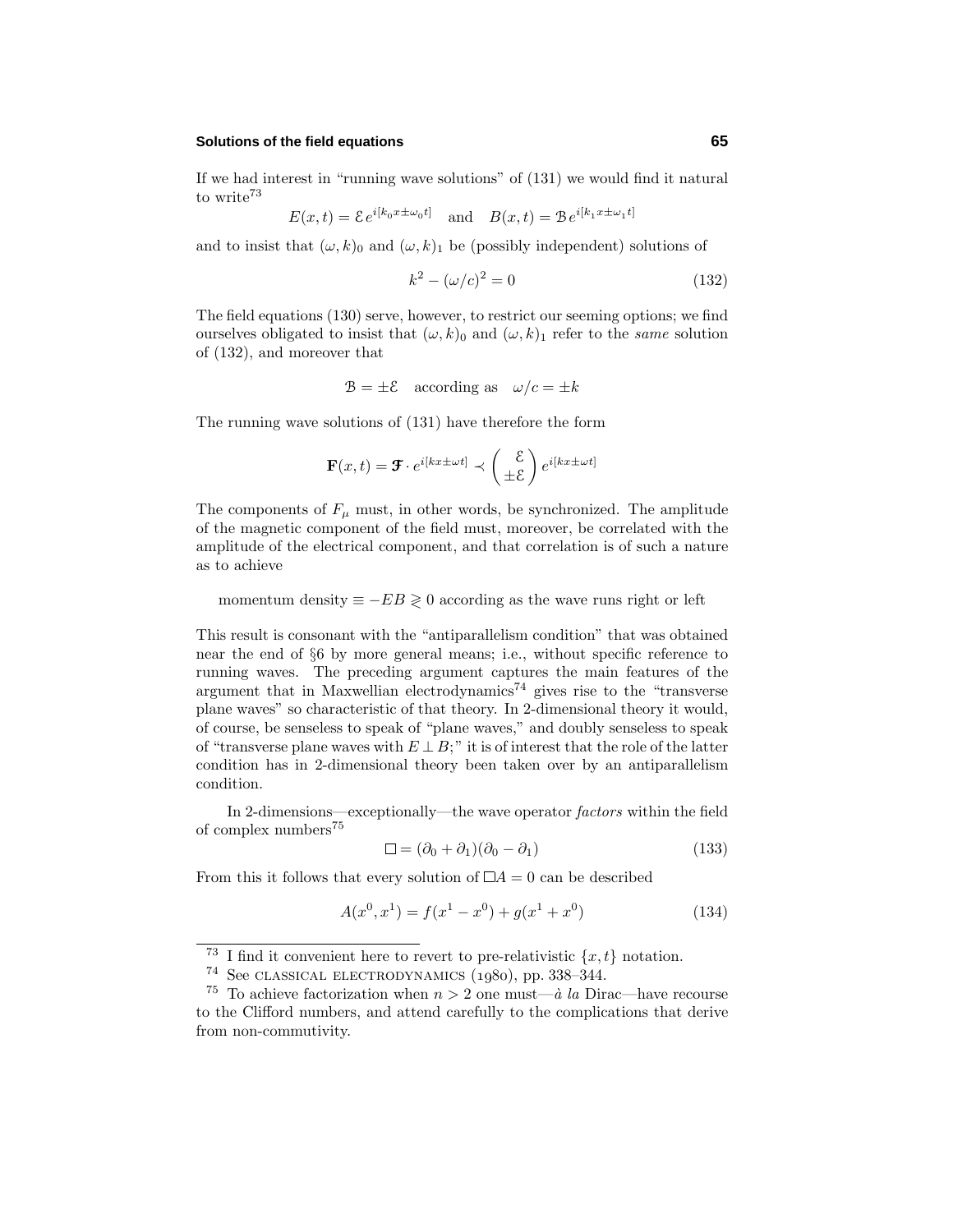where  $f(\bullet)$  and  $g(\bullet)$  are arbitrary functions of a single argument. Evidently

 $f(x^1 - x^0)$  glides rigidly to the right, with speed c, while  $g(x^1 + x^0)$  glides rigidly to the left

Suppose (allowing ourselves on occasion to adopt the simplified notation  $x \leftarrow x^1$  we are given this initial data:

$$
\mathsf{A}(x) \equiv A(0, x) \quad \text{and} \quad \mathsf{B}(x) \equiv \partial_0 A(x^0, x)\Big|_{x^0 = 0} \equiv A_0(0, x) \quad \text{are prescribed}
$$

Then

$$
f(x) + g(x) = +A(x)
$$
  

$$
f'(x) - g'(x) = -B(x) \implies f(x) - g(x) = -\int^x B(y) dy
$$

from which we obtain

$$
f(x) = \frac{1}{2} \Big\{ A(x) - \int^x B(y) dy \Big\}
$$

$$
g(x) = \frac{1}{2} \Big\{ A(x) + \int^x B(y) dy \Big\}
$$

giving

$$
A(x^{0}, x^{1}) = \frac{1}{2} \Big\{ A(0, x^{1} - x^{0}) + A(0, x^{1} + x^{0}) \Big\} + \frac{1}{2} \int_{x^{1} - x^{0}}^{x^{1} + x^{0}} A_{0}(0, y) dy \quad (135)
$$

This result, which provides an explicit description of the solution of  $\Box A = 0$ that evolves from prescribed initial data, was known to d'Alembert already in , when the theory of partial differential equations was still in its infancy. That the right side of  $(135)$  does in fact conform to the prescribed data—and that it serves not only to predict but also to retrodict—is manifest.

We obtained  $(135)$  by the most elementary of means. It is a remarkable fact that one can, by a chain of argument which at every link is equally elementary, proceed from (135) to a description in the *n*-dimensional case of the  $A(x)$ which satisfies  $\Box A = J$  and at the same time conforms to prescribed initial data. One can, in short, extract from  $(135)$  an account of the *general theory* of the Green's functions of  $\Box$  operators—stripped of the apparatus (Fourier transformation, introduction of hyperspherical coordinates, delicate contour integration) that standardly encumbers that theory. The following remarks are intended to provide an outline of the program to which I allude; details are developed elsewhere.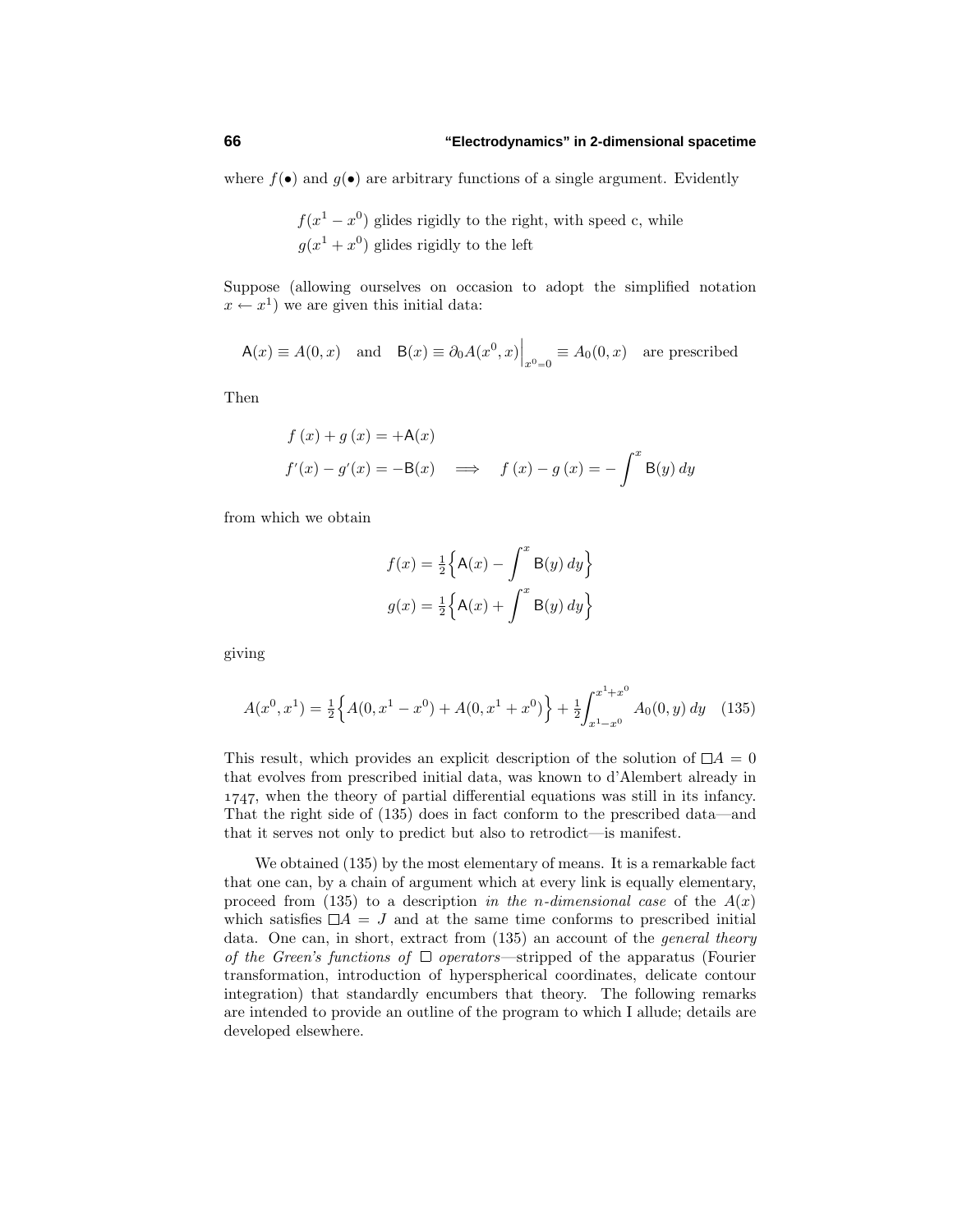## **Solutions of the field equations 67**

step one: establish contact with the notations of green. We notice that the integral in  $(135)$  can be described

$$
\frac{1}{2} \int_{x^1 - x^0}^{x^1 + x^0} A_0(0, y) dy = \int_{-\infty}^{+\infty} \underbrace{\Delta^0(x^0, x^1 - y)}_{\equiv \frac{1}{2} \left\{ \theta \left( y - (x^1 - x^0) \right) - \theta \left( y - (x^1 + x^0) \right) \right\}}^{\equiv \frac{1}{2} \left\{ \theta \left( y - (x^1 - x^0) \right) - \theta \left( y - (x^1 + x^0) \right) \right\}}
$$

where  $\Delta^{0}(x^{0},x^{1}-y)$  is simply a "switch," installed to turn the integrand on and off, automatically. We observe, moreover, that

$$
\partial_0 \Delta^0(x^0, x^1 - y) = \frac{1}{2} \left\{ \delta \left( y - (x^1 - x^0) \right) + \delta \left( y - (x^1 + x^0) \right) \right\}
$$

and that  $(135)$  can, in these notations, be written

$$
A(x^{0}, x^{1}) = \int_{-\infty}^{+\infty} \left\{ A(0, y) \partial_{0} \Delta^{0}(x^{0}, x^{1} - y) + \Delta^{0}(x^{0}, x^{1} - y) A_{0}(0, y) \right\} dy
$$
\n(136.1)

Setting  $A(0, y) = 0$  and  $A_0(0, y) = \delta(y)$  we see that  $\Delta^0(x^0, x^1)$  is itself the solution of  $\square \Delta = 0$  that evolves from the especially simple initial data

$$
\Delta^{0}(0, x^{1}) = 0
$$
 and  $\partial_{0}\Delta^{0}(x^{0}, x^{1})\Big|_{x^{0}=0} = \delta(x^{1})$ 

For a diagramatic representation of the functional structure of  $\Delta(x^0-y^0, x^1-y^1)$ see Figure 2.

step two: take sources into account. The idea is to write

$$
A = A^{\text{free}} + A^{\text{forced}}
$$

where  $A^{\text{free}}$  is the solution of  $\Box A = 0$  that evolves from the prescribed initial data (as described already by (136.1)), and  $A^{forced}$  is the solution of  $\Box A = J$ that is initally null. Writing

$$
A^{forced}(x^0, x^1) = \iint \Delta(x^0 - u, x^1 - y) J(u, y) \, du \, dy \tag{136.2}
$$

we are led to impose upon  $\Delta(\bullet, \bullet)$  the requirement

$$
\Box \Delta(x^{0} - u, x^{1} - y) = \delta(x^{0} - u)\delta(x^{1} - y)
$$
\n(137)

It can be shown by elementary means<sup>76</sup> that a simple "truncation process"

$$
\Delta^{0}(x^{0}, x^{1}) \longrightarrow_{\text{truncation}} \Delta(x^{0}, x^{1}) \equiv \theta(x^{0}) \cdot \Delta^{0}(x^{0}, x^{1})
$$

yields a  $\Delta(\bullet, \bullet)$  with all the required properties: it satisfies (137), and when inserted into (136.2) entails  $A(0, x^1) = 0$  provided the  $\iint$  is taken to range on the spacetime region bounded by the timeslices identified in Figure 3.

 $76$  See §3 of "Formal theory of singular functions" (1997) for details.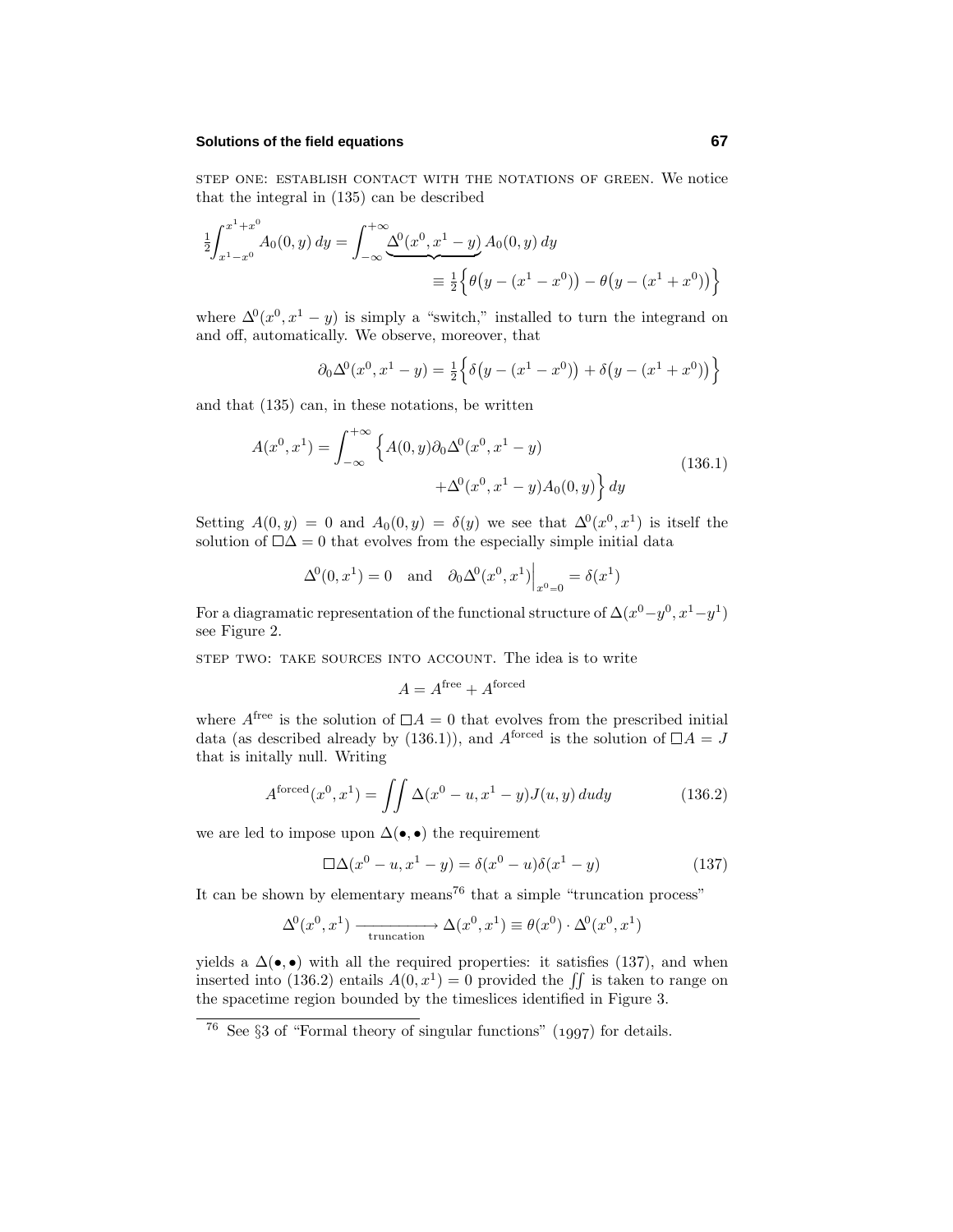

FIGURE 2: The homogeneous Green's function  $\Delta(x^0-u, x^1-y)$  has the constant value  $+\frac{1}{2}$  on the interior of the lightcone that extends backward from the field point  $(x^0, x^1)$ , and the constant value  $-\frac{1}{2}$  on the forward lightcone.It vanishes exterior to the lightcone.Initial  $data A(0, y)$  and  $A_0(0, y)$  is spread like peanut butter on the timeslice  $x^0 = 0$ , but only the data interior to the cone (represented by a heavy line in the figure) contributes according to (136.1) to the value assumed by  $A^{\text{free}}(x^0, x^1)$ .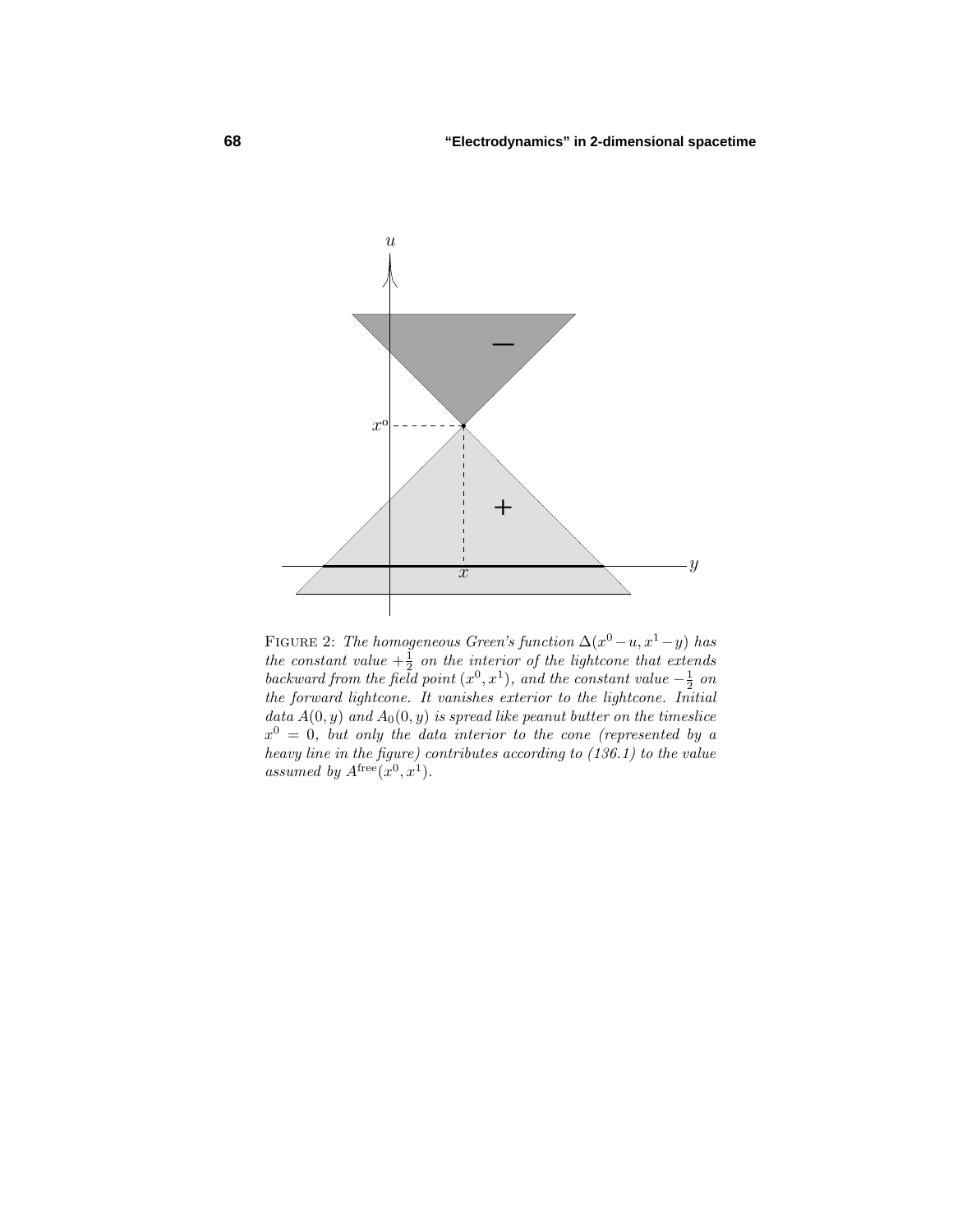

FIGURE 3: "Truncation" of  $\Delta(x^0 - u, x^1 - y)$  (elimination of the forward sector) yields the retarded solution of the inhomogeneous wave equation  $(137)$ . The curve represents the activity of a source (here—for diagramatic convenience—a point source). Only the source data interior to the shaded region (bounded below by the timeslice on which the initial data is inscribed, and above by the timeslice that contains the fieldpoint ) contributes according to (136.2) to the value assumed by  $\tilde{A}^{\text{forced}}(x^0, x^1)$ . Superposition gives the function

$$
A(x^{0}, x^{1}) = A^{\text{free}}(x^{0}, x^{1}) + A^{\text{forced}}(x^{0}, x^{1})
$$

which satisfies  $\Box A = J$  and at the same time satisfies the prescribed initial conditions.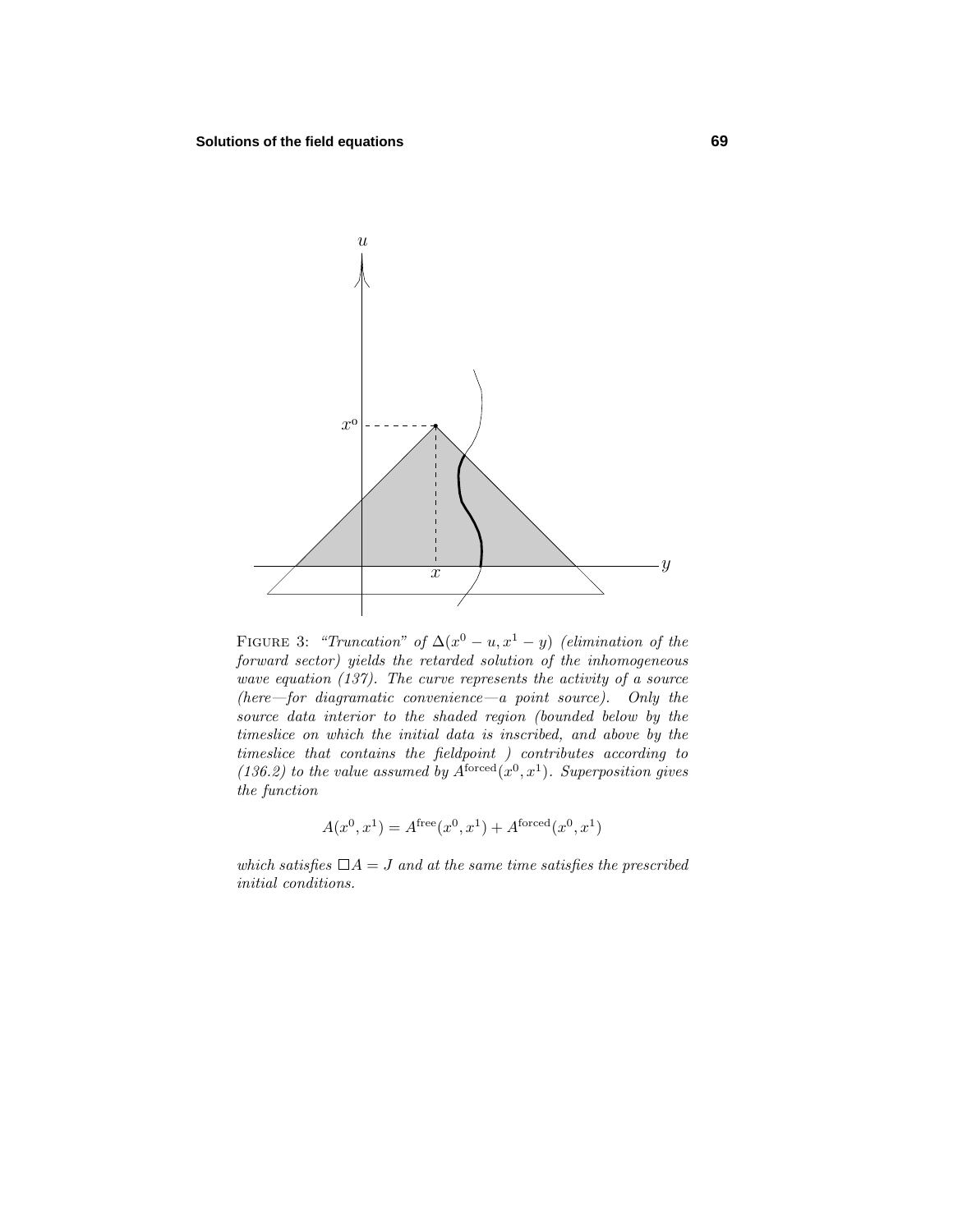step three: dimensional generalization. d'Alembert has supplied us with motivation to introduce a homogeneous Green's function  $\Delta^0(x^0 - u, x^1 - y)$ which we agree at this point to notate  $\Delta_1^0(x^0 - y^0, x^1 - y^1)$  in order to emphasize that it is the  $n = 1$  member of a *population* of functions

$$
\Delta_n^0(x^0 - y^0, x^1 - y^1, \dots, x^n - y^n)
$$

which satisfy

$$
\left\{\partial_0^2 - \partial_1^2 - \partial_2^2 - \dots - \partial_n^2\right\} \Delta_n^0 = 0
$$
  

$$
n \equiv \text{dimension of space}
$$

We have

$$
\Delta_1^0(x^0 - y^0, x^1 - y^1)
$$
  
=  $\frac{1}{2} \Big\{ \theta(y^1 - [x^1 - (x^0 - y^0)]) - \theta(y^1 - [x^1 + (x^0 - y^0)]) \Big\}$   
=  $\frac{1}{2} \varepsilon (x^0 - y^0) \cdot \theta \Big( \underbrace{(x^0 - y^0)^2 - (x^1 - y^1)^2}_{\equiv \sigma \equiv (x^0 - y^0)^2 - r^2} \Big)$ 

In the 1930's Marcel Reisz, in a famous application of the fractional calculus, managed to invert what Jacques Hadamard, a decade earlier, had called the "method of (dimensional) descent;" Reisz—building upon the circumstance that (consistently with the result just established in the case  $n = 1$ ) the variables  ${x^0, x^1, \ldots, x^n; y^0, y^1, \ldots, y^n}$  enter into the structure of  $\Delta_n^0$  only in lumped combination

$$
\Delta_n^0 = \Delta_n^0(\sigma) \quad \text{with} \quad \sigma \equiv (x^0 - y^0)^2 - r^2
$$

$$
r^2 \equiv (x^1 - y^1)^2 + \dots + (x^n - y^n)^2
$$

—showed that the functions  $\Delta_n^0(\sigma)$  are interlinked by a network of very simple relations<sup>77</sup>

$$
\begin{array}{cccc}\n\Delta_1 & \xrightarrow{\quad} \Delta_3 & \xrightarrow{\quad} \Delta_5 & \xrightarrow{\quad} \Delta_7 \\
\searrow & \searrow & \searrow & \searrow & \nearrow & \dots \text{etc.} \\
\Delta_2 & \xrightarrow{\quad} \Delta_4 & \xrightarrow{\quad} \Delta_6 & \n\end{array}
$$

where the horizontal arrows refer to the action of  $\frac{1}{\pi} \frac{\partial}{\partial \sigma} = -\frac{1}{2\pi r} \frac{\partial}{\partial r}$  and the diagonal arrows refer to the action of the semi-differentiation operator  $\left(\frac{1}{\pi} \frac{\partial}{\partial \sigma}\right)^{\frac{1}{2}}$ . Writing

$$
\Delta_1^0(\sigma) = \pm \frac{1}{2}\theta(\sigma)
$$

 $(take + in the backward lightcone, - in the forward cone)$ , the fractional calculus supplies

$$
\Delta_2^0(\sigma) = \pm \tfrac{1}{2\pi} \sigma^{-\frac{1}{2}} \theta(\sigma)
$$

<sup>&</sup>lt;sup>77</sup> For details see  $\S7$  of "Construction & physical application of the fractional calculus"  $(1997)$  and additional sources cited there.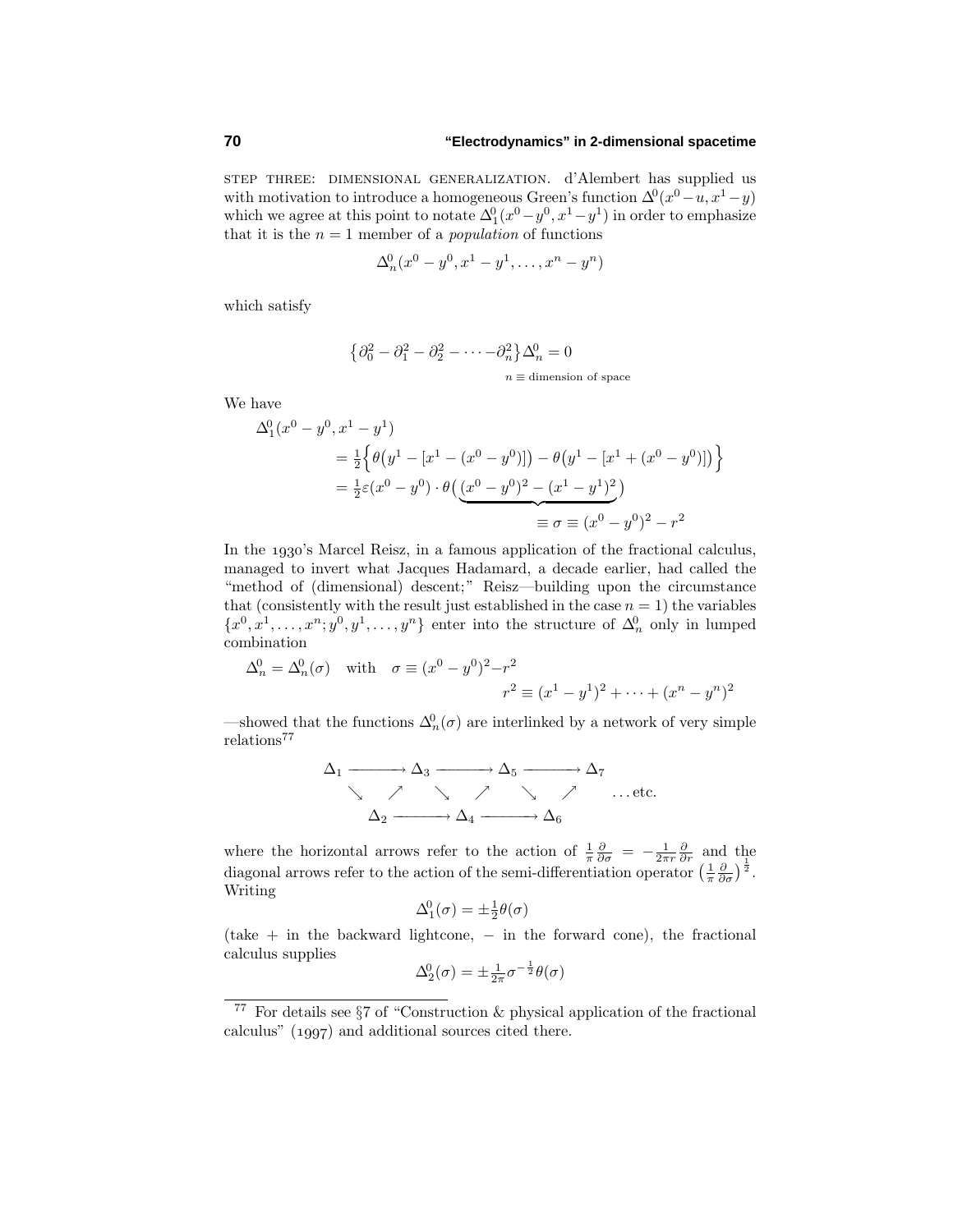## **Solutions of the field equations 71**

When *n* is odd, Riesz' construction gives

$$
\Delta_1^0(\sigma) = \pm \frac{1}{2}\theta(\sigma)
$$

$$
\downarrow
$$

$$
\Delta_3^0(\sigma) = \left(\frac{1}{\pi} \frac{\partial}{\partial \sigma}\right)^1 \Delta_1^0(\sigma) = \pm \frac{1}{2\pi} \delta(\sigma)
$$

$$
\Delta_5^0(\sigma) = \left(\frac{1}{\pi} \frac{\partial}{\partial \sigma}\right)^2 \Delta_1^0(\sigma) = \pm \frac{1}{2\pi^2} \delta'(\sigma)
$$

$$
\vdots
$$

$$
\Delta_{2n+1}^0(\sigma) = \left(\frac{1}{\pi} \frac{\partial}{\partial \sigma}\right)^n \Delta_1^0(\sigma) = \pm \frac{1}{2\pi^2} \delta^{(n)}(\sigma)
$$

When  $n$  is even the situation is significantly more complicated and qualitatively distinct, but for the simplest of reasons; Riesz' construction gives

$$
\Delta_2^0(\sigma) = \pm \frac{1}{2\pi} \sigma^{-\frac{1}{2}} \theta(\sigma)
$$
\n
$$
\downarrow
$$
\n
$$
\Delta_4^0(\sigma) = \left(\frac{1}{\pi} \frac{\partial}{\partial \sigma}\right)^1 \Delta_2^0(\sigma) = \pm \frac{1}{2\pi^2} \left\{ \sigma^{-\frac{1}{2}} \delta(\sigma) - \frac{1}{2} \sigma^{-\frac{3}{2}} \theta(\sigma) \right\}
$$
\n
$$
\Delta_6^0(\sigma) = \left(\frac{1}{\pi} \frac{\partial}{\partial \sigma}\right)^2 \Delta_2^0(\sigma) = \pm \frac{1}{2\pi^3} \left\{ \sigma^{-\frac{1}{2}} \delta'(\sigma) - \sigma^{-\frac{3}{2}} \delta(\sigma) + \frac{3}{4} \sigma^{-\frac{5}{2}} \theta(\sigma) \right\}
$$
\n
$$
\vdots
$$
\n
$$
\Delta_{2n+2}^0(\sigma) = \left(\frac{1}{\pi} \frac{\partial}{\partial \sigma}\right)^n \Delta_2^0(\sigma) = \pm \frac{1}{2\pi^{n+1}} \sum_{p=0}^n {n \choose p} \left[\sigma^{-\frac{1}{2}}\right]^{(p)} \left[\theta(\sigma)\right]^{(n-p)}
$$

where  $[\sigma^{-\frac{1}{2}}]^{(p)} = (-)^p \frac{(2p)!}{2^{2p}p!} \sigma^{-\frac{1}{2}-p}$  and  $[\theta(\sigma)]^{(n-p)} = \delta^{(n-p-1)}(\sigma) : 0 \le p < n$ . From these results we learn that

- In all cases,  $\Delta_n^0(\sigma)$  vanishes outside the lightcone;
- $\Delta^0_{\text{odd}\geq 3}(\sigma)$  is singular on the lightcone, but vanishes inside;
- $\Delta_{even}^0(\sigma)$  is singular on the lightcone, but—owing to the presence of a "dangling *θ*-function"—fails to vanish inside (as also does  $\Delta_1^0(\sigma)$ ); it follows that radiative events in odddimensional spacetimes have persistent local effects. This is in sharp contrast to the situation in spacetimes of even dimension  $n + 1 \geq 4$ .

Such commentary is of only incidental interest to our friend, the one-dimensional physicist, who simply wants to get on with his 2-dimensional electrodynamical work. But it does serve to illustrate the "tutorial  $(2\tt-torial?)$  potential" of the 2-dimensional formalism, and to make vivid the sense in which  $\Delta_1^0$  serves as a "seed" from which the entire theory can be harvested; it underscores a sense in which the physical case  $n = 3$  (Lienard-Wiechert) is "special," and it draws attention to an analytical consequence  $(\theta \text{ instead of } \delta)$  of the fact that in 1-space "to fall off geometrically" means "to fall off not at all." Though phrased in terms of  $\Delta_n^0$ , the discussion pertains straightforwardly to the truncated functions  $\Delta_n$ . Less obviously, it pertains also to the theory of Klein-Gordon Green's functions.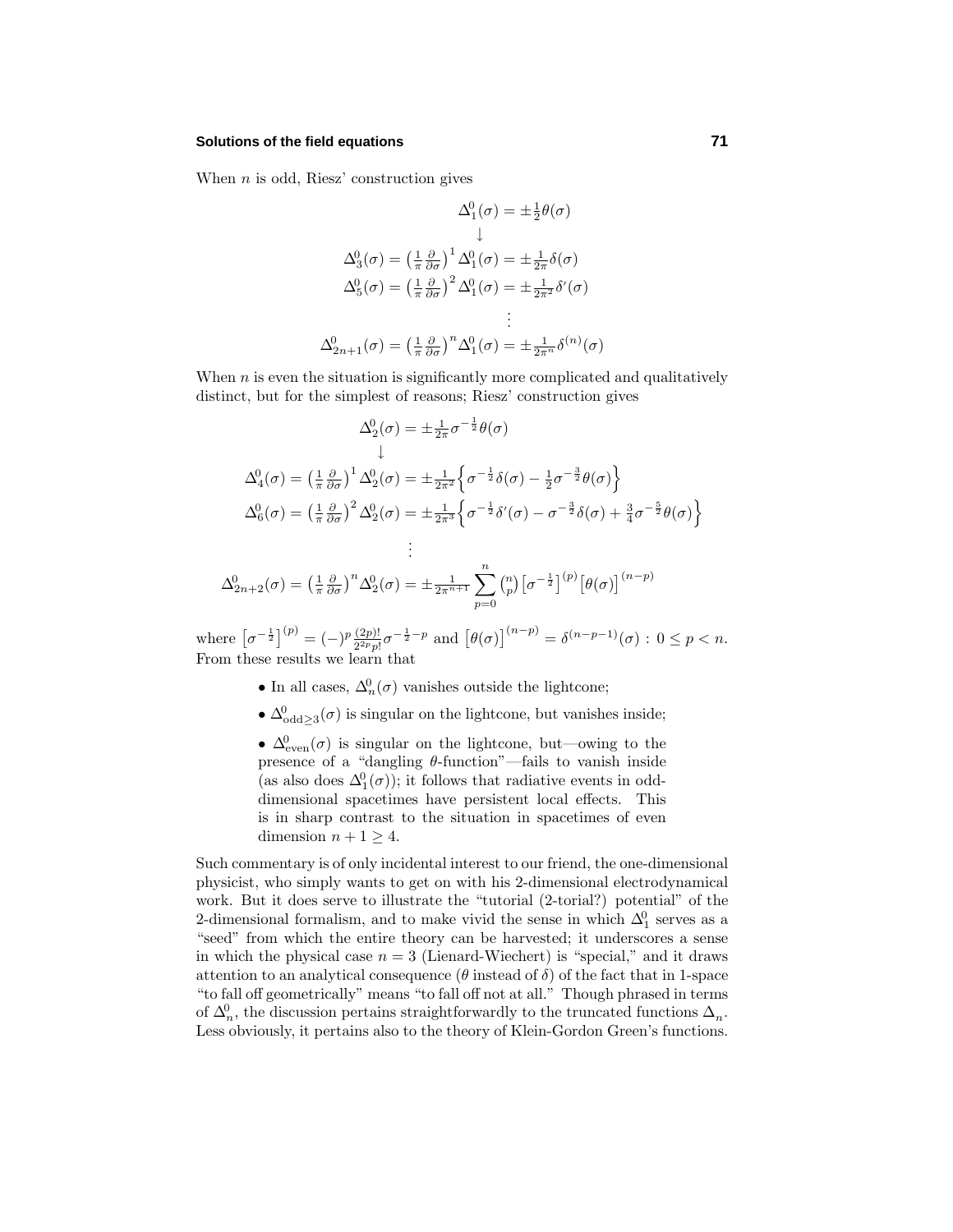I turn now from dynamics to consideration of the static solutions of the field equations (13), which for present purposes read

$$
\partial_1 B = J
$$

$$
\partial_1 E = 0
$$

Once again, we find it convenient to adopt a simplified notation:  $x \leftarrow x^1$ . Immediately<sup>78</sup>

$$
B(x) = \int_{}^{x} J(y) dy + \text{constant}
$$
  

$$
E(x) = \text{constant}
$$

I elect not to restrict my attention to "fields interior to a box," and am forced therefore by the physical requirement that

total field energy 
$$
\equiv \int_{-\infty}^{+\infty} \mathcal{E}(x) dx < \infty
$$
  

$$
\mathcal{E}(x) = \frac{1}{2} (E^2 + B^2)
$$

to set the constant value of *E* equal to zero. In 2-dimensional theory a static field can, on such grounds, be argued to be not "electrostatic" but "magnetostatic." Suppose the source to be a

point source : 
$$
J(x) = g \cdot \delta(x - a)
$$
  
 $g \equiv \text{``magnetic charge''} : [g] = [B]$ 

Then

$$
B(x) = \begin{cases} \text{constant} & : x < a \\ \text{constant} + g & : a < x \end{cases}
$$

which in all non-trivial cases describes a field of infinite energy. To avoid the latter problem<sup>79</sup> we assemble a

"magnetic dipole" : 
$$
J(x) = g \cdot \{\delta(x+a) - \delta(x-a)\}\
$$

Then

$$
B(x) = \begin{cases} \text{constant} & : x < -a \\ \text{constant} + g & : -a < x < +a \\ \text{constant} & : +a < x \end{cases}
$$

which has finite energy

$$
E(a) = \int \mathcal{E}(x) dx = g^2 a
$$

<sup>78</sup> Here consequences of a point just remarked ("to fall off geometrically" is, in the one-dimensional case, to fall off not at all) become starkly evident. 79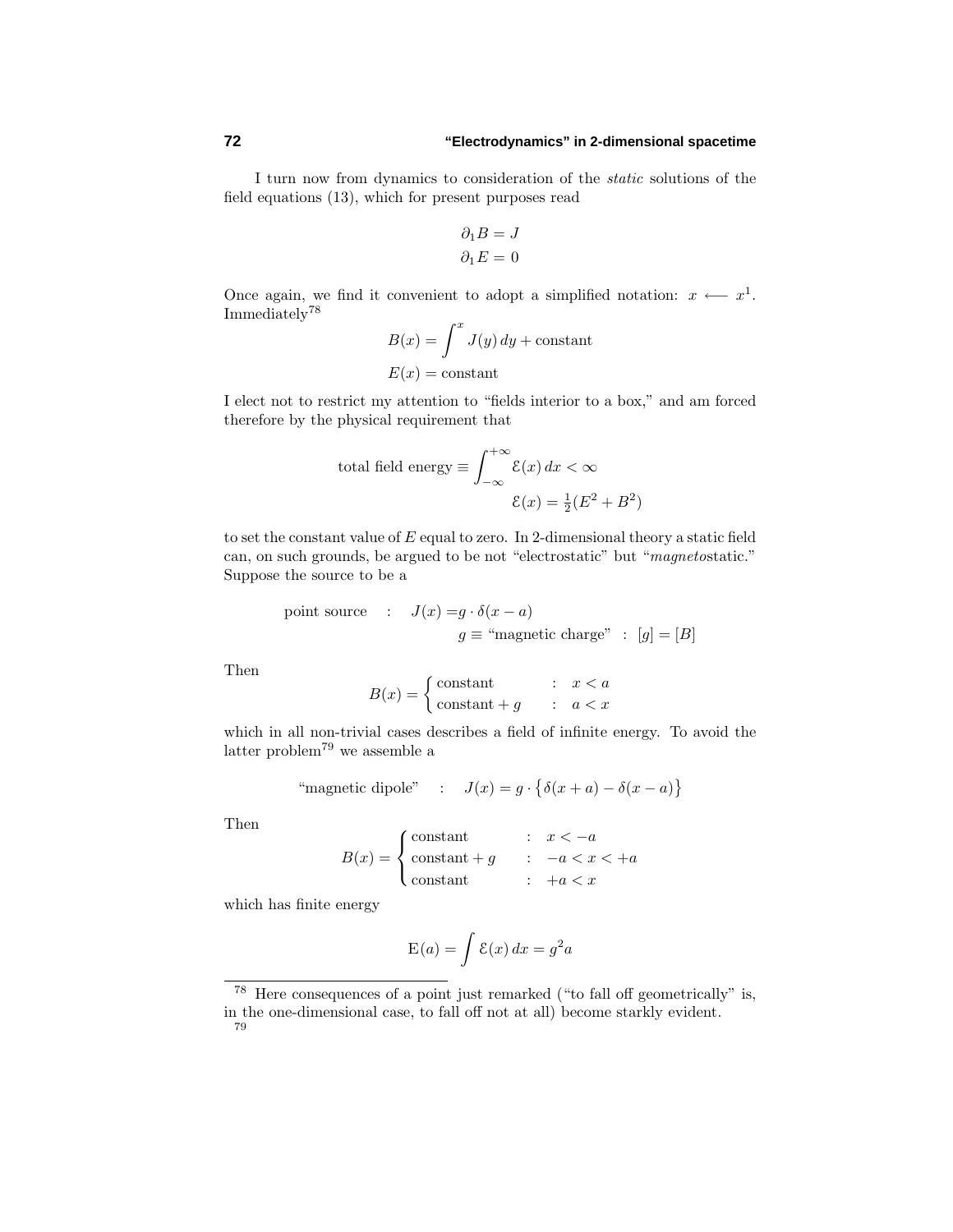## **Blackbody radiation 73**

provided we assign a null value to the constant. From

$$
-\frac{\partial}{\partial a}E(a) = -g^2
$$

we learn that *opposite magnetic charges attract one another with a force that is* independent of separation. Note that the field energy is confined to the interior of such a structure (and acquires an electrical component when the dipole and observer are in relative motion). Note also that such a structure can be assigned an

effective mass 
$$
m = g^2 a/c^2
$$

that gets larger as the size parameter *a* increases; this is the reverse of the situation made familiar by our 3-dimensional experience, where  $m = e^2/ac^2$ . Note finally that, while in 3-dimensional theory it makes sense to speak of the size of a massive monopole, in 2-dimensional theory the simplest structure to which one can assign a natural size is a dipole.

**14. Formal theory of blackbody radiation**. Though I take my motivation from the case  $n = 1$ , I find amusing (and moderately instructive) a pattern evident in the details that would remain invisible were *n* not allowed to assume arbitrary values.

Planck's objective was to describe the functional structure of the "spectral density function"  $u(\nu, T)$  which is characteristic of equilibrated radiation at temperature *T*. Dimensionally

> $[spectral density] = \frac{\text{energy}}{(volume) \cdot (frequency)}$ = action density

If we assume the "photon"<sup>80</sup> to be massless and uncharged, then the only variables available to us in constructing such a theory (I for the moment hold Planck's constant in reserve) are  $\nu$ , *c* and  $kT$ . We might, on this basis, expect to obtain

$$
u(\nu, T) \sim (\nu/c)^n (kT/\nu) \cdot \varphi(x)
$$

where  $\varphi(x)$  is some presently undetermined function of the dimensionless variable *x*. Since it is not possible to form such a variable from the material at hand, one has seemingly no option but to set  $\varphi(x)$  = constant. But then

$$
\int_0^\infty u(\nu, T) \, d\nu = \infty
$$

which is clearly untenable; the services of  $\varphi(x)$ —the only device available to discriminate against high frequencies—are evidently indispensable.

<sup>&</sup>lt;sup>80</sup> It serves my expository purposes thoughout this discussion to indulge freely in anachronism.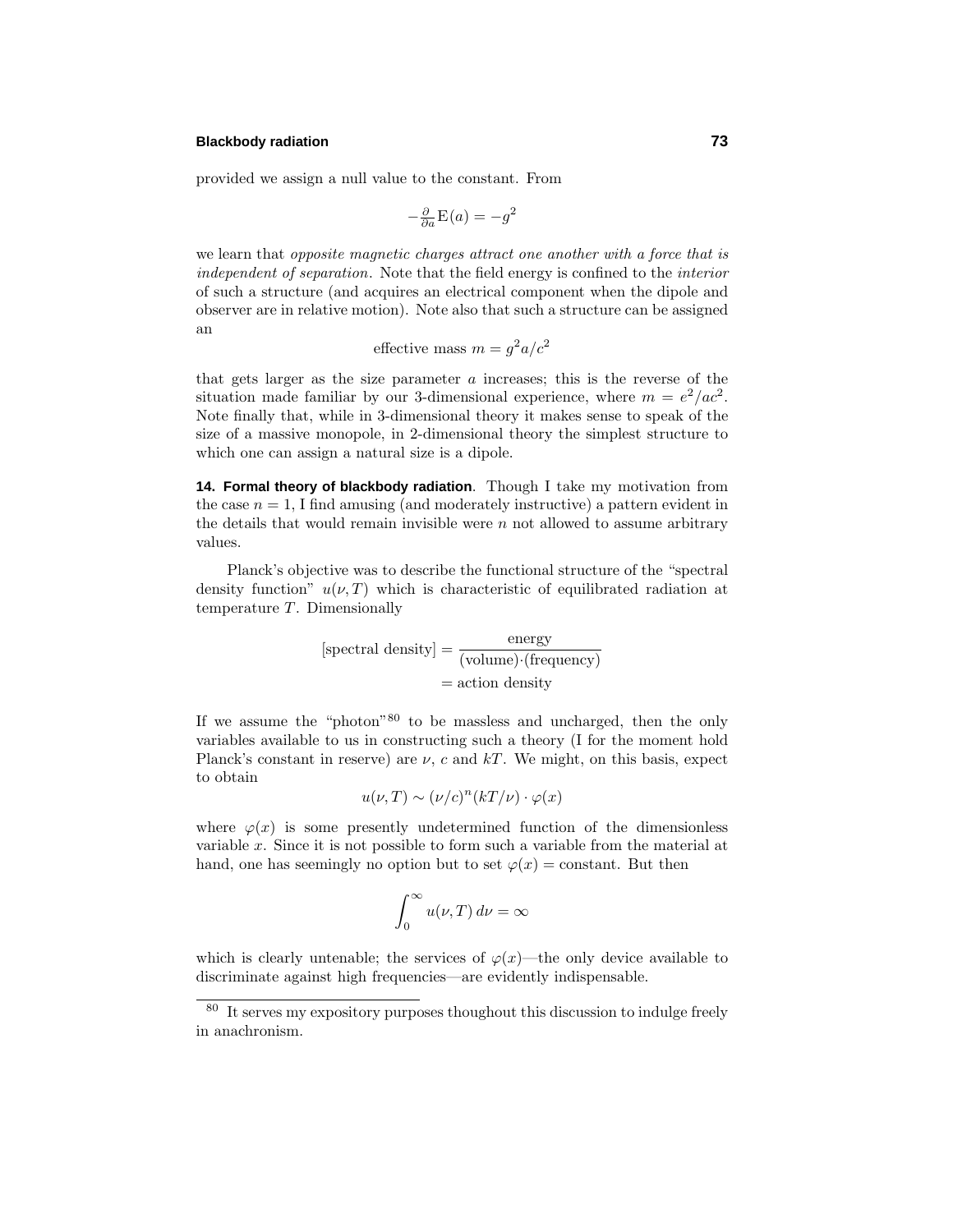With Planck we set

$$
x \equiv h\nu/kT
$$
 with  $[h]$  = action

And with Planck (who borrowed the idea from Rayleigh) we require that the "equipartition principle" hold at low frequencies (i.e., for  $x \ll 1$ ):

$$
u(\nu, T) \approx
$$
 (modal density) ·  $kT$ 

where

(modal density) = (polarizational degrees of freedom)  

$$
\times \frac{(\text{area of } n\text{-sphere of radius }\nu)}{c^n}
$$

$$
= 2 \cdot (4\pi\nu^2/c^3) \text{ in the physical case } n = 3
$$

and where it's because we are thinking now about "Hertzian oscillators" (which possess both kinetic and potential energy) rather than free-flying "molecules" that we write  $kT$  instead of the more familiar  $\frac{1}{2}kT$ .<sup>81</sup> In the *n*-dimensional case we expect therefore to have

$$
u(\nu, T) = # \cdot \frac{2\pi^{\frac{n}{2}}}{\Gamma(\frac{n}{2})} \frac{\nu^{n-1}}{c^n} kT \cdot \varphi(\frac{h\nu}{kT})
$$
  

$$
\# \equiv \text{polarizational degrees of freedom}
$$

Writing

$$
u(\nu, T) = # \cdot \frac{2\pi^{\frac{n}{2}}}{\Gamma(\frac{n}{2})} \cdot h(\nu/c)^n \underbrace{\left[\frac{kT}{h\nu} \cdot \varphi(\frac{h\nu}{kT})\right]}_{\text{min}} \tag{138}
$$

Planck is at length  $\text{led}^{82}$  to set

$$
= \frac{1}{e^x - 1}
$$
(139)  

$$
= \frac{1}{x} - \frac{1}{2} + \frac{1}{12}x - \frac{1}{720}x^3 + \frac{1}{30240}x^5 + \cdots
$$

Then

$$
u(T) = # \cdot \frac{2\pi^{\frac{n}{2}}}{\Gamma(\frac{n}{2})} \cdot \underbrace{\int_0^\infty h(\nu/c)^n \frac{1}{\exp\left\{\frac{hv}{kT}\right\} - 1} \, d\nu}_{= n! \zeta(n+1) \frac{(kT)^{n+1}}{(2\pi\hbar c)^n}
$$

<sup>81</sup> For discussion of this point see, for example, Max Born, The Mechanics of the Atom  $(1924)$  §1, or p. 76 in his Natural Philosophy of Cause & Chance  $(1949)$ . I return to the point later in the text.

<sup>82</sup> I return later to review of the most essential steps in his clever chain of argument.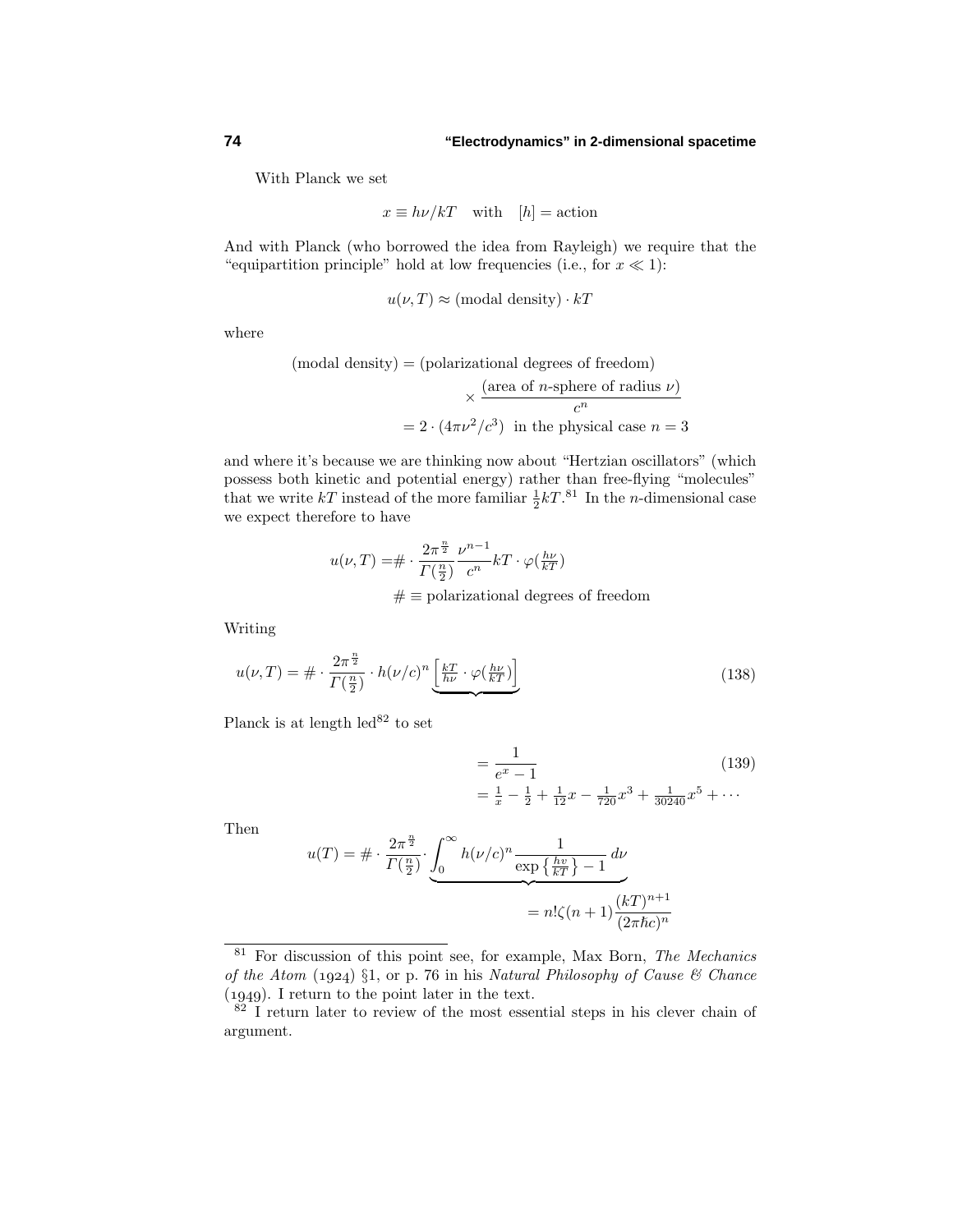## **Blackbody radiation 75**

where the integral was supplied by *Mathematica*. <sup>83</sup> We are led thus to the dimensionally-generalized "Steffan-Boltzmann law"

$$
u(T) = aT^{n+1} \tag{140}
$$

$$
a \equiv \# \cdot \underbrace{\frac{2}{(2\sqrt{\pi})^n} \frac{\Gamma(n+1)\zeta(n+1)}{\Gamma(\frac{n}{2})} \cdot k(k/\hbar c)^n}_{A(n)} \tag{141}
$$

*Mathematica* informs us that

$$
A(1) = 3.15699 \times 10^{-21} \text{Joule/Meter Kelvin}^2
$$
  
\n
$$
A(2) = 1.00749 \times 10^{-18} \text{Joule/Meter}^2 \text{Kelvin}^3
$$
  
\n
$$
A(3) = 3.78296 \times 10^{-16} \text{Joule/Meter}^3 \text{Kelvin}^4
$$
  
\n
$$
\vdots
$$

and that  $A(n+1)/A(n)$  is a slowly growing function of *n*:

$$
A(2)/A(1) = 319.128/\text{Meter Kelvin}
$$
  
\n
$$
A(3)/A(2) = 375.485/\text{Meter Kelvin}
$$
  
\n
$$
A(4)/A(3) = 418.389/\text{Meter Kelvin}
$$
  
\n:  
\n:  
\n
$$
A(11)/A(10) = 621.189/\text{Meter Kelvin}
$$
  
\n
$$
A(101)/A(100) = 1764.03/\text{Meter Kelvin}
$$
  
\n
$$
A(1001)/A(1000) = 5516.11/\text{Meter Kelvin}
$$
  
\n:  
\n:

It is of formal interest that  $(141)$  makes sense even when *n* is not an integer.

Concerning the function  $#(n)$ , all that is known with certainty is that  $\#(3) = 2$ . One expects intuitively (but with a low level of confidence) to have

$$
\#(n) = \begin{cases} 1 & \colon & n = 1 \\ n - 1 & \colon & n = 2, 3, 2, \dots \end{cases}
$$

but to secure such a result one must first possess an "electrodynamics in  $(n + 1)$ -dimensional spacetime," and then, working within the framework of such a theory, must develop a theory of plane waves. Theories of the sort I have proposed become available only when *n* is odd; gauge theories are available for all values of *n*, but appear to present interpretive problems.

<sup>83</sup> But see **23.2.7** and **27.1.3** in Abramowitz & Stegun.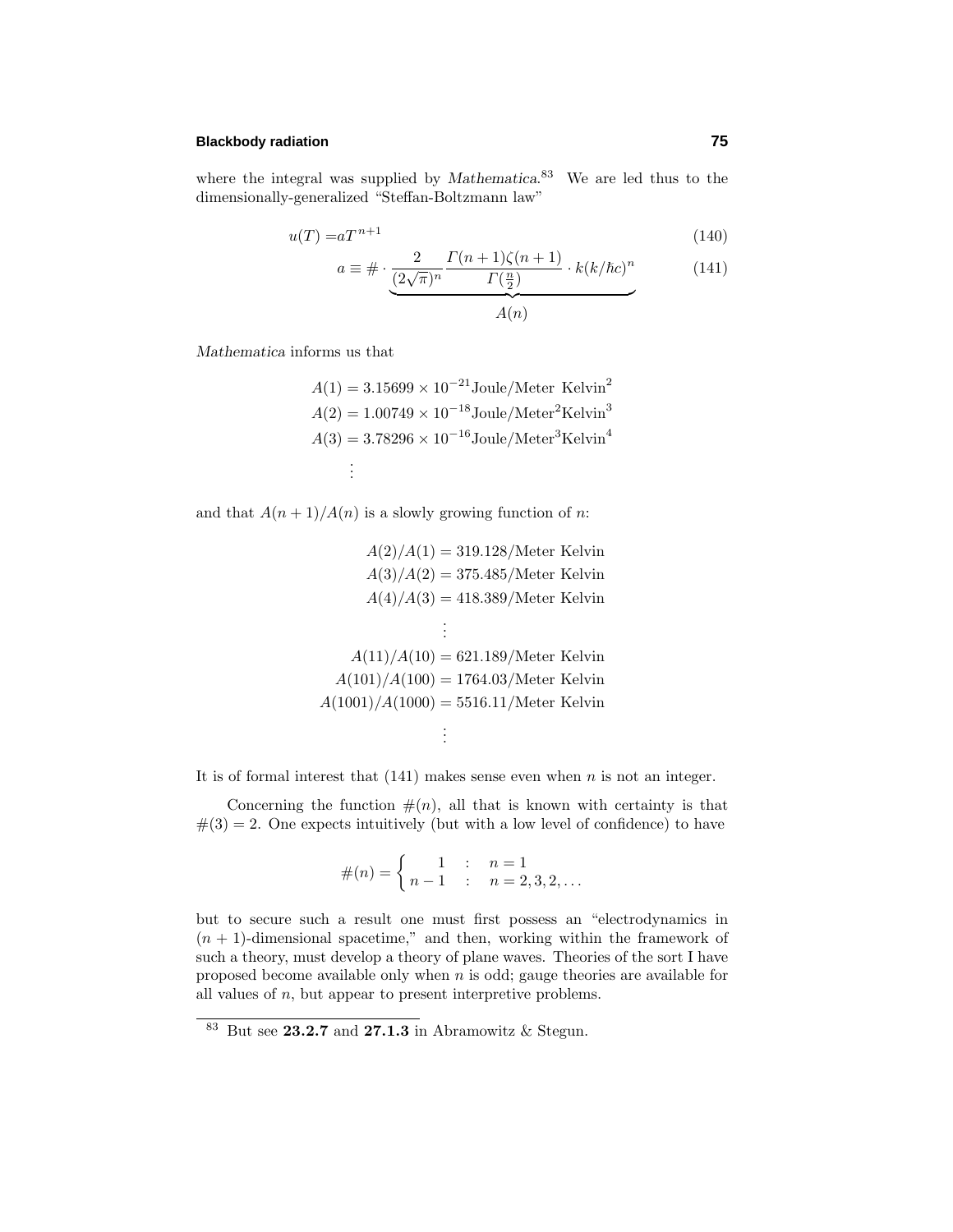## **76 "Electrodynamics" in 2-dimensional spacetime**

I look now to the *n*-dimensional generalization of Boltzmann's celebrated thermodynamic derivation ( $1884$ ) of ( $140$ ).<sup>84</sup> We proceed from the assertions that the internal energy *U* of a boxfull (hypervolume *V*, with  $|V| = (\text{length})^n$ ) of thermalized radiation can be described

$$
U(T, V) = V \cdot u(T) \tag{142}
$$

and that the pressure *p* is given by

$$
p = \frac{1}{n} \cdot u(T) \tag{143}
$$

Thermodynamics $^{85}$  supplies the identity

$$
\left(\frac{\partial U}{\partial V}\right)_T = T^2 \left(\frac{\partial}{\partial T} \frac{p}{V}\right)_V
$$

which in the application at hand becomes

$$
T\frac{du}{dT} = (n+1)u \text{ or again } \frac{du}{u} = (n+1)\frac{dT}{T}
$$

from which

 $u(T) = \text{constant} \cdot T^{n+1}$ 

follows at once. Planck's accomplishment was, inter alia, to provide a unique theoretical evaluation of the constant of integration. To better comprehend  $(142)$  and  $(143)$ —of which the Steffan-Boltzmann law is seen now to be an almost immediate consequence—it is useful to set up a point-by-point comparison with the corresponding ideal gas relations. Writing

$$
U_{\text{radiation}}(T, V) = V \cdot u(T) \quad : \quad U_{\text{gas}}(T, V, N) = N c_V T
$$

it becomes striking that the expression on the left makes no reference to the "number" of "photons" present in the sample, and that for radiation  $U/V$  is a universal function of T. For gases the striking fact is that  $U$  (not  $U/V$ ) is itself *V* -independent, though not universal: *U* depends both on the size *N* of the sample and (through  $c_V$ ) upon its specific construction. Kinetic theory supplies

 $U_{\text{gas}} = \text{number of degrees of freedom} \cdot \frac{1}{2}kT$ 

which for a *monomolecular* gas entails  $c_V = \frac{3}{2}k$ , giving

$$
U=\frac{3}{2}NkT=\frac{3}{2}pV
$$
 by the gas law  
 
$$
\downarrow
$$
 
$$
p=\frac{2}{3}u(T,N)\quad\text{where }u\equiv U/V\;\;:\;\;\text{energy density of gas}
$$

<sup>84</sup> A "true pearl of theoretical physics" in the estimation of Lorentz. See Chapter 3, p. 110 of STATISTICAL PHYSICS  $(1969)$ , and additional references cited there.

 $85$  See p. 59 in the notes just cited. This frequently useful identity is sometimes called the "thermodynamic equation of state."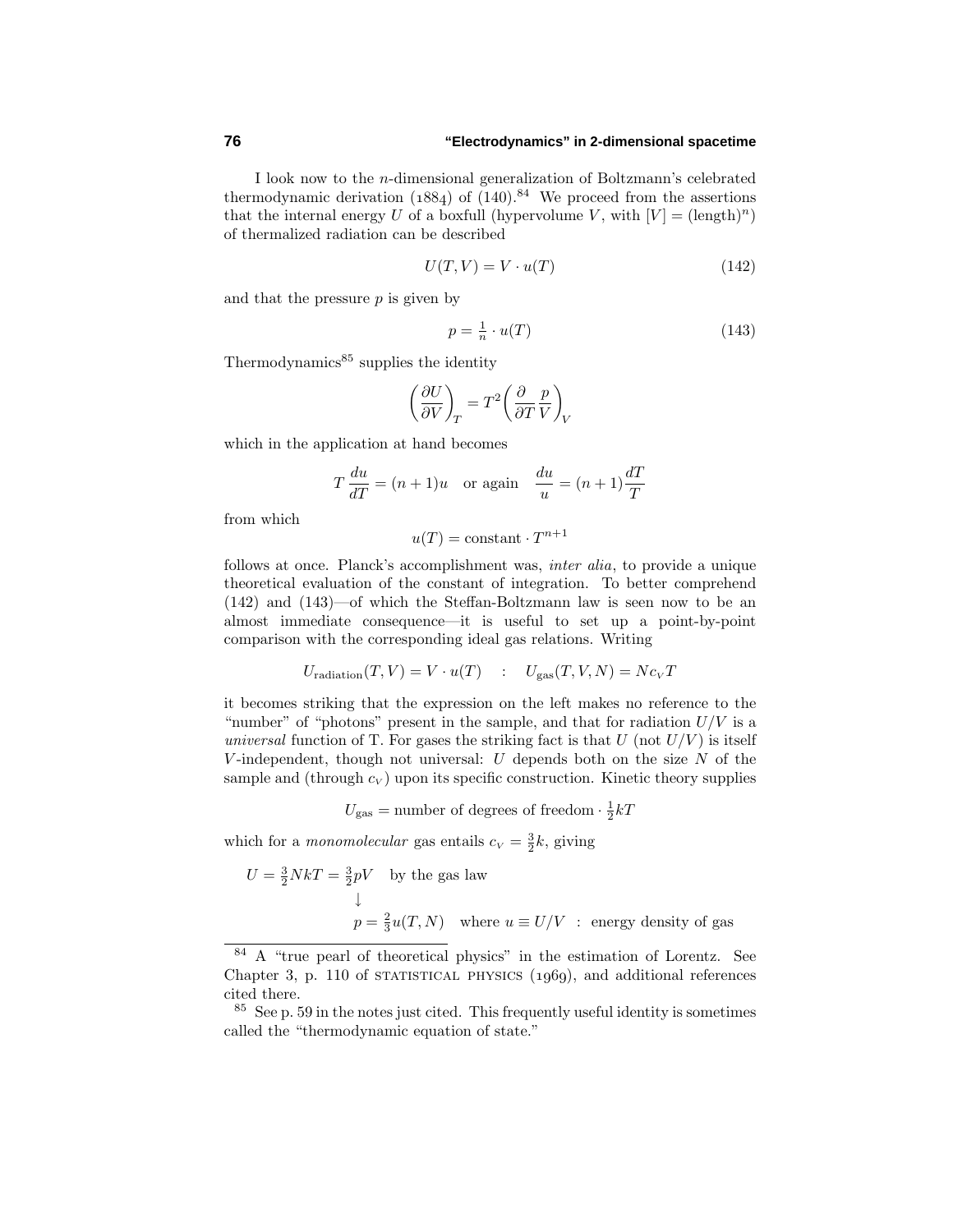## **Blackbody radiation 77**

It was by one of the first significant applications of Maxwellian electrodynamics that Boltzmann was led to the conclusion $86$  that

$$
p = \frac{1}{3}u(T)
$$
 for incoherent radiation

Presumably, "*n*-dimensional electrodynamics" leads by similar argument to (143), but I myself have *not* constructed the demonstration.<sup>87</sup> That is why, in the title to this section, I allude to a "formal theory*...* " It is tempting to suppose that the "disappearance of the 2-factor" can be attributed to the following circumstance:

> momentum =  $2 \frac{\text{energy}}{\text{velocity}}$  : non-relativistic mass point  $momentum = \frac{\text{energy}}{\text{velocity}}$  : photon

Planck had been working on the blackbody radiation problem for the better part of a decade by the time—December 1900, the final month of the 19th Century—he experienced his revolutionary breakthrough. The story of that month's effort cleaves naturally into two parts, both of which involve steps only someone throughly saturated in a problem would think to take. Writing

$$
u(\nu, T) = \text{(modal density)} \cdot U_{\nu}(T)
$$
  

$$
U_{\nu}(T) \equiv \text{energy density per mode}
$$

he first sought a function  $U_{\nu}(T)$  with the properties that

$$
U_{\nu}(T) \sim \begin{cases} kT & h\nu \ll kT & \text{(Rayleigh)}\\ h\nu \exp\left\{-\frac{h\nu}{kT}\right\} & h\nu \gg kT & \text{(Wien)} \end{cases}
$$

To that end he introduced

$$
S_{\nu}(T) \equiv
$$
entropy density per mode

and by appropriation of  $\frac{\partial S}{\partial U} = \frac{1}{T}$  obtained

$$
\frac{\partial S_{\nu}}{\partial U_{\nu}} = \begin{cases}\n+\frac{k}{U_{\nu}} & h\nu \ll kT \quad \text{(Rayleigh)} \\
-\frac{k}{h\nu}\log\frac{U_{\nu}}{h\nu} & h\nu \gg kT \quad \text{(Wien)}\n\end{cases}
$$
\n
$$
\frac{\partial^2 S_{\nu}}{\partial U_{\nu}^2} = \begin{cases}\n-\frac{k}{U_{\nu}^2} & h\nu \ll kT \quad \text{(Rayleigh)} \\
-\frac{k}{h\nu U_{\nu}} & h\nu \gg kT \quad \text{(Wien)}\n\end{cases}
$$

<sup>86</sup> See §11.3 of W. Panofsky & M. Phillips, *Classical Electricity* & Magnetism  $(1955)$  for the details.

<sup>87</sup> Nor, for that matter, have I constructed an *n*-dimensional thermodynamic/ kinetic theory of ideal gases; such a project would seem too straightforward to be interesting.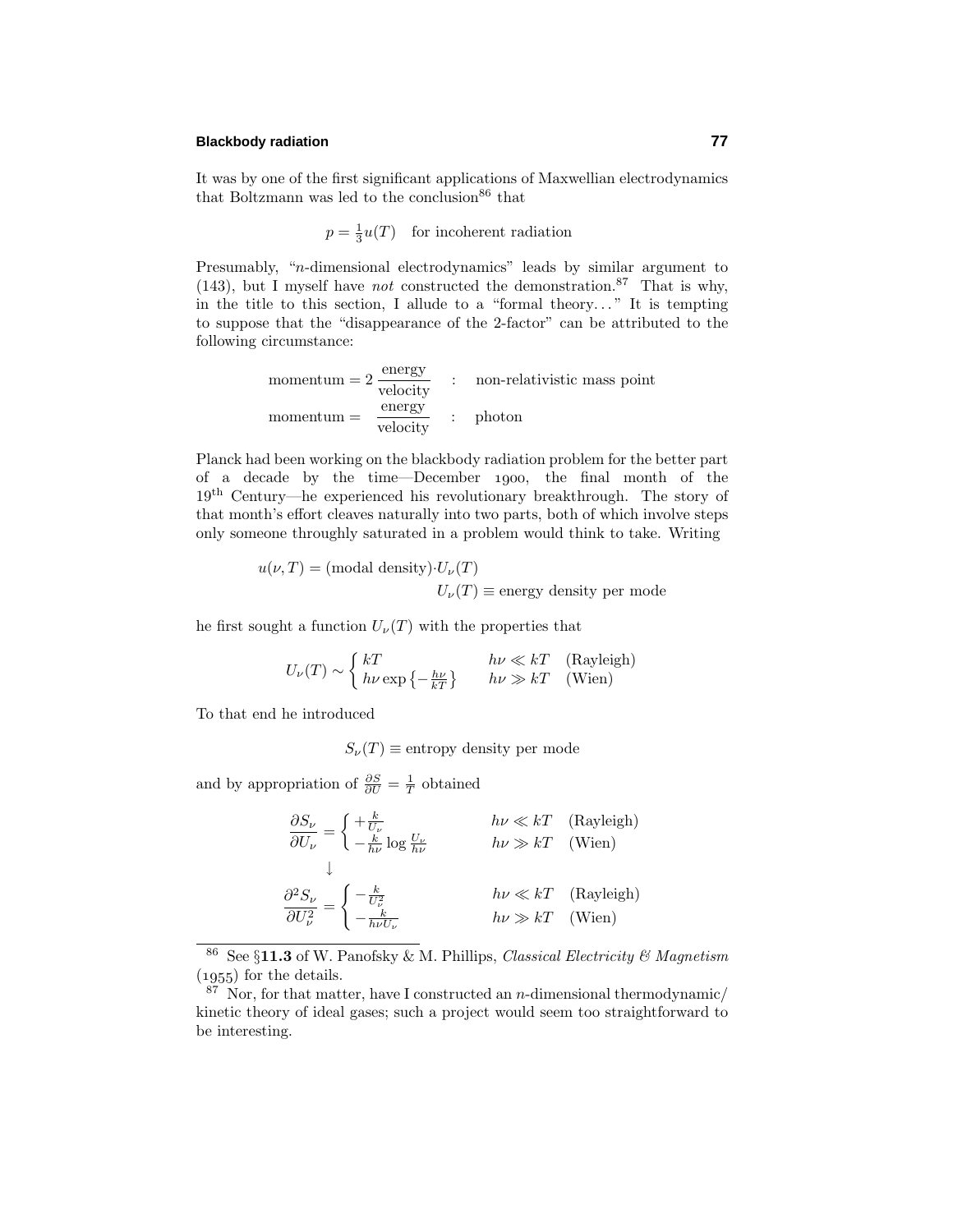## **78 "Electrodynamics" in 2-dimensional spacetime**

The functions encountered in the final equation are so simple—and so similar as to have inspired Planck to take an interpolative leap, writing

$$
\frac{\partial^2 S_\nu}{\partial U_\nu^2} = -k \frac{1}{U_\nu^2 + h\nu U_\nu} = -\frac{k}{h\nu} \bigg\{ \frac{1}{U_\nu} - \frac{1}{U_\nu + h\nu} \bigg\}
$$

Integrating his way back to his starting point, Planck obtained

$$
U_{\nu}(T) = \frac{h\nu}{\exp\left\{\frac{h\nu}{kT}\right\} - 1}
$$
 (Planck)

Thus was born the "Planck distribution," which by interpolative design displayed all the required limit properties. At this point Planck entered the second phase of his project; from the preceding equation—written

$$
\frac{\partial S_{\nu}}{\partial U_{\nu}} = \frac{1}{T} = -\frac{k}{h\nu} \log \frac{U_{\nu}}{U_{\nu} + h\nu}
$$

—Planck by a final integration obtained

$$
S_{\nu} = \frac{k}{h\nu} \Big\{ \big[ (U_{\nu} + h\nu) \log(U_{\nu} + h\nu) - (U_{\nu} + h\nu) \big] - \big[ U_{\nu} \log U_{\nu} - U_{\nu} \big] \Big\}
$$

from which he constructed

$$
s(\nu, T) = \text{(modal density)} \cdot S_{\nu}(T)
$$
  
= result of what "counting problem"?

He was led and length and reluctantly to the conclusion that to resolve the question just posed one had unavoidably to "quantize" the Hertzian oscillators.

I have reviewed the relevant details of this familiar story in order to place myself in position to observe that at no point is Planck's argument sensitive to the dimension of spacetime. All dimension-dependent features of the problem (including those responsible for the  $T^{n+1}$  in the Steffan-Boltzmann equation) were excised upon removal of the modal density factor. Electrodynamics is in many respects highly dimension-dependent, but it was from dimension-neutral properties of the theory (and from dimension-neutral thermodynamics and statistical mechanics) that quantum mechanics sprang, and from those that it gained its own dimension-neutrality. The discussion has served also to focus attention on this question: "How many degrees of freedom has an *n*-dimensional photon?"

**15. Conclusion and prospects**. This essay has grown over-long, but in a sense length itself is, in the present instance, the message: I have been at pains to demonstrate that—contrary to popular belief—it makes good sense to speak of a "2-dimensional electrodynamics," and that such a theory provides simplified analogs of virtually all the points of principle and technique familiar from Maxwellian electrodynamics. The essay could, in principle, have mimiced both